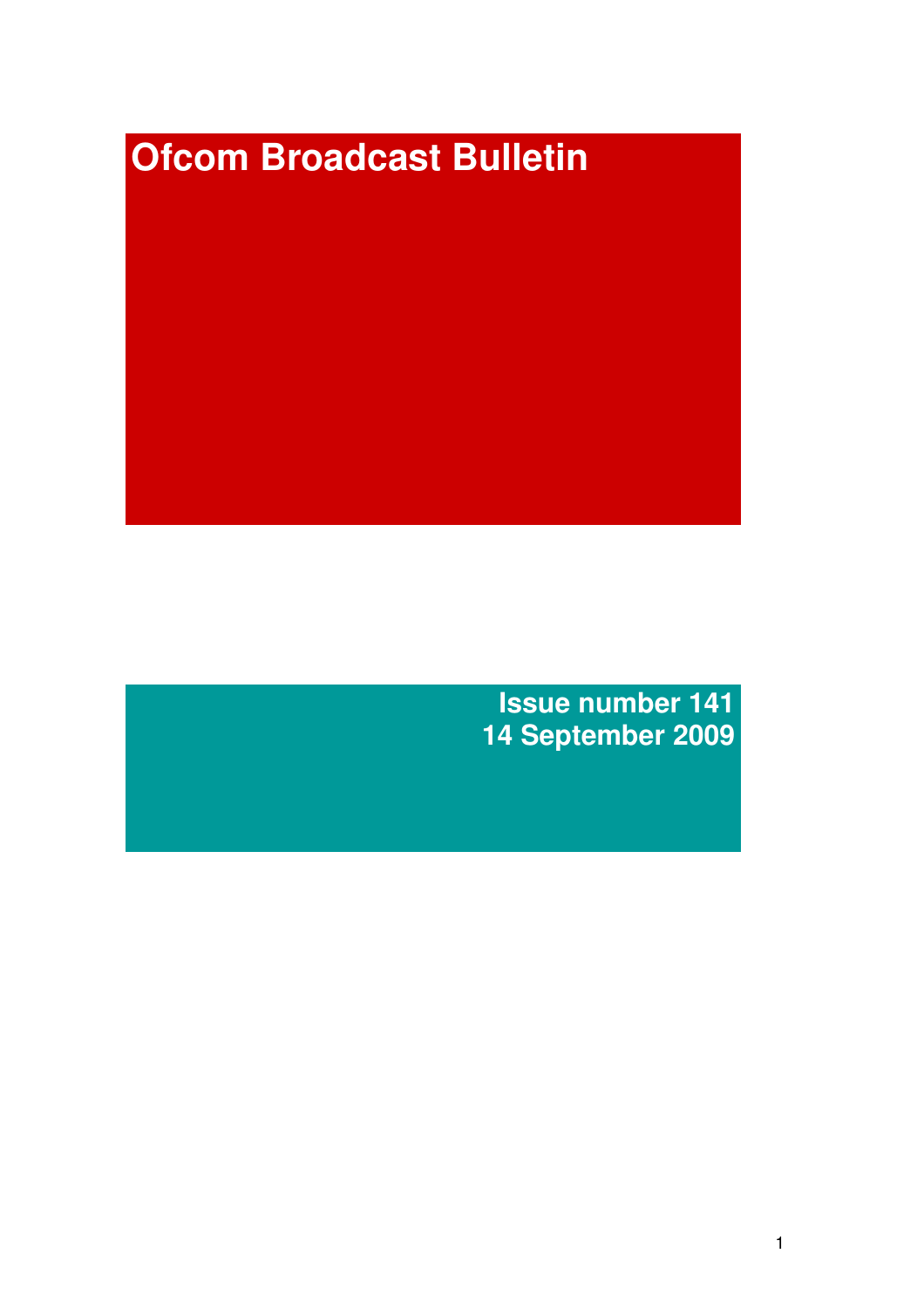**Standards cases**

# **Contents**

### **Introduction**

| In Breach                                                                                                                             |                |
|---------------------------------------------------------------------------------------------------------------------------------------|----------------|
| <b>UTV Live Tonight</b><br>UTV, 21 and 27 May 2009, 22:40                                                                             | 5              |
| The Land Cries Out for the Blood that Was Shed<br>Revelation TV, 23 June 2009, 15:30                                                  | $\overline{7}$ |
| <b>Sky HD cross-promotions</b><br>featuring the Ashes series<br>Various Sky channels, 27 May<br>to 27 June 2009, various times        | 15             |
| Costa Coffee sponsorship of<br>competitions in breakfast shows<br>Kiss 101, Key 103, Forth One,<br>18 to 27 March 2009, various times | 19             |
| XXX Channel AKA - 'Playtime Two', Giggs Featuring Kyze<br>Channel AKA, 25 June 2009, 22:45 approximately                              | 22             |
| <b>UK Tings</b><br>Channel AKA, 13 June 2009, 07:00                                                                                   | 24             |
| <b>Bangla TV</b><br>29 May 2009                                                                                                       | 26             |
| <b>Most Haunted</b><br>Living 2, 21 July 2009, 11:00                                                                                  | 28             |
| The Jeremy Kyle Show<br>ITV2, 2 July 2009, 14:35                                                                                      | 30             |
| <b>Midlands Today</b><br>BBC1 (Midlands), 26 June 2009, 18:30                                                                         | 32             |
| <b>Fairness &amp; Privacy cases</b>                                                                                                   |                |

**Partly Upheld** 

### **Complaint by Mr Michael Fellows**

|  | Don't Blame The Builder, Channel 4, 19 August 2008 |  |
|--|----------------------------------------------------|--|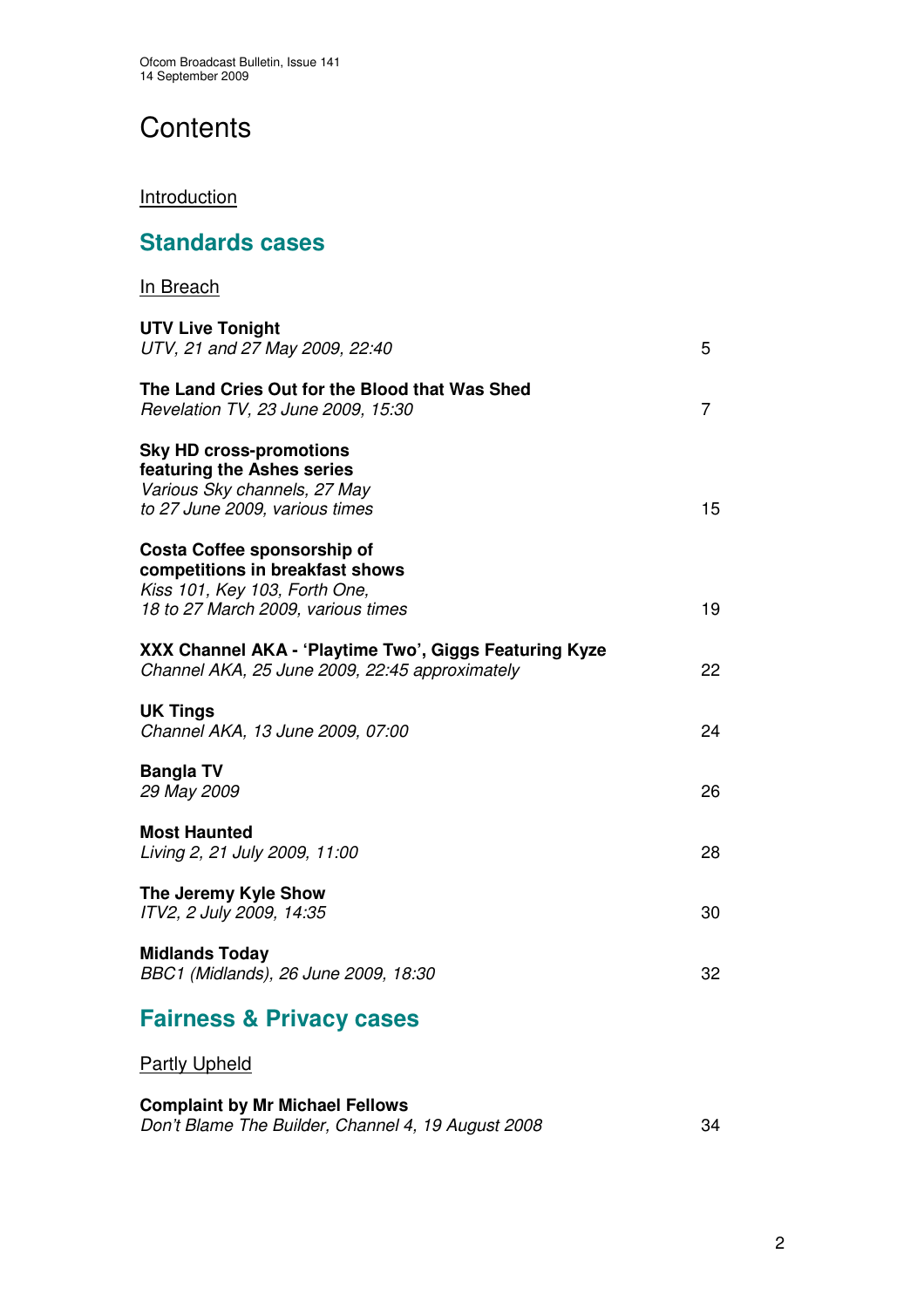# Not Upheld

| Complaint by Mr Jon Olive on his own behalf<br>and on behalf of Mrs Helen Olive (his Wife)<br>Grand Designs, Channel 4, 4 February 2009            | 48 |
|----------------------------------------------------------------------------------------------------------------------------------------------------|----|
|                                                                                                                                                    |    |
| <b>Complaint by Mr Dean Miles</b><br>In the Line of Fire, ITV1, 17 February 2009                                                                   | 59 |
| Complaint by Ms Elizabeth Hipson made on her<br>behalf by Bannatyne, Kirkwood, France & Co. Solicitors<br>Trisha Goddard, Five, 4 June 2007        | 67 |
| <b>Complaint by Mr S</b><br>Breakout, BBC1 Northern Ireland, 28 October 2008                                                                       | 74 |
| Complaint by Ms Sonja Earl on her own behalf<br>and on behalf of Mr Wolfgang Armstrong (deceased)<br>Spotlight, BBC1 (South West), 12 January 2009 | 79 |
| Other programmes not in breach                                                                                                                     | 83 |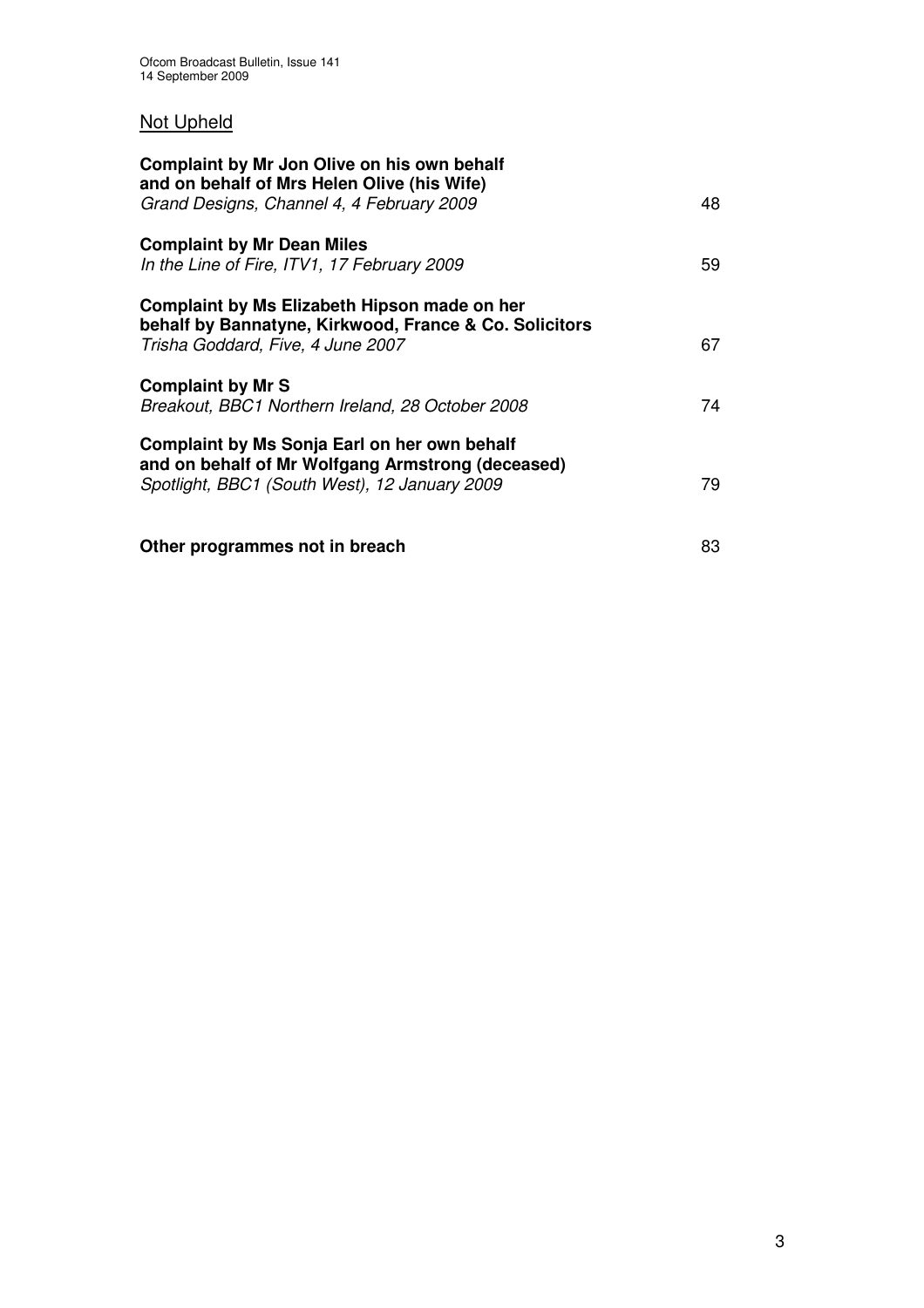# Introduction

The Broadcast Bulletin reports on the outcome of investigations into alleged breaches of those Ofcom codes which broadcasting licensees are required to comply. These include:

- a) Ofcom's Broadcasting Code ("the Code") which took effect on 25 July 2005 (with the exception of Rule 10.17 which came into effect on 1 July 2005). This Code is used to assess the compliance of all programmes broadcast on or after 25 July 2005. The Broadcasting Code can be found at http://www.ofcom.org.uk/tv/ifi/codes/bcode/
- b) the Code on the Scheduling of Television Advertising ("COSTA") which came into effect on 1 September 2008 and contains rules on how much advertising and teleshopping may be scheduled in programmes, how many breaks are allowed and when they may be taken. COSTA can be found at http://www.ofcom.org.uk/tv/ifi/codes/code\_adv/tacode.pdf.
- c) other codes and requirements that may also apply to broadcasters, depending on their circumstances. These include the Code on Television Access Services (which sets out how much subtitling, signing and audio description relevant licensees must provide), the Code on Electronic Programme Guides, the Code on Listed Events, and the Cross Promotion Code. Links to all these codes can be found at http://www.ofcom.org.uk/tv/ifi/codes/

From time to time adjudications relating to advertising content may appear in the Bulletin in relation to areas of advertising regulation which remain with Ofcom (including the application of statutory sanctions by Ofcom).

It is Ofcom policy to state the full language used on air by broadcasters who are the subject of a complaint where it is relevant to the case. Some of the language used in Ofcom Broadcast Bulletins may therefore cause offence.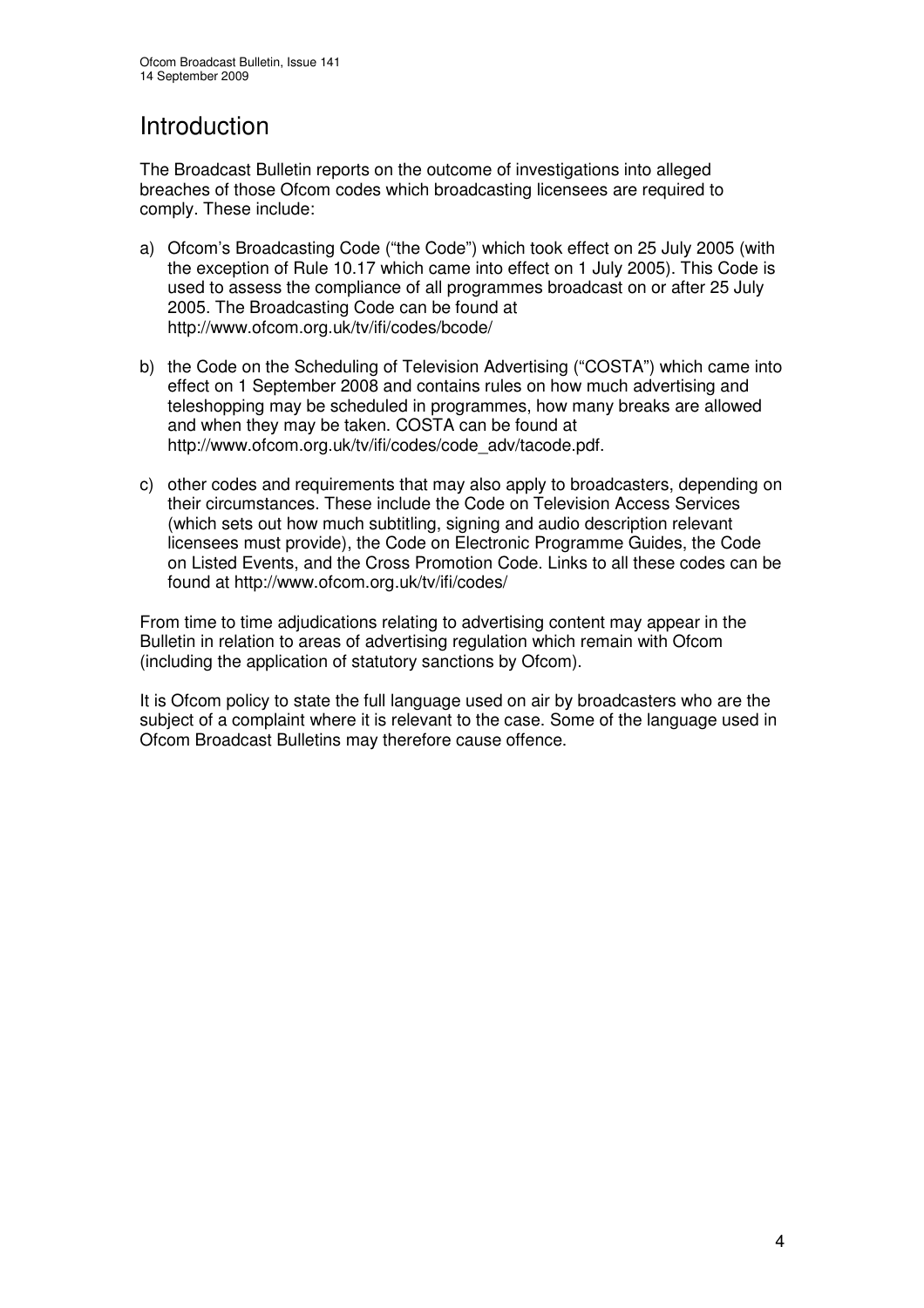# **Standards cases**

# **In Breach**

### **UTV Live Tonight** *UTV, 21 and 27 May 2009, 22:40*

### **Introduction**

Elections to the European Parliament were held in Northern Ireland on 4 June 2009. As part of its election coverage, UTV broadcast two reports featuring the candidates standing in the election. The first report was broadcast on 21 May 2009 and the second on 27 May 2009. The first report was introduced as follows:

*"seven parties are contesting this election, and tonight we are going to look at three of them."*

Three of the candidates were then profiled. The report ended with the following:

*"…that was a look at three of our European candidates. Next week we'll look at the issues concerning the other four."*

The following week the remaining candidates were profiled. A viewer complained that the report of 27 May 2009 did not name all of the candidates who were standing for election. Ofcom asked UTV to comment on the reports in light of Rule 6.13 of the Code which states that when broadcasters transmit constituency (or electoral area) reports focusing on prospective candidates then all the parties standing in that area constituency should be listed in sound and/or vision $^1$ .

### **Response**

UTV said it took its responsibility to its audience seriously. In this instance it said that its output had inadvertently breached Rule 6.13 of the Code and it apologised. The broadcaster went on to argue that the reports themselves thoroughly reviewed some of the key election policies of all the parties taking part in the European elections. It said that the purpose of Rule 6.13 is to ensure that the public is aware that there may be other parties not mentioned in reports that will feature on the ballot paper. In this respect it argued that even the most casual viewer of UTV's election coverage would have been aware of all of the parties and candidates. Finally, UTV was keen to point out that as a result of the complaint it had re-briefed its editorial team about its obligations under the Code.

### **Decision**

The rules in Section 6 of the Code regarding the conduct of elections come from Ofcom's statutory duties as outlined in the Representation of the People Act 1983 (as amended) as well as the Communications Act 2003.

The requirement to broadcast the name of all parties standing in an electoral area, in a constituency report, is to ensure the electorate is aware of all the prospective candidates who are standing for election – irrespective of which candidate is the

 $<sup>1</sup>$  In the case of an independent candidate who is not standing on a party list, his or her name</sup> should also be included.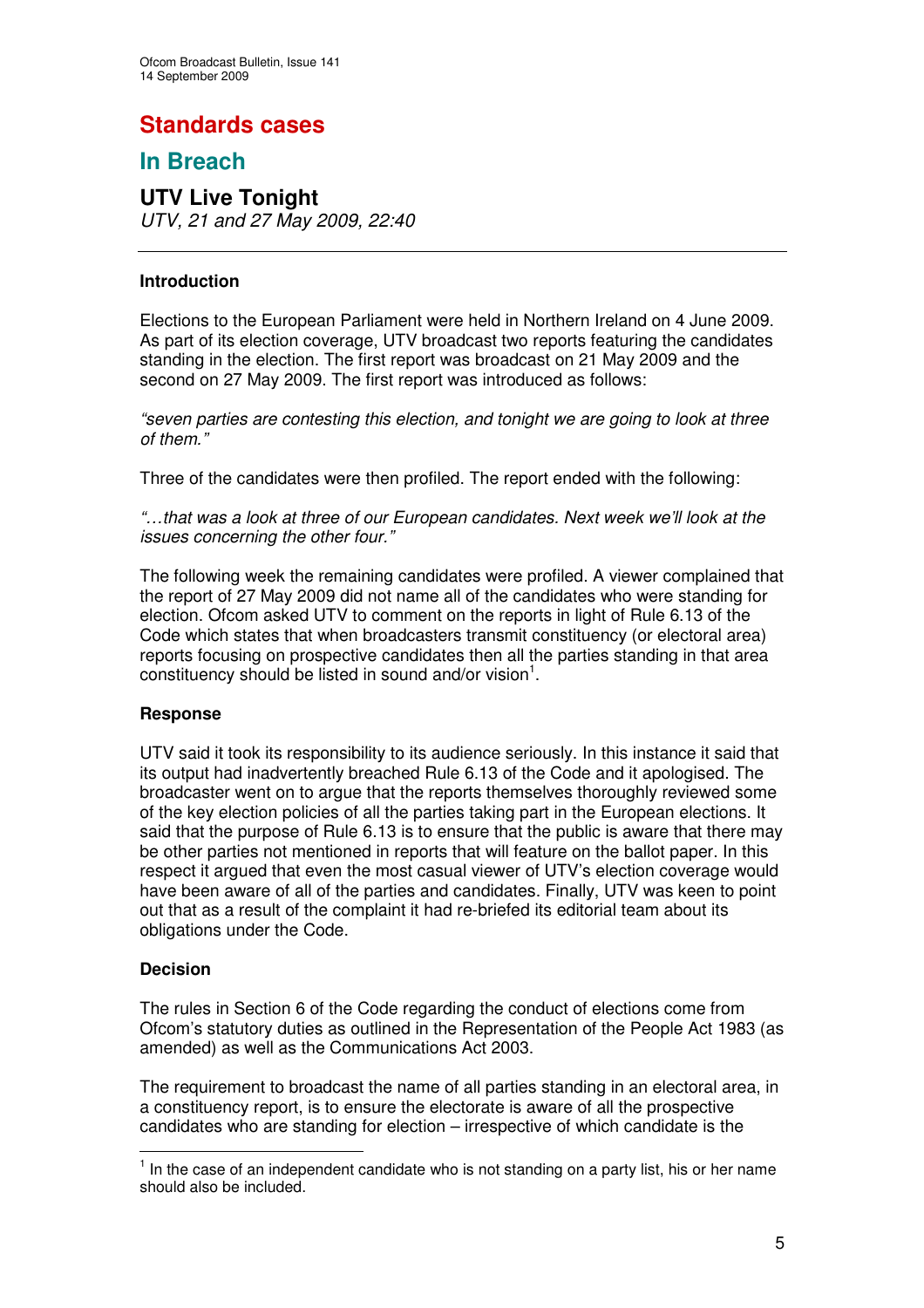subject of the report. In both of these reports, UTV failed to list either in sound and/or vision as required, all of the parties with a candidate standing in the elections. This resulted in a breach of the Rule.

Ofcom welcomes UTV's acknowledgment of a breach of Rule 6.13 in respect of these two electoral reports and the steps that have been taken to remind the editorial team of its responsibilities under the Code.

We also recognise that during the two reports as a whole, coverage was given to all of the relevant parties. In Ofcom's view this reduced the potential for unfairness to any individual party arising from the broadcaster's failure to list all of the parties in the reports.

### **Breach of Rule 6.13**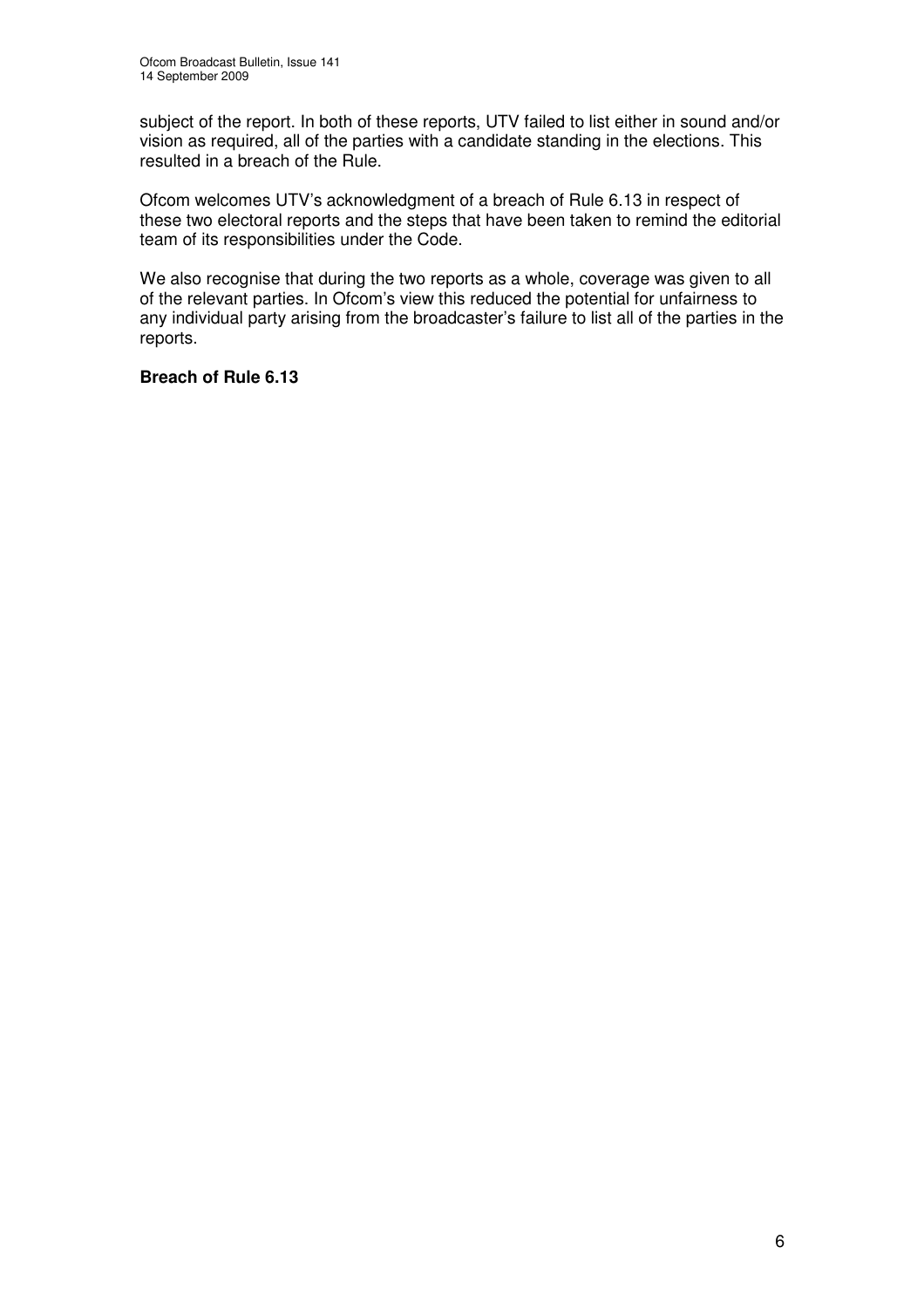# **The Land Cries Out for the Blood that Was Shed**

*Revelation TV, 23 June 2009, 15:30*

### **Introduction**

Revelation TV is a UK-based Christian channel that features a range of programmes with a religious theme. Ofcom received a complaint about *The Land Cries Out for the Blood that was Shed* ("*The Land Cries Out"*), objecting to the programme's stance against abortion, and the showing of graphic images of aborted foetuses. The complainant was concerned that the programme had been broadcast in the afternoon and prior to a children's programme called *R Kids*.

The programme was a documentary film, which consisted of commentary and interviews setting out facts, figures and opinions about abortion. All the interviewees (drawn mainly from anti-abortion organisations in the UK, the US and Israel) put forward arguments and opinions against abortion, with the views expressed being predominantly delivered from a Christian and Jewish perspective. During the programme, a range of images (collectively "the Images") were shown, which depicted, in photographic form, aborted foetuses or the process of abortion.

In summary, the Images consisted of the following:

- firstly, montages ("the Montages") of still photographs of late-stage aborted foetuses shown three times during the programme lasting in excess of thirty seconds in total<sup>1</sup>; and
- second, a number of times, brief but discernable "flash frames"<sup>2</sup> (the "Flash-Frames") of photographs of late-stage aborted foetuses, shown intermittently throughout the programme.

The programme also touched on: the legal situation pertaining to abortion in the UK, the US and Israel; and the United Nations policy concerning abortion. In addition, a number of interviewees gave their perspectives on the legal situation surrounding abortion in the above countries, and how it was being dealt with at the UN.

Ofcom asked Revelation TV for its comments under the following Rules of the Code:

- Rule 1.3: Children must be protected by appropriate scheduling;
- Rule 2.1: Generally accepted standards must be applied to the contents of television programmes;
- Rule 2.3: Offensive material must be justified by the context and appropriate information should also be broadcast; and
- Rule 5.5: On matters of political controversy or relating to current public policy due impartiality must be preserved.

### **Response**

 $<sup>1</sup>$  During the programme, the Montages were shown for separate periods of: approximately 12</sup>

seconds; approximately19 seconds; and approximately 3 seconds.<br><sup>2</sup> These "flash frames" were brief shots of aborted foetuses which lasted less than a second.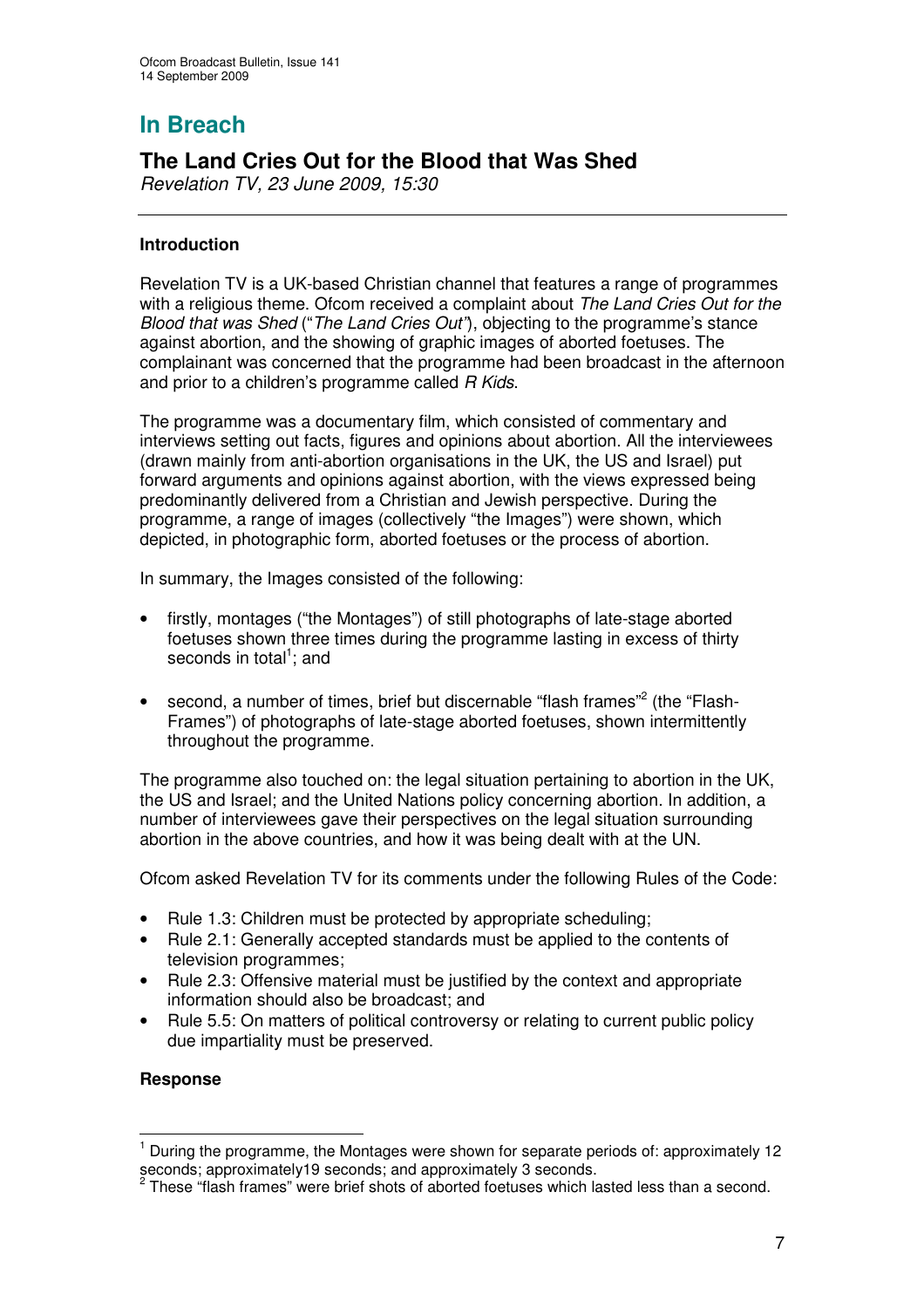Revelation TV said that *The Land Cries Out* was a film that had been produced by the Hatikvah Film Trust ("Hatikvah"), and that the broadcaster intended, on 10 June 2009, to show excerpts of the film during an interview with the Chief Executive Officer of Hatikvah ("the 10 June Interview"). In preparing for the 10 June Interview, the broadcaster said that it realised that: the copy of *The Land Cries Out* supplied by Hatikvah was faulty, in that it abruptly stopped after 41 minutes; and that some of the images in the film were, according to the broadcaster: "too graphic for showing on TV". Revelation TV said that as the 10 June Interview "was only showing excerpts from the film, it was decided to go ahead using the faulty copy of the film". The broadcaster said that during the 10 June Interview: "an opportunity was given for viewers to respond and interact on the subject matter by email, texting and live phone calls to the studio".

Following the 10 June Interview, the broadcaster said that instructions had been given to staff "that the tape supplied by [Hatikvah] was not to be shown until a corrected version of the film arrived and some of the graphics had been toned down". Instructions were also given that "the corrected film could only be played after the 9.00 pm watershed". The broadcaster said that "Regrettably, those instructions were not followed".

Specifically, Revelation TV said that the tape of *The Land Cries Out* "regrettably… was put into the schedule for playing on the afternoon of the 23 June at 3.30 pm". This was despite the Head of Scheduling making "a note that we were not to schedule" this particular film. The broadcaster said that after it realised that the film was broadcast on 23 June 2009 "the programme was pulled from the schedule and has not been broadcast again". The broadcaster said the programme has been destroyed from its 'hard drive' so that it cannot be repeated in any form.

Concerning specific Rules of the Code, the broadcaster made a number of points:

### Rule 1.3: Children must be protected by appropriate scheduling

Concerning Rule 1.3, Revelation TV said there was a fifteen minute gap between the end of *The Land Cries Out* and the children's programme *R Kids.*

### Rule 2.1 and 2.3: Generally accepted standards and Offensive material must be justified by the context

Concerning Rules 2.1 and 2.3, Revelation TV said that it was "situated on the Sky platform in the Christian 'genre'" and that viewers to such genre of stations will expect there to be a Christian basis to the programmes. In addition, the broadcaster said what constitutes harmful and/or offensive material is a "subjective matter" and that "Many programmes shown on other TV channels would be considered by Revelation TV viewers to contain harmful and/or offensive material. But they realise that they have to accept those images and words because they are acceptable to others. What is acceptable to one person may not be acceptable to another".

The broadcaster said that whilst it recognised that abortion is legal in the UK, Revelation TV, in common with "the majority of traditional Christians" and most viewers who watch Revelation TV, believe that "in God's eyes, abortion is murder and should not happen". According to the broadcaster: "The film's images were there to illustrate the views being expressed in the film, and not to cause shock or offence". In summary, the broadcaster considered that *The Land Cries Out* had complied with Rules 2.1 and 2.3 because it: "dealt with a subject that is considered important by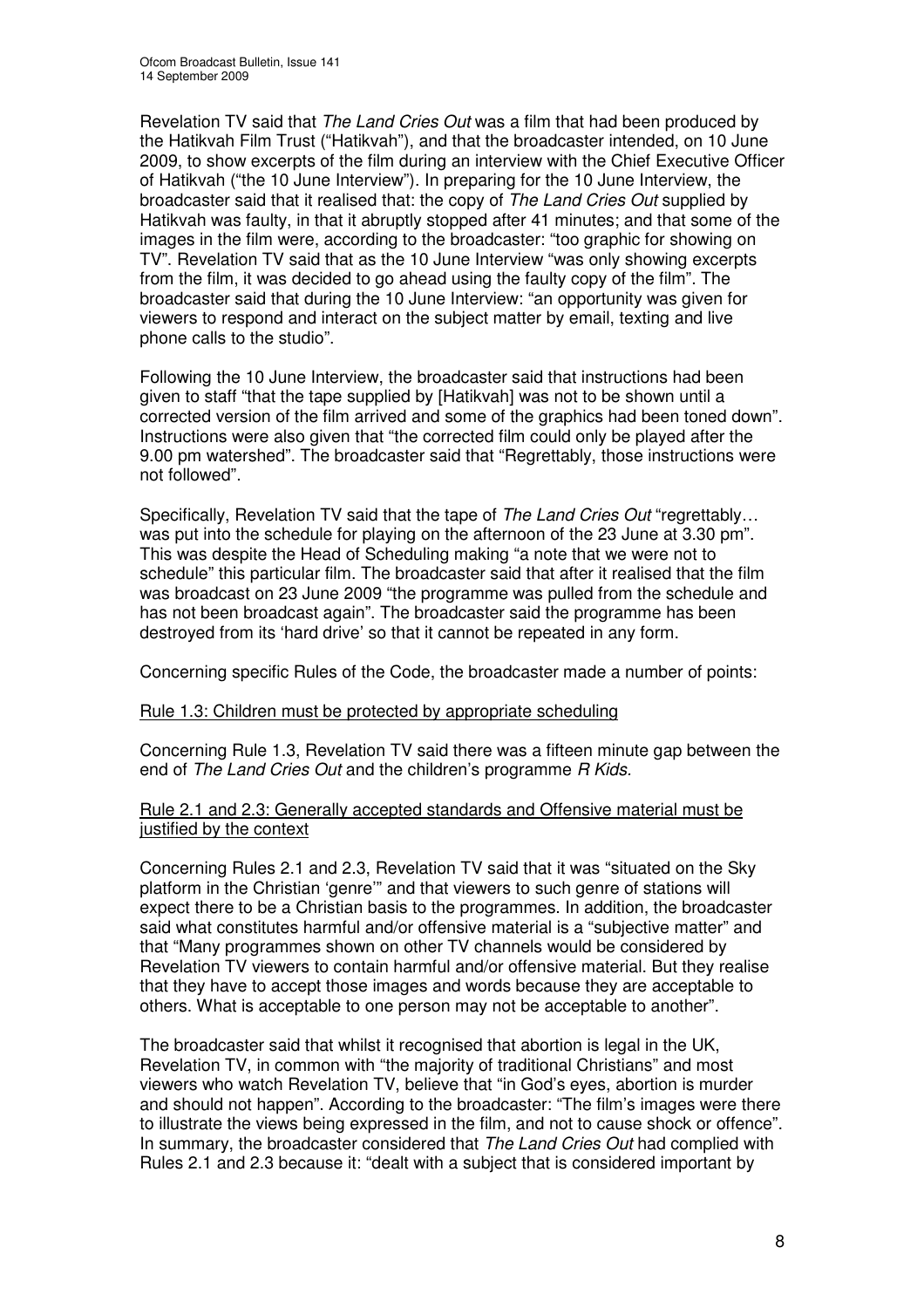Christians; it presented the traditional Christian view; and it dealt with it from a moral and biblical perspective".

### Rule 5.5: Due impartiality on matters of political controversy

Concerning Rule 5.5, the broadcaster said that it "does not consider abortion to be a matter of political or industrial controversy, as defined in Rule 5.5. Rather it believes it is a moral issue". Revelation TV considered that: all the main political parties contain those who support, and those who oppose, what can be stated as being the Christian view on this matter; that the channel, as a Christian broadcaster "has an obligation to present the issues concerning abortion"; and *The Land Cries Out* had made clear that abortion is legal in the UK, US and Israel.

In conclusion, the broadcaster said that it gave ample opportunity to debate issues such as abortion through its live interactive programming. In particular, it said that on the day of the broadcast of *The Land Cries Out* "there were two live, one and a half hour programmes, where viewers were able to discuss the subjects of their choosing by email texting, and live phone call to the studio".

### **Decision**

Ofcom recognises that broadcasters cover issues in their programming that raise strong opinions. This will include such matters as abortion that is widely perceived to have a moral dimension, about which advocates of different religions will have strong views. It is therefore not surprising that broadcasters aimed at a religious audience, should wish to cover the issue of abortion. Ofcom recognises that, in so doing, such broadcasters are exercising their right to freedom of expression, which includes the freedom to hold opinions and receive and impart information and ideas without interference by public authority<sup>3</sup>. Broadcasters must be permitted to deal with controversial issues and images so long as the material complies with the requirements of the Code such as scheduling, the application of generally accepted standards and due impartiality.

Therefore, broadcasters should not be prohibited from transmitting potentially offensive material or controversial subject matter which may elicit strong divergent views amongst the audience. Further, it should be noted that the manner in which a subject is covered is an editorial decision for the broadcaster.

In this case, a Christian broadcaster transmitted a film on the subject of abortion from a strongly anti-abortion perspective. Given the known position of many sections of the Christian community against abortion, Ofcom acknowledges that it would be unsurprising if such a programme (i.e. one showing an anti-abortion perspective) might be broadcast on a channel of this kind.

However, Ofcom had two broad areas of concern about the programme:

Firstly, Ofcom noted that collectively the Images consisted of depictions in photographic form of late-stage aborted foetuses. Ofcom therefore had to consider whether by broadcasting the Images, Revelation TV had failed to ensure that people under eighteen were protected, and generally accepted standards were maintained.

Second, given that the programme was touching on and discussing Governmental and international policy on abortion, Ofcom had to consider whether Section Five of

 $3$  As enshrined in Article 10 of the European Convention on Human Rights ("the Convention").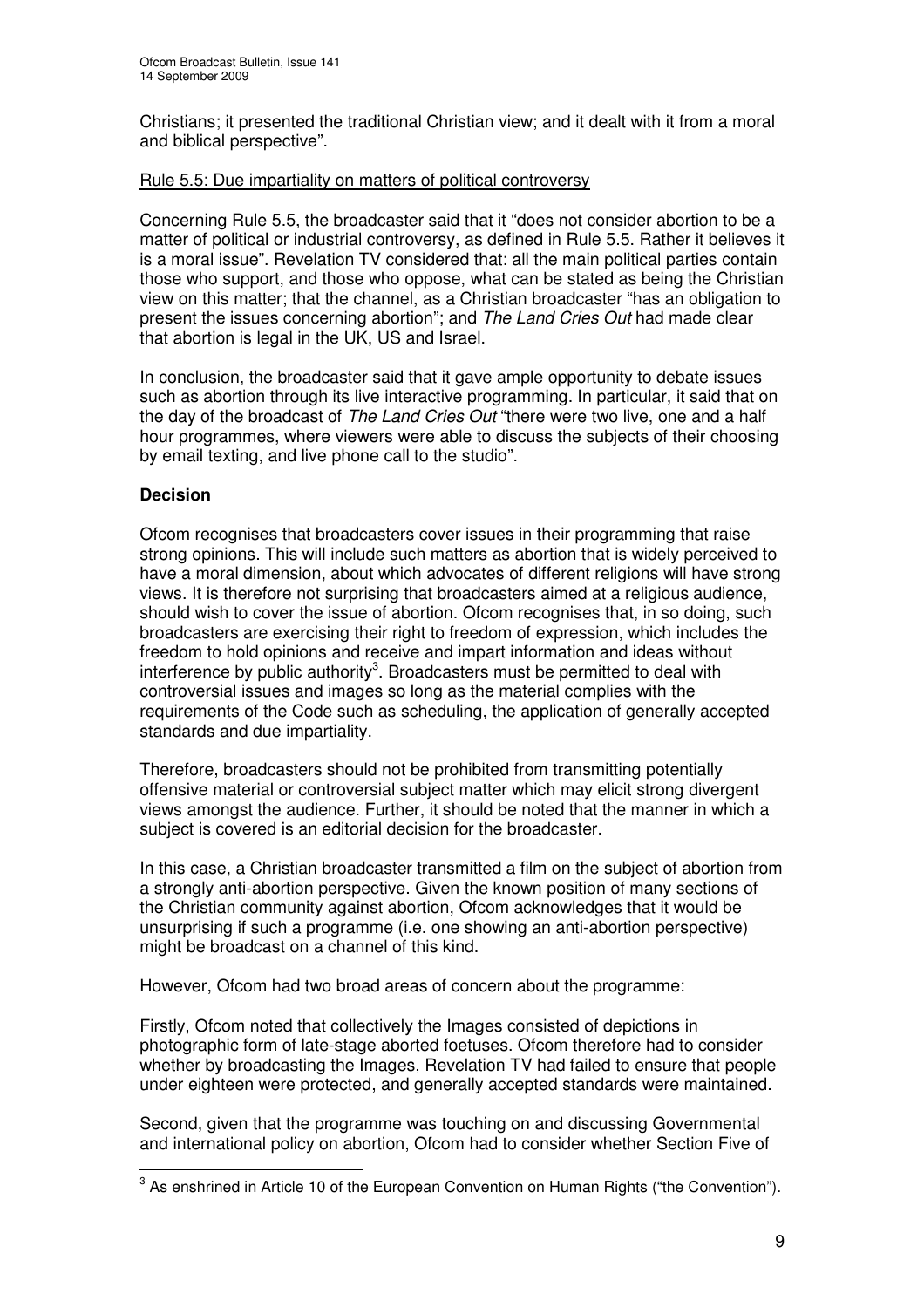the Code (concerning due impartiality) was engaged, and if so, whether due impartiality was maintained on a matter of political or industrial controversy or matter relating to current public policy.

### The Images

Ofcom considered the Images collectively as being highly problematic, with real potential to cause harm and offence, including harm to any children watching.

Firstly, the Montages consisted of extremely graphic still photographs showing full images of different late stage aborted foetuses outside of the womb. These images included severed body parts including heads and limbs. Given the very explicit nature of these photographs, and the length of time they were visible to viewers, Ofcom considered the Montages had the greatest potential to cause harm and offence, including harm to any children watching. There were similar concerns about the graphic nature of the Flash Frames which included some of the same stills in the Montages.

### Rule 1.3: Children must be protected by appropriate scheduling

This programme was broadcast well before the 9pm Watershed, and in fact, at a time when children would be arriving home from school. It also was broadcast only a short time before one of Revelation TV's programmes aimed at children (*R Kids*). Ofcom therefore considered that there was a material chance that some children might be in the audience for *The Land Cries Out.* Ofcom considered that the strength and highly graphic nature of the Images were totally unacceptable to be broadcast at a time when children might have been watching. The highly graphic nature of the Montages in particular, would have had, in Ofcom's opinion, the likely potential to have caused distress and upset amongst any child viewers exposed to such material. As a consequence, Ofcom considered the content to be in breach of Rule 1.3.

### Rule 2.1 and 2.3: Generally accepted standards and Offensive material must be justified by the context

In relation to generally accepted standards, under the Code, there is no absolute prohibition on offensive content being broadcast. Ofcom recognises that a broadcaster may transmit content, including images, which might have the potential to cause offence, so long it is justified by the context. Ofcom recognised that this programme was shown on a Christian channel, where a programme taking a position that was strongly against the act of abortion, would not, in general, have gone beyond the likely expectation of the audience for this channel. Ofcom also noted that Revelation TV is classified by Ofcom as a "specialist religious" broadcaster. As Ofcom's Guidance Notes on Section 4 of the Code states 4 , broadcasters: "who wish to label their output more clearly as religious, [and/or] who wish to proclaim or expound their doctrines and beliefs at the lowest risk of giving offence…usually apply for a specialist religious licence".

Ofcom noted Revelation TV's statements about its moral position on abortion and further the channel's assertion that many of its viewers find material broadcast on other channels harmful and/or offensive. However, Ofcom's duty is to ensure that generally accepted standards are applied across all of its licensees. In this case, Ofcom considered that: audience expectations; the broadcaster's perspective on the a subject of abortion; and the specialist religious determination of the channel could

<sup>4</sup> See http://www.ofcom.org.uk/tv/ifi/guidance/bguidance/guidance4.pdf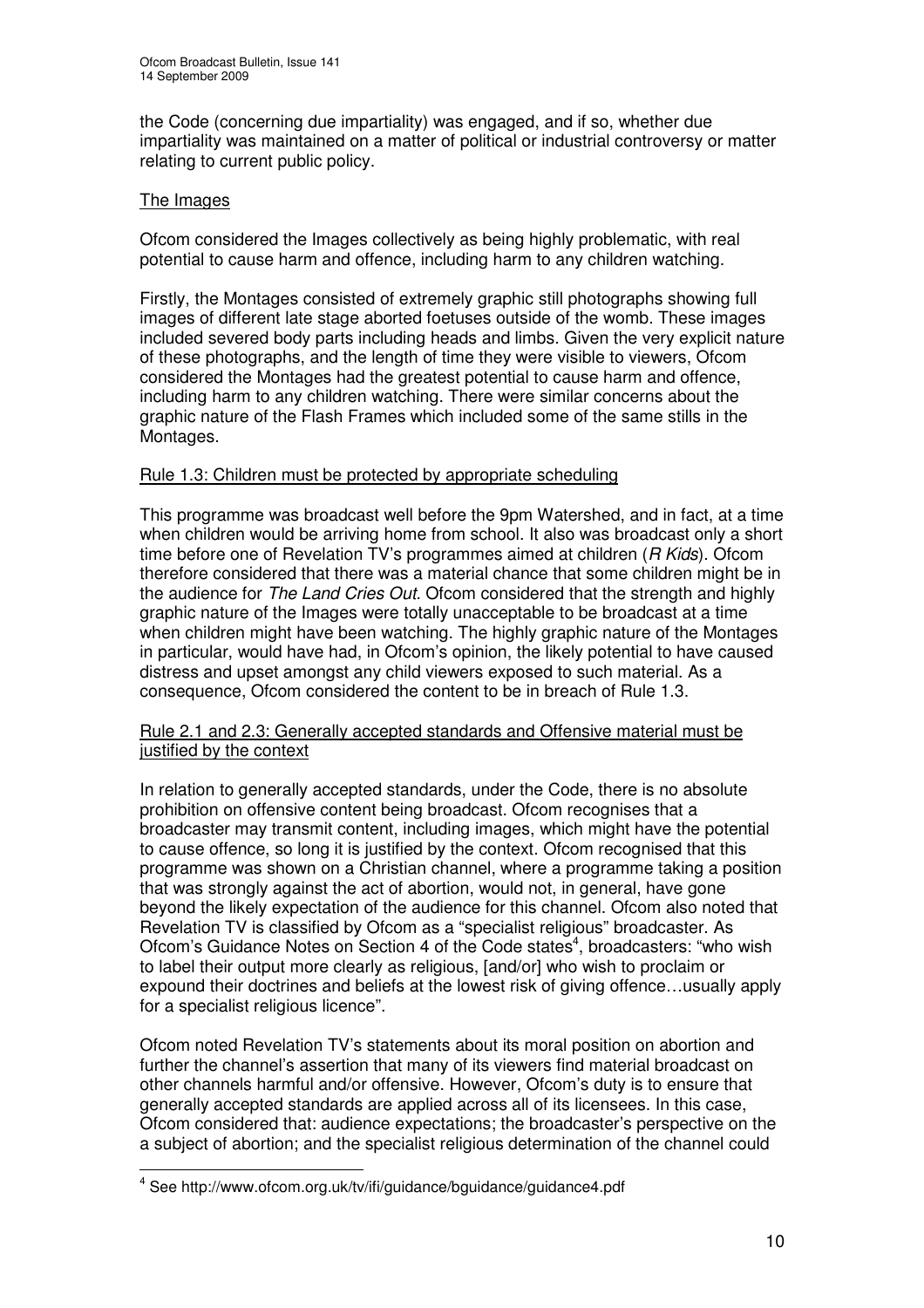not act in mitigation for the broadcast of pictures of aborted foetuses and the process of abortion, especially in the case of the Montages broadcast at this time. In applying generally accepted standards broadcasters must understand that the audience expect that the most potentially offensive material would be broadcast much later in the schedule and certainly not before the watershed. Further, and importantly, the broadcaster failed to give any information to the audience about the contents of this programme.

Therefore, Ofcom considered that a combination of the Images, and in particular, the Montages, could not be justified by the context given the time of broadcast and the failure to provide adequate information, and were, therefore, in breach of Rules 2.1 and 2.3.

### Rule 5.5: Due impartiality on matters of political controversy

Outside of news programmes, under Section Five of the Code, broadcasters must ensure that they preserve "due impartiality" on matters relating to political or industrial controversy or matters relating to current public policy. However, just because a broadcaster is dealing with a subject, such as abortion, which elicits strong opinions and reactions amongst people, does not automatically mean that Section Five is engaged. In addition, when interpreting due impartiality, Ofcom must take into account the requirements of the Convention, which includes the broadcaster's and viewers' right to freedom of expression, which includes the right to hold opinions and to receive and impart information and ideas without interference by public authority.

However, the broadcaster's right to freedom of expression is not absolute and broadcasters must always comply with the Code. Ofcom therefore recognises that Section Five of the Code, which sets out how due impartiality must be preserved, acts to limit, to some extent, freedom of expression. This is because its application necessarily requires broadcasters to ensure that neither side of a debate relating to matters of political or industrial controversy and matters relating to current public policy is unduly favoured.

In assessing whether due impartiality has been applied, the term "due" is important. Under the Code, it means adequate or appropriate to the subject and nature of the programme. Therefore, "due impartiality" does not mean an equal division of time has to be given to every view, or that every argument and every facet of every argument has to be represented. Due impartiality may be preserved in a number of ways and it is an editorial decision for the broadcaster as to how it ensures due impartiality is maintained.

During the programme, Ofcom noted there were various references to the law on abortion in the UK, the US and Israel. In this case, Ofcom considered that there were a number of examples in the programme of statements which discussed the policy on, and desirability of abortion. In these examples, strong opinions were expressed about the legal situation concerning abortion in the UK, the US, and Israel, and at the level of the UN. In particular, the programme commentary and several interviewees variously: gave interpretations of what the practical effects of legalised abortion are; described what they saw as the defects of the legislation pertaining to abortion in different jurisdictions; and described their efforts to lobby to change legislation or judicial decisions relating to abortion. In this way, Ofcom therefore considered that the programme was dealing with a matter of political or industrial controversy or a matter relating to current public policy.

For example, the following statements within the programme: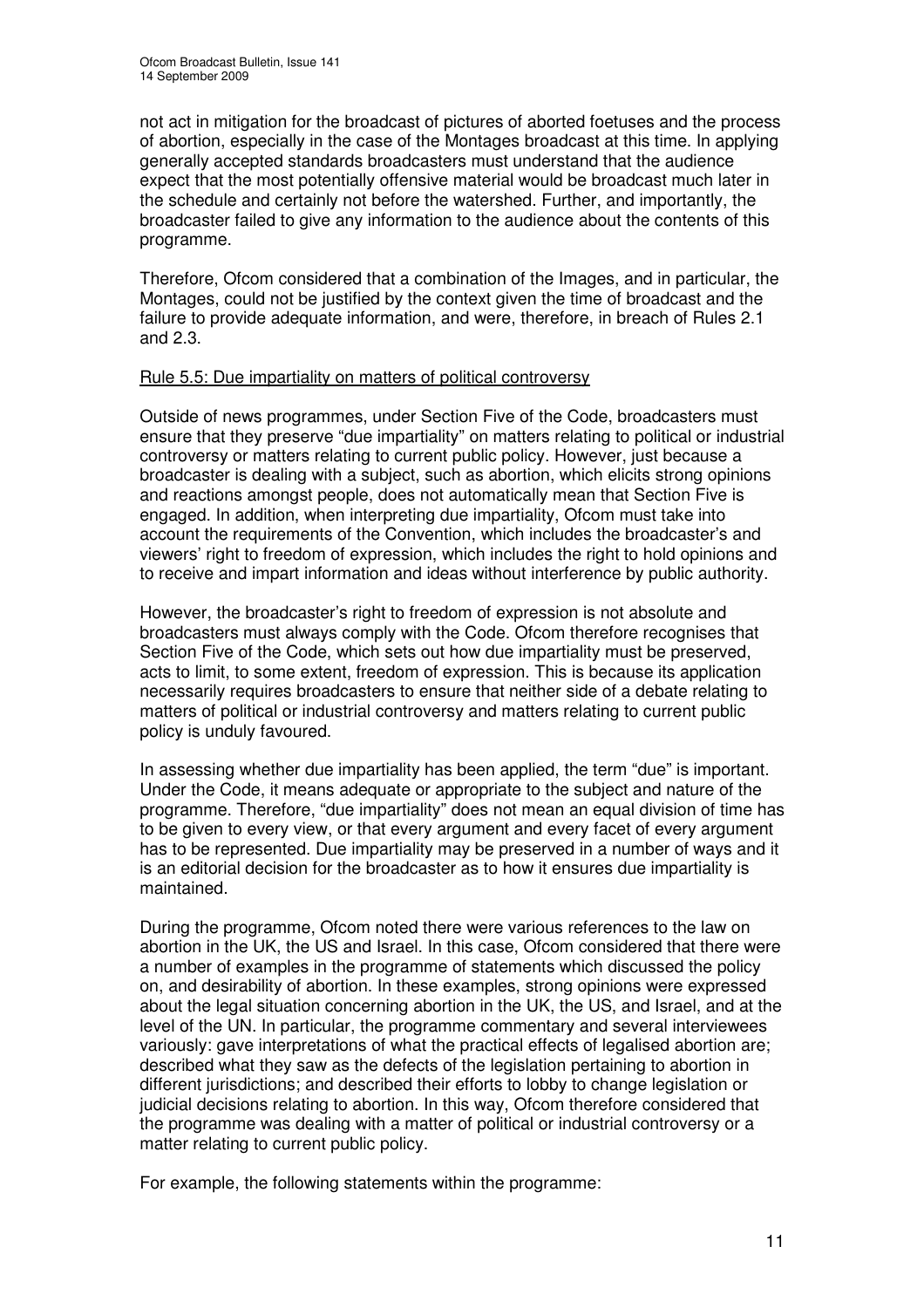### The UK

Andrea Minichiello Williams (Director, Christian Legal Centre) said the following at different times:

"*And what we found was this: because there was permissive legislation, legislation which actually allowed for abortion, it then became essentially abortion on demand despite these huge restrictions." 5*

"*And what we did in legislation is that we crossed a clear moral boundary…that very crossing of the boundary has meant that we are taking lives in their thousands but it's in our law."*

David M. Noakes (former lawyer) said:

"*By legalising abortion in 1967, we turned abortion from an individual sin into a national sin and the whole nation is implicated. Therefore the whole nation is now responsible for the shedding of the innocent blood of millions of unborn children."*

The programme commentary stated:

"*In the United Kingdom, the legislation of abortion was intended to protect women from the dire consequences that often result from back-yard operations. However, like other countries, official statistics show there has been a massive escalation in the number of abortions."*

Peter Smith (SPUC Evangelicals and the International Right to Life Federation) said:

"*I believe the legislation of abortion in 1967 was probably one of the most disastrous times for the United Kingdom…It has affected the whole fabric of British society.*"

### The US

Allan Parker (the Justice Foundation) said:

"*In the year 2000, we began to have the opportunity to represent Norma McCorvey, who was 'Roe' of Roe v Wade, the main legal case that brought abortion to America in 1973. And we also began to represent Sandra Cano, who was 'Doe' of Doe v Bolton, which was a companion case to Roe v Wade. And together in January 1973, those two cases were decided by the United States Supreme Court and legalised abortion on demand up to the point of birth, including partial birth abortion."*

Wiliam Koenig (the Watch Foundation) said:

"*Abortion's violence. It's violence inside the mother's womb…And from the time of Roe versus Wade, and from the time that abortion was allowed in America, we have seen violence increase exponentially from that point of Roe versus Wade. I believe there is a direct connection."*

 $^5$  The UK 1967 Abortion Act allows abortions under exceptional circumstances e.g. if the mother's life is at risk.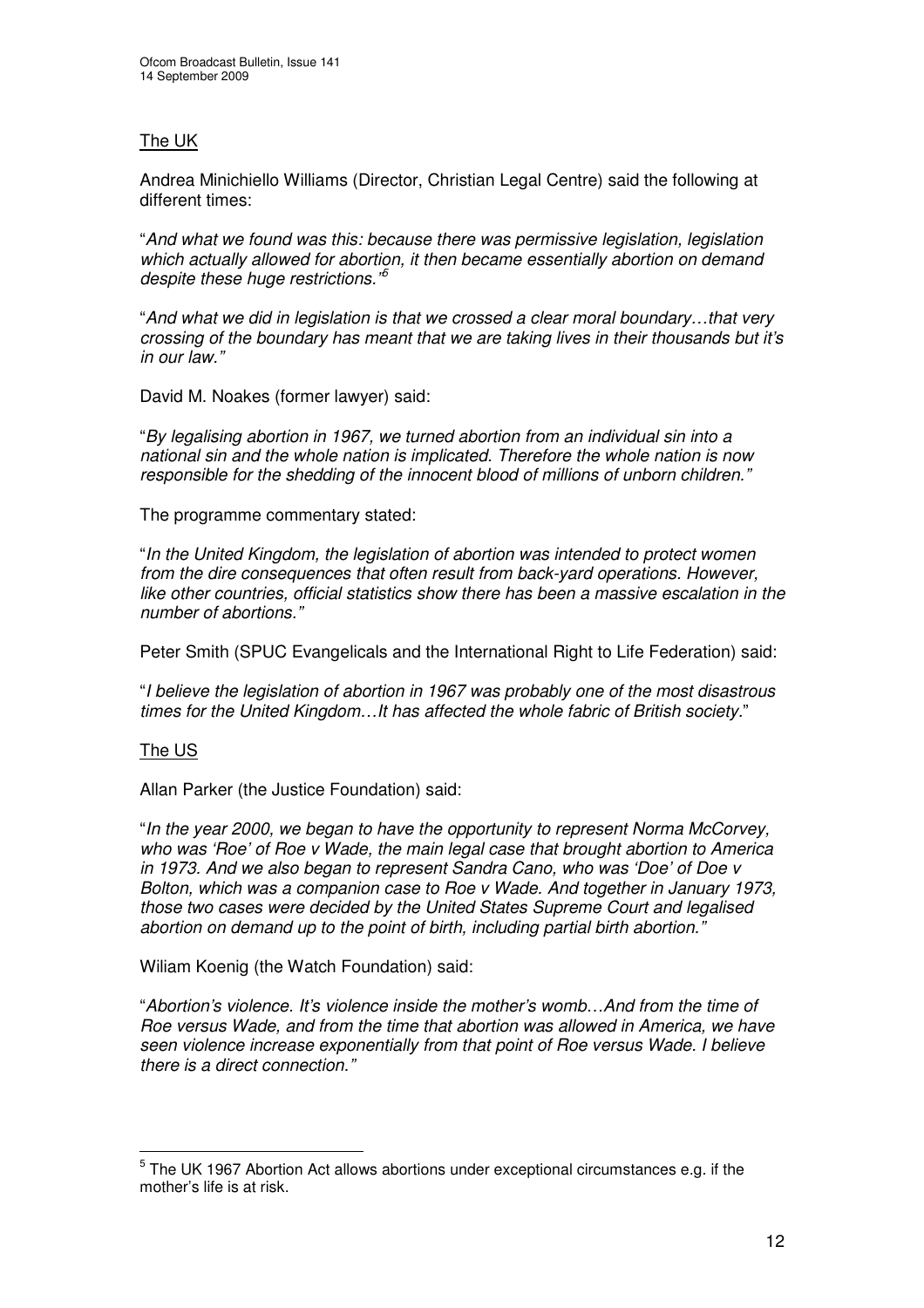### Israel

The programme commentary said:

"*There is a small band of pro-life young Israelis who are demonstrating against what they see as a culture of death. Among them is a nineteen-year old Messianic Jew called Joel Jelski."*

This was followed by Joel Jelski (Bound4life), saying:

"*We do what we call 'sieges': It's pretty much where we stand in front of abortion clinics, the Parliament - the Knesset – and we pray…We believe that prayer is what is going to change things in this nation.*"

Later in the programme, concerning the policy, reported in the programme, of the Israeli army paying for female soldiers to have up to two abortions, Joel Jelski said:

"*I believe that God despises abortion. And the very army that was created to protect Israel is destroying it. So many abortions are coming through the army and so many lives are being destroyed. Immorality is rampant in the army because it's supported by those laws that say: 'you can have an abortion if you are immoral, we don't care'. And it's destroying the very thing, the idea it was created for: to protect lives, and to protect Israel, the Jewish Nation."*

Joel Jelski also said, indicating one of the walls built to divide communities in Israel:

"*Well, you only have to look behind me to the wall to see the demographic problems that have been caused by abortion."*

### United Nations

The programme commentary said:

"*Meanwhile, the United Nations has an agenda for globalising abortion on demand."*

This was followed by Peter Smith (SPUC Evangelicals and the International Right to Life Federation), saying:

"*They're trying to make abortion a universal human right and most of the countries of the world don't have legalised abortion. They don't think killing their children is a really good thing. So there's a lot of resistance to it. But Britain's leading the pack there, especially with the EU, and trying to push it through, along with a lot of other depraved stuff. But the compliance committees for all the different conventions have been taken over by people who are totally pro-abortion and have invented this universal right to abortion. And they have been pressurising about sixty nations to legalise abortion. And a couple have but most of them have held out. But the UN is doing a lot of dreadful things in this regard.*"

Ofcom considered that the inclusion of such statements do not in themselves cause an issue under the Code, as long as the broadcaster ensured that due impartiality was maintained. However, having reviewed the programme, Ofcom noted that *The Land Cries Out* contained no opinions or viewpoints that could be portrayed as being from a pro-abortion stance. Further, Ofcom noted that Revelation TV could not point to any specific examples as to how due impartiality had been maintained in editorially linked programmes, dealing with the issue of abortion, within an appropriate period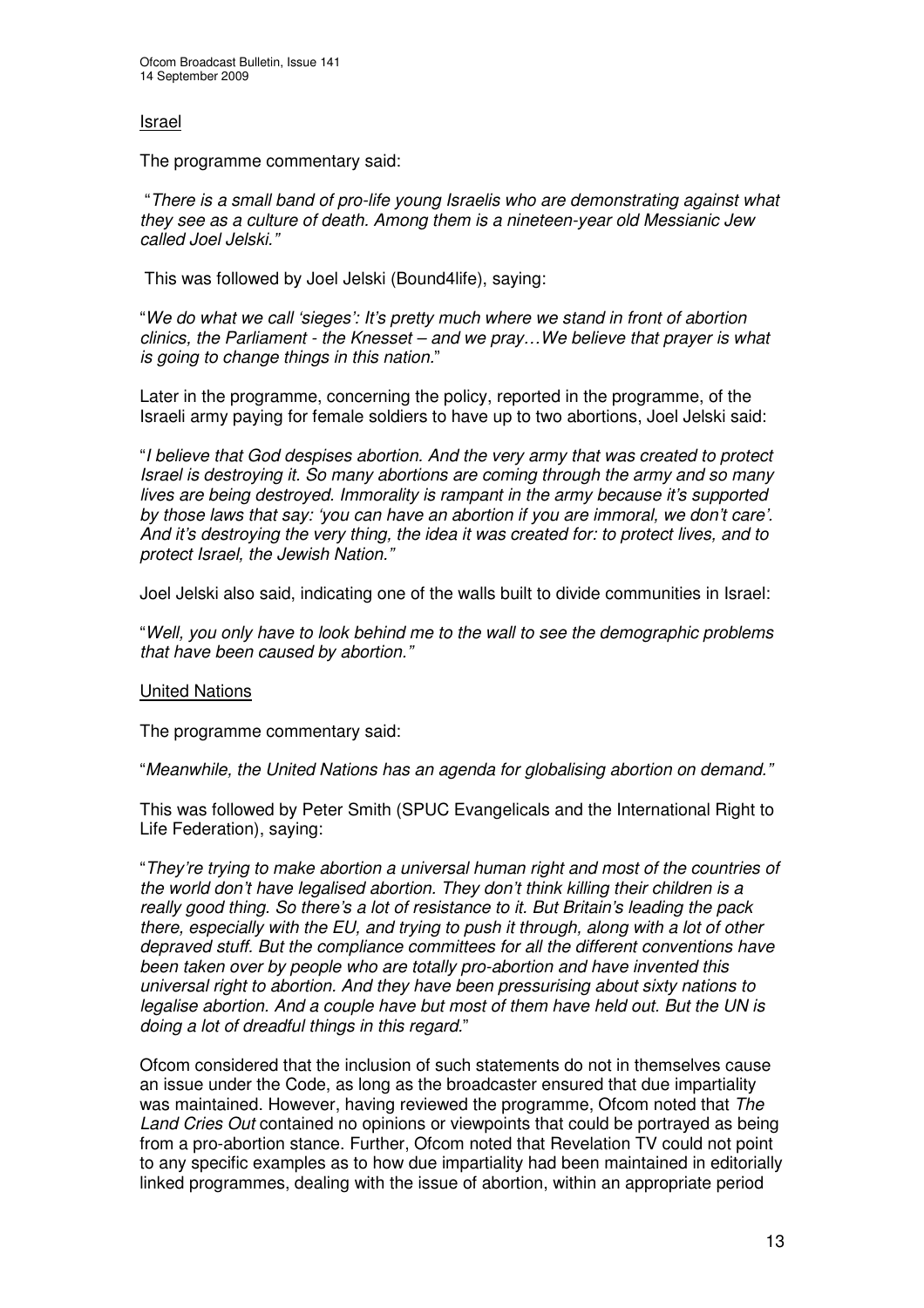and aimed at a like audience. Given the above, Ofcom therefore considered the programme to be in breach of Rule 5.5.

### Conclusion

Ofcom considered these breaches of the Code to be serious. This was especially the case given past regulatory action against Revelation TV<sup>6</sup>. Broadcasters have the right to transmit a range of material, some of which might be both offensive to some as well as highly emotive or controversial. However, in doing so, broadcasters must comply with the Code at all times. In particular, all broadcasters must ensure that: material is appropriately scheduled and labelled; offensive content is justified by the context; and due impartiality is maintained on matters of political and industrial controversy and matters relating to current public policy.

### **Breach of Rules 1.3, 2.1, 2.3 and 5.5**

<sup>6</sup> See Bulletin 85,*World in Focus* and *R Mornings*, Breach of Rules 2.3 and 5.5; and Bulletin120, *Vision for Israel*, Breach of Rule 4.1.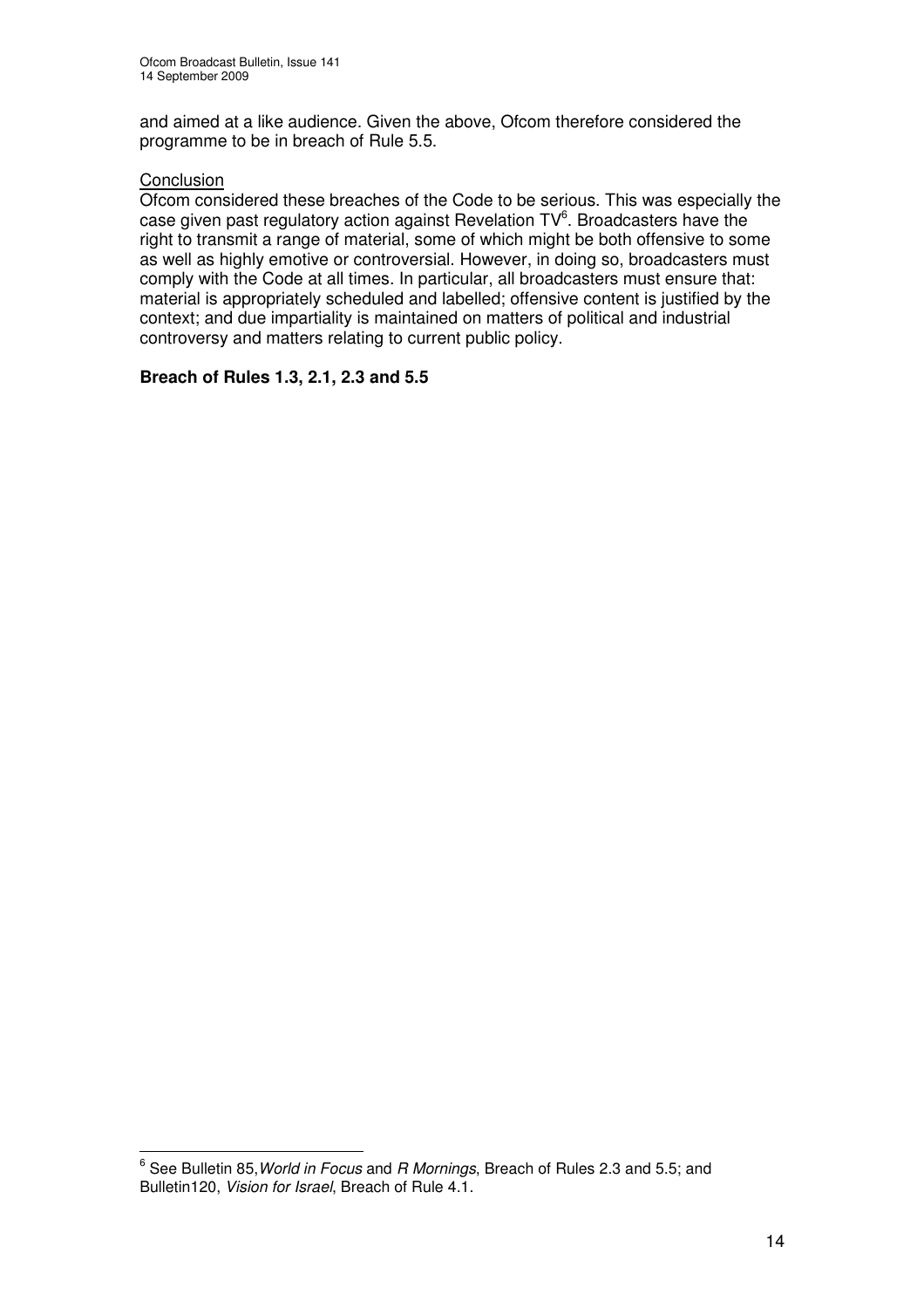# **Sky HD cross-promotions featuring the Ashes series**

*Various Sky channels, 27 May to 27 June 2009, various times*

### **Introduction**

Under Ofcom's rules television broadcasters are able to place items in their schedules promoting their own 'broadcasting-related services' without such promotions being subject to the limits on maximum permissible advertising time. These items are known as cross-promotions and are for most purposes regulated under a specific Ofcom Cross-promotion Code ("the Cross-promotion Code") and, in respect of their content, under Ofcom's Broadcasting Code.

Since cross-promotions essentially seek to promote broadcasting-related services, they may contain claims about those services. Therefore, where relevant, crosspromotions have to comply with the rules in the BCAP Television Advertising Standards Code ("the TV Advertising Code")<sup>1</sup>. In particular Ofcom has publicly stated that this will be the case where, for instance the issue of misleading material arises.

Between 27 May and 27 June 2009, Sky ran a cross-promotion<sup>2</sup> on many of its channels for its sports service available in high definition (HD). The cross-promotion encouraged viewers to subscribe to the service to watch the then forthcoming Ashes cricket series, which was to begin on 8 July 2009 and finish on 24 August 2009.

The cross-promotion was 30 seconds long. Former England captains Sir Ian Botham and Nasser Hussain were shown talking about the sporting importance of the Ashes, the high quality of Sky's cricket coverage and how the sharpness of HD pictures enhances that coverage. The first 20 seconds showed cricket being played or Botham or Hussain speaking; the final 10 seconds was a sequence showing the Sky Sports HD channel logo, a Sky logo and the line *"believe in better"* against a black background.

During the final sequence a voice-over originally said: *"…For the first time ever watch the entire Ashes series live in high definition with Sky Sports HD..."* (this was subsequently edited – see Response section below).

Six viewers complained to Ofcom that when they had contacted Sky after seeing the cross-promotion they had been told that the HD service could not be provided in time for them to watch the Ashes series. The complainants therefore considered the cross-promotion to be misleading.

Ofcom sought Sky's comments on how the cross-promotion complied with the following rules of the TV Advertising Code:

<sup>1</sup> BCAP is the Broadcast Committee of Advertising Practice. BCAP is the code administrating arm of the Advertising Standards Authority (ASA). Ofcom has contracted out its advertising control function to the ASA. Ofcom has put on record that it will apply the TV Advertising Code to cross-promotions where appropriate – see paragraphs 7.27 and 7.28 of the Ofcom Regulatory Statement *Review of the cross-promotion rules*, available at: http://www.ofcom.org.uk/consult/condocs/promotion/statement/statement.pdf.

 $^2$  An edited version of the cross-promotion was aired from 6 June to 27 June – see further below.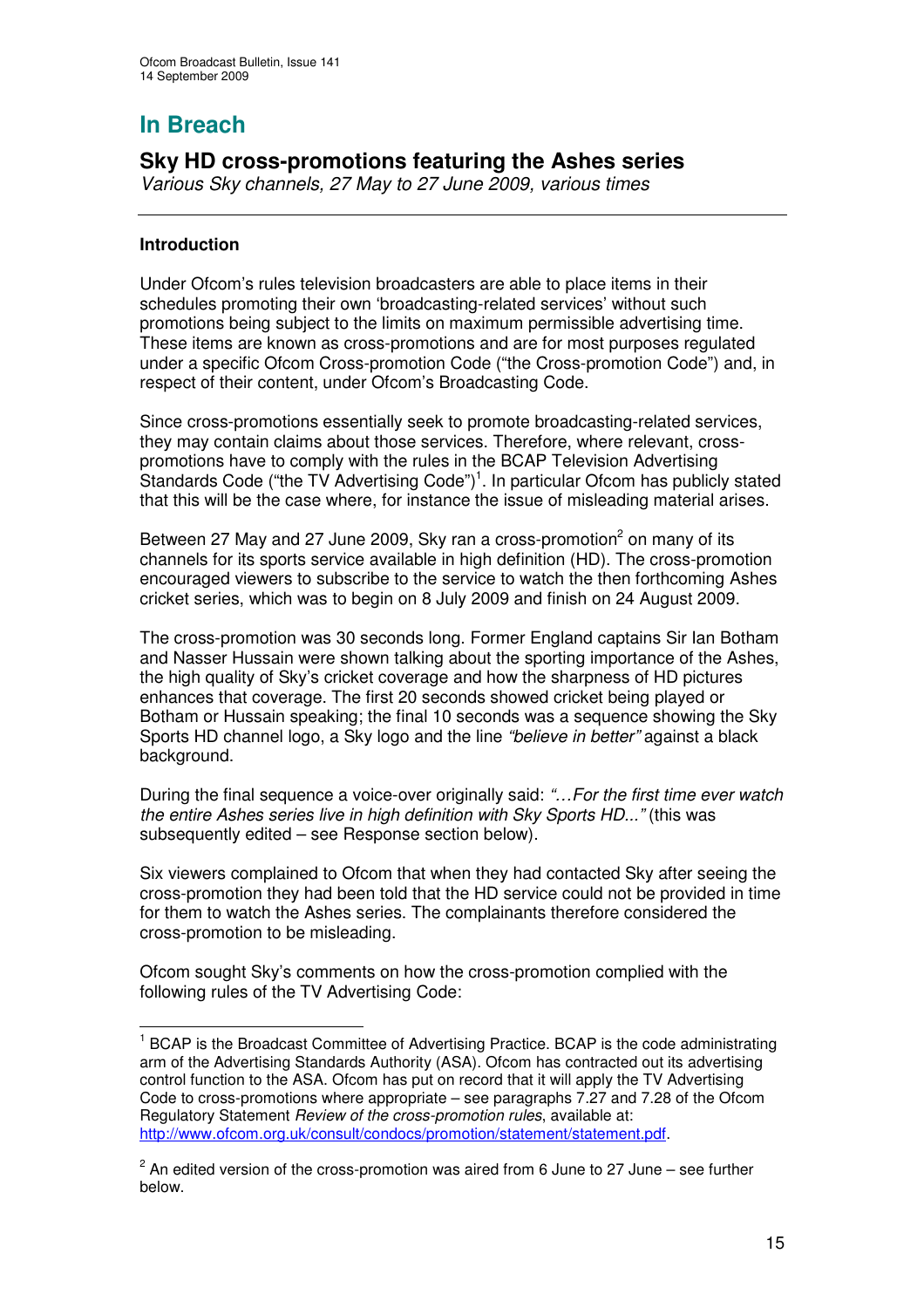- Rule 5.1.1: "No... [cross promotion]... may directly or by implication mislead about any material fact or characteristic of a product or service".
- Rule 5.1.2: "No …[cross promotion]… may mislead by omission about any material fact or characteristic of a product or service…".

In particular Ofcom drew the licensee's attention to note (2) of the notes that accompany these rules and which makes clear that availability is a relevant consideration for misleadingness:

"(2) [The content]…is likely to be considered misleading if, for example, it contains a false statement, description, illustration or claim about a material fact or characteristic. Material characteristics include price, availability and performance. Any ambiguity which might give a misleading impression must be avoided."

(Extract from notes to Rules 5.1.1 and 5.1.2)

### **Response**

Sky explained that consumers who wish to purchase its HD service can be divided into three groups:

- $i_{-}$  existing Sky customers who already have a Sky+ HD box [a type of Sky settop box necessary for displaying HD channels] but have not subscribed to the HD service;
- ii. existing Sky customers who have a non-HD capable Sky box; and
- iii. consumers who do not already subscribe to Sky.

Those in group (i) can have HD services enabled in a matter of hours, Sky said, and those in group (iii) would have had an installation within seven days.

However, the demand from consumers in group (ii) – existing Sky customers who would need an upgraded box – was sufficiently great that Sky had introduced a preregistration process. Under this process Sky collected customers' information and contacted them periodically to let them know how long Sky estimated it would be before an order could be placed for their HD box. Once an installer in a customer's area was available Sky invited the customer to complete and pay for their  $S_{ky+}$  HD order.

How long a customer would have to wait within the pre-registration scheme depended on a number of factors, including the customer's location, engineers' availability and the demand for HD boxes in the customer's area.

Sky said that when it had become aware that some customers joining the preregistration process may not be installed in time for the start of the Ashes, it had added superimposed text to the cross-promotion saying: *"Pre-registration required and installation may happen after the Ashes has started*.*"* This text was added on 6 June 2009 and ran until 27 June 2009, when the campaign finished.

At the same time the text was added Sky also altered the cross-promotion's voiceover so that "entire" was omitted from the original wording: *"…For the first time ever watch the entire Ashes series live in high definition with Sky Sports HD...*"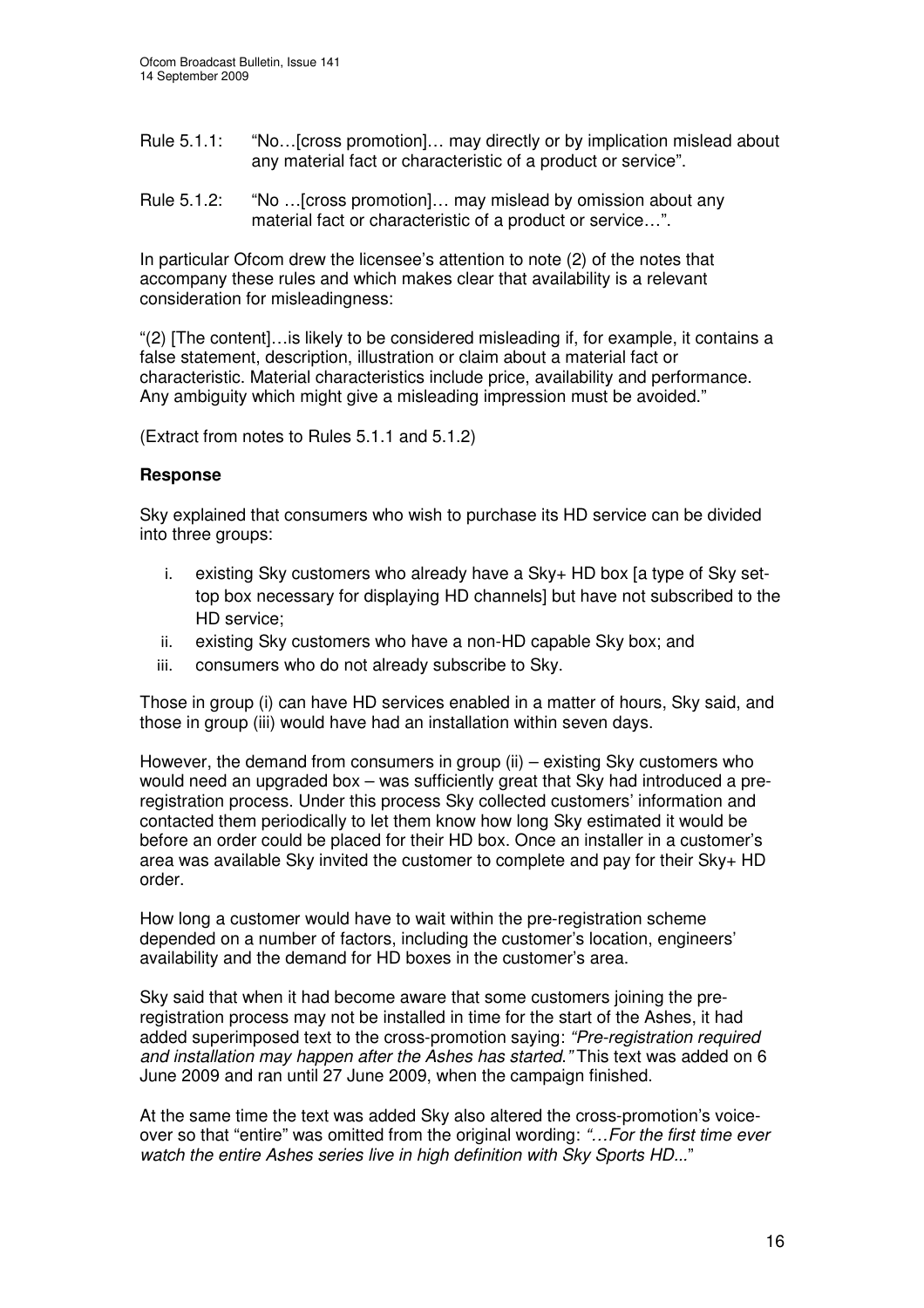There were therefore two versions of the cross-promotion. The earlier one ran from 27 May to 6 June 2009 without the warning text and included the word "entire" [Ashes series] in voice-over. The later version ran from 6 June to 27 June 2009 with the additional text and with the word "entire" removed.

In addition, Sky commented that it had invested substantially in extra engineers before January 2009 when an HD promotion was introduced and that, subsequently, resources had been re-directed to areas with greater demand. Because of this, Sky said, the waiting times for many customers in the pre-registration process dropped significantly in early June so that customers who were initially advised of relatively long waiting times in May were actually installed much sooner. Therefore, according to Sky, it was possible that a number of complainants would have received installations in time for the Ashes series.

### **Decision**

In light of the problems experienced by some customers in getting an HD sports service in time for some or all of the Ashes, Ofcom did not consider either of the versions of the cross-promotion to be acceptable. Figures requested by Ofcom from Sky showed that the number of customers who could not be installed in time for the start of the Ashes or in some cases in time for any of the series was, in Ofcom's view, a small but importantly significant minority.

This minority was confined to existing Sky customers who did not have an HD capable set-top box, i.e. to those in group ii) as explained in the Response section above.

The cross-promotion clearly stated that viewers would be able *"For the first time ever watch the* [*entire*] *Ashes series live in high definition with Sky Sports HD..."* Ofcom judged Sky's inability to fulfil in time all the demand created to be *prima facie* evidence of both versions of the cross-promotion being misleading.

We did not consider the changes made to the promotion (the removal of the word "entire" and the addition of a 'disclaimer') to have overcome the problem for the later part of the campaign. Other than the end logos, all of the images used in the crosspromotions concerned the Ashes coverage and emphasised the benefits of watching the matches in high definition. Similarly, virtually all of the audio used in both promotions, whether spoken to camera or presented in voice-over, referred to the Ashes coverage. Because of this, the effects of adding the text and removing the word "entire" were not, in Ofcom's view, sufficient to overcome the overall impression that HD coverage was available in time for the Ashes to anyone who requested it.

In respect of the 'disclaimer', Ofcom took account of the ASA's published guidance<sup>3</sup> that:

"The principal offer and any important qualifications to it should not normally appear only in the form of superimposed text…

Superimposed text may be used to expand or clarify an offer or to make minor qualifications. It may also be used to resolve minor ambiguities. Superimposed text

<sup>&</sup>lt;sup>3</sup> Available at: <u>http://www.cap.org.uk/NR/rdonlyres/566E8E1B-D3C7-45DB-9E6D-</u> 84A9478FF1B1/0/BCAP\_Advertising\_Guidance\_Notes.pdf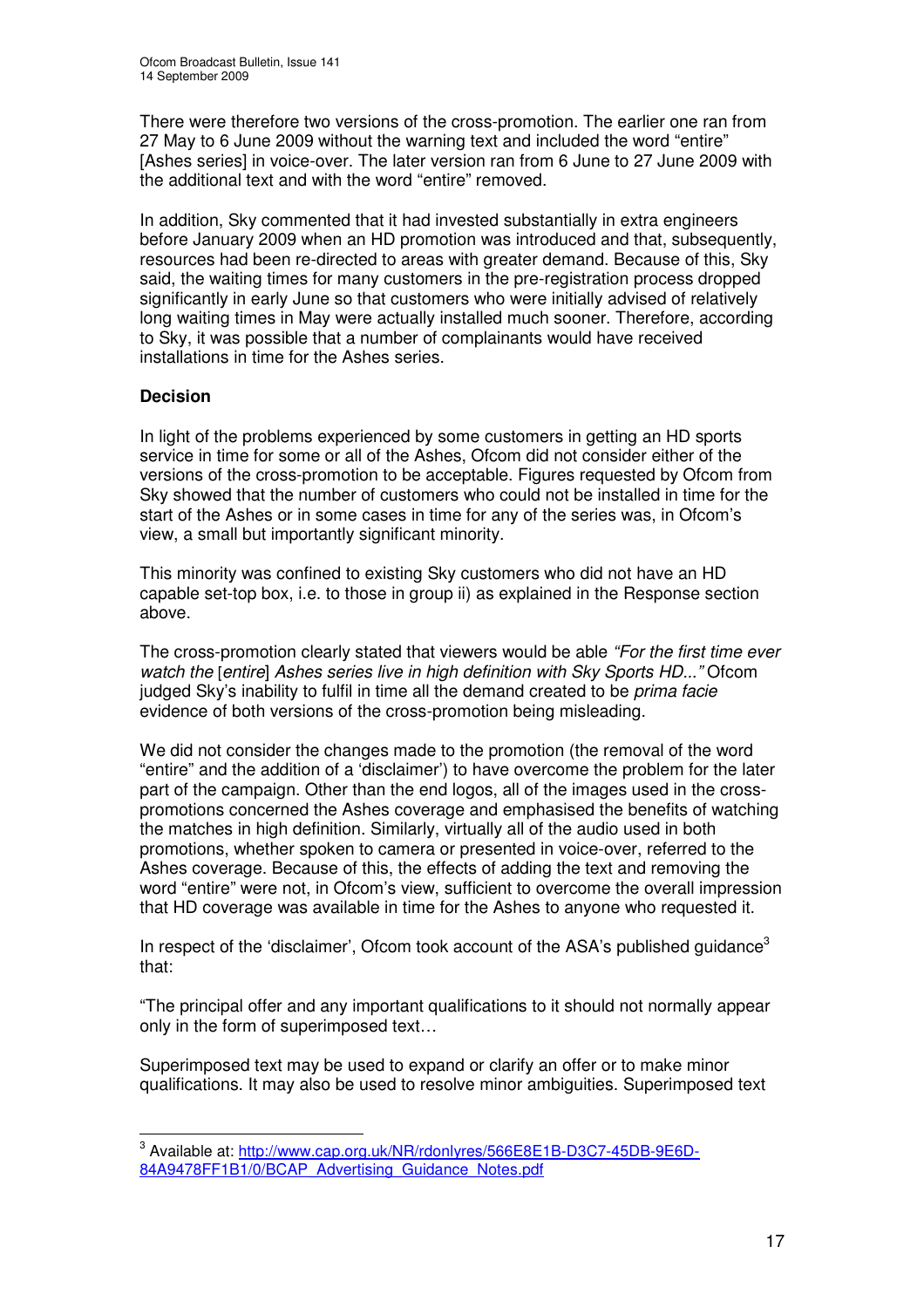that flatly contradicts a claim made elsewhere in the advertisement is not acceptable."

(Paragraphs 2a and b of Advertising Guidance Note No. 1 of the BCAP Advertising Guidance Notes)

Ofcom therefore concluded that both versions of the cross-promotion were in breach of the TV Advertising Code.

### **Breaches of Rules 5.1.1 and 5.1.2 of the BCAP Television Advertising Standards Code**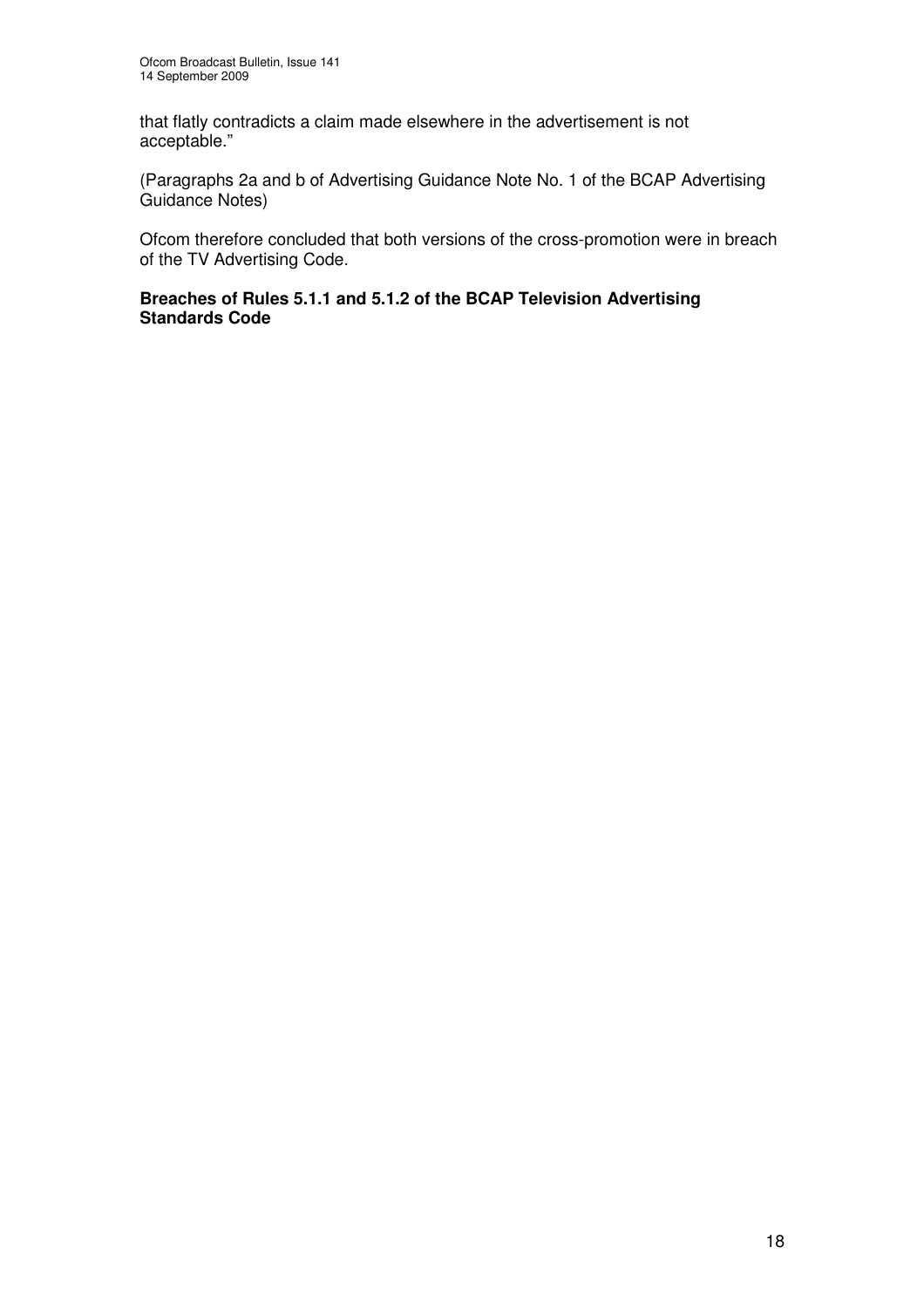**Costa Coffee sponsorship of competitions in breakfast shows** *Kiss 101, Key 103, Forth One, 18 to 27 March 2009, various times*

### **Introduction**

Costa Coffee sponsored competitions in breakfast shows on three Bauer-owned radio stations (Kiss 101, Key 103, Forth One). Sponsor credits used in trails for the competitions and in the competitions themselves contained the claim:

*"7 out of 10 coffee lovers prefer Costa coffee"*.

(The Code allows legitimate advertising claims in sponsor credits on radio but not in those on television.)

Starbucks complained to Ofcom that the claim was unqualified and could not be supported. It asserted that the meaning of the claim could be understood as a preference claim against all coffee drinks or even more widely as a claim against all aspects of its business, so including such things as "store ambiance". Starbucks therefore objected that the claim could not be substantiated in respect of coffee preference or of other features of Costa's business.

Starbucks said that the tasting trial commissioned by Costa Coffee (which was the source of the claim and detailed on Costa Coffee's website) had been limited to preferences expressed about cappuccino coffee alone, a drink that represents just a small proportion of coffee sales. The trial examined no other aspects of coffee retailing (whether the preference for other types of coffee or for stores themselves).

Starbucks further objected that, whether interpreted as a preference claim for coffee drinks or more widely, the claim was also unqualified as who the comparison was made against. It considered that such a wide claim (*"7 out of 10 coffee lovers prefer Costa coffee"*) would need to be justified against all other outlets, whether chains or independent traders, yet the taste test had tested cappuccino drinks from Costa Coffee against only two competitors, one of them Starbucks.

Rule 9.3 of the Code states:

"Sponsorship on radio and television must comply with both the advertising content and scheduling rules that apply to that medium".

Therefore advertising claims made in radio sponsor credits must comply with the BCAP Radio Advertising Standards Code<sup>1</sup> ("the Radio Advertising Code").

In this case the relevant rules are those that address misleading claims – Section Two, Rule 3 of the Radio Advertising Code – and fair comparisons – Section Two, Rule 6. These rules' requirements include a provision that:

In particular:

<sup>&</sup>lt;sup>1</sup> BCAP is the Broadcast Committee of Advertising Practice. BCAP is the code administrating arm of the Advertising Standards Authority (ASA). Ofcom has contracted out its advertising control function to the ASA.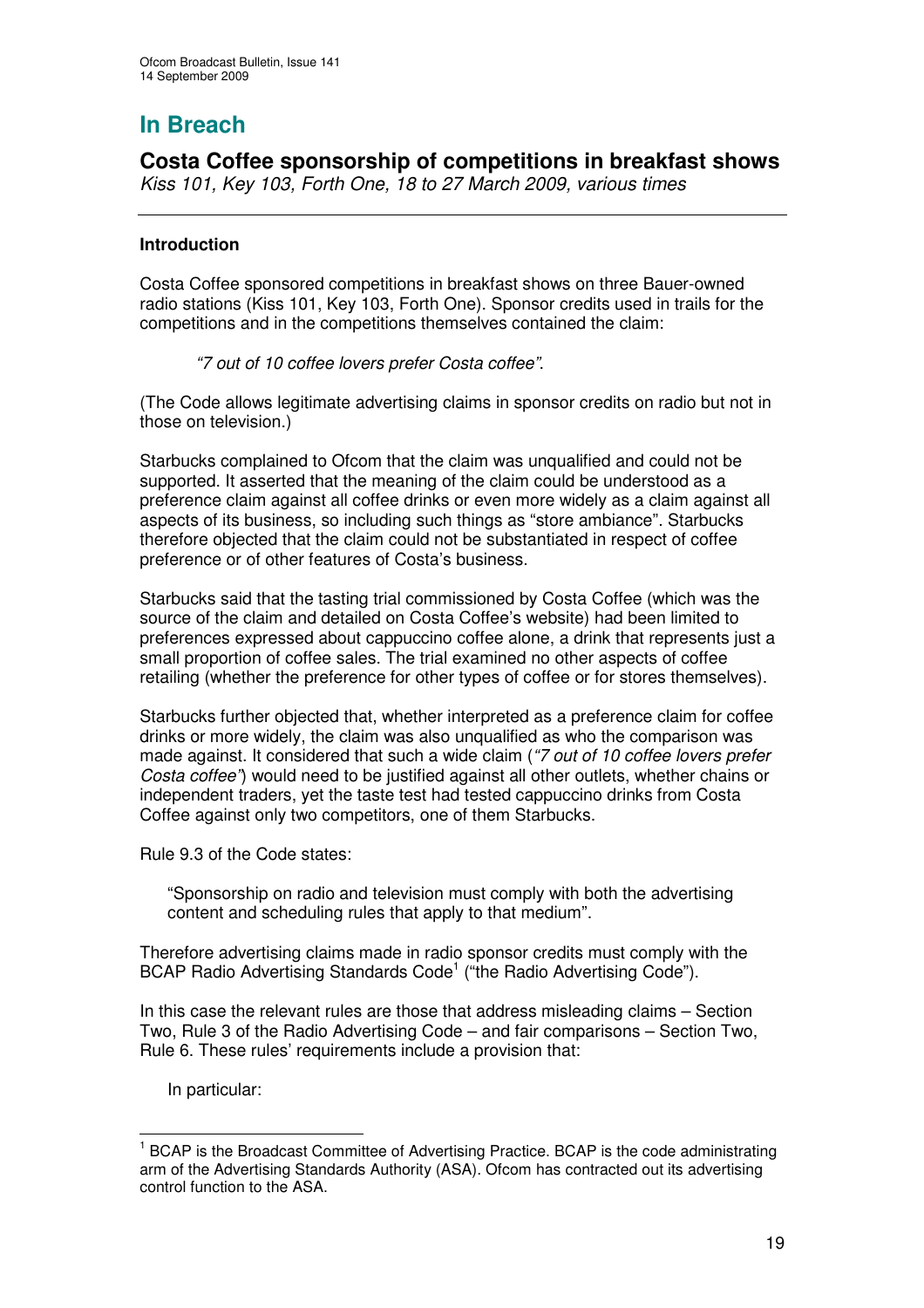a) [Sponsorship credits]… must not contain any descriptions, claims or other material which might, directly or by implication, mislead about the product or service advertised or about its suitability for the purpose recommended.

b) [Sponsorship credits]…must clarify any important limitations or qualifications, without which a misleading impression of a product or service might be given;

c) Before accepting …[sponsorship credits], Licensees must be satisfied that all descriptions and claims have been adequately substantiated by the advertiser. A half-truth, or a statement which inflates the truth, or which is literally true but deceptive when taken out of context, may be misleading for these purposes. Ambiguity in the precise wording of advertisements and in the use of sound effects must be avoided.

(Extract from Section Two, Rule 3)

### And:

[Sponsorship credits]…containing comparisons with other advertisers, or other products, are permissible in the interest of vigorous competition and public information provided that:

a) the principles of fair competition are respected and the comparisons used are not likely to mislead listeners about either product;

b) points of comparison are based on fairly selected facts which can be substantiated;

c) comparisons chosen do not give the advertiser an artificial advantage over his competitor;

(Extract from Section Two, Rule 6)

Ofcom sought Bauer's comments on how the *"7 out of 10 coffee lovers prefer Costa coffee"* claim complied with these rules.

### **Response**

In its response, which included a submission from Costa Coffee, Bauer told us that the *"7 out of 10…"* claim was included in sponsor credits in pre-recorded trails on the three stations concerned, but not in credits in trails that had been read out live. The claim was also made in the sponsor credits included in 'set-ups' (introductions) to the competitions.

Bauer explained that the scripts used were cleared in-house (i.e. not sent to the central radio advertising clearance body<sup>2</sup>) and substantiation assembled. The licensee stated that it had studied the supporting research provided to it by the sponsor and reassured itself that the sample size of the research was satisfactory and that it was a robust survey, and that the company conducting the survey was experienced in this form of test. (The test survey was commissioned by Costa Coffee

 $2$  This body is the Radio Advertising Clearance Centre (RACC). While certain categories of advertising require mandatory clearance by RACC before transmission, that condition did not apply in this case.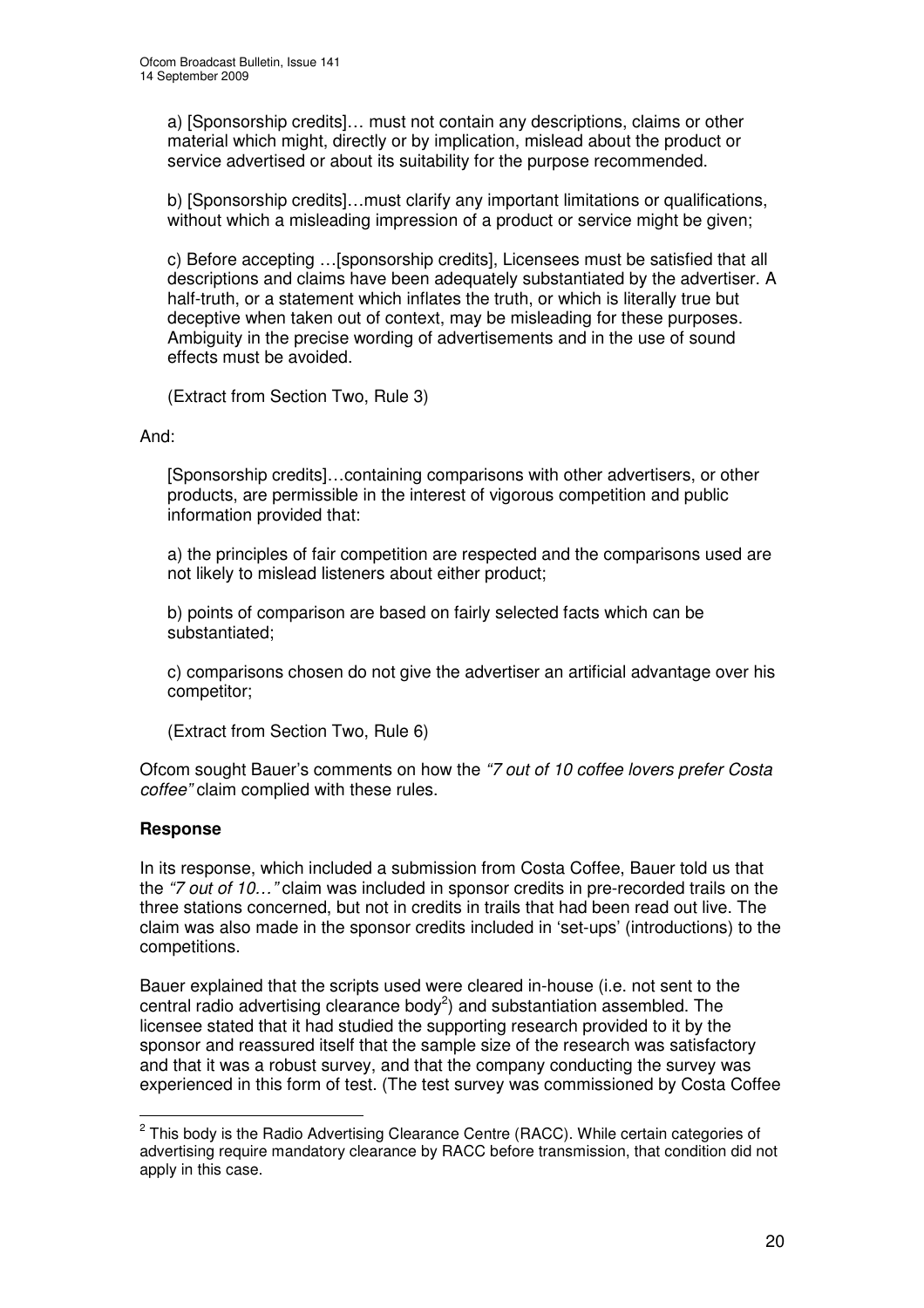from a research firm, Tangible. It was conducted in three locations in the UK, the tests scored preferences was for only cappuccino drinks from Costa against only Starbucks and one other. The sample size of self-defined 'coffee lovers' within the tests was 174.)

Bauer said (as did Costa in its submission via the licensee) that advice had been sought on the non-broadcast advertising from the ASA's pre-publication advisory unit.

Within the limited time available for the sponsor credits, the licensee said, it did not have the room to include supporting information to qualify the claim. But throughout the campaign the licensees' websites carried further information on the promotion and included full details of the research carried out by the sponsor. Although none of the trails or competition sponsor credits referred listeners online for more information, Bauer told us, all of its stations' websites are continually promoted on-air as the destination to find out more information about promotions and other editorial elements.

Bauer therefore believed the sponsorship campaign to have been compliant with the Code.

### **Decision**

The claim in the sponsorship credit that "*7 out of 10 coffee lovers prefer Costa coffee"* was not qualified in any way (though important qualifications and details of the 'taste test' existed on Costa Coffee's website).

Costa's tests were plainly based on a subjective and limited assessment by the test subjects of one coffee drink. (See Response section above for a description of the test.) Given these limitations of the trial, we do not consider that an unqualified claim such as "*7 out of 10…prefer Costa coffee*" could be made without appropriate qualification to the claim itself and accompanying explanatory detail.

Where claims require such qualification it is not sufficient to rely on these being placed on websites or in other places away from the broadcast sponsor credit: the claim itself must be qualified.

Ofcom therefore judged the claim to be unsubstantiated and so to have breached Rule 9.3 of the Code, with reference to Section Two, Rule 3 and Section Two, Rule 6 of the Radio Advertising Code.

### **Breach of Rule 9.3 Breach of Section Two, Rule 3 and Section Two, Rule 6 of the BCAP Radio Advertising Standards Code**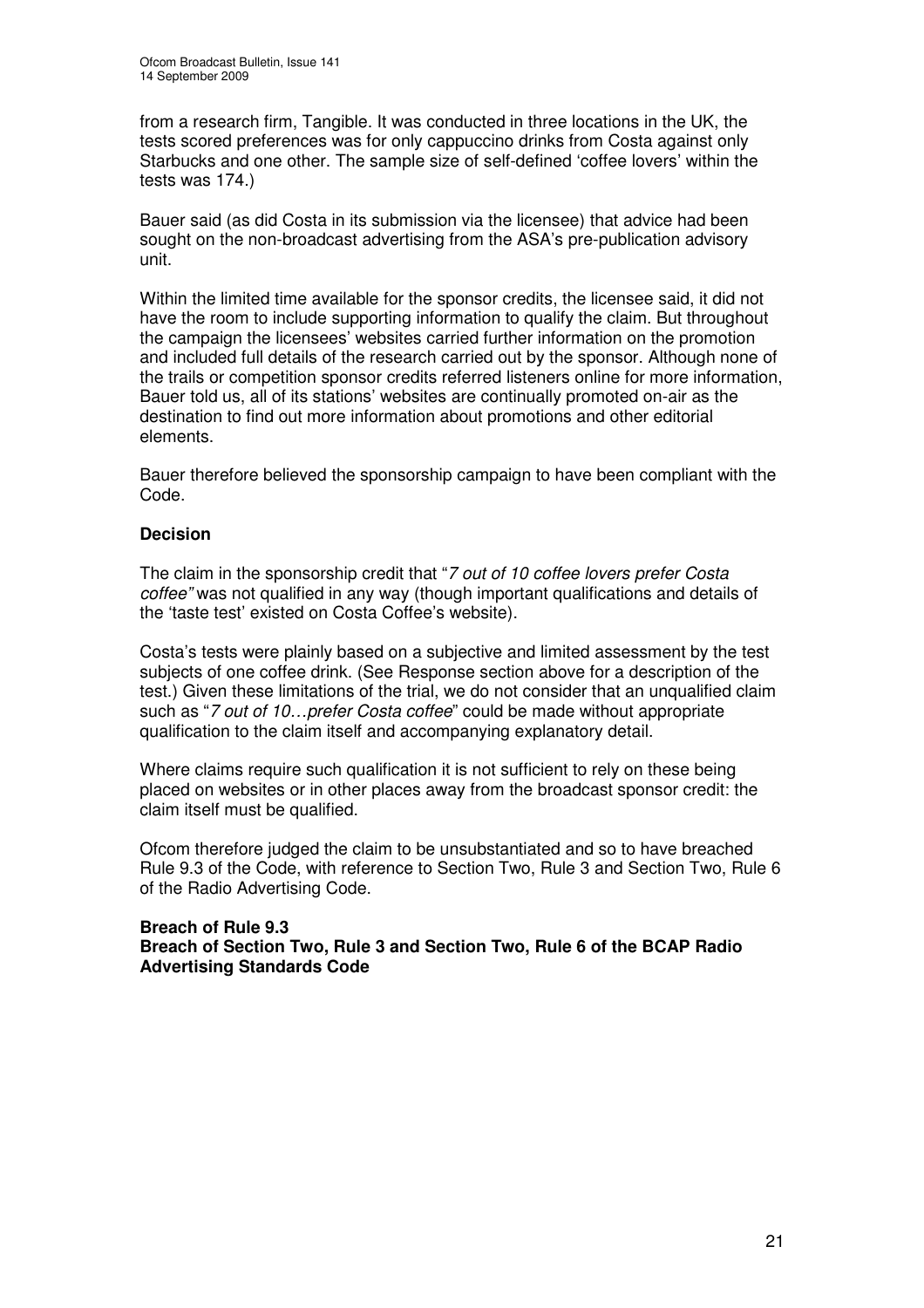# **XXX Channel AKA - 'Playtime Two', Giggs Featuring Kyze**

*Channel AKA, 25 June 2009, 22:45 approximately*

### **Introduction**

Channel AKA is an urban music channel whose licence is held by Mushroom TV Limited ("Mushroom TV"). The channel is available without any access restrictions. *XXX Channel AKA* is part of the channel's late night programming, broadcast between 22:00 and 05:30. The programme features music videos of a more adult nature containing stronger images.

A viewer complained about the broadcast of the music video 'Playtime Two' by Giggs Featuring Kyze, which featured material of a sexual nature. The complainant considered the sexual material broadcast in this video too strong to be available at approximately 22:45 and on this channel. Ofcom noted that the video included: frequent shots of naked breasts; women wearing revealing thongs and pulling at their underwear to expose genital detail; women touching their breasts and genital area in a sexual manner; women squirting water and licking whipped cream off each other's naked breasts; frequent shots between women's legs (while wearing thongs); frequent close up shots of female buttocks (while wearing thongs); a brief shot of a woman pulling her buttocks apart to show anal detail; and a man simulating sexual stimulation between a woman's legs.

Ofcom asked Mushroom TV for its comments in relation to Rules 2.1 (generally accepted standards) and 2.3 (material which may cause offence must be justified by the context).

### **Response**

The broadcaster said that it did not consider the content of the music video exceed generally accepted standards. It stated that *XXX Channel AKA* is broadcast postwatershed, between 22:00 and 05.30, and includes adult-oriented music videos primarily from the urban music genre. It highlighted that the music video complained of was broadcast at 22:45. Mushroom TV continued that the programme title *XXX Channel AKA* was clearly labelled both onscreen during the broadcast and on the Electronic Programme Guide. It also said that the channel is aimed at an adult audience and has low child audience figures.

However, in response to the complaint, Mushroom TV stated that it has now withdrawn the video broadcast on 25 June 2009 from the late-night playlist and will replace it with an edited version.

### **Decision**

Rule 2.3 makes clear that "in applying generally accepted standards broadcasters must ensure that material which may cause offence is justified by the context." "Context" in turn includes a variety of different potential factors such as the editorial content of the programme, the service on which the material is broadcast, the time of broadcast and the effect of the material on viewers who may come across it unawares. In this case Ofcom considered that, given the nature and strength of the sexual imagery broadcast in this particular music video, it had the clear potential to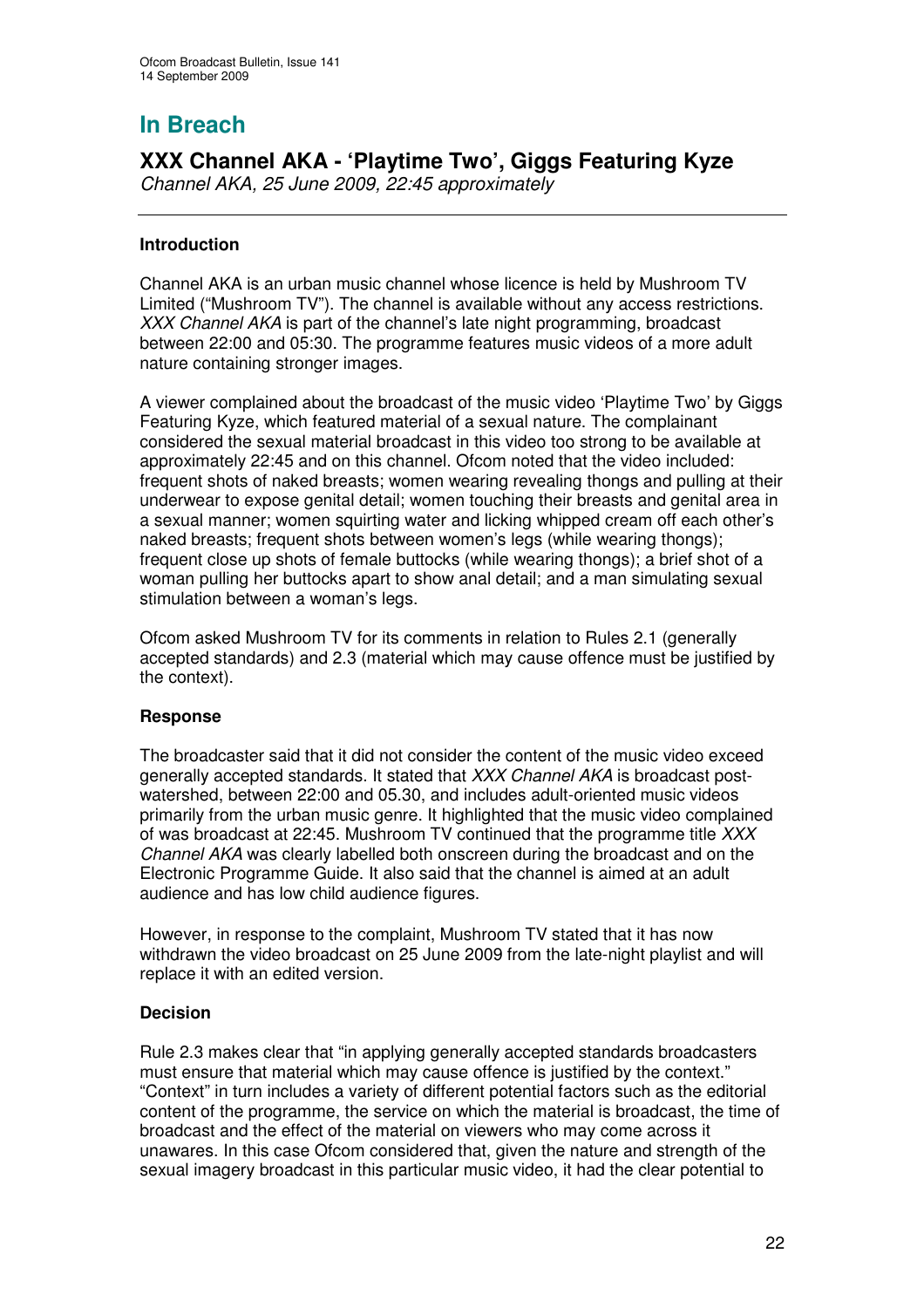cause offence. Therefore the broadcaster was required to ensure that the material was justified by the context in order to provide adequate protection for viewers and compliance with the Code.

Ofcom appreciates that music videos are an artistic and creative medium, which can and do sometimes contain challenging content which some may find offensive. It recognises that the music video in this case was transmitted after the watershed during Channel AKA's late night programming, which is aimed at an adult audience and features material of a more adult nature. In addition Ofcom recognises that the programme title (*XXX Channel AKA*) would have provided some indication to viewers regarding the type of content included in the programme. Given these factors, Ofcom considered that there would have been a certain amount of audience expectation for the broadcast of more challenging material during this particular programme. In taking its decision Ofcom also had regard to the broadcaster's and the audience's right to freedom of expression under Article 10 of the European Convention on Human Rights.

Ofcom was concerned by the strong sexual imagery included in the 'Playtime Two' video and in particular the time of broadcast. This video contained frequent shots of naked breasts; women touching their breasts and genital area in a sexual manner; women licking whipped cream off each other's breasts; and a man simulating sexual stimulation on a woman. In Ofcom's view, given the strength of the material and the time of broadcast Ofcom did not consider that the broadcaster had applied generally accepted standards. In Ofcom's opinion, despite the title of the programme and the later evening scheduling, Ofcom considered that this particular material would have exceeded audience expectations for a music programme of this nature broadcast at 22:45 without any access restrictions on a music channel.

While taking into account the name of the programme and that it does include music videos of a more adult nature, it was Ofcom's view that, on balance, the broadcaster did not apply generally accepted standards to this content and the material was not justified by the context. Therefore the material breached Rules 2.1 and 2.3 of the Code.

### **Breach of Rules 2.1 and 2.3**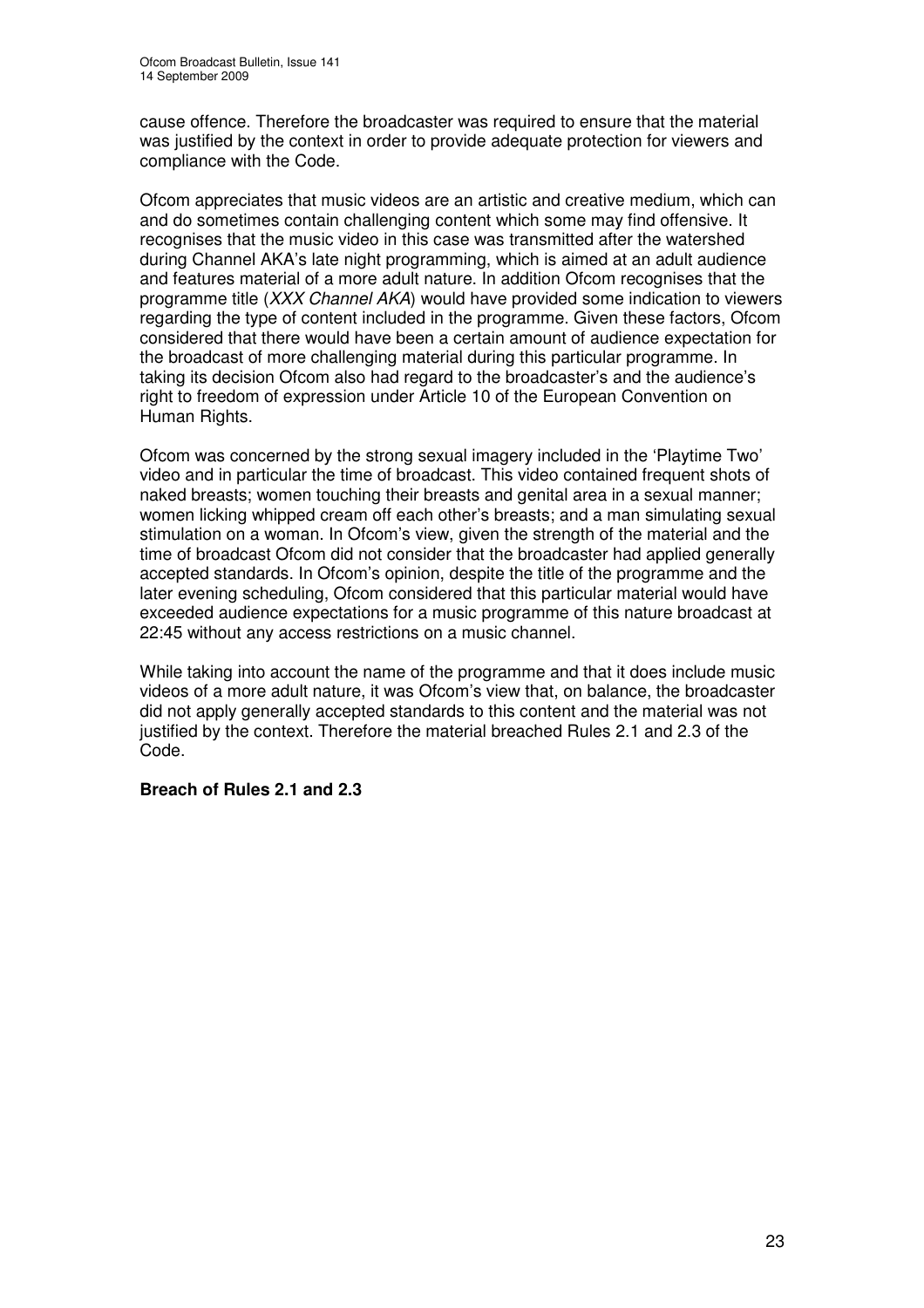**UK Tings** *Channel AKA, 13 June 2009, 07:00*

### **Introduction**

Channel AKA is an urban music channel whose licence is held by Mushroom TV Limited ("Mushroom TV"). Ofcom received 12 complaints from viewers regarding the broadcast of various music videos from 07:00 on a Saturday morning, during the programme *UK Tings*. The complainants said the videos contained material of a sexual nature, including sexual language, partial nudity, and women touching each other's breasts. The complainants considered the videos to be inappropriate for broadcast at this time.

### **Response**

The broadcaster said it was unable to provide Ofcom with a recording of the material because it experienced a "faulty physical connection". It did state, however, that it was likely that such material was broadcast at the times noted by the complainants. Channel AKA explained that the videos were scheduled in error after a temporary late night shut-down in transmission took place while new equipment was being installed.

The broadcaster said the problem has now been rectified and apologised for any offence caused. It said that it has broadcast a series of on-air apologies and written to all complainants who had contacted it directly to express its regret.

### **Decision**

In the absence of a recording we were unable to consider the complaints made in this case. It is a condition of Channel AKA's licence that recordings of output are retained for 60 days after transmission, and that they must provide Ofcom with any such material forthwith upon request. Failure to supply this recording is a serious and significant breach of the broadcaster's licence.

Ofcom has recently published a breach of Licence Condition 11 by Mushroom  $TV<sup>1</sup>$ regarding complaints made about similar content scheduled inappropriately on Channel AKA. Ofcom is therefore concerned that technical faults have resulted in the broadcaster failing to provide recordings on two recent occasions and that, by its own admission, inappropriate material was probably broadcast on this channel on 13 June 2009. Ofcom is concerned by the recent compliance record of Mushroom TV, and in particular Channel AKA, as regards failing to comply with Licence Condition 11 of its licence and will discuss this issue at a meeting with the licensee to review its compliance arrangements<sup>2</sup>.

<sup>1</sup> Broadcast bulletin issue 135, published 8 June 2009: http://www.ofcom.org.uk/tv/obb/prog\_cb/obb135/

<sup>&</sup>lt;sup>2</sup> Please see also the previous finding in this Bulletin concerning a music video containing sexual imagery broadcast on Channel AKA on 25 June 2009 which breached Rules 2.1 and 2.3 of the Code.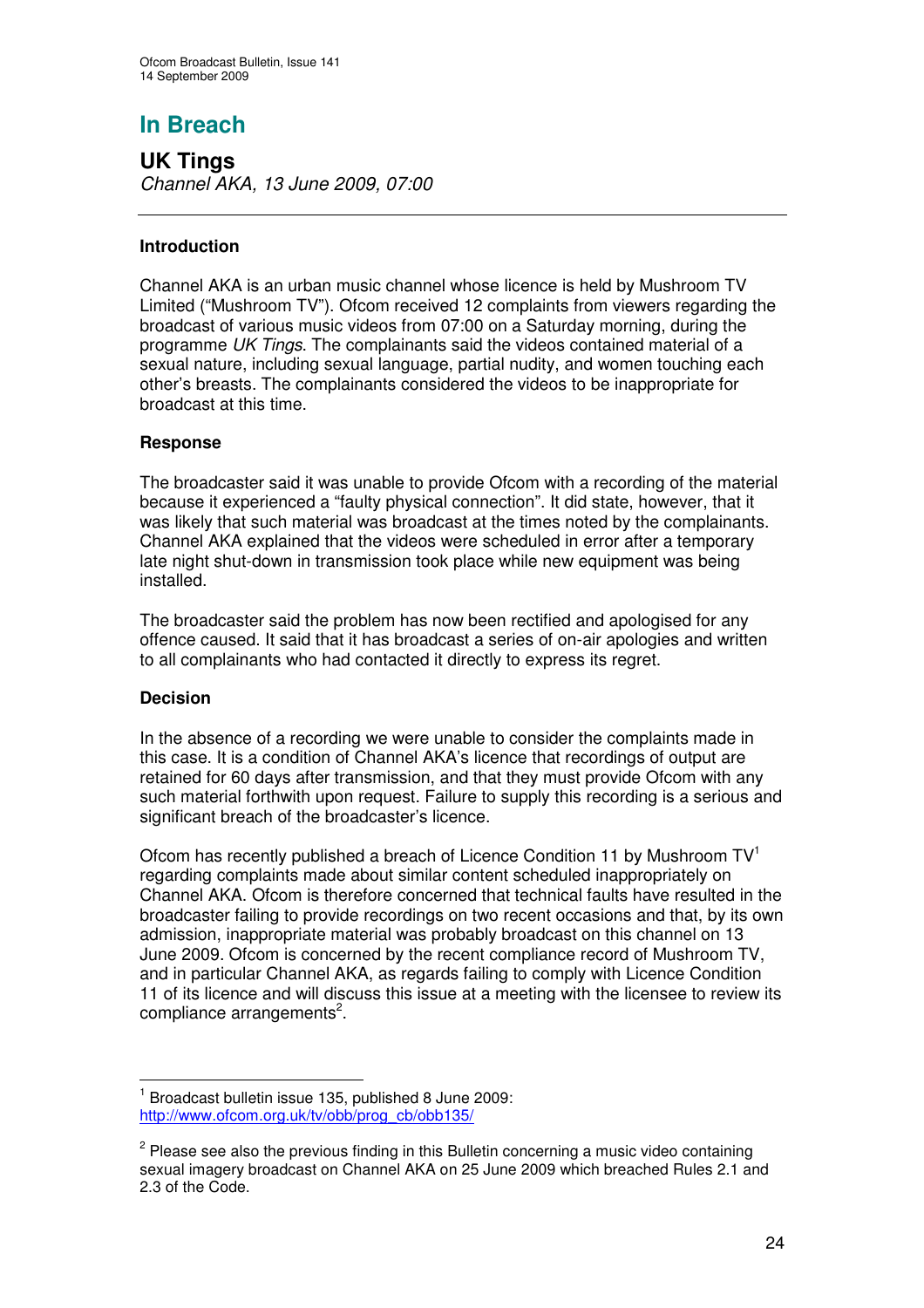Ofcom puts Mushroom TV on notice that it must take all necessary and appropriate measures to ensure its channels comply with the Code in the future. If there are further breaches of Licence Condition 11 concerning Channel AKA, Ofcom will consider the imposition of a statutory sanction.

### **Breach of Licence Condition 11 (Retention and Production of recordings)**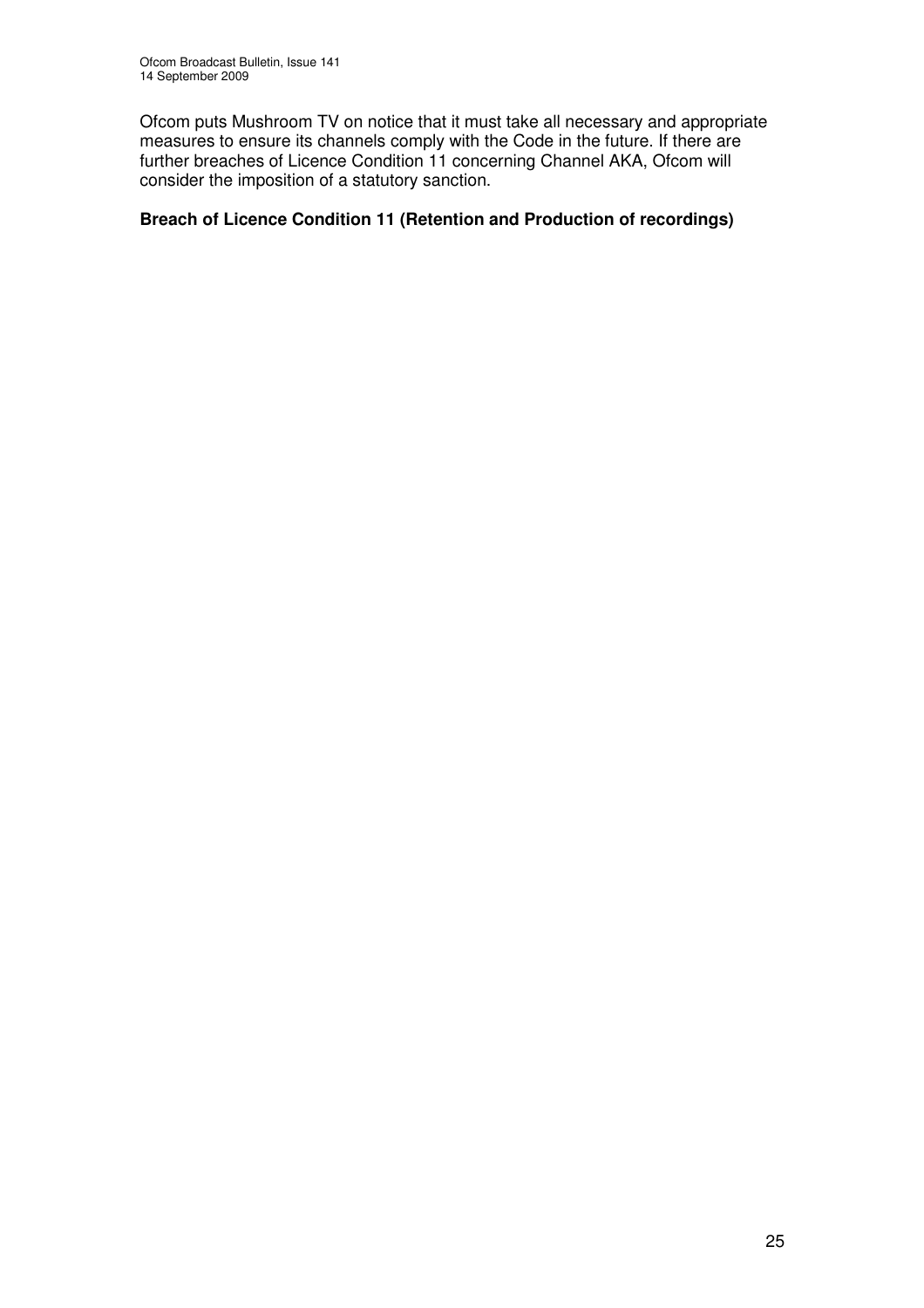# **Bangla TV**

*29 May 2009*

### **Introduction**

Bangla TV ("Bangla") is a general entertainment channel aimed at a Bengalispeaking UK audience. Ofcom received a complaint that a late-night broadcast by Bangla on 29 May 2009 contained unsuitable images of deceased flood victims. During its investigation into this complaint Ofcom experienced serious delays by Bangla in providing a recording of the programme and a translation of its content.

Between 8 June and 20 July 2009 Ofcom was in extensive and prolonged contact with Bangla asking for it to provide a recording and English transcript of the programme. During this period Bangla failed to meet a number of deadlines set by Ofcom and at one point provided a recording of the programme that was not 'as broadcast' (i.e. it did not contain any audio). An acceptable recording of the programme and corresponding English transcript was eventually received by Ofcom on 21 July 2009, over six weeks after the initial request for the programme recording was made. Ofcom's procedures for the handling of complaints state that licensees should normally provide Ofcom with a copy of a recording it requests within five working days.

After reviewing the recording and translation Ofcom found that the broadcast did not breach the Code as the material was appropriately justified by context. However it wrote to Bangla on 24 July 2009 asking for it to provide formal comments as to how it complied with Condition 11 of its licence. This states that:

"Retention and production of recordings Section 325(1) and

(2) of the Communications Act

(1) The Licensee shall adopt procedures acceptable to Ofcom for the retention and production of recordings in sound and vision and of any programme which is the subject matter of a Standards Complaint …

Section 334(1) of the Communications Act

- (2) In particular, the Licensee shall:…
- (b) At the request of Ofcom forthwith produce to Ofcom any such recordings for examination or reproduction; and
- (c) At the request of Ofcom forthwith produce to Ofcom any script or transcript of a programme included in the Licensed Service which he is able to produce to it."

Guidance Notes, Paragraph 69 states that (for a television licence of this kind): "The licensee must retain, or arrange for the retention of, recordings of everything included in the licensed service for a period of 60 days. If Ofcom requests of copy of any recording, the licensee must provide this forthwith. Recordings must be of a standard and in a format which allows Ofcom to view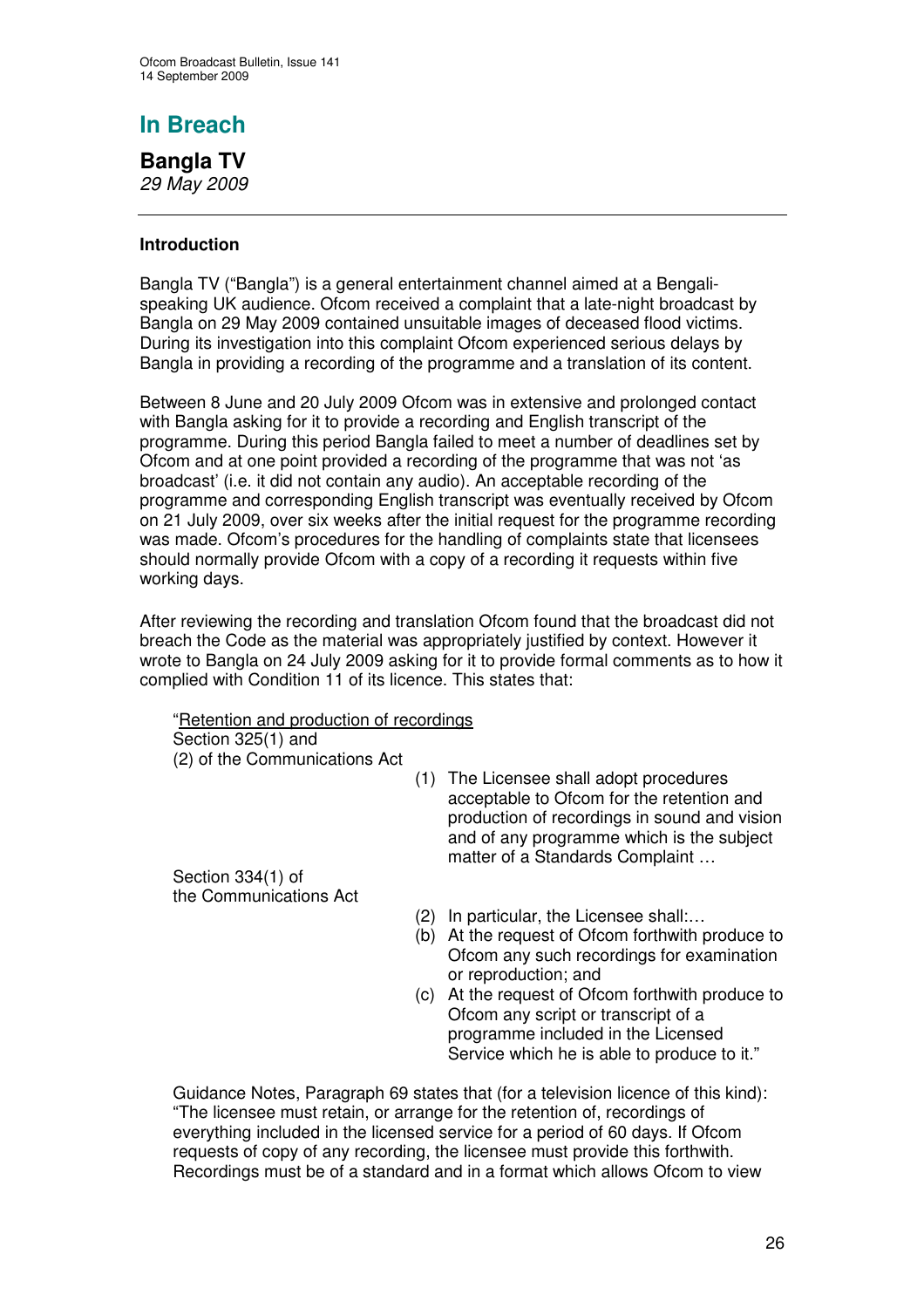the material as broadcast. The licensee must also (where possible) provide Ofcom with scripts or transcripts of any material included in the service."

### **Response**

Bangla apologised for the delay in this case. It said that "as an ethnic broadcasting company we are managing our administration, main-control-room, and production with a limited number of staff". It said that despite this "all staff are very serious (and trained) about compliance issues and the requirements of Ofcom, at all times".

Bangla said that it had failed to provide the recording on 17 June and 9 July because the relevant staff member was sick. Notwithstanding this, it said it understood that it has an obligation to provide Ofcom with recordings on time. Bangla said that in the future it would be "more cautious and will try to extend our capacity" to ensure compliance with its licence requirements.

### **Decision**

It is a condition of all broadcast licences that the licensee adopts procedures for the retention and production of recordings and supplies recordings to Ofcom "forthwith" if requested. Further, the recordings should be 'as broadcast' (i.e. the same quality in terms of both sound and picture as when originally transmitted).

Ofcom acknowledges that Bangla did eventually provide the requested material. However, this was only after numerous and time-consuming requests from Ofcom; the provision by Bangla of an incomplete recording; and, repeated failures to meet Ofcom's stated deadlines. Further, Ofcom considered that some of the reasons for delay given by Bangla (for example that it did not receive Ofcom's correspondence and was unable to deal with Ofcom's request due to a combination of technical faults and staff illness) were unacceptable. It is the responsibility of all broadcasters to update Ofcom of any changes to its contact details in a timely way and to ensure that it has a sufficient number of staff (who are appropriately trained) to be able to carry out all its compliance responsibilities effectively. Clearly, a key function of any compliance team is to be able to respond to requests from Ofcom as and when they arise.

Taking these factors into account, Ofcom has found Bangla in breach of Condition 11 of its licence for failing to provide a requested recording in "as broadcast" quality and failing to provide the requested recording and transcript "forthwith".

This is a serious and significant breach of the broadcaster's licence and will be held on record by Ofcom. The actions of the broadcaster in this case were entirely unacceptable. Should these problems recur, Ofcom may consider further regulatory action.

### **Breach of Licence Condition 11 (Retention and Production of recordings)**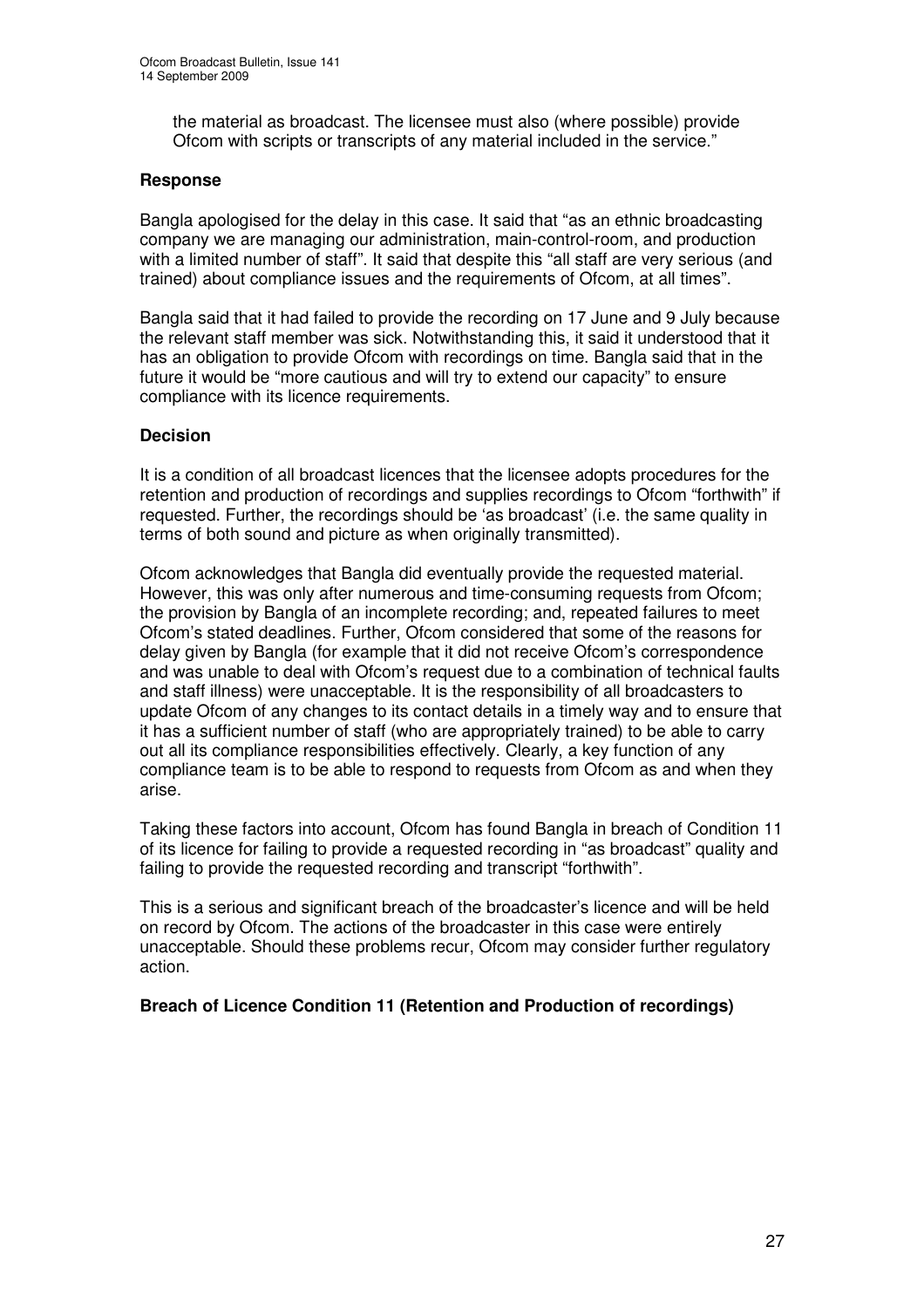**Most Haunted** *Living 2, 21 July 2009, 11:00*

### **Introduction**

*Most Haunted* is a programme which shows a team of so-called investigators visiting locations where, in the past, according to the programme, there have been allegations of haunting. Ofcom received one complaint that this particular episode included a number of instances of the most offensive language being broadcast during daytime. Ofcom noted the programme contained sixteen uses of the word "*fuck*" and "*fucking*".

Ofcom asked Virgin Media Television Limited ("Virgin Media"), which provides compliance for Living 2, for its comments under Rule 1.14 of the Code (the most offensive language must not be broadcast before the watershed).

### **Response**

Virgin Media expressed its apologies for the programme being broadcast containing offensive language. It added that: it took the transmission of swearing on its channels during daytime hours "very seriously"; and where a programme containing offensive language is to be broadcast before the watershed, the broadcaster takes "careful steps to ensure that such content is suitably censored".

Virgin Media said that this particular episode "was identified as being a post 2100 show due to the swearing, and as such had a language warning attached to the programme". However, the broadcaster said due to human error the programme had been broadcast in the morning. The broadcaster added that following the broadcast, it had undertaken "further checks to this series to avoid a similar incident". In addition, on air apologies were broadcast at the beginning and end of the edition of *Most Haunted* shown on the channel in the same time-slot the following week.

### **Decision**

Ofcom's research<sup>1</sup> confirms that most viewers find the word "*fuck*" and its derivatives one of the most offensive words. To allow a programme containing sixteen uses of the most offensive language during daytime was a clear breach of Rule 1.14. To broadcast this language before the watershed was obviously unacceptable..

Ofcom welcomes Virgin Media's apologies on screen and admission of the compliance error, and the steps it has taken to improve compliance procedures. Ofcom remains very concerned however that this clear breach of Rule 1.14 was allowed to occur, especially in light of previous and recent published Findings against Living 2's sister channels Bravo, Living and Virgin 1<sup>2</sup>. All of these channels, including Living 2, are owned by Virgin Media, which also provides compliance for them.

<sup>&</sup>lt;sup>1</sup> "Language and Sexual Imagery in Broadcasting: A Contextual Investigation", September 2005.

<sup>2</sup> See *Dirty Cows,* Living, Bulletin 100, 14 January 2008; *Look Who's Talking,* Living, Bulletin 112, 23 June 2008; *Brit Cops: Frontline Crime*, Bravo, Bulletin 129, 8 March 2009; and *To the Manor Bowen*, Virgin 1, 12 July 2009, Bulletin 140.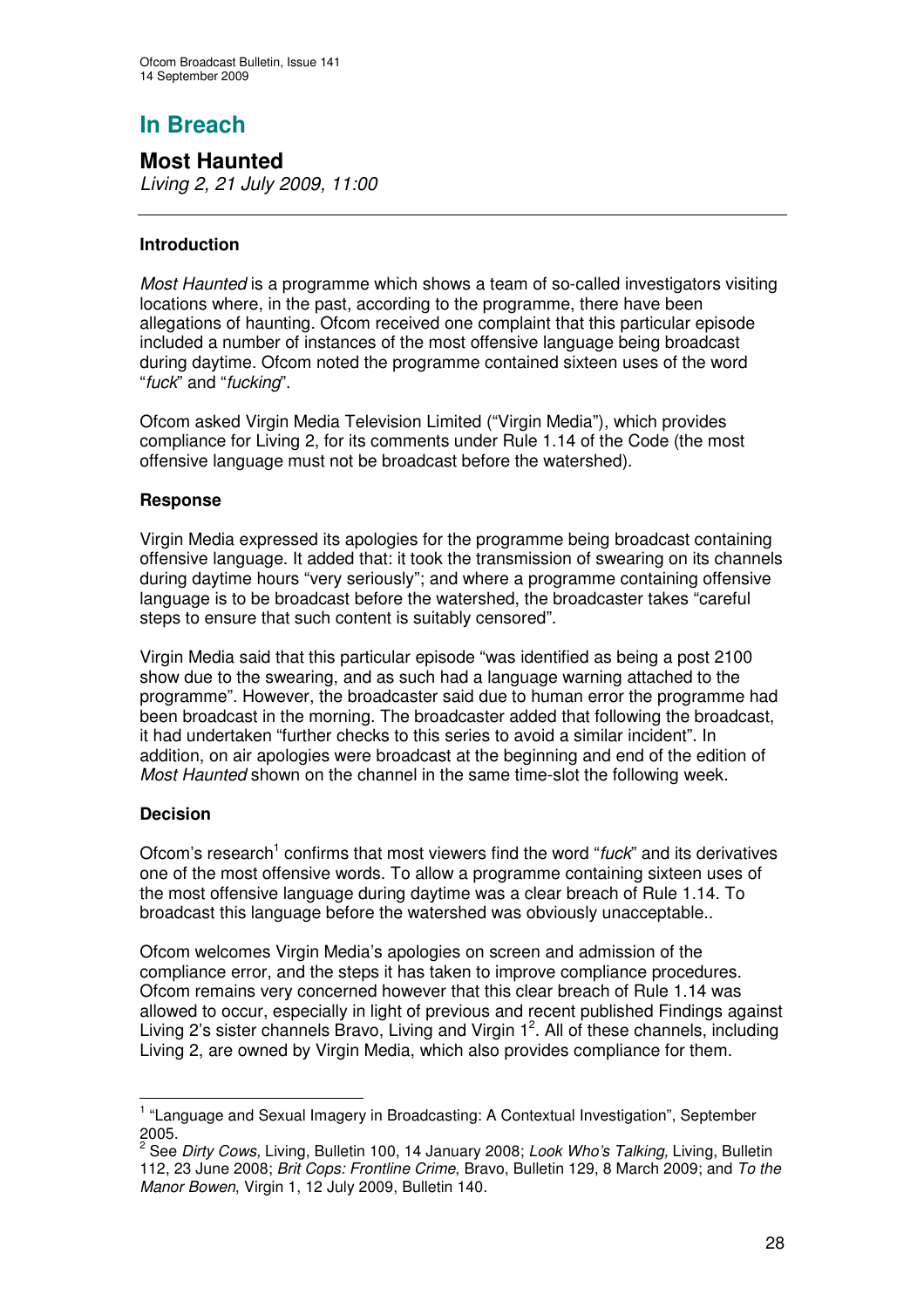These cases also involved the broadcast of the most offensive language before the watershed. Ofcom is concerned that despite these previous Findings, Living 2's compliance procedures were such that a further breach involving the repeated broadcast of the most offensive language during daytime should now be recorded against another channel owned and complied by Virgin Media. As a consequence, Ofcom is therefore requiring Virgin Media to attend a meeting with the regulator to discuss its compliance record and arrangements.

### **Breach of Rule 1.14**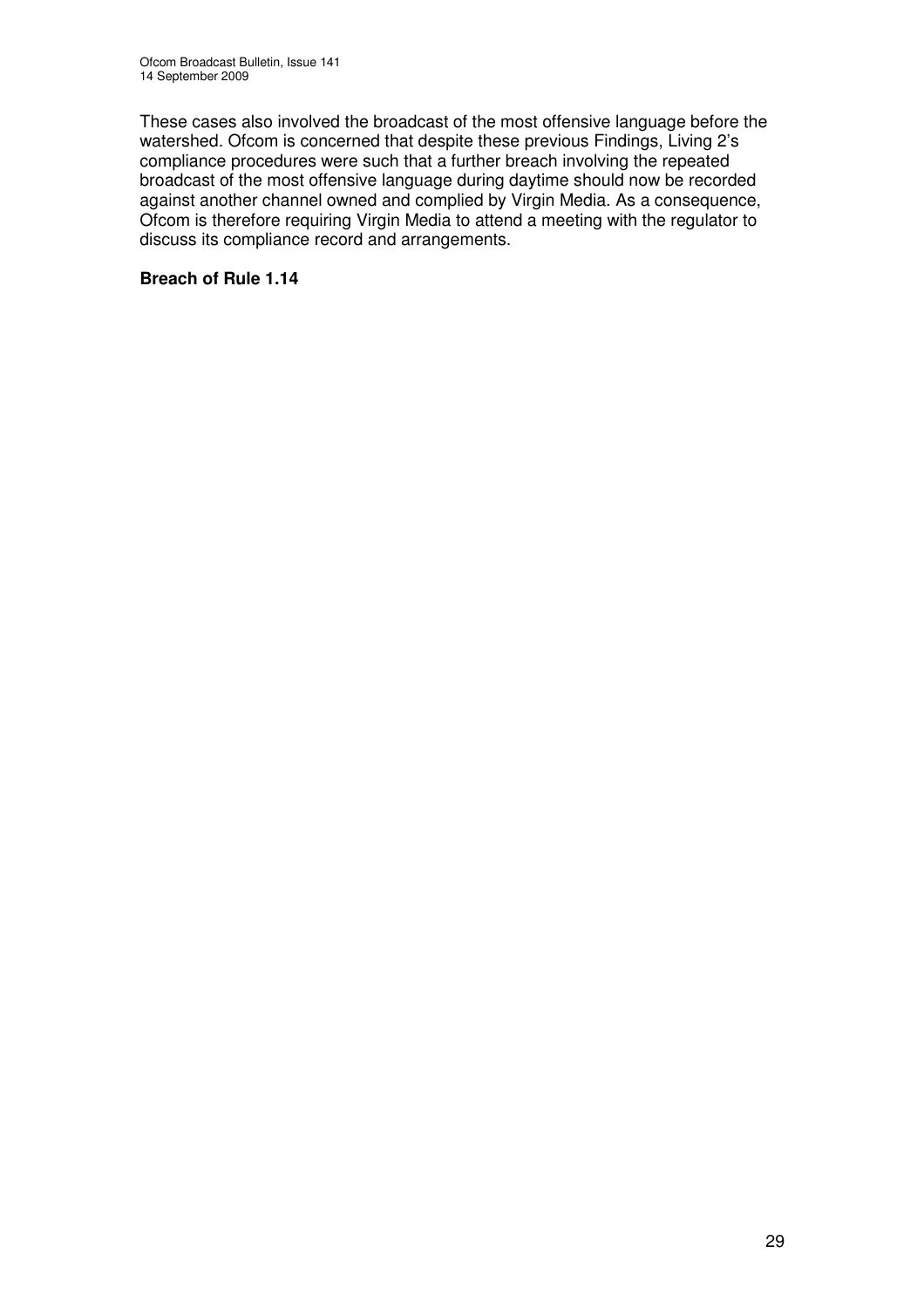# **The Jeremy Kyle Show**

*ITV2, 2 July 2009, 14:35*

### **Introduction**

Jeremy Kyle presents a popular confessional talk show where members of the public discuss their personal problems in a frank and frequently confrontational manner. A viewer complained to Ofcom that one of the interviewees referred to his partner as a *"fat, lazy cunt"*. Ofcom wrote to ITV Broadcasting Limited ("ITV Broadcasting") which holds 11 ITV licences and is responsible for the compliance of *The Jeremy Kyle Show* on behalf of the ITV network. Ofcom asked ITV Broadcasting to comment under Rule 1.14 (the most offensive language must not be broadcast before the watershed). Ofcom was particularly concerned in light of two fairly recent recorded breaches against ITV for the use of the same word in the Jeremy Kyle Show.<sup>1</sup>

### **Response**

ITV Broadcasting said that the offensive language complained of occurred when two guests were talking across each other and, whilst it did not consider that it was readily audible, it accepted that it was possible to hear it. It said that this offensive language had been noted prior to broadcast and been edited out of the main programme. But, unfortunately, the same original exchange between the two guests was subsequently used in a brief 'tease' to be included in a different part of the programme, and this use of the offensive language was not spotted by the producer or editor responsible. It explained that 'teases' are added to the programme after the principal editing of the main programme has been completed. Two different compliance advisors viewed the programme before its original broadcast and another reviewed it before the repeat broadcast complained of, and none noticed the 'tease' included the offensive word.

ITV Broadcasting apologised and acknowledged that the word *"cunt"* is considered to one of the most offensive phrases by viewers and is not acceptable in a daytime talk show. It considered however that the fact Ofcom received only one complaint after three transmissions of the programme supported its view that it was not readily audible to most viewers. It considered that the two previous recorded breaches in relation to the use of the same word also occurred because the word was not clearly audible. However, to improve compliance processes further, ITV Broadcasting said it had introduced various changes. For example where in the past 'teases' have been prepared by a different production team members to those editing the main programme, individual producers will now be responsible for the content of all teases as well as the main programme, and material used in 'teases' will only be taken from pre-edited programme material.

### **Decision**

The word "cunt" is a clear example of the most offensive language. Its use in a daytime talk show would be highly offensive and unacceptable, as ITV Broadcasting has acknowledged. A recording of the programme showed that while the word was

<sup>&</sup>lt;sup>1</sup> http://www.ofcom.org.uk/tv/obb/prog\_cb/obb128/issue128.pdf dated 23 February 2009 and http://www.ofcom.org.uk/ty/obb/prog\_cb/obb113/Issue113.pdf dated 7 July 2008.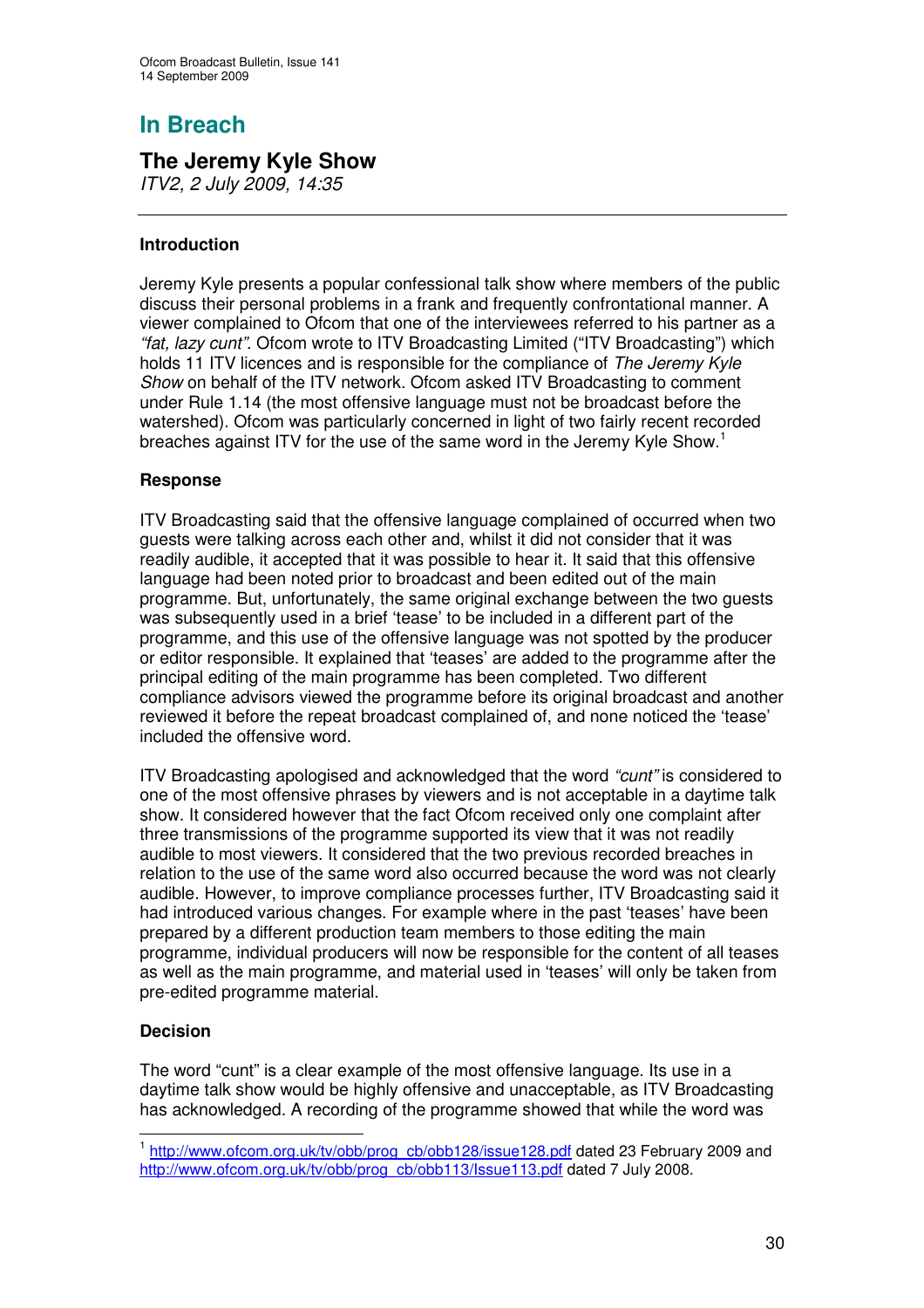audible, it did occur during a heated exchange between two guests talking over each other – and therefore may have been difficult to identify. Ofcom welcomes the statement by the broadcaster that it has now taken steps to tighten up its editing processes to avoid a recurrence.

However, this is the third instance during a period of just over one year where the most offensive language has been included in error in a daytime edition of *The Jeremy Kyle Show*. Whilst Ofcom acknowledges the broadcaster's apology and the subsequent steps to improve compliance processes, the broadcast of such language before the 21:00 is a clear breach of Rule 1.14 and is unacceptable.

### **Breach of Rule 1.14**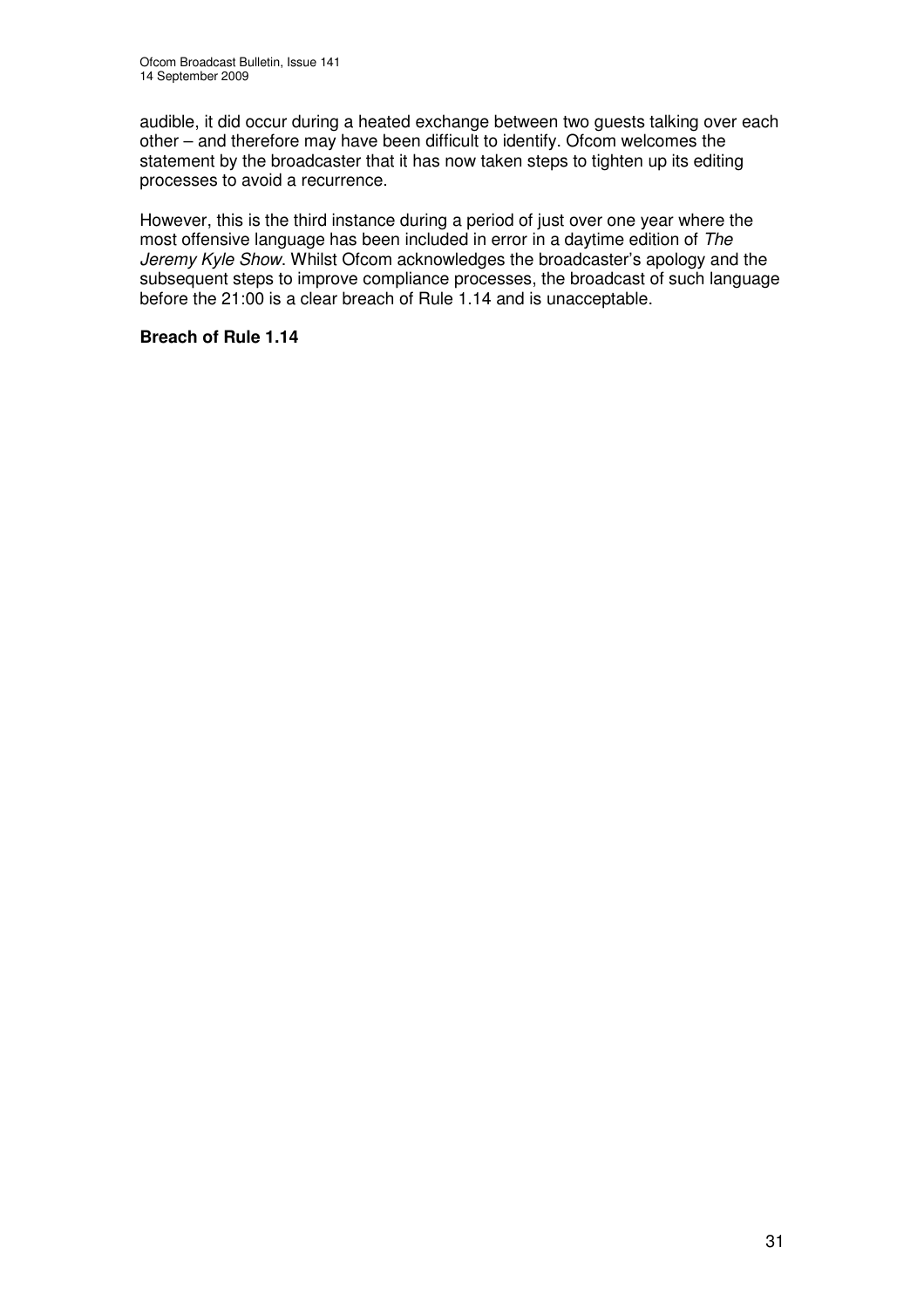# **Midlands Today**

*BBC1 (Midlands), 26 June 2009, 18:30*

### **Introduction**

This news bulletin featured a report on local rock bands. It contained footage of a band performing on stage with strobe lighting effects. No warning was given of these effects before the broadcast. Ofcom received a complaint from a viewer who after watching the report experienced a migraine, and, was concerned that the flashing images could have led to seizures in photosensitive viewers.

Certain types of flashing images can trigger seizures in viewers who are susceptible to photosensitive epilepsy ("PSE"). Rule 2.13 of the Code therefore states that:

"Broadcasters must take precautions to maintain a low level of risk to viewers who have PSE. Where it is not reasonably practicable to follow the Ofcom guidance...and where broadcasters can demonstrate that the broadcasting of flashing lights and/or patterns is editorially justified, viewers should be given an adequate verbal and also, if appropriate, text warning at the start of the programme or programme item".

Ofcom requested a statement from the BBC in relation to Rule 2.13.

### **Response**

The BBC said that footage of this nature is normally assessed prior to broadcast to ensure that it meets industry guidelines. On this occasion the report was not tested in the usual way because the senior picture editor, responsible for editing the report, believed the footage of flashing lights was acceptable. The BBC acknowledged that the footage did not comply with the appropriate standards and should not have aired without an appropriate warning. It said this was an unfortunate error of judgement, and apologised for any problems this may have caused viewers.

The BBC said it had sent a note to those staff members responsible for news output in BBC West Midlands, reminding them of the issues regarding PSE, and scheduled further training for the coming months. It said a warning would now be broadcast as a matter of course for all material that has potential to cause problems, such as flash photography at news conferences or music videos, and the relevant news report has been deleted from the library to ensure that it cannot be broadcast again by mistake.

### **Decision**

Ofcom's Guidance Note advises on the technical limits necessary for flashing images and is intended to minimise the level of risk to photosensitive viewers. All broadcasters should ensure that their technical teams are familiar with Ofcom's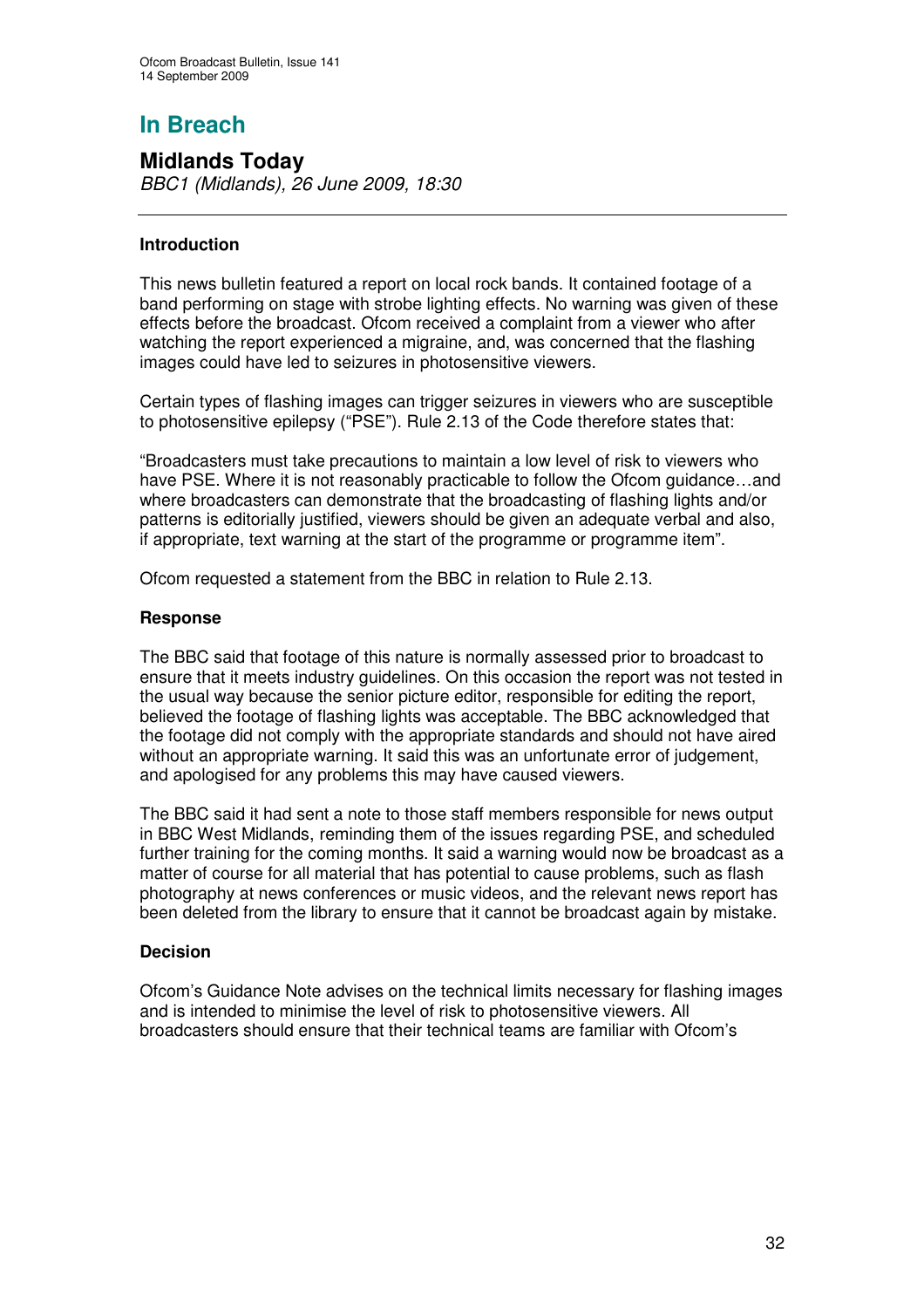published guidance as regards flashing images $^{\rm 1}.$ 

Ofcom analysed the report complained of against the Guidance. We found that it contained six distinct sequences (totalling approximately 13 seconds) where the brightness, frequency and screen areas contained flashing which exceeded the limits as set out in the Guidance. The flashing was therefore clearly in breach of Rule 2.13.

### **In Breach Rule 2.13**

<sup>&</sup>lt;sup>1</sup> The Guidance states that a potentially harmful flash occurs when there is a pair of opposing changes in luminance (i.e. an increase in luminance followed by a decrease, or a decrease followed by an increase) of 20 candelas per square metre (cd.m-2) or more. This applies only when the screen luminance of the darker image is below 160 cd.m-2. However, irrespective of luminance, a transition to or from a saturated red is also considered potentially harmful. In addition, a sequence of flashes is not permitted when the combined area of flashes occurring concurrently occupies more than one quarter of the displayed screen area and there are more than three flashes within any one-second period. Full published guidance available at: http://www.ofcom.org.uk/tv/ifi/guidance/bguidance/guidance2.pdf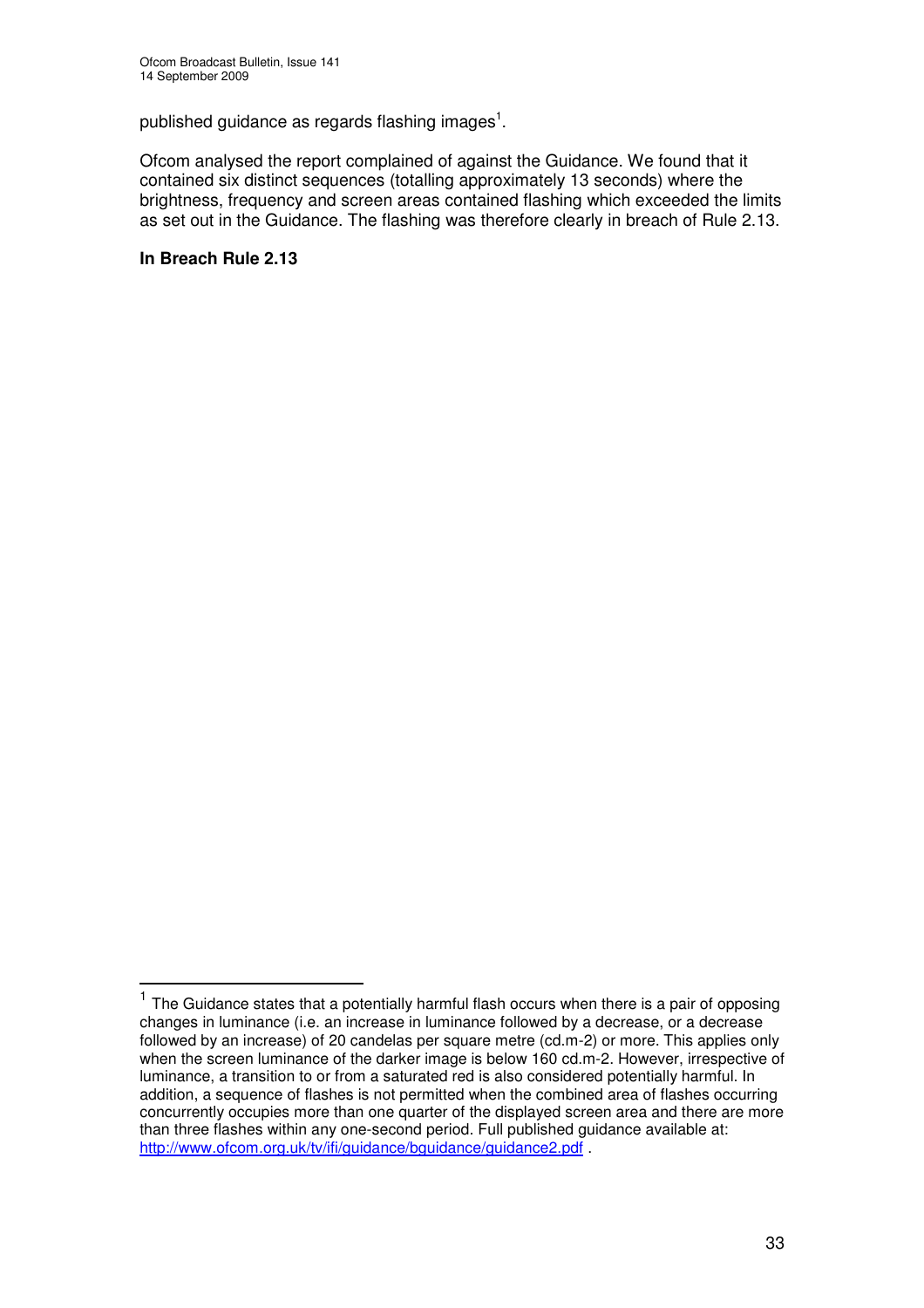# **Fairness and Privacy cases**

# **Partly Upheld**

## **Complaint by Mr Michael Fellows**

*Don't Blame The Builder, Channel 4, 19 August 2008*

**Summary:** Ofcom has upheld parts of this complaint of unfair treatment made by Mr Michael Fellows.

Channel 4 broadcast an episode of *Don't Blame The Builder*. This was one of a series of three documentaries that showed a mediator working with builders and clients after their relationships had broken down, with a view to getting building works completed. This programme followed the mediation and subsequent relationship between builder Mr Michael Fellows and his clients, the Fitzsimons.

Mr Fellows complained to Ofcom that he was treated unfairly in the programme as broadcast.

In summary, Ofcom found the following:

- Ofcom was satisfied that Mr Fellows had received sufficient information about the nature and purpose of the programme for him to provide informed consent for his participation in the programme as broadcast.
- In providing a brief account of the reasons why the original contract failed, material facts had been presented, disregarded or omitted in a way that resulted in unfairness to Mr Fellows.
- As the programme made clear that Mr Fellows was left significantly in debt by the building job, it was not unfair to Mr Fellows that the exact amount of debt he said he had incurred was not specified.
- A statement that Mr Fellows refused to be in the same room as the Fitzsimons for the arbitration hearing was not unfair to him.
- Ofcom was not satisfied that events were shown out of sequence. However, the inclusion at the start of the programme of the Fitzsimons' views on the problems over the original contract, but the omission of Mr Fellows' views, meant that material facts had been presented, disregarded or omitted in a way that resulted in unfairness to Mr Fellows.
- The omission from the programme of various events alleged by Mr Fellows to have occurred, resulted in no unfairness to him.

### **Introduction**

On 19 August 2008, Channel 4 broadcast an episode of *Don't Blame The Builder*, a three-part documentary series in which building expert Mr Jeff Howell mediated with builders and clients who were in dispute. Mr Howell aimed to bring the two sides back together to get the building work finished.

This episode featured a dispute between builder Mr Michael Fellows and his clients Jo and Julian Fitzsimons (the "Fitzsimons") concerning the building of an extension to the rear of their house. The programme included a brief explanation of the dispute over the original contract and then showed the mediator helping Mr Fellows and the Fitzsimons enter into a further mediated contract. When the mediated contract also broke down, the programme showed the Fitzsimons attending an arbitration hearing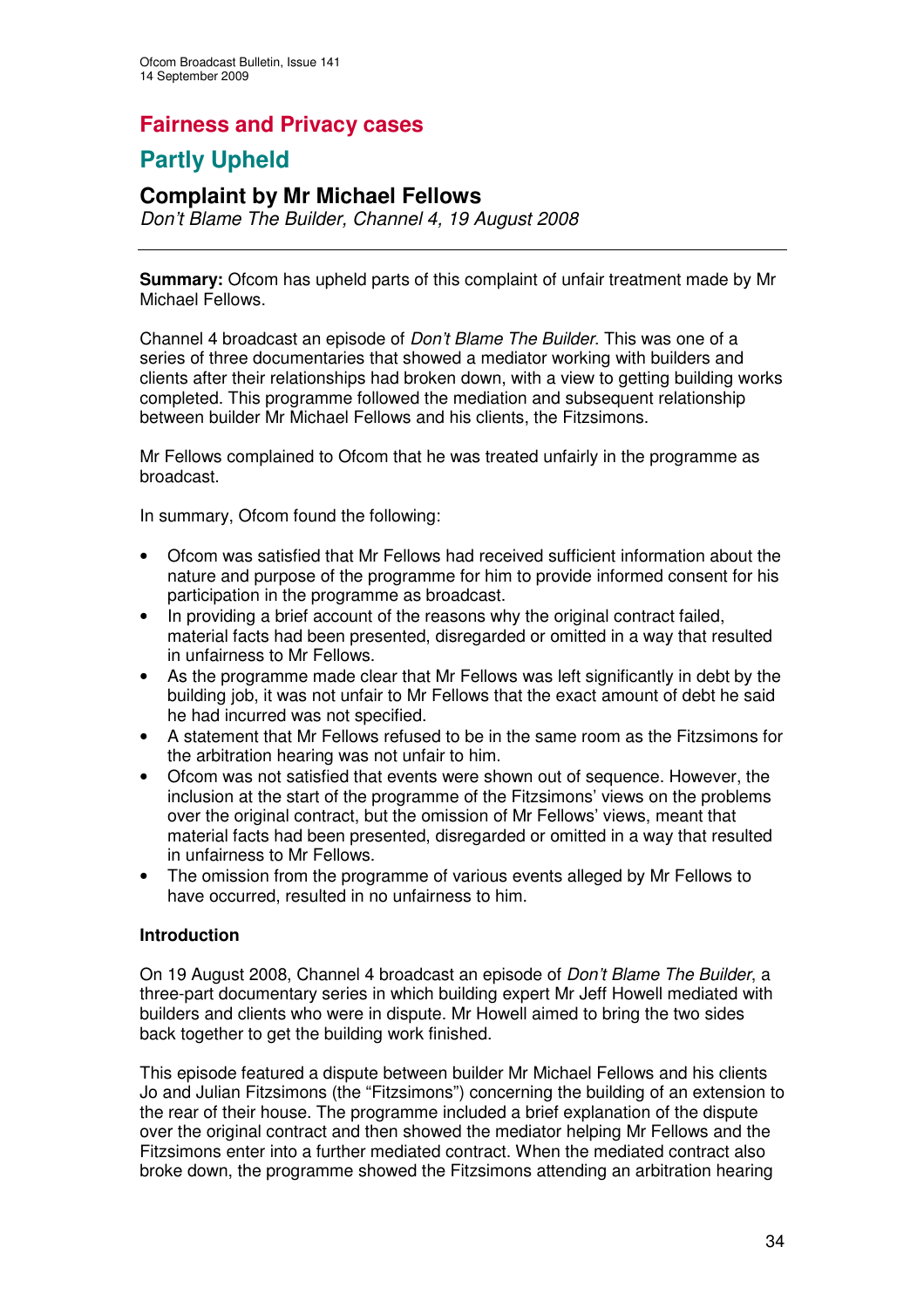during which Mr Fellows submitted his evidence by video. The programme showed the arbitrator ruling in favour of Mr Fellows in respect of the mediated contract.

Mr Fellows complained to Ofcom that he had been treated unfairly in the programme as broadcast.

### **The Complaint**

### **Mr Fellows' case**

In summary, Mr Fellows complained that he had been treated unfairly in the programme as broadcast, in that:

- a) He did not give informed consent for his participation in the programme, in that he had agreed to take part having been informed that the programme was to show the viewing public that not all builders were cowboys or rogue tradesmen and that clients could and did make builders lives a misery. Mr Fellows said that he was assured that the programme would be a true account of the difficulties he had experienced, but that the programme was heavily biased in favour of the clients.
- b) He was portrayed unfairly in that:
	- i) The programme wrongly suggested that he priced the job and then realised that it was going to cost a lot more money once the building work started. Mr Fellows said that what happened was that he priced the job based on architects' drawings and a site visit but that the architects made some serious errors and were sacked by the clients. Mr Fellows said that he was left almost £20,000 in debt. No mention of this was made in the programme even though he had thoroughly explained this to the programme makers.
	- ii) When the programme showed the arbitration hearing the narrator said incorrectly that Mr Fellows "could not bear to be in the same room as the clients and therefore refused to attend". In fact, Mr Fellows had told the programme makers at the time that he would not be able to attend the hearing as he was broke and had to go elsewhere to earn money.
- c) The programme was unfairly edited in that:
	- i) Events were shown out of sequence, resulting in him being portrayed in a bad light.
	- ii) He was interviewed by the building expert, Mr Howell, but this interview did not appear at the start of the programme after Mr Howell's interview with the Fitzsimons. This resulted in "a totally one-sided account" of events, from the outset.
- d) Relevant information was omitted from the programme in that the programme did not show that the Fitzsimons tried to have Mr Howell removed from the programme. Nor did it show that the Fitzsimons went "ballistic" and "hysterical" when the arbitrator found in Mr Fellows' favour. Instead, the programme portrayed them as calmly accepting the decision. In addition, the programme did not show the Fitzsimons issuing threats to sue Channel 4 and the production company.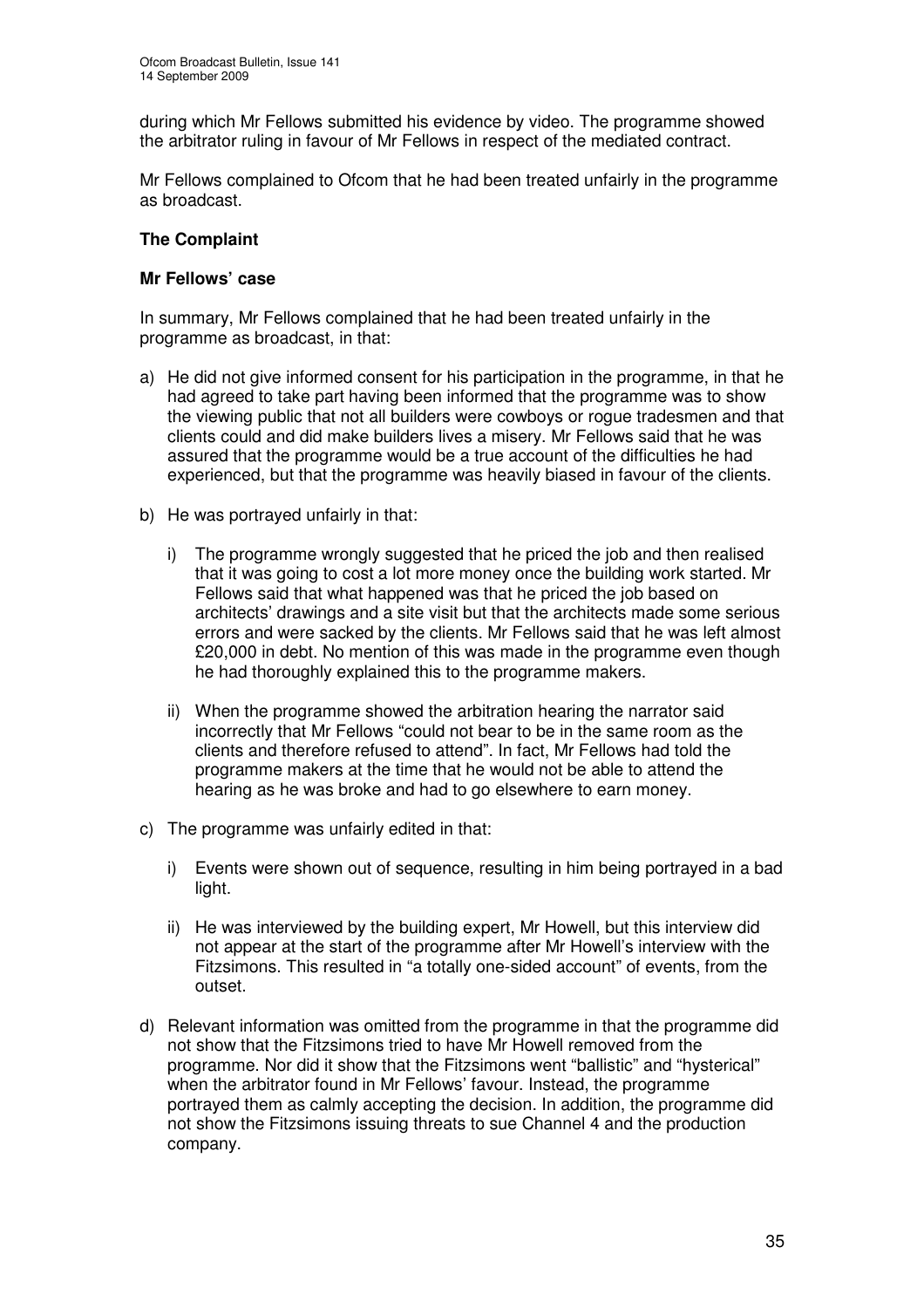### **Channel 4's case**

In summary, Channel 4 responded to Mr Fellows' complaint of unfair treatment as follows:

a) Channel 4 first responded to the complaint that Mr Fellows did not give informed consent for his participation in the programme.

Channel 4 explained that the programme was one of a series in which Mr Howell, building "agony aunt" and builder, attempted to mediate between homeowners and builders when relationships had broken down. The purpose of the series was to recognise that when building jobs went wrong, it could be the homeowners as well as the builders who have played a part.

Channel 4 said that the production company first contacted Mr Fellows in November 2006 after the Fitzsimons contacted the programme makers, having seen a flyer about the programme.

Channel 4 said that the director spoke to Mr Fellows by telephone and explained at length what the programme was about. In particular, the director explained that the purpose of the programme was to involve a mediator to try and resolve building issues and, in contrast to some programmes which had in the past been critical of builders, the idea was to explore both sides of the building relationship. The director said that Mr Fellows "felt very much that he was the wronged party" and after this conversation Mr Fellows agreed to meet the director to discuss the programme.

Channel 4 said that on 27 November 2006, the director and the assistant director met Mr Fellows. At this meeting, the director recalled that she gave Mr Fellows another fair and accurate description of what the programme was about, explaining that it focused on homeowners and builders who had reached a stalemate. The director explained that a mediator would be provided who would work with both sides to bring them together and hopefully set out a clear plan of how best to move forward. She explained that the producers would not be paying for any building work, but would facilitate, through the mediator, a more constructive way of achieving the results the parties wanted. The director stated that Mr Fellows was "heartened greatly by the concept of the mediator and said that all he ever wanted was to finish the job he started".

Channel 4 said that on 29 November 2006, Mr Fellows signed a contributor release form, which included the clause that the "nature of the ... programme" had been explained to him and he was "happy to participate in it".

Channel 4 said that the nature and purpose of the programme was also discussed further with Mr Fellows on a number of occasions during filming:

• On 1 December 2006 Mr Fellows confirmed he understood the nature and purpose of the programme. After having met Mr Howell, in untransmitted footage, Mr Fellows stated:

"It was good to be able to tell someone independent especially someone like Jeff because he's a builder, about the problems we've had… felt like I've been banging my head against a brick wall because the people could only see their point of view, I could only see mine...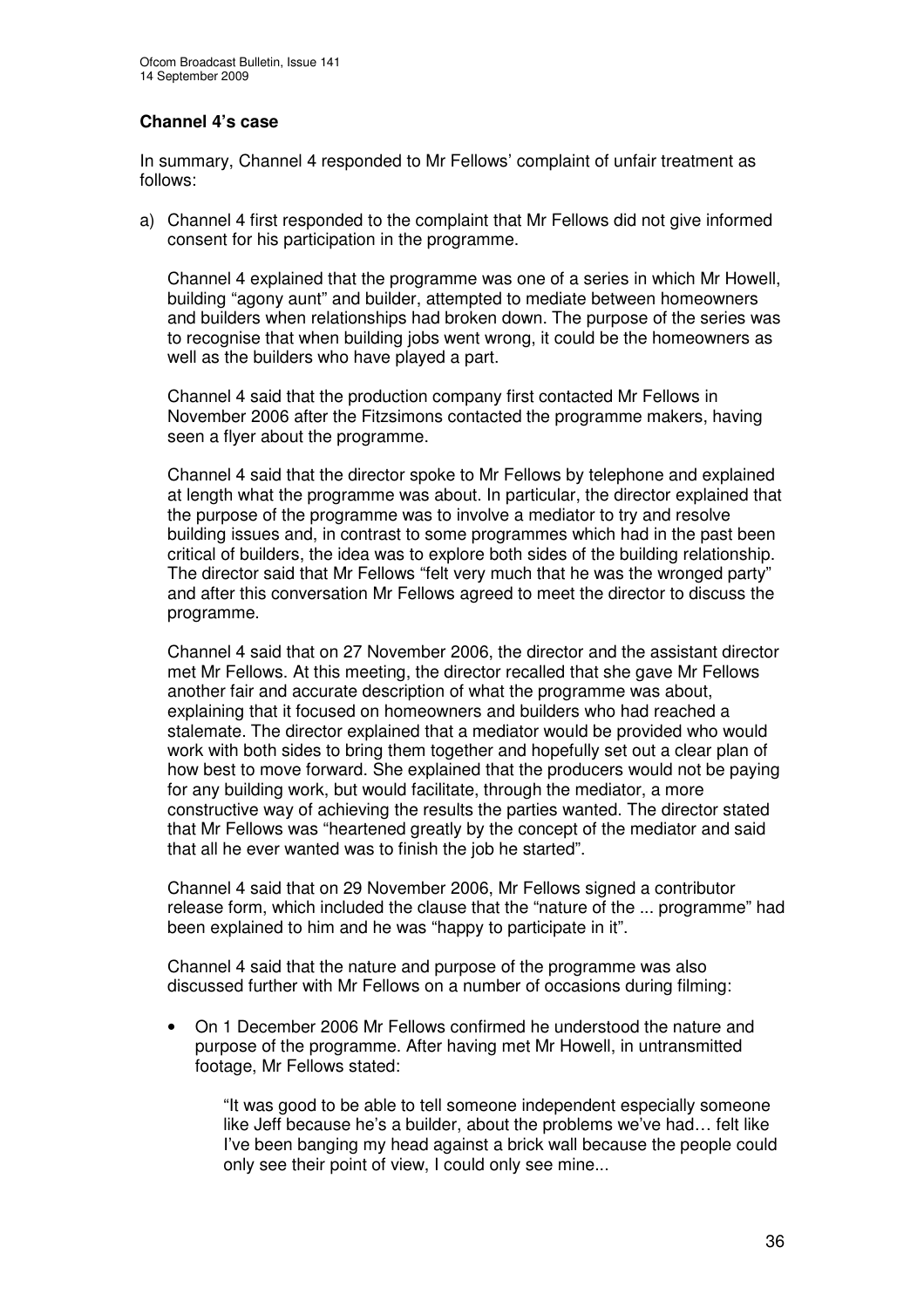I think if we can meet and get around a table, if Jeff's there we should be able to thrash things out and get the job done... I have quite a few reservations, I'd like the job to start afresh and not carry on in the way that brought it to a stop... so if we can thrash out the things that brought it to a stop, you know, the animosity and other bits and pieces, should be ok… It would be good to get it done because I don't want to leave a job unfinished... hopefully we can... so we can all get some closure...

I think if we didn't have Jeff we wouldn't be able to finish because... as a homeowner and builder with a lot of experience… he can steer the Fitzsimons and me towards satisfactory conclusion".

• On 5 December 2006 Mr Fellows and the Fitzsimons attended a meeting which was filmed and parts of which are included in the programme. During this meeting, both parties agreed they wanted to get the building finished, working with Mr Howell as mediator. At the beginning of this meeting, Mr Howell stated:

"Thank you all for coming along. I know this is difficult because you haven't seen much of each other for the past few weeks have you? But here we are all together. The point is to thrash this out and hopefully move on so we can get your work finished. Mike wants to get it finished as well, and get paid and come out of it smelling of roses. So hopefully with a bit of goodwill on each side we can sort something out.

So right, we've got to look at the future, we got to look at a way of moving the job forward. Obviously there are issues you've had with each other, that you've fallen out with each other. And I understand if you want to talk about those, which is why I asked you between you to draw up a list of the most salient points...".

• On 27 January 2007 the nature and purpose of the programme was discussed again when Mr Fellows recorded a statement for the purposes of the arbitration, Mr Fellows stated:

"I was contacted by Channel 4 who asked if I would be interested in them making a documentary, myself coming back onto the job with a mediator in place, which I felt would work because [the] relationship with the Fitzsimons had broken down prior to that after they sacked their architect..."*.*

It was also clear from a statement he made in the programme that Mr Fellows was aware of the purpose of the programme:

*"I think people are too quick to blame builders all the time. It always seems to be the builder's fault. It's not always the builder's fault and there's two sides to every story"*.

Channel 4 accepted that Mr Fellows would have been told that the aim of the series was "to show the viewing public that not all builders were cowboys or rogue tradesmen and that clients could and did make builders' lives a misery" (or words to that effect), but said it was never the intention that the programme would only show one side of the story nor be biased in favour of one party.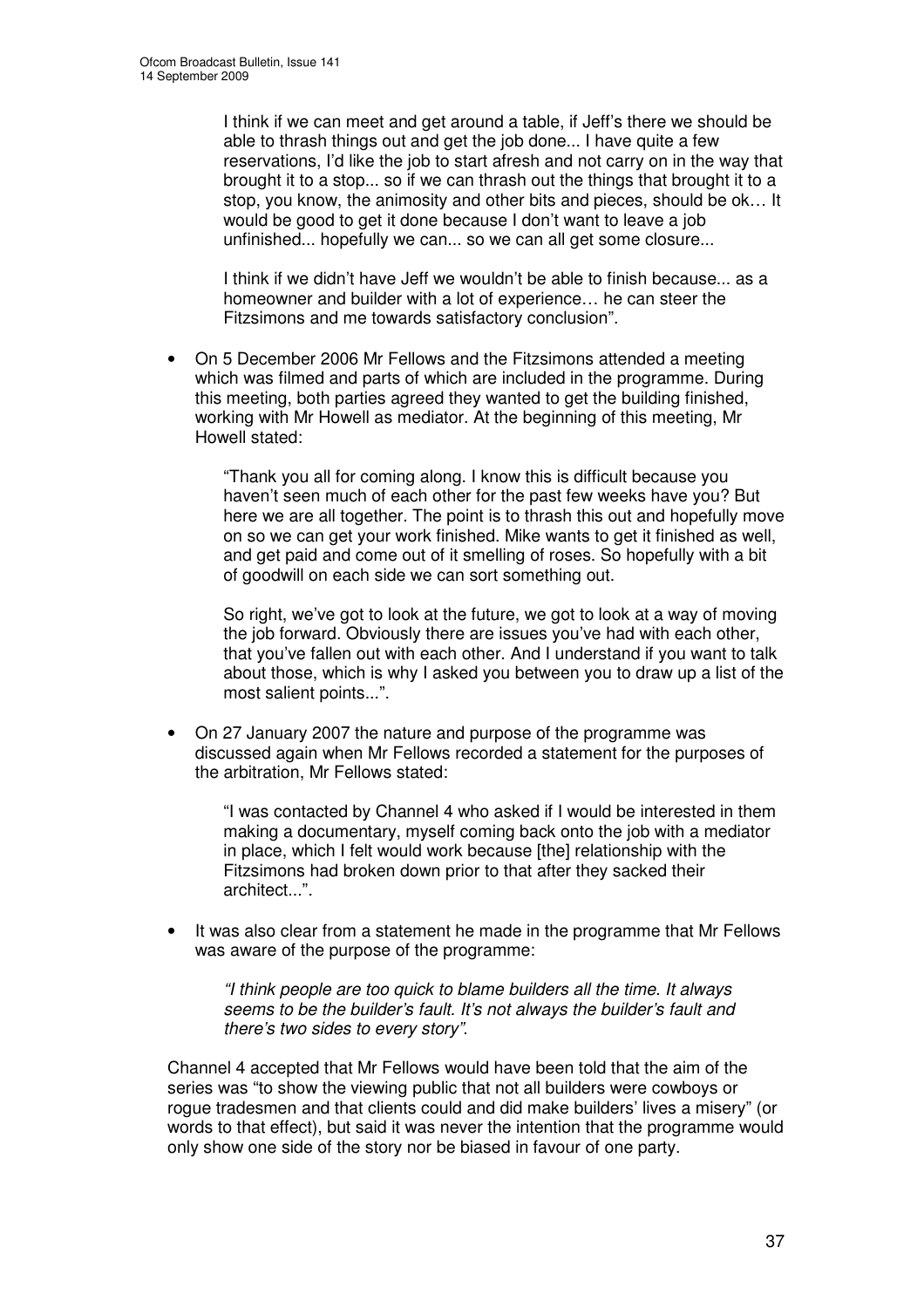Channel 4 said that both sides of the story were explored in the programme, which showed that the arbitrator found in favour of Mr Fellows.

In these circumstances, Channel 4 said that Mr Fellows gave informed consent for his participation in the programme and fully understood the nature and purpose of the programme.

- b) Channel 4 next responded to the complaint that Mr Fellows was portrayed unfairly in the programme.
	- i) Channel 4 first responded to Mr Fellows' complaint that the programme suggested he had priced the job and then realised that it was going to cost a lot more money once the building work started, rather than explaining that the variance in cost was a result of mistakes made by the architects.

Channel 4 said that the point made in the programme was that the two parties had fallen out. The homeowners were not prepared to pay any more money and the builder was not prepared to continue with the work until payment was made. Channel 4 considered that it was relevant to include a basic and accurate account of what brought the parties to the point of relationship breakdown and that the programme did so.

In this regard, Channel 4 said that it was evident in the programme that the parties' relationship had broken down due to a number of factors. The key point was that it had broken down and Mr Howell had to try and bring the parties together again and reach some kind of agreement to progress the job.

Channel 4 accepted that Mr Fellows gave more detail during filming about his views on the architects' drawings than was included in the programme. However, the focus of the programme was about trying to resolve existing problems in the relationship between the homeowners and their builder in an attempt to get the job back on track and completed.

In Channel 4's view, it was not that clear from Mr Fellows' and the Fitzsimons' discussions the extent to which the architects were responsible for the various costs issues that had arisen and therefore, while reference was made to the basis upon which Mr Fellows had submitted his quotation, both parties discussed a number of issues that they claimed had contributed to the stalemate. Channel 4 said that untransmitted footage showed Mr Howell questioned the initial quote by Mr Fellows as being "under-costed" and suggested he gave "a low quote to get the work" and that Mr Fellows did not appear to disagree with these statements.

Channel 4 said that, in addition to the pricing of the job, another ongoing issue that was causing problems between Mr Fellows and the Fitzsimons leading up to and in the arbitration was the question of payment of money.

Channel 4 said that in the programme Mr Fellows was shown stopping work again because of payments not being made by the Fitzsimons.

Channel 4 said that, given the complexities around the causes of the relationship breakdown, the fundamental issue was the fact that Mr Fellows' quotation was based on a site visit and the drawings, both points which were made in the programme in commentary and by Mr Fellows.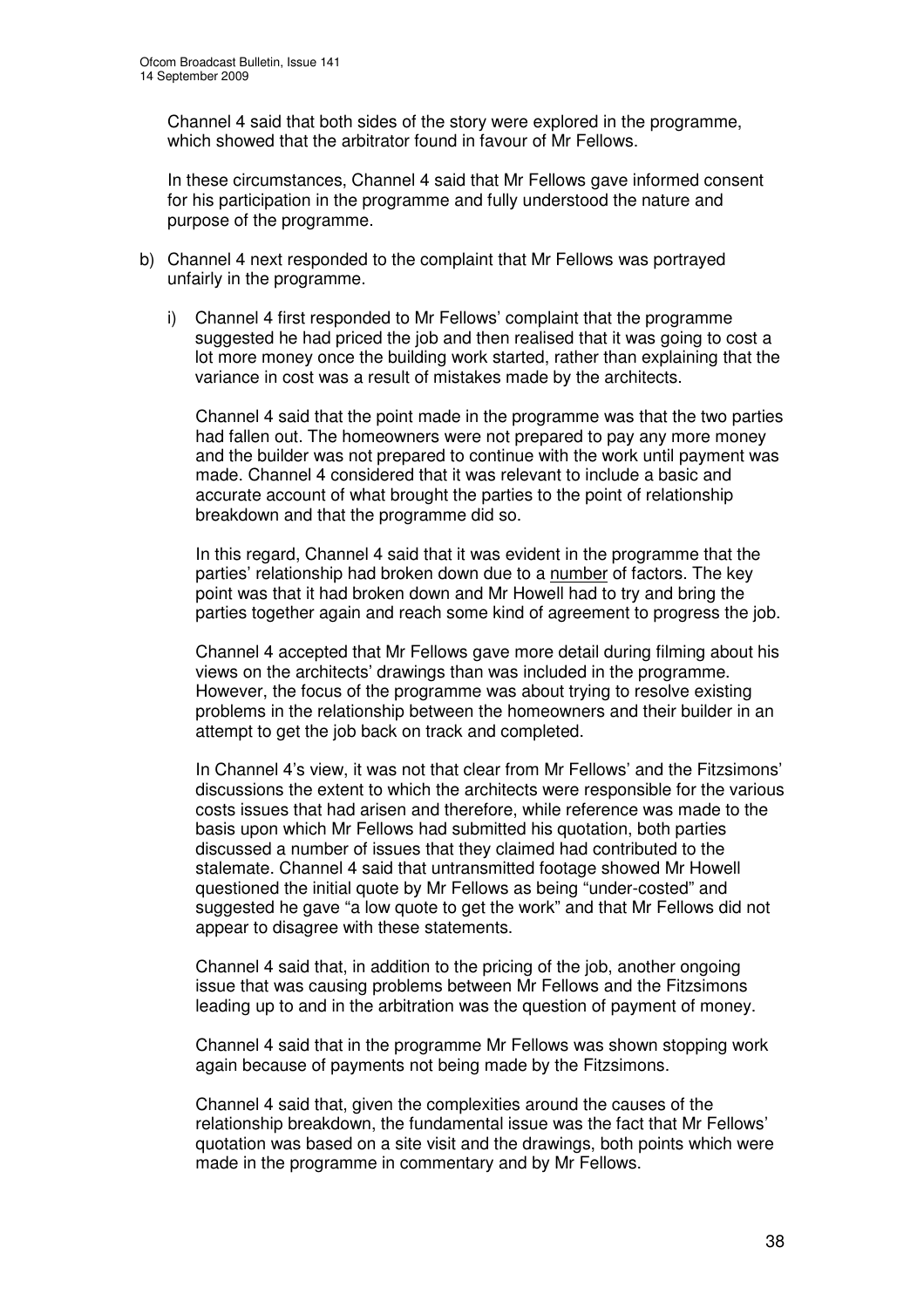In Channel 4's view, in the context of the programme, it was fair to refer to the fact that the job appeared to be costing more than was quoted and include the factual basis upon which Mr Fellows had quoted for the work (i.e. site visit and drawings).

As regards Mr Fellows' complaint that he was left £20,000 in debt and no mention of this was made in the programme, Channel 4 said that the relevant point was that Mr Fellows claimed to have been left out of pocket from his involvement in the Fitzsimons' job. This was made clear in the programme and it was not necessary for the exact figure to be mentioned.

ii) Channel 4 next responded to Mr Fellows' complaint that when the programme showed the arbitration hearing the narrator said incorrectly that Mr Fellows "could not bear to be in the same room as the clients and therefore refused to attend"*.*

Channel 4 said that the director spoke to Mr Fellows about the arbitration hearing and was told that under no circumstances would he be in a room with the Fitzsimons and this was why he would not attend the arbitration. After the director had explained this to the executive producer, the executive producer emailed Mr Fitzsimons on 25 January 2007 reflecting the director's conversation with Mr Fellows stating:

"As Mike refuses to be in the same room as you and Jo for adjudication, he will present his account of events for Tony on video".

Channel 4 said the producers were not aware of any other reason for Mr Fellows not wanting to or not being able to attend the arbitration, although they were aware that there was a lot of animosity between the parties.

- c) Channel 4 next responded to Mr Fellows' complaint that footage of him was unfairly edited.
	- i) Channel 4 first responded to Mr Fellows' complaint that events were shown out of sequence, resulting in him being portrayed in a bad light.

Channel 4 said it was not clear what events Mr Fellows considered were shown out of sequence in the programme, but that Channel 4 did not accept that events were shown out of sequence to portray Mr Fellows in a bad light and considered that the programme was a fair and accurate reflection of the events.

ii) Channel 4 next responded to Mr Fellows' complaint that his interview with Mr Howell did not appear at the start of the programme after Mr Howell's interview with the Fitzsimons, resulting in a "totally one-sided account" of events from the outset.

Channel 4 confirmed that Mr Fellows was interviewed by Mr Howell on one occasion and that this interview did not appear in the final programme. However, footage of other interviews with Mr Fellows was included in the programme and he expressed his views on a number of occasions, including the following examples:

• when Mr Fellows was introduced he stated that *"it's not always the builder's fault and there's two sides to every story"*;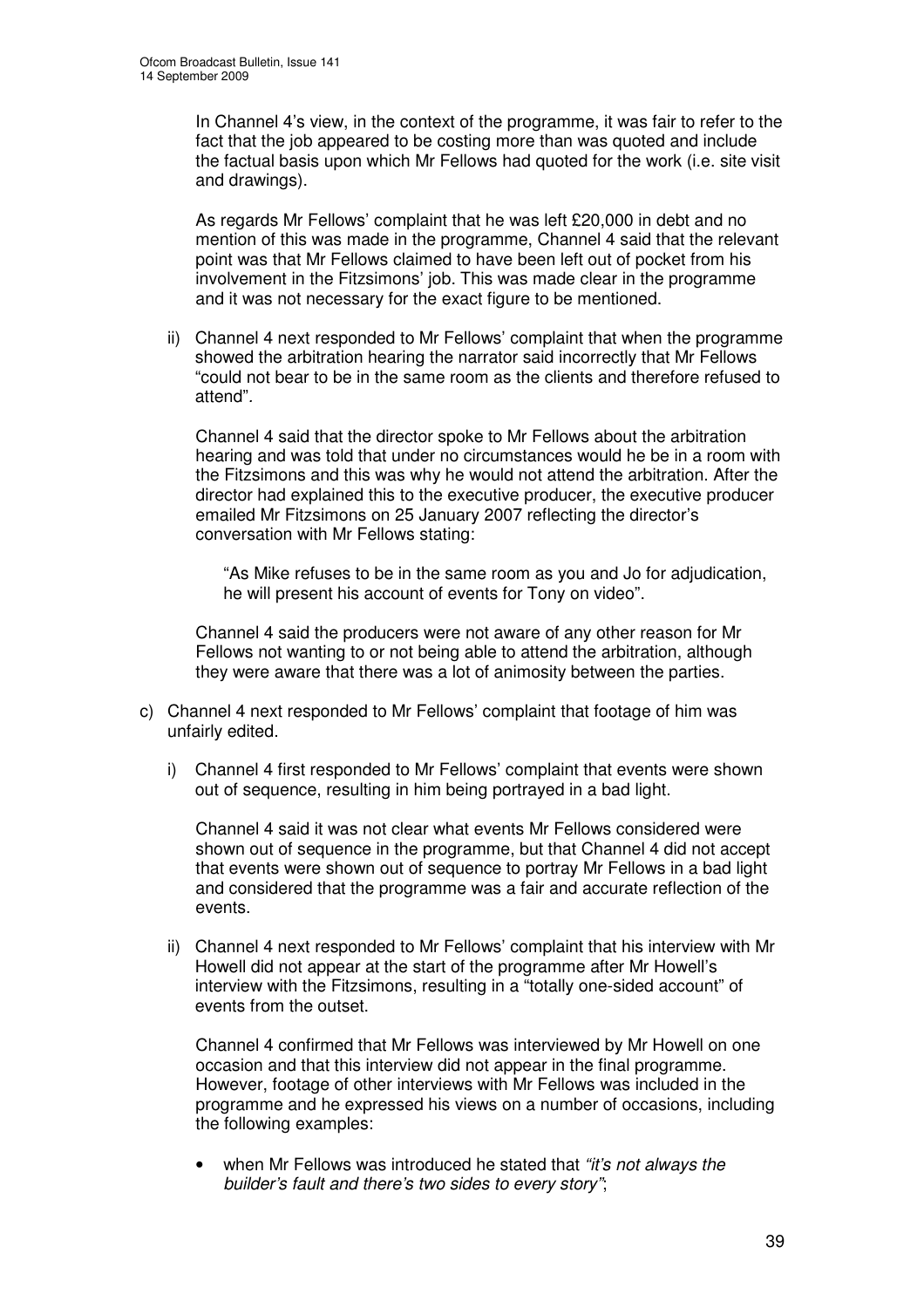- at the meeting between him, the Fitzsimons and Mr Howell he explained the problems that he had faced with the original contract and that he was prepared to finish the job despite the problems;
- during the works, Mrs Fitzsimons confronted Mr Fellows about why he had not turned up to the house on time;
- during a subsequent discussion with Mr Fitzsimons about the mediated contract;
- at a second meeting between all the parties about the mediated contract; and
- during the arbitration.

Channel 4 said that both Mr Fellows' and the Fitzsimons' sides of the story were represented fairly and accurately in the context of the nature and purpose of the programme as a whole and the programme made clear that the arbitration was decided in Mr Fellows' favour, with the arbitrator explaining where the Fitzsimons had gone wrong.

d) Channel 4 responded to Mr Fellows' complaint that relevant information was omitted from the programme.

As regards the complaint that the programme did not show that the Fitzsimons tried to have Mr Howell removed from the programme, Channel 4 did not accept that this had happened*.*

In response to the complaint that the programme did not show the Fitzsimons' true reaction to the arbitration finding, Channel 4 provided Ofcom with untransmitted footage of the conclusion of the arbitration hearing which it said showed the Fitzsimons were upset, but that they did not react in the extreme manner alleged by Mr Fellows, who was not present at the arbitration.

As regards the Fitzsimons' alleged threats to sue Channel 4 and the production company, Channel 4 said it was not aware of any such threats being made, but even if they were, it was unlikely that such threats would have been editorially relevant to the programme.

#### **Decision**

Ofcom's statutory duties include the application, in the case of all television and radio services, of standards which provide adequate protection to members of the public and all other persons from unfair treatment and unwarranted infringement of privacy in, or in the making of, programmes included in such services.

In carrying out its duties, Ofcom has regard to the need to secure that the application of these standards is in the manner that best guarantees an appropriate level of freedom of expression. Ofcom is also obliged to have regard, in all cases, to the principles under which regulatory activities should be transparent, accountable, proportionate and consistent and targeted only at cases in which action is needed.

Mr Fellows' complaint was considered by Ofcom's Executive Fairness Group. In reaching its decision, Ofcom carefully considered all the relevant material provided by both parties. This included a recording and transcript of the programme as broadcast, both parties' written submissions and supporting material.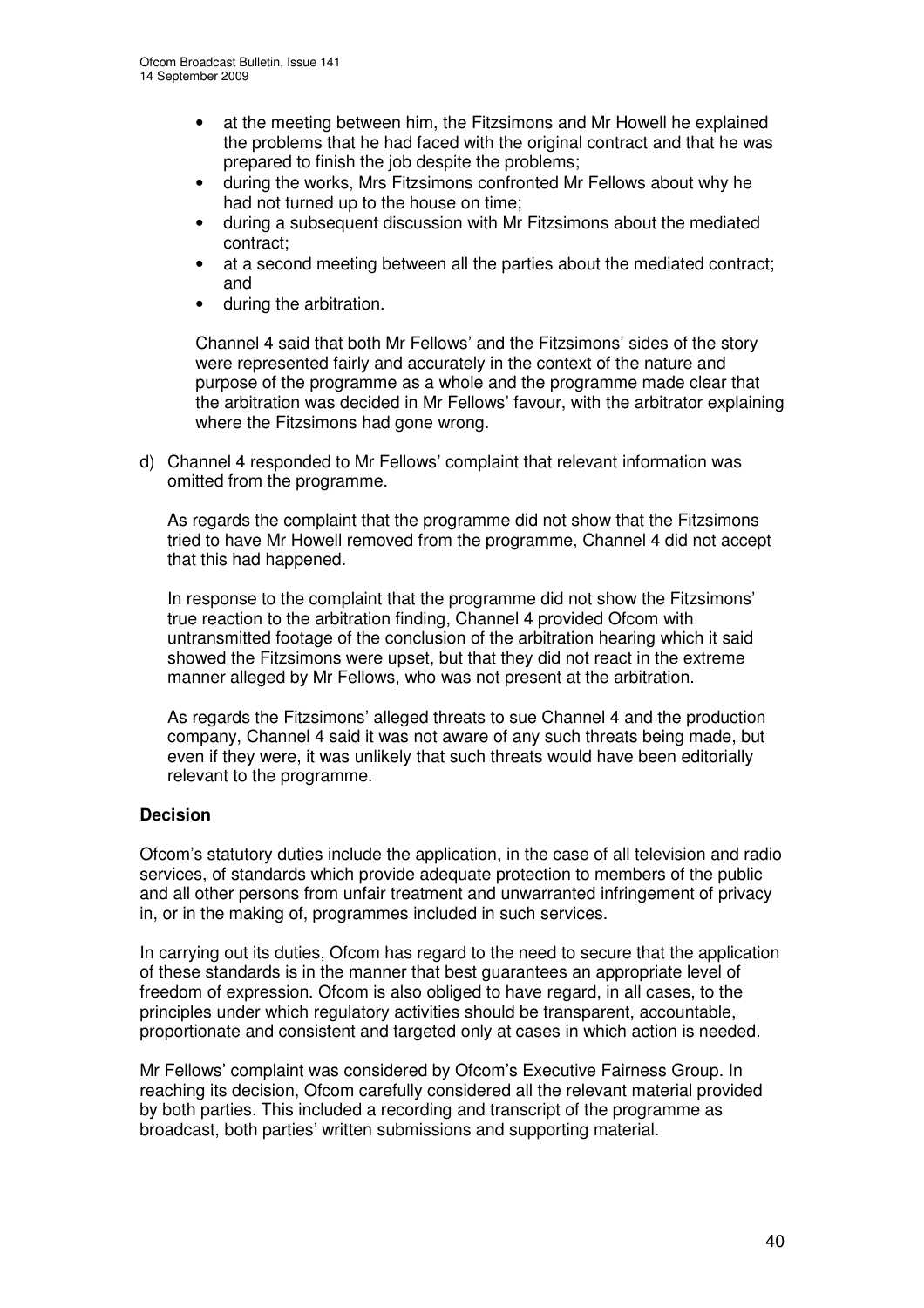a) Ofcom first considered the complaint that Mr Fellows had been treated unfairly in the programme as broadcast in that he did not give informed consent for his participation.

Ofcom considered whether the programme makers' actions ensured that the programme as broadcast avoided unjust or unfair treatment of individuals, as set out in Rule 7.1 of the Ofcom Broadcasting Code (the "Code"). Ofcom also considered whether the programme makers were fair in their dealings with Mr Fellows as a potential contributor to the programme (as outlined in Practice 7.2). In particular, Ofcom considered whether Mr Fellows gave his "informed consent" to participate in the programme (as outlined in Practice 7.3).

Practice 7.3 sets out that in order for potential contributors to a programme to be able to make an informed decision about whether to take part, they should be given sufficient information about: the programme's nature and purpose; their likely contribution; any changes to the programme that might affect their decision to contribute; and the contractual rights and obligations of both parties. In assessing whether a contributor has given informed consent, Ofcom will look at information that was provided to the contributor prior to the recording of the contribution, any untransmitted footage and the programme itself.

Ofcom was provided with a consent form that had been signed by Mr Fellows. Ofcom noted that it contained the title of the programme. However, although this document did confirm Mr Fellows' agreement to participate in the programme Ofcom was not able to gain from it an understanding of the information that had been provided to Mr Fellows about the programme's nature and purpose (so as to secure his participation) as, according to the parties, such information had been provided verbally by the programme makers.

Ofcom was not provided with untransmitted recordings of the exact conversations that took place between the programme makers and Mr Fellows about the proposed programme's nature and purpose, however, it was provided with a recording of Mr Fellows describing on camera his understanding of the programme. This had been filmed on 27 January 2007 and in it Mr Fellows stated:

"I was contacted by Channel 4 who asked if I would be interested in them making a documentary, myself coming back onto the job with a mediator in place, which I felt would work because the relationship with the Fitzsimons had broken down prior to that after they sacked their architect."

In Ofcom's view, it was apparent from this description of the project that Mr Fellows understood that Mr Howell would attempt to mediate between the parties with a view to getting the job finished. Ofcom considered that this was a fair description of the programme as broadcast and therefore Mr Fellows had not been misled as to the programme's nature and purpose when he was asked to take part. Ofcom concluded that Mr Fellows gave his "informed consent" to participate in the programme and has not upheld this part of the complaint.

It should be noted that while Ofcom found that the programme makers did not mislead Mr Fellows as to the programme's nature and purpose, the programme as broadcast did result in unfairness to Mr Fellows for failing to take reasonable care that material facts had not been presented, omitted or disregarded in a way that was unfair to Mr Fellows (see decision heads b)i) and c)ii) below).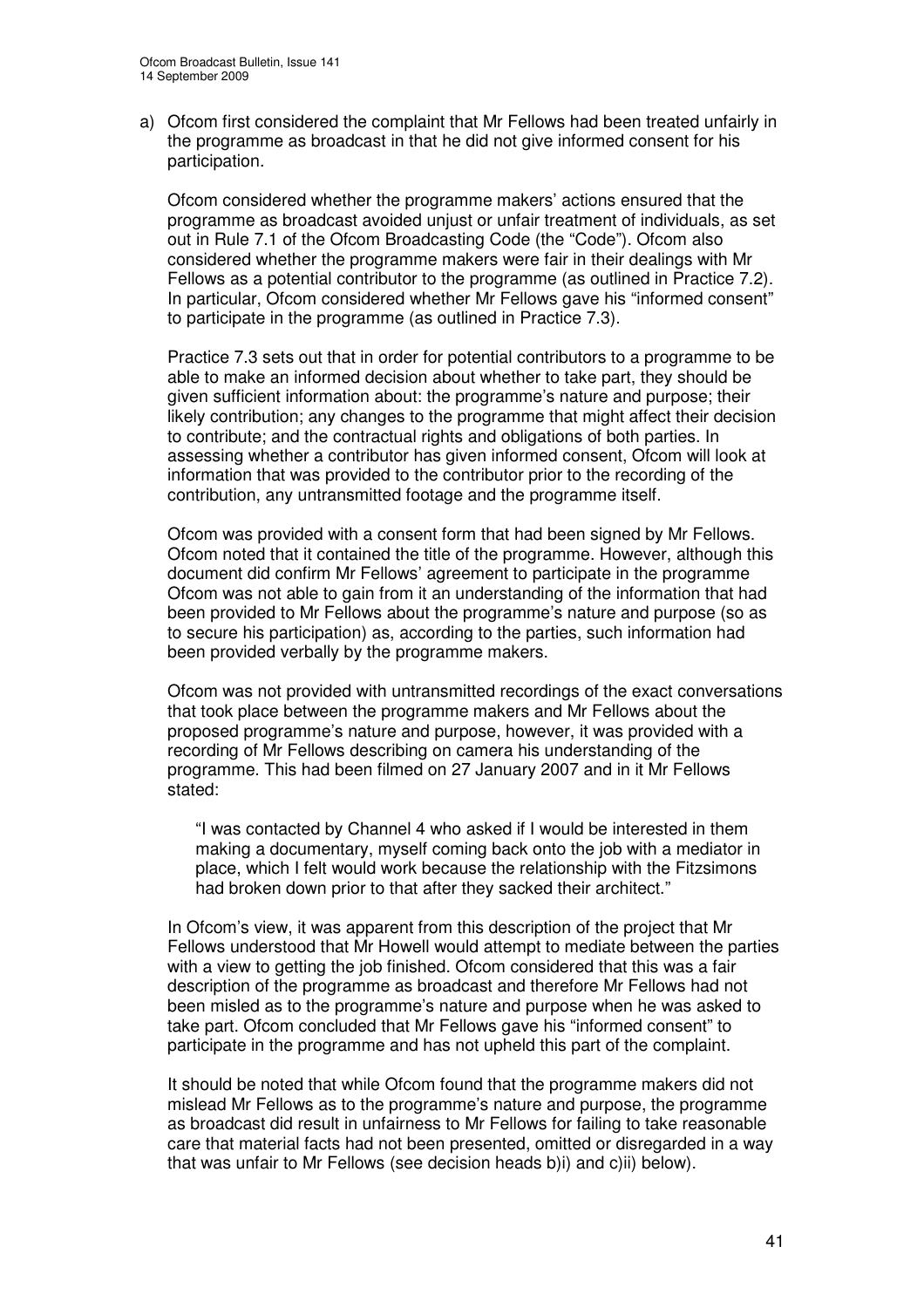- b) Ofcom next considered the complaint that Mr Fellows had been treated unfairly in the programme as broadcast in that:
	- i) The programme wrongly suggested that he priced the job and then realised that it was going to cost a lot more money once the building work started, rather than explaining that the variance in cost was a result of mistakes by the architects. And that no mention was made in the programme that he had been left almost £20,000 in debt.

Ofcom took account of Practice 7.9 of the Code, which states that broadcasters must take reasonable care to satisfy themselves that material facts have not been presented, disregarded or omitted in a way that was unfair to an individual or organisation.

Ofcom first considered the element of Mr Fellows' complaint that no mention was made in the programme that he had been left almost £20,000 in debt. Ofcom noted the following comment by Mr Fellows that was included in the programme:

*"I have lost thousands and thousands of pounds because I stayed there longer than I should have done."*

Ofcom also noted that during the course of the arbitration hearing Mr Fellows itemised the further money he was owed as a result of the failure of the mediated contract.

In the circumstances, Ofcom considered the programme made it clear that Mr Fellows was left significantly out of pocket as a result of the Fitzsimons' job, both before and after the mediation, and the fact that the sum of £20,000 was not referred to in the programme did not result in unfairness to Mr Fellows. Ofcom has not, therefore, upheld this part of Mr Fellows' complaint.

Ofcom then considered the element of Mr Fellows' complaint relating to the way he priced the job.

Ofcom noted that the voiceover in the programme stated:

*"Mike agreed a fixed quote of £42,000 based on a site visit and architectural plans. But once he started on the job he realised it was going to cost a lot more and Jo and Julian weren't prepared to hand over any more cash."*

In Ofcom's view, the clear inference arising from the explanation provided by the voiceover (and particularly in the context in which it appeared (see decision head c)ii) below)) was that Mr Fellows had quoted carelessly and the original contract had broken down as a result of that.

Ofcom noted the parties were agreed that Mr Fellows had explained to the programme makers that he had priced the job on a site visit and the architects' drawings.

Ofcom also noted from Channel 4's statement that the focus of the programme was on how to move forward (rather than on the details of the breakdown of the original contract). However, in Ofcom's view, even if the reasons for the breakdown of the original contact were not to be the focus of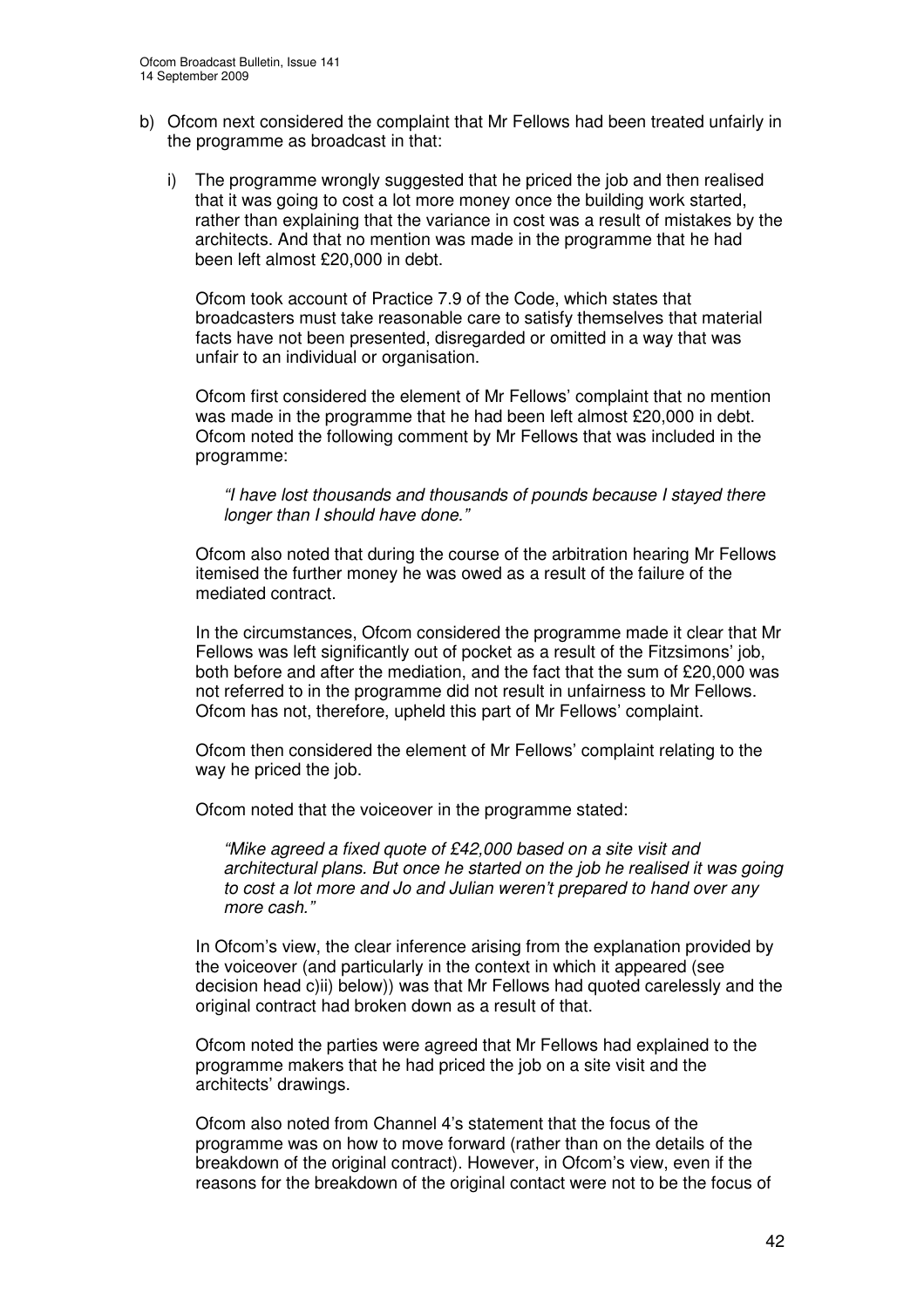the programme, it was still incumbent on the broadcaster to take into account relevant facts when providing a "basic and accurate" account of the dispute over the original contract.

Ofcom noted that Channel 4 was aware Mr Fellows blamed the architects' drawings for the problems that had arisen with the original contract and its acknowledgement that he had given more detail during filming about his views on the architects' drawings. However, Channel 4 maintained that while it was aware of Mr Fellows' belief that the reasons for the under-quoting on the job were down to the architects' drawings, it was not made clear to the programme makers (by the parties) the *extent* to which the architects were to blame for the various costs issues that had arisen.

Ofcom also noted Channel 4's submission that there was an alternative explanation for the problems with the original contract, namely Mr Howell's suggestion that Mr Fellows had "under-costed" and given a "low quote to get the work" which, Channel 4 said, Mr Fellows did not appear to dispute. Ofcom did not consider that Mr Fellows' conduct during this meeting was such that it discounted the clear information provided to the programme makers by Mr Fellows about his firmly held view that the architects' drawings were a significant and important reason why the job had been under-quoted, which had been provided prior to this meeting.

For the reasons set out above, in Ofcom's view, in presenting its account of the breakdown of the original contract, Channel 4 did not take reasonable care to satisfy itself that material facts were not presented, disregarded or omitted in a way that resulted in unfairness to Mr Fellows. Ofcom considered that by omitting information relating to Mr Fellows' belief that the architects' drawings had been a significant reason for the costing issues, viewers were clearly led to understand that Mr Fellows' incompetence alone was the cause of this particular problem. This was not the information that had been provided to the programme makers and resulted in unfairness to Mr Fellows. Accordingly, Ofcom has upheld this part of Mr Fellows' complaint.

ii) Ofcom next considered Mr Fellows' complaint that when the programme showed the arbitration hearing the narrator said incorrectly that Mr Fellows "could not bear to be in the same room as the clients and therefore refused to attend".

Ofcom had particular regard to Practice 7.9 of the Code.

Ofcom noted that the programme stated:

*"Mike has refused to be in the same room as Jo and Julian and in accordance with the law has chosen to submit a video statement instead."*

Ofcom noted that there were conflicting accounts of the conversation in which Mr Fellows gave his reasons for not attending. In the absence of a recording of the conversation itself, Ofcom was not able to determine the contents of this conversation.

However, Ofcom considered the programme as broadcast and whether viewers were likely to have gained an unfair impression of Mr Fellows as a result of the statement that was broadcast. Ofcom considered that, on balance, given the clear dispute between the parties and the tensions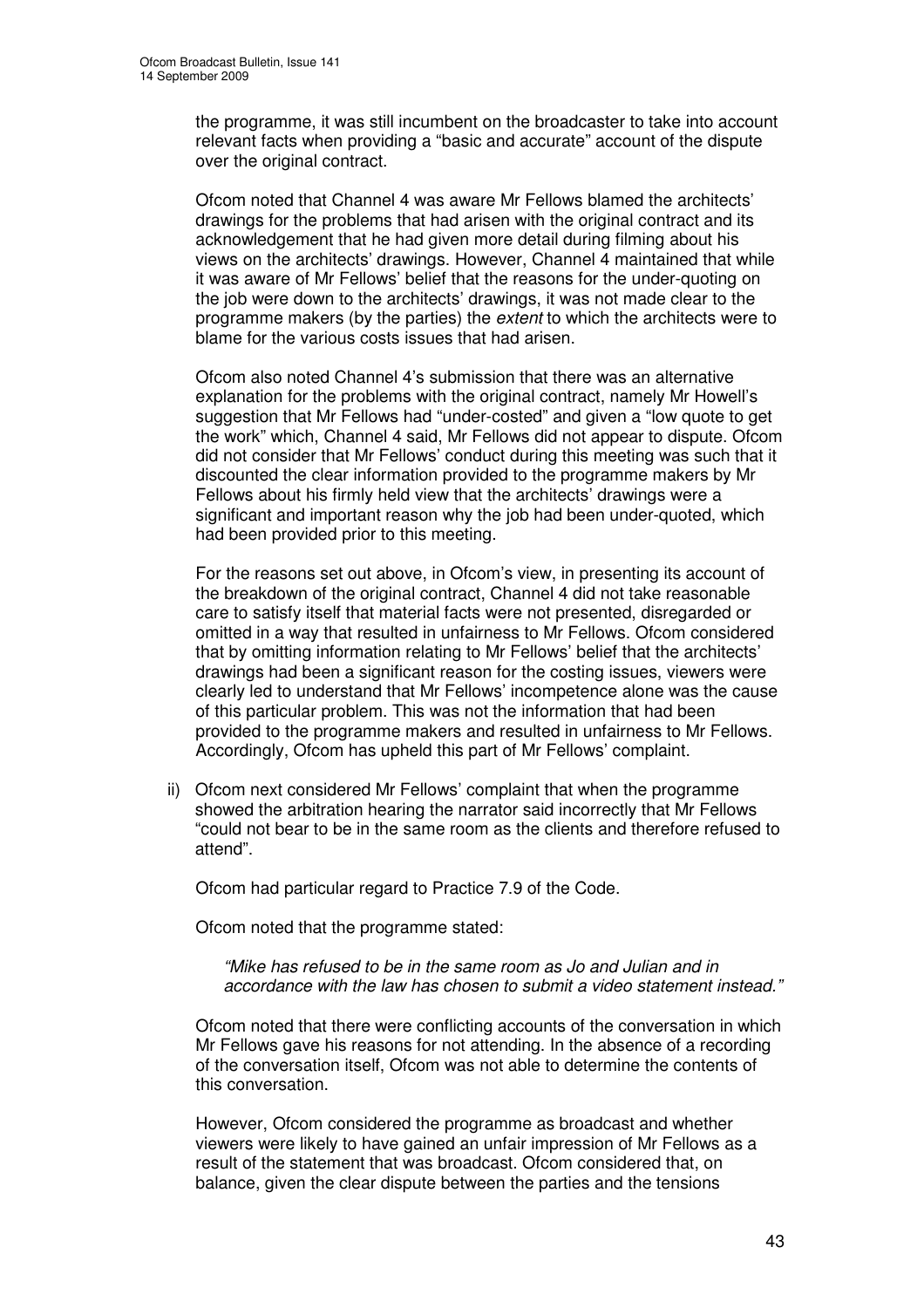involved at that stage, the broadcast statement was unlikely to have resulted in unfairness to Mr Fellows. Ofcom has not, therefore, upheld this part of Mr Fellows' complaint.

- c) Ofcom next considered Mr Fellows' complaint that he had been treated unfairly in the programme as broadcast by unfair editing in that:
	- i) Events were shown out of sequence, resulting in him being portrayed in a bad light.

Mr Fellows did not identify to Ofcom which parts of the programme he believed had been presented out of sequence. In the absence of this information Ofcom found no grounds on which to base a complaint of unfair treatment. In the circumstances, Ofcom has not upheld this element of the complaint.

ii) Mr Fellows was interviewed by Mr Howell, but this interview did not appear at the start of the programme after Mr Howell's interview with the Fitzsimons, resulting in "a totally one-sided account" of events from the outset.

Ofcom took account of Practice 7.6 of the Code, which states that contributions must be edited fairly, and Practice 7.9.

Ofcom recognised that the editing of a programme is ultimately an editorial matter for a broadcaster, provided the broadcaster complies with its obligation to ensure that the programme as broadcast does not result in unfairness to an individual or organisation.

Ofcom noted that at the beginning of the programme the scene was set and impressions created by the Fitzsimons giving their side of the story about the problems encountered over the original contract and Mr Fellows' complaint was that he had not been given a similar opportunity.

Ofcom noted that the programme started off with a voiceover, illustrated with footage of the half finished extension:

*"In leafy Balcombe, Sussex, the Fitzsimons have embarked on a major renovation of their dream home. Their builder should have completed the job in 12 weeks: seven months on he's walked off the job leaving it half finished*.*"*

Mrs Fitzsimons, with reference to Mr Fellows, then said:

*"He's horrible, he just messes with our heads and our lives and, you know, our money*.*"*

Over footage of the half finished extension and garden with puddles of standing water, debris and unplastered walls, the voiceover said:

*"The Fitzsimons' dream turned into a nightmare. After paying a builder £45,000 – this is their kitchen, this is their luxurious wet room…and this is their landscaped garden*.*"*

Mr Fitzsimons then said: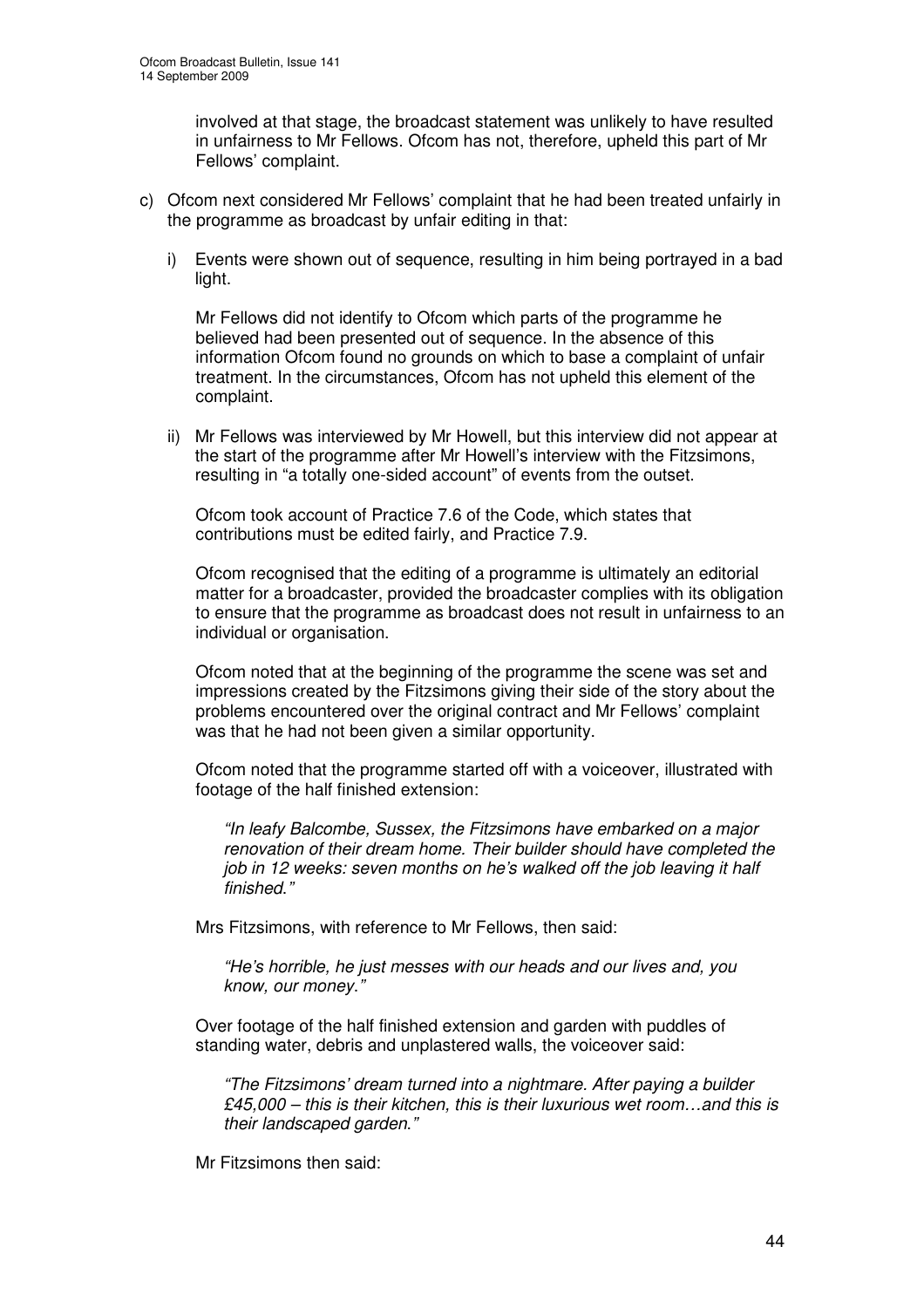*"The main reason for him not finishing the job or getting even past half way is because he ran out of money…our money that we gave him*.*"*

There was then a voiceover and a statement from Mrs Fitzsimons about the stress and strain the situation had put them under.

The programme then switched to Mr Fellows and, over footage of him working on another job, said:

*"Meet the Fitzsimons' builder, Mike Fellows. He's currently hard at work on another job. Not surprisingly, he's got a different view of why things went wrong*.*"*

Mr Fellows then said:

*"I think people are too quick to blame builders all the time. It always seems to be the builders fault. It's not always the builders fault and that there's two sides to every story*.*"*

The voiceover then explained the nature of the dispute over the original contract as set out in decision head b)i) above, which Ofcom had already found materially misstated the nature of the problems with the original contract and was unfair to Mr Fellows.

Finally, there was a further quote from Mr Fellows:

*"We had no choice at all but to leave the build. It got to the stage that I was unable to pay sub-contractors. They were getting fed up. They were reluctant to come back, and rightly so. And so it put me in a predicament where we just couldn't carry on*.*"*

In Ofcom's view, the Fitzsimons were given an opportunity to explain their position in relation to the original contract, the difficulties they had encountered and the effect it had upon them, but Mr Fellows was not. The way this part of the programme was presented and Mr Fellows was introduced, unfairly suggested that in contrast to the Fitzsimons who had lost their money and were anxious and stressed, he was unaffected and making money on another job. In addition, the two quotes of his included at this stage of the programme did not explain his side of the story to viewers, or what he had done with the Fitzsimons' money.

In Ofcom's view, the overall impression created by the opening part of the programme was that Mr Fellows had run off with the Fitzsimons money leaving the job unfinished, that they were out of pocket and Mr Fellows was getting on with other remunerative work.

Ofcom noted that this was not, in fact, the case. Mr Fellows had provided a fixed price quote of £42,000. It had become apparent to the parties that the job was going to cost a lot more than that to complete (another £18,500 to completion, according to the mediated contract). All of the £45,000 the Fitzsimons had paid had already been used on the job and, as the Fitzsimons were unwilling to pay any more money, Mr Fellows had spent *"thousands"* of pounds of his own money trying to finish the job. When he could no longer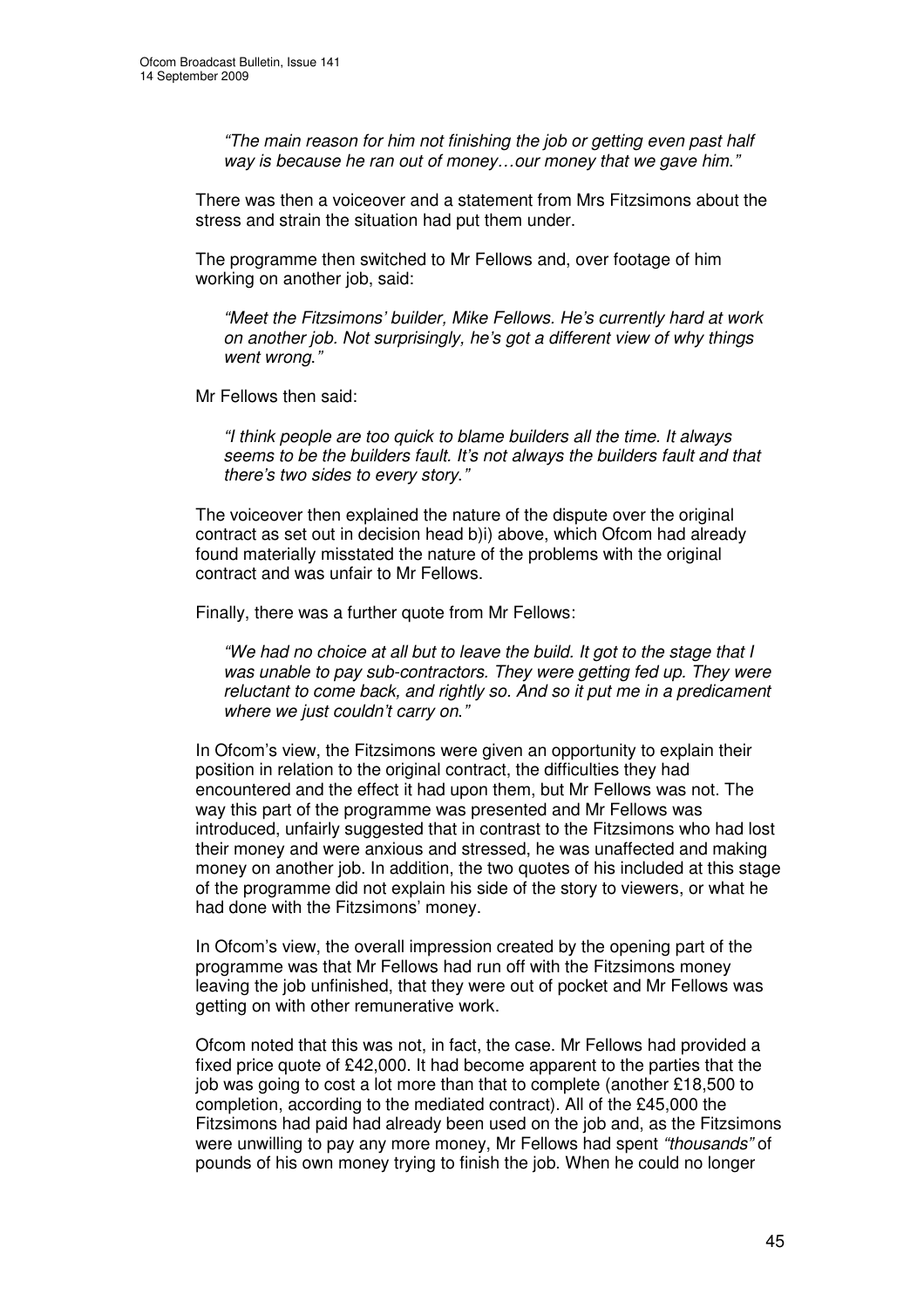afford to fund the job himself, he left to earn money elsewhere. The only one out of pocket at that stage was Mr Fellows.

Ofcom noted Channel 4's position that although Mr Howell's initial interview with Mr Fellows did not appear in the final programme, this did not result in a "totally one-sided" account of what happened as Mr Fellows' views were included in the programme on six occasions

In Ofcom's view, this part of Mr Fellows' complaint was that his problems with the original contract were not explained fairly at the beginning of the programme after the Fitzsimons had their say. Ofcom noted that of the six occasions where Channel 4 said Mr Fellows had expressed his views in the programme, only the first two related to Mr Fellows talking about the problems with the original contract, the others related to issues with the mediated contract and did not therefore assist Ofcom's consideration of this head of the complaint.

The first quote referred to by Channel 4 was:

*"It's not always the builder's fault and there's two sides to every story."*

The second quote referred to by Channel 4 was:

*"Alright, OK. But I've got, you can't seem to see the problems that I've had and the financial costs that I've borne. We can sit and talk about everything that's gone on before and how you mistrust me and think that I'm dishonest, but do you want to move forward and get it done?"*

In Ofcom's view, neither of these two statements actually explained Mr Fellows' problems with the original contract and, combined with the fact, as referred to in decision head b)i) above, that material facts were unfairly omitted from the voiceover, Ofcom considered that Channel 4 had not taken reasonable care to ensure that facts were not presented, disregarded or omitted in a way that resulted in unfairness to Mr Fellows. Accordingly, Ofcom has upheld this part of the complaint.

d) Finally, Ofcom considered Mr Fellows' complaint that he was treated unfairly in the programme as broadcast in that relevant information was omitted from the programme, namely that the programme did not show that the Fitzsimons: tried to have Mr Howell removed from the programme; went "ballistic" and "hysterical" when the arbitrator found in Mr Fellows' favour; and issued threats to sue Channel 4 and the programme maker.

Ofcom had particular regard to Practice 7.9 of the Code.

In respect of the way in which the Fitzsimons reacted at the conclusion of the arbitration, Ofcom had regard to the untransmitted material supplied by Channel 4. Ofcom noted from this material that while the Fitzsimons were clearly upset and distressed at hearing the decision, they could not reasonably be described as behaving in the manner suggested by the complainant. Ofcom considered that the programme makers' editing of the meeting fairly reflected the Fitzsimons' response and resulted in no unfairness to Mr Fellows.

Ofcom next considered the complaint that the programme failed to reflect the fact that the Fitzsimons had tried to have Mr Howell removed from the programme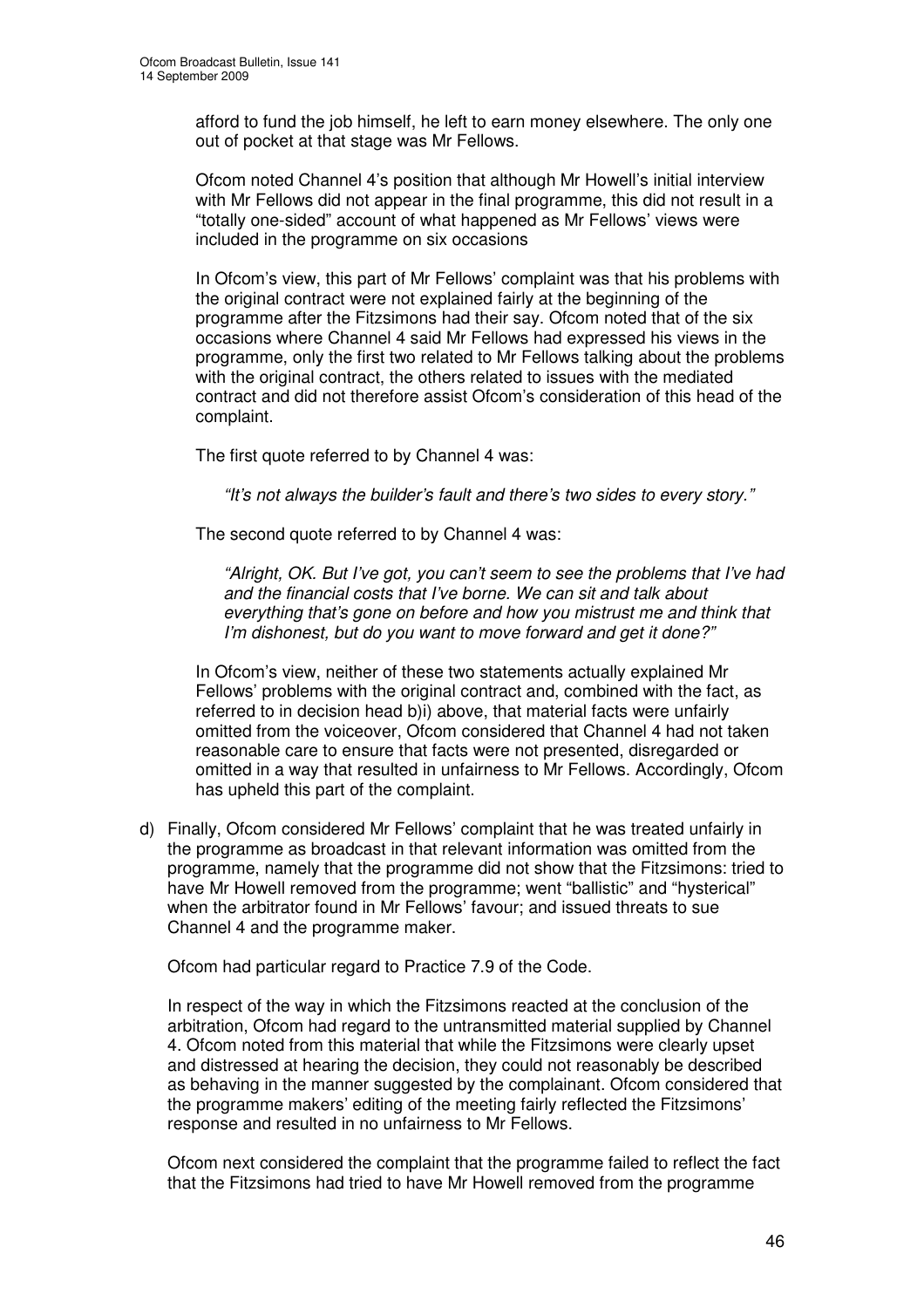and issued threats to sue Channel 4 and the programme maker. In considering this complaint Ofcom noted that there was a conflict of evidence between the parties as to whether either of these events occurred. There was also no untransmitted material to provide further information on the alleged events.

Notwithstanding the above, Ofcom considered that even if the alleged events had occurred in the way put forward by Mr Fellows, the omission of these events from the programme as broadcast, would not have resulted in unfairness to Mr Fellows.

In Ofcom's view decisions about what to include in a programme and about the editing of a programme are editorial matters for the broadcaster, provided the broadcaster complies with its obligation to ensure that the programme does not result in unfairness to an individual or organisation. In Ofcom's opinion, the alleged events were not of such importance (especially as regards Mr Fellows' contribution to the programme) that their omission was capable of materially affecting viewers' understanding of Mr Fellows in an unfair way. Therefore, Ofcom has not upheld this part of Mr Fellows' complaint.

**Accordingly Ofcom has upheld parts of Mr Fellows' complaint of unfair treatment in the programme as broadcast**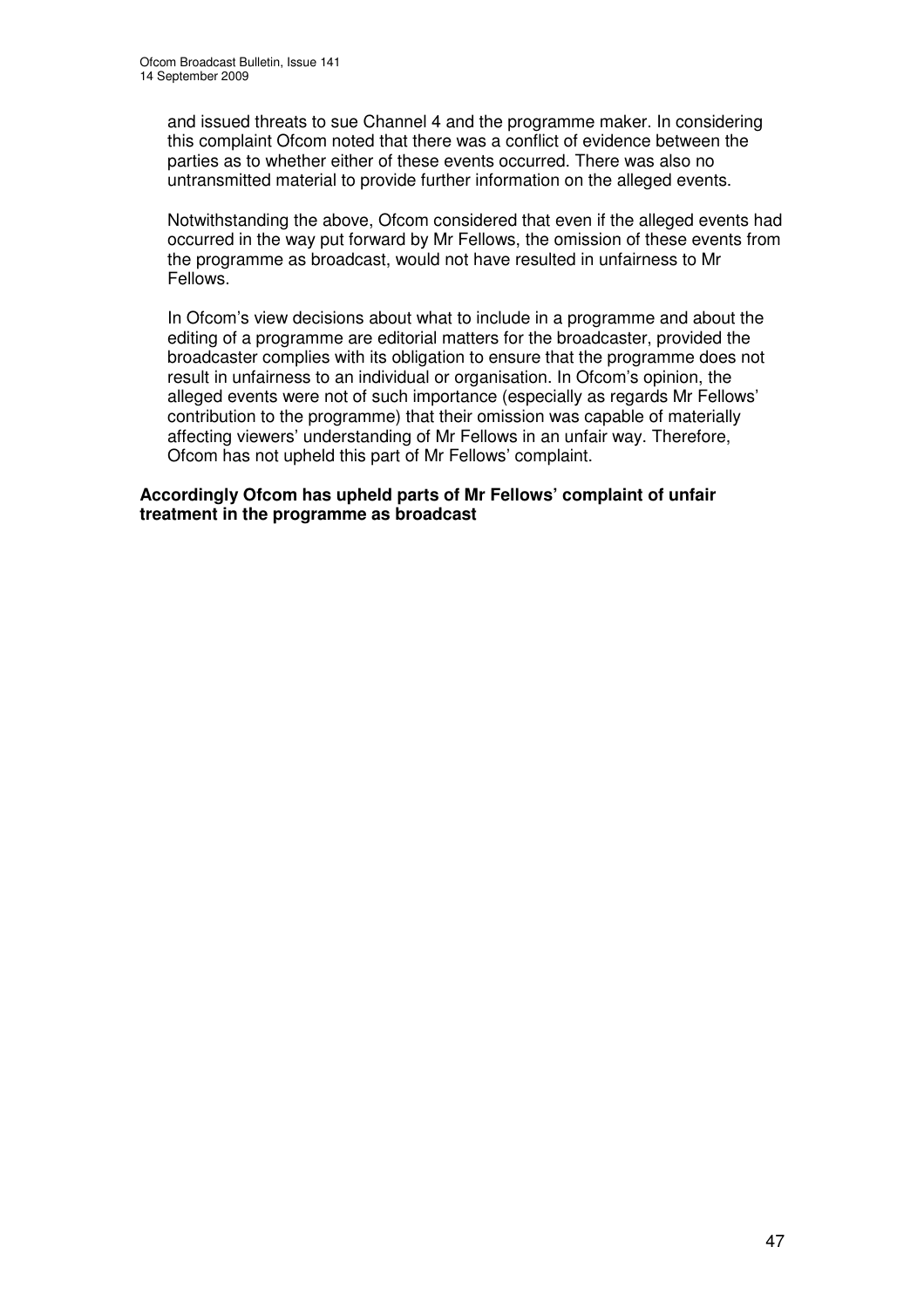# **Not Upheld**

### **Complaint by Mr Jon Olive on his own behalf and on behalf of Mrs Helen Olive (his Wife)**

*Grand Designs, Channel 4, 4 February 2009*

**Summary:** Ofcom has not upheld this complaint made by Mr Olive of unfair treatment and unwarranted infringement of privacy in the making and broadcast of the programme.

This edition followed Mr Chris Ostwald's project to build a watermill house. Mr Jon Olive and Mrs Helen Olive lived on the neighbouring property. The programme chronicled the opposition of the neighbours to Mr Ostwald's project and the various stages of council involvement, from rejection of the initial plans through to approval of an amended planning application.

Mr and Mrs Olive did not take part in the programme, nor were they named.

Mr Olive complained to Ofcom that he and his wife were treated unfairly in the programme and that their privacy was unwarrantably infringed in both the making and the broadcast of the programme.

In summary Ofcom found the following:

- It was not incumbent on the programme makers to provide the complainants with an opportunity to contribute to the programme or to explain their absence from the programme. The programme presented matters fairly.
- Mr and Mrs Olive were not filmed during the making of the programme. Also, the programme as broadcast did not disclose any information that would reveal the location of Mr and Mrs Olive's property that was not already on the public domain. Ofcom therefore found that their privacy was not infringed in either the making or broadcast of the programme.

#### **Introduction**

On 4 February 2009, Channel 4 broadcast an edition of *Grand Designs*, a series that features unusual architectural house-building projects.

This edition followed Mr Chris Ostwald's project to build a watermill house ("the project"). Mr Jon Olive and Mrs Helen Olive were neighbours to the project. The programme explained that in May 2006, the project site was visited by a Council Planning Officer following a complaint about the height of the construction. The programme's presenter, Kevin McCloud said that neighbours of Mr Ostwald had made the complaint. Mr Ostwald stated in the programme that he had previously asked a planning officer to establish the level he could build to. The programme stated that, in order to *"pacify the neighbours"* a compromise had to be sought.

At a meeting with the local council in June 2006, Mr Ostwald negotiated changes which formed part of a new planning application. In October 2006, Mr Ostwald was told by the council that his new application had to be referred to the planning committee. The committee hearing, at which the application was unanimously approved, was shown on the programme. However, after receiving a letter from the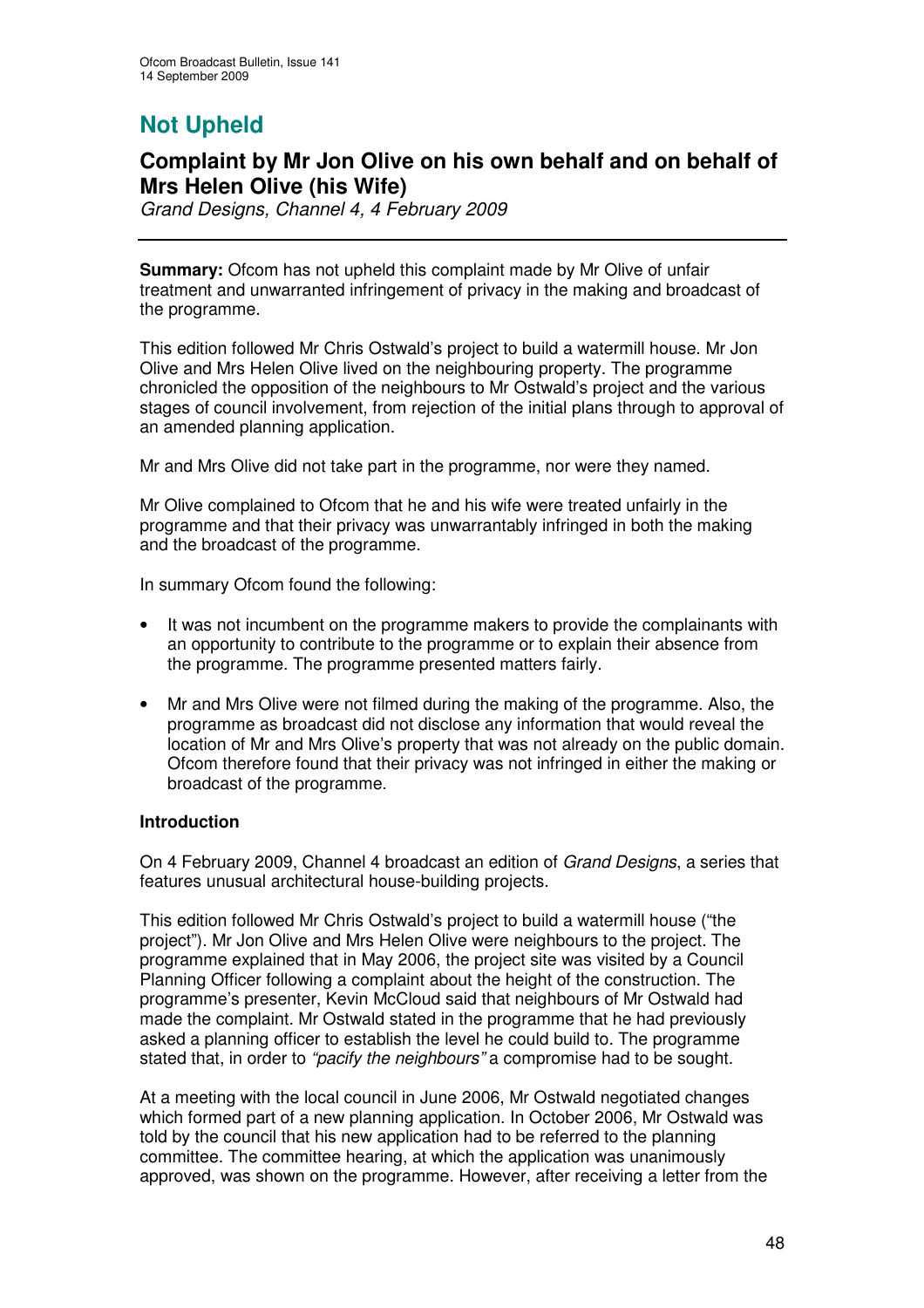neighbours' solicitors which threatened legal action against the approval, the council decided to reconsider the whole application. In March 2008, the planning committee reconvened and again approved Mr Ostwald's application, and he was then able to complete the project.

Mr and Mrs Olive did not take part in the programme, nor were they named.

Mr Olive complained to Ofcom that he and his wife were treated unfairly in the programme and that their privacy had been unwarrantably infringed in both the making and the broadcast of the programme.

#### **The Complaint**

#### **Mr Olive's case**

In summary, Mr Olive complained that he and his wife were unfairly treated in the programme as broadcast in that:

- a) Their actions as neighbours of the project were unfairly portrayed, as a result of the omission and glossing over of details, the inclusion of uncorrected factual inaccuracies and the general tone of the programme. In particular, Mr and Mrs Olive said that:
	- i) No explanation was provided as to why Mr and Mrs Olive did not appear on the programme, despite the fact that they were unable to comment due to legal reasons, as the council was under investigation.
	- ii) The scene showing the visit of the Planning Officer to the project site gave the impression that Mr and Mrs Olive's complaint had been made immediately prior to the visit, when in fact Mr and Mrs Olive complained to the council over one month previously.
	- iii) Kevin McCloud made false representations regarding the difference in height resulting in the breach of planning permission; he guessed at three feet whereas the actual figure was two metres.
	- iv) After a meeting with the council on 25 July 2006, Mr Ostwald claimed changes had to be made to the planning permission, *"in order to pacify the neighbours"*. This assertion passed unchallenged.
	- v) The programme failed to explain why Mr and Mrs Olive threatened legal action against the council. As the programme makers were aware, the threat was made after a planning officer had allegedly falsely presented information to the planning committee.
	- vi) Towards the end of the programme, Kevin McCloud made the comment *"hindrance from neighbours and planners"*, contributing to a negative view of Mr and Mrs Olive's actions in the mind of the viewer.
	- vii) The programme made no reference to the proximity of the project to Mr and Mrs Olive's property and the camera angles and computer generated animation used were misleading.

In summary, Mr Olive complained that his privacy and that of his wife had been unwarrantably infringed in the making of the programme in that:

b) The programme makers filmed their property and Mr and Mrs Olive at their property on 4 July 2006. No consent was given for such filming, save for close-up shots of a council surveyor measuring a wall which Mr and Mrs Olive had agreed to.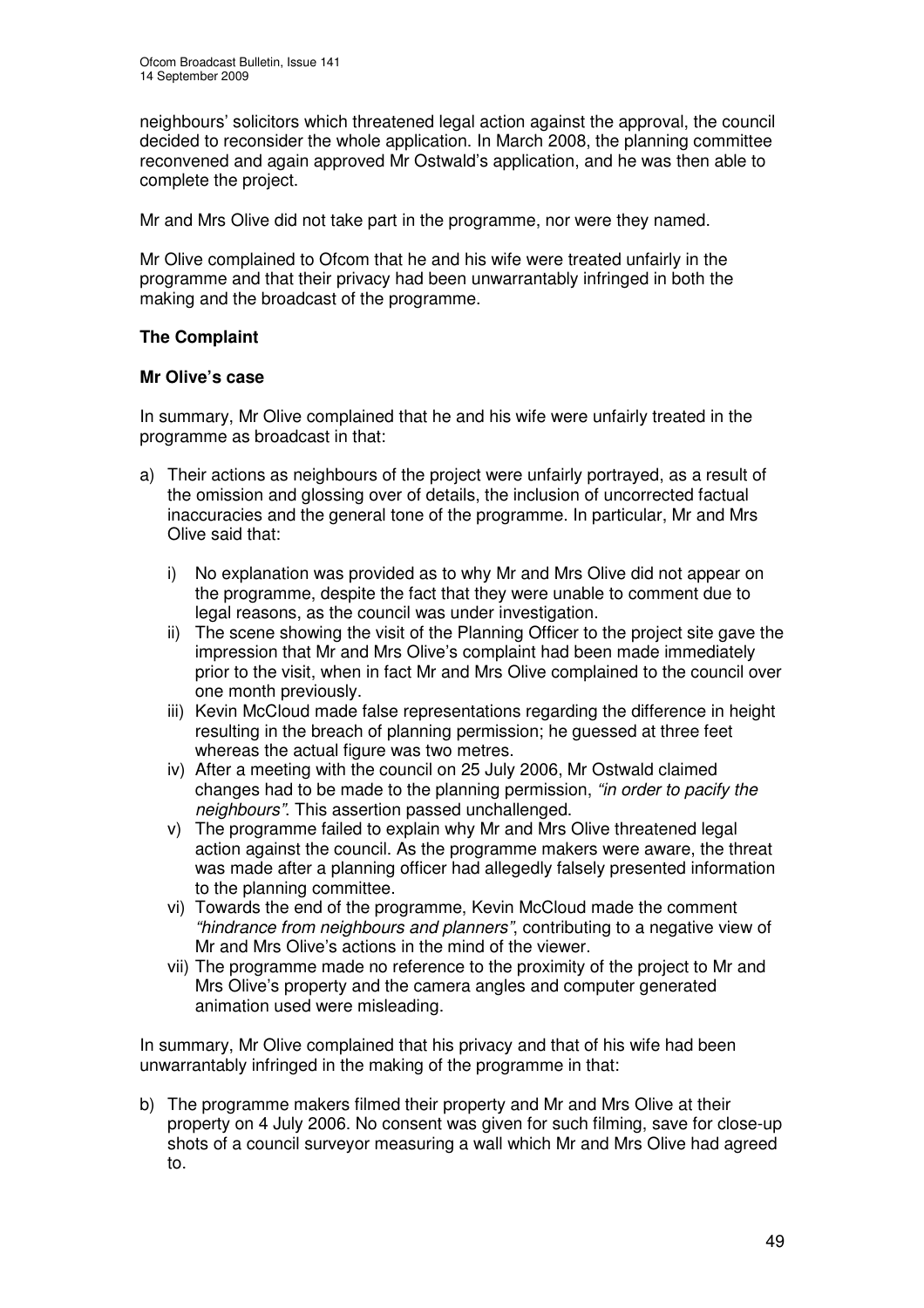In summary, Mr Olive complained that his privacy and that of his wife had been unwarrantably infringed in the programme as broadcast in that:

c) The programme gave enough information to enable the easy discovery of the exact location of Mr and Mrs Olive's property and identities via a simple internet search. This was despite the fact that Mr Olive had written to the programme makers expressly asking for his property not to be filmed and that no information in whatever form should be divulged either on the programme or to any third party that might identify him or his wife or the location of their property. The programme makers had responded by expressly stating that they had adhered to these conditions.

#### **Channel 4's case**

In summary, Channel 4 responded to Mr Olive's complaint of unfair treatment as follows:

- a) In relation to the complaint that their actions as neighbours of the project were unfairly portrayed in the programme, Channel 4 said that:
	- i) Channel 4 said that there was no obligation for the programme makers to offer Mr and Mrs Olive an opportunity to: contribute to the programme, state in the programme that they did not wish to participate in the programme; or to state their reasons why they made that decision. Channel 4 said that the programme makers had considered that, editorially, it would be interesting to include the views of Mr and Mrs Olive in the programme and offered them an opportunity to contribute to the programme (which they declined). However, it argued, the programme included no material which compelled them to afford Mr and Mrs Olive a "right of reply". Channel 4 said that each statement made in the programme in respect of Mr and Mrs Olive was accurate, already reported on the public record and presented in an impartial manner. Channel 4 also said that the programme made it clear that Mr and Mrs Olive's complaint to the Council had been perfectly reasonable and legitimate. It said that whilst the outcome of the planning application in 2008 was not in complete favour of Mr and Mrs Olive, the programme did not suggest that their complaint was unreasonable. Channel 4 said that the programme showed how the Council only provided final approval of the 2008 plans upon Mr Ostwald making substantial modifications to his plans in accordance with their recommendations.
	- ii) Channel 4 said that the programme makers had confirmed to it that the visit to Mr Ostwald's property by the council planning officer occurred as depicted in the programme and was indeed unannounced. It said the programme presented this accurately and in no way misled viewers. Channel 4 said Mr Ostwald's comments revealed that "somebody" had made a complaint and that the Council were "now" investigating it. Channel 4 said that Mr Ostwald made no reference whatsoever to when the complaint was made. Channel 4 said that it did not accept that any viewer could reasonably consider that a council planning officer visited Mr Ostwald's property immediately upon receipt of a complaint. Channel 4 argued that the visit by the council planning officer was presented in a completely fair and accurate manner and did not leave an impression that Mr Olive's complaint to the council was made immediately prior to the planning officer's visiting Mr Ostwald's property.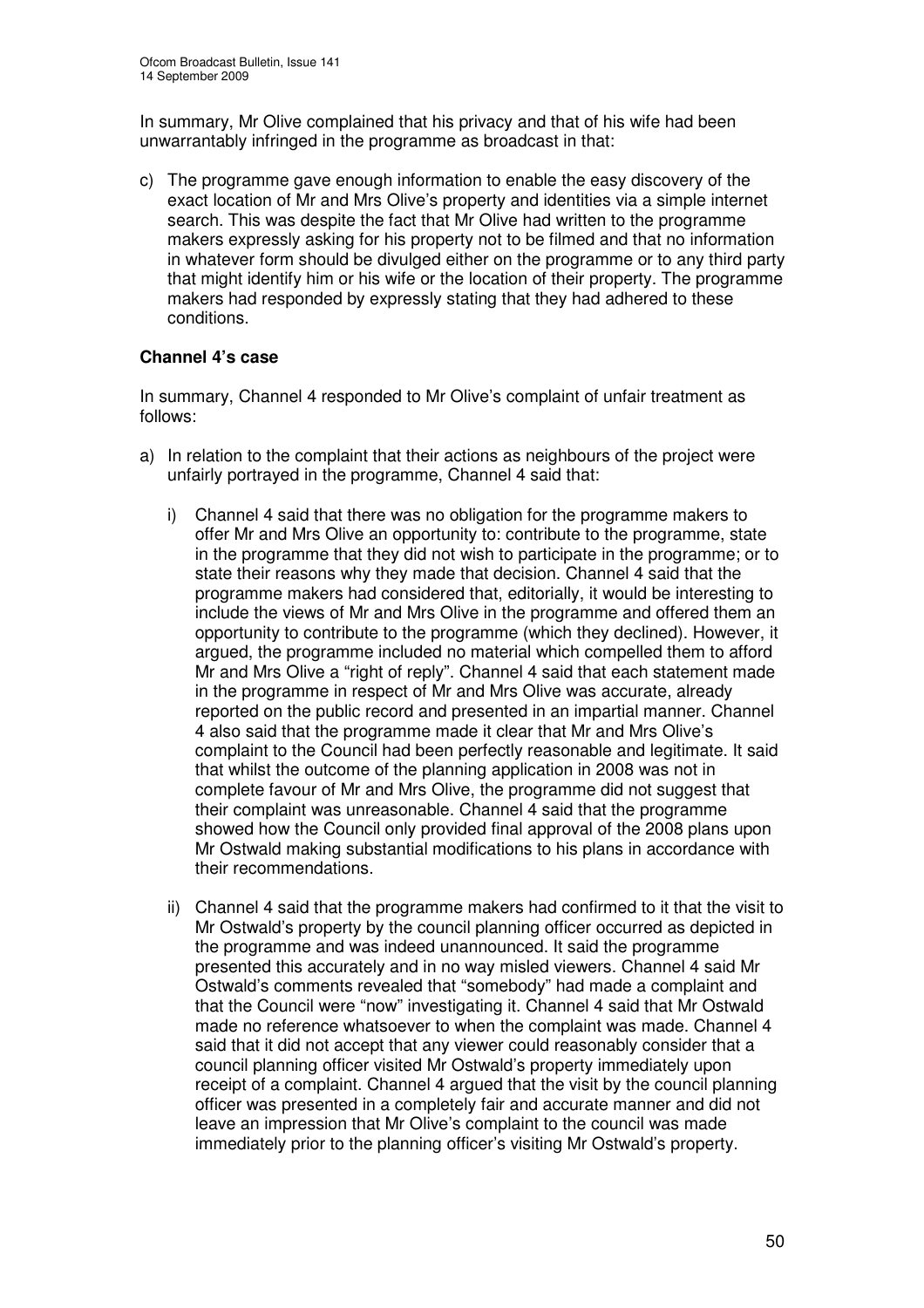- iii) Channel 4 said Mr McCloud made no false representation in relation to the difference of height of the planned build and the actual build resulting in the breach of planning permission. Channel 4 stated that he had made an estimate based on a figure set out in a public document. Channel 4 said the figure of "2 metres" cited by Mr and Mrs Olive in their complaint has never been accepted by the council. Channel 4 argued that, in any event, no unfairness could possibly arise to them from the inclusion of this statement in the programme, given that the difference in height and the actual figure was no longer an issue for the council. Channel 4 said that in 2008 the council had approved Mr Ostwald's build and plans without requiring him to lower the height of the build. Channel 4 said that the figure, which represented the difference between the height recorded on the 2002 and 2003 plans and the actual build, was based on one of two competing figures - 0.9 metres and 0.4 metres - documented in the 2006 Committee Site Visit Report. Channel 4 said that these figures were the figures available at the time Mr McCloud made the statement referred to above. Channel 4 said that his statement therefore was accurate and based on a fact which was a matter of public record and publicly available at the time he made it. Channel 4 said that the figure was later corrected by the council to be 0.4 metres however that correction occurred almost three months after Mr McCloud made his comment in the programme. Channel 4 said that Mr and Mrs Olive state in their complaint that the "actual figure was 2 metres" and during the planning process they suggested the figure was 1.8 metres. Channel 4 said that neither of these two figures were accepted by the council and that the council rejected them, confirming that the figure of 0.4 metres was correct. Channel 4 said that the crucial point was that the issue of height ceased to be pertinent on 19 March 2008 when the Council decided 12-2 in Mr Ostwald's favour to approve his 2008 plans. Channel 4 said that the council made no recommendations for Mr Ostwald to lower the roof of the build. Therefore, Channel 4 argued, the actual difference in height specified in the programme was not of material concern.
- iv) Channel 4 said that this statement was made prior to the meeting with the council on 25 July 2006, not after that meeting as Mr and Mrs Olive stated in their complaint. It said, Mr Ostwald's statement was in fact made on 14 July 2006 after receiving a visit from a representative of the council, Mr John Cotton. Channel 4 said that, in any event, it was clear throughout the planning process that the modifications which Mr Ostwald made to his build and to his plans prior to them being finally approved by the council were for the benefit of Mr and Mrs Olive only.
- v) Channel 4 said that Mr Ostwald had made his statement referring to Mr and Mrs Olive threatening the council with legal proceedings at his property on 7 November 2006, almost one month after the 2006 Planning Committee decided to approve Mr Ostwald's build. Channel 4 said that Mr Ostwald's statement was one of fact evidenced by his understanding of his discussion with the council. Channel 4 also said that given the programme showed Mr Ostwald making this statement after the 2006 Planning Committee decided to approve his plans, it would have been reasonably clear to viewers watching the programme that Mr and Mrs Olive had threatened the council with legal action because they were not broadly satisfied with the Committee's decision, particularly in approving the height of the build. Furthermore Channel 4 said that the specific reasons why Mr and Mrs Olive were not satisfied with the 2006 Planning Committee's decision, seemed immaterial and irrelevant to the programme.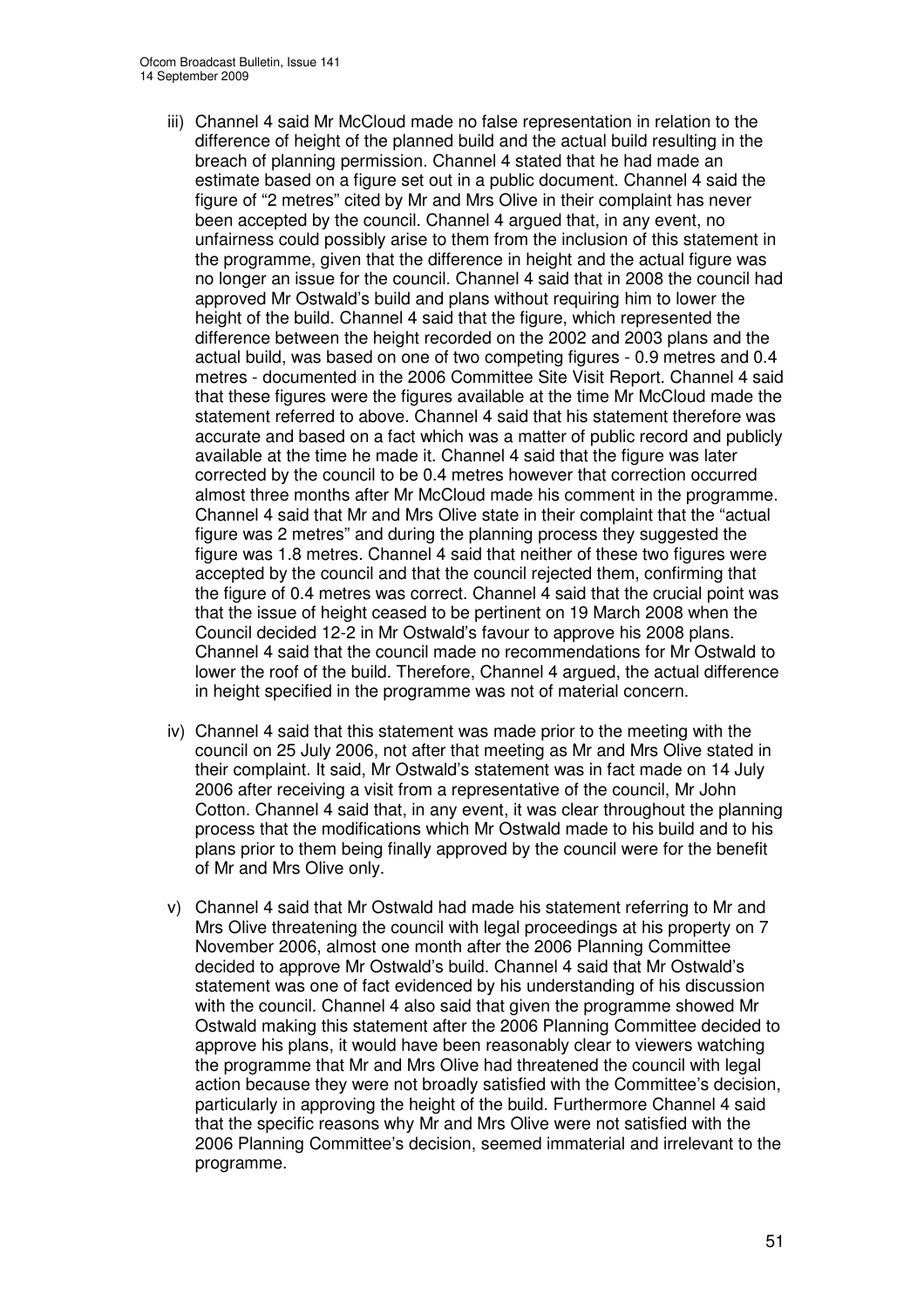Channel 4 said that the editorial focus of the programme related to the obstacles Mr Ostwald had to overcome undertaking his project. Therefore, Channel 4, said that editorially, all that viewers needed to know was that the council had been threatened with legal action which resulted in the suspension of the Committee's decision which was a clear obstacle to Mr Ostwald's build. Channel 4 stated that the basis of the underlying threat of legal proceedings against the council included allegations that "a planning officer had falsely presented information to the planning committee" in the course of the assessment and decision making, that Mr Ostwald had misled the Planning Committee and that this falsely presented information led to the 2006 Planning Committee's decision to approve the 2006 plans. Channel 4 said that the programme makers decided not to include these allegations in the programme because the issues at the heart of these allegations were complex, seemed difficult to verify and did not fall within the format of a 48 minute factual entertainment programme such as Grand Designs. Channel 4 said the format does not enable such complex allegations to be investigated with forensic vigour and with the detail that may be required.

- vi) Channel 4 said Mr McCloud's statement, that Mr Ostwald had experienced *"hindrance from neighbours and planners"* was a prospective statement in direct reference to the fact that Mr Ostwald was nearing the completion of his build. Channel 4 said that this statement was fair and based on the factual circumstances surrounding the build, most importantly that the council had approved the plans and the build. Channel 4 said that the statement was not directed specifically towards Mr and Mrs Olive or to their actions in making a complaint. Nor, Channel 4 said, was the comment directed at any other particular person or organisation. Instead the comment emphasised the fact that the council had approved the build and plans and that Mr Ostwald was able to then complete his build without any further obstacles. Channel 4 said that the statement did not contribute to a negative view of Mr and Mrs Olive particularly when viewed in the context of the programme as a whole. Channel 4 said that, in any event, the impression the viewer was left with was that the difficulties which Mr Ostwald faced had been largely due to his initial failure to build it in accordance with the original plans authorised by the council.
- vii) Channel 4 said that there was no unfairness to Mr and Mrs Olive from the way in which the camera angles and computer generated images ("CGI") were presented in the programme. It said that the camera angles and CGI used in the programme followed the format of the *Grand Designs* series and were, in all material respects, in compliance with Mr and Mrs Olive's clear requests to the programme makers not to film their property. Channel 4 said that, given that the programme had made it clear that the proximity of the respective properties was an issue, it could not reasonably be concluded that the use of camera angles and CGI in the programme misled viewers to believe that the respective properties were not reasonably proximate.

In summary, Channel 4 responded to the complaint of infringement of privacy in the making of the programme as follows:

b) Channel 4 said that the programme makers had confirmed to it that Mr and Mrs Olive were never filmed by them at their property and that therefore they must be mistaken. Channel 4 said the programme makers were clear that they did not film Mr and Mrs Olive at or on their property nor did they film the property itself.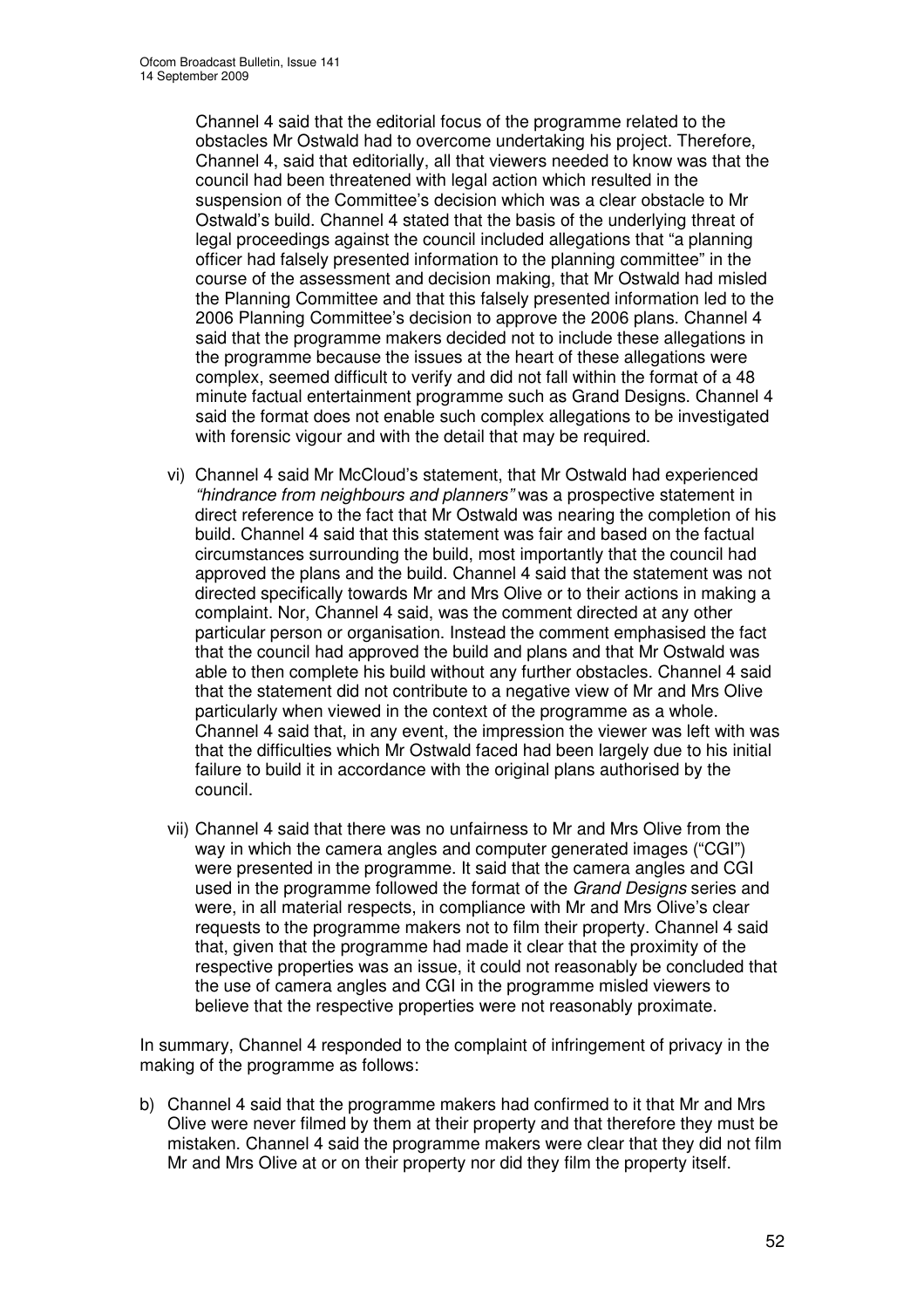In summary, Channel 4 responded to the complaint of infringement of privacy in the programme as broadcast as follows:

c) Channel 4 said that Mr and Mrs Olive did not have a legitimate expectation of privacy in the disclosure of their names and address in the programme as this information was already in the public domain. It also said that, in any event, the programme included no identifying information which revealed their names or address or any sensitive and private information. Channel 4 said that all shots of their property included in the programme were minor, contained no private information and were only filmed from Mr Ostwald's property in circumstances where filming them was unavoidable. Channel 4 said that the programme makers did not provide Mr and Mrs Olive with the undertaking they refer to in their complaint. Furthermore, Channel 4 said that the planning committee meetings that Mr Olive had participated in were held in public and provided to the public via a live webcast which was recorded and accessible on the council's website archive.

#### **Decision**

Ofcom's statutory duties include the application, in the case of all television and radio services, of standards which provide adequate protection to members of the public and all other persons from unfair treatment and unwarranted infringement of privacy in, or in the making of, programmes included in such services.

Where there appears to have been unfairness in the making of the programme, this will only result in a finding of unfairness, if Ofcom finds that it has resulted in unfairness to the complainant in the programme as broadcast.

In carrying out its duties, Ofcom has regard to the need to secure that the application of these standards is in the manner that best guarantees an appropriate level of freedom of expression. Ofcom is also obliged to have regard, in all cases, to the principles under which regulatory activities should be transparent, accountable, proportionate and consistent and targeted only at cases in which action is needed.

Mr and Mrs Olive's complaint was considered by Ofcom's Executive Fairness Group ("The Group"). In reaching its decision, the Group carefully considered all the relevant material provided by both parties. This included a recording of the programme as broadcast and transcript, both parties' written submissions and their supporting materials.

#### *Fairness*

a) Ofcom first considered the complaint that Mr and Mrs Olive's actions as neighbours of the project were unfairly portrayed, as a result of the omission and glossing over of details, the inclusion of uncorrected factual inaccuracies and the general tone of the programme.

In the context of this head of complaint, Ofcom noted that Rule 7.1 of Ofcom's Broadcasting Code ("the Code") provides that broadcasters must avoid unjust or unfair treatment of individuals or organisations in programmes. In considering this part of the complaint, the Group took account of, in particular, Practices 7.9, 7.11, 7.12 and 7.13 of the Code. Practice 7.9 of the Code states that broadcasters must take reasonable care to satisfy themselves that material facts have not been presented, disregarded or omitted in a way that is unfair to an individual or organisation. Practice 7.11 of the Code states that if a programme alleges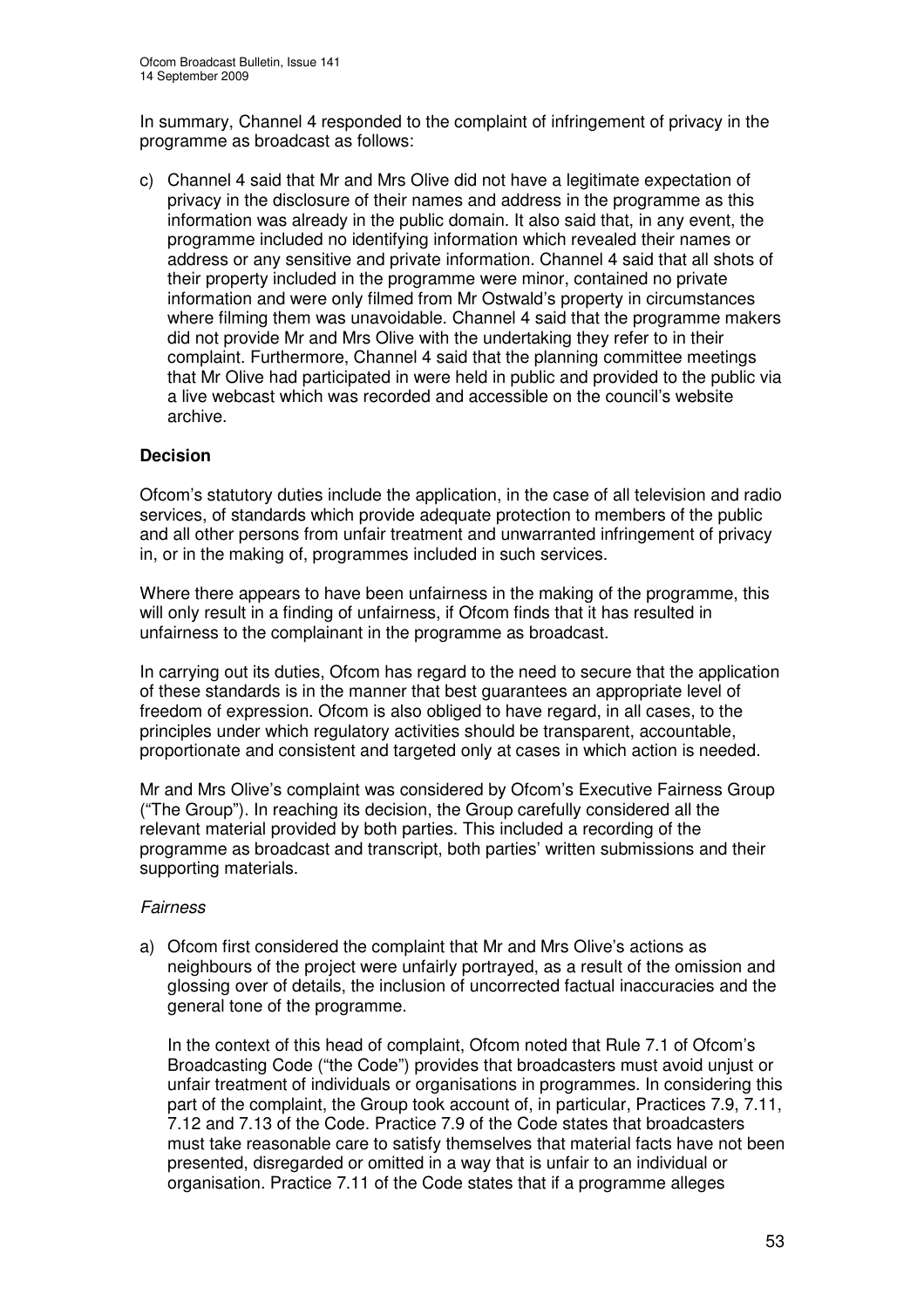wrongdoing or incompetence or makes other significant allegations those concerned should normally be given an appropriate and timely opportunity to respond. Practice 7.12 of the Code sets out that where a person approached to contribute to a programme chooses to make no comment or refuses to appear in a broadcast, the broadcast should make clear that the individual concerned has chosen not to appear and should give their explanation if it would be unfair not to do so. Practice 7.13 of the Code states that, where it is appropriate to represent the views of a person or organisation that is not participating in the programme, this must be done in a fair manner.

In making a decision on this head of complaint, Ofcom considered in turn each of the seven allegations specified by Mr Olive in his complaint.

i) Ofcom considered the complaint that no explanation was provided as to why Mr and Mrs Olive did not appear on the programme.

In Ofcom's view programme makers would only normally be required to explain someone's absence from a programme in circumstances where, in the interests of fairness, that person would have been expected to contribute. For example, where a programme contained significant allegations about that person which would normally necessitate providing them with an opportunity to respond to those allegations.

In this case, the programme did not identify the complainants and did not make any allegations of wrongdoing, incompetence or any other significant allegation about them. The focus of the programme was on the building project and the various problems with its progress. While the programme referred to the *"neighbours"*, this was incidental and would not in itself have identified the complainants. In Ofcom's view, it was not incumbent on the programme makers, in the interest of fairness, to provide the complainants with an opportunity to respond, or otherwise contribute, to the programme. Similarly, Ofcom does not consider that viewers would have expected the complainants to appear and therefore their absence from the programme was unlikely to have materially altered viewers' perceptions of them in a way that was unfair.

In the circumstances, Ofcom concluded that no unfairness resulted from the programme's omission of an explanation as to why Mr and Mrs Olive were unable to comment in the programme.

ii) Ofcom next considered the complaint that the scene showing the visit of the planning officer left the impression that Mr and Mrs Olive's complaint had been made immediately prior to the visit when in fact it was made over one month previously.

Ofcom did not consider that the programme's presentation of this matter would be likely to lead viewers to believe that Mr and Mrs Olive's complaint had been made immediately prior to the visit of the planning officer. In any event, Ofcom took the view that the timing of the complaint was not in itself pertinent to the narrative of the programme. The programme fairly represented that a complaint had been made and that as a result the council planning officer had inspected the site and this had affected the progress of the build. Ofcom was satisfied that the programme did not portray the visit of the planning officer in a way that was either misleading or unfair to Mr and Mrs Olive.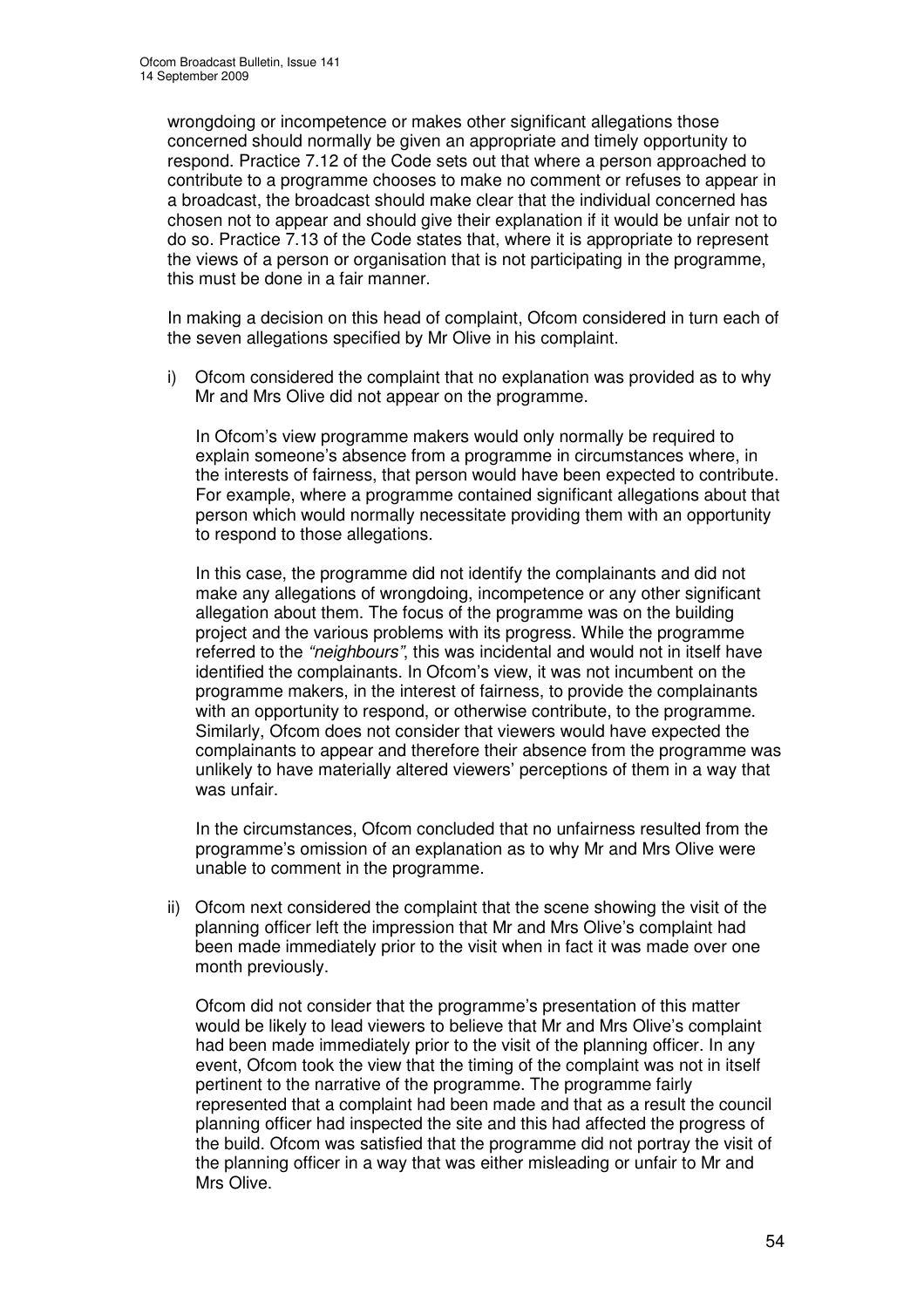Ofcom considered that the programme makers took appropriate care to satisfy themselves that the programme represented the visit as it happened and fairly.

iii) Ofcom considered the complaint that Mr McCloud made false representations regarding the difference in height of Mr Ostwald's building resulting in the breach of planning permission. Ofcom noted the following comments made by Mr McCloud in the programme:

*"you've got to drop this building what 3 ft, perhaps?"*

*"[...] Which is about roughly, look, it's about roughly the length of that, yeah?"*

Ofcom took the view that the comments made by Mr McCloud made were clearly estimations on the height of the structure and not intended to be accurate dimensions.

It also considered that, although Mr McCloud estimated a lower height to the one provided by Mr and Mrs Olive, he still suggested that the difference in height was substantial. Ofcom noted the following comment made by Mr McCloud:

#### *"I mean that….Ooh blimey, that's a sizeable chunk isn't it, to remove?"*

Ofcom was therefore satisfied that the programme did not suggest the difference in height of the building, which resulted in a breach of planning permission, was trivial nor did it suggest that the complainants' concerns about the height of the building were unfounded or unreasonable. Indeed, Ofcom considered that this representation, though possibly inaccurate, vindicated the complainant's argument rather than downplayed it. Ofcom concluded that Mr McCloud's comments had not been presented in such a way as to lead to unfairness to Mr and Mrs Olive.

iv) Ofcom considered the complaint that the programme did not challenge Mr Ostwald's claim that changes were made to the planning permission *"in order to pacify the neighbours".*

Ofcom examined the context in which the assertion was made in the programme. Ofcom noted that Mr Ostwald was discussing what changes were being proposed to his build having had discussions with the council, who were acting on a complaint made by *"a neighbour".* Ofcom also noted that Mr Ostwald was making changes to his original plan in order to find agreement between the parties, one of which was Mr and Mrs Olive. Ofcom considered that Mr Ostwald's comment, which was clearly presented to viewers as his own understanding of the events, did not result in unfairness to Mr and Mrs Olive.

v) Ofcom considered the complaint that the programme failed to explain why Mr and Mrs Olive had threatened legal action against the council.

Ofcom noted the nature and purpose of the programme which focussed on the architecture, construction and progress of the build itself. While the programme makers were required to present this matter in a manner that was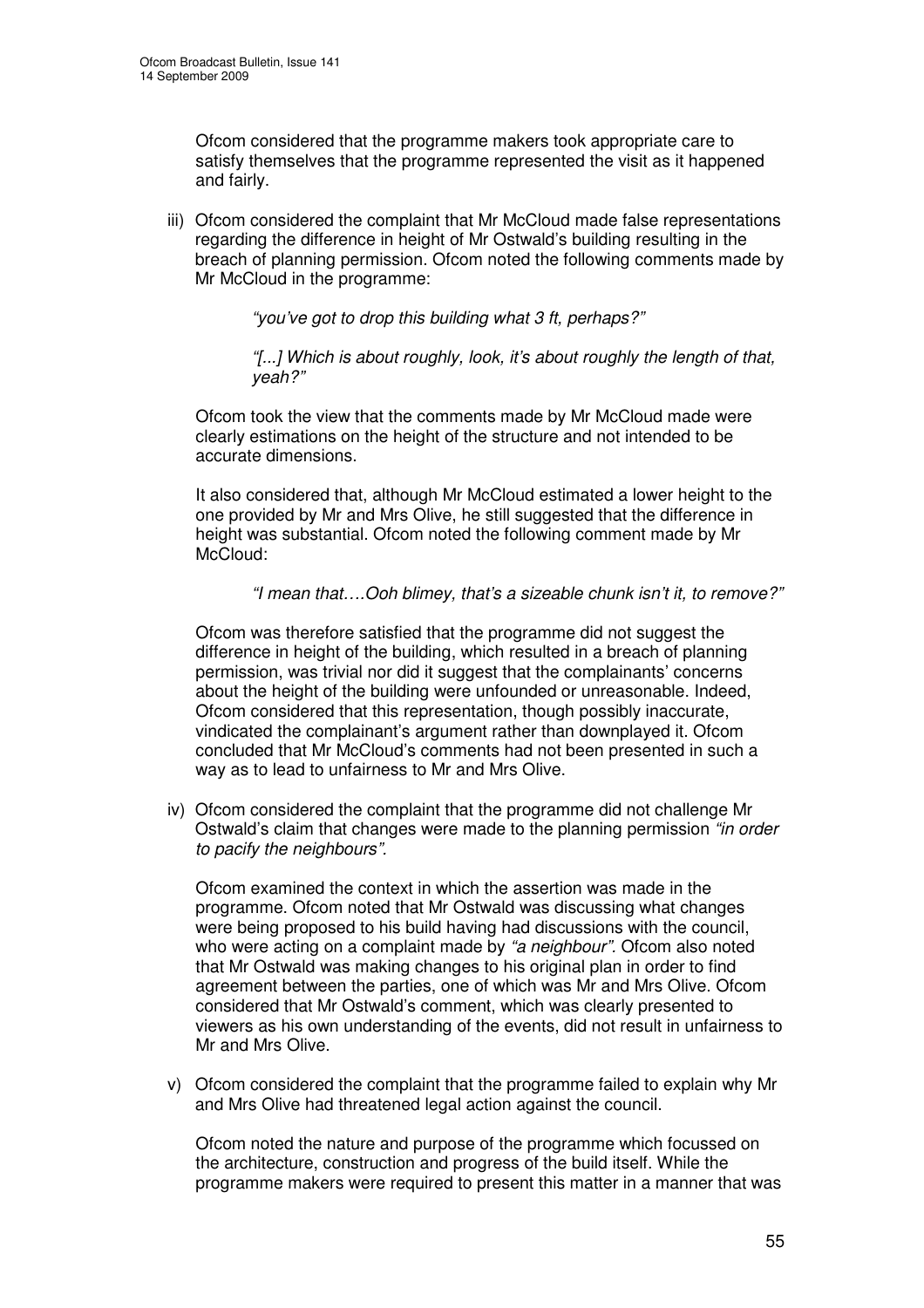not unfair to the complainants, they were not required to present, in detail, all facts relating to the subject. Nevertheless, in Ofcom's view it would have been clear to viewers that Mr and Mrs Olive had threatened the council with legal proceedings because they were unhappy with the Council's decision, particularly in approving the height of the build. Ofcom concluded that the omission of specific detailed reference to the reasons behind the threatened legal action did not lead to unfairness to Mr and Mrs Olive.

vi) Ofcom considered the complaint that Mr McCloud's comment that Mr Ostwald had experienced *"hindrance from neighbours and planners"* contributed to a negative view of Mr and Mr Olive's actions.

Ofcom noted that the programme focused on the shortcomings of Mr Ostwald's legal preparation for gaining planning permission rather than on his neighbours and their actions. Ofcom also took the view that it would have been clear to viewers that Mr McCloud was not providing a detailed explanation of the planning dispute but instead was providing a general comment based on his opinion of the progress and approach of Mr Ostwald's building project. Ofcom noted that this comment was made within this context and Ofcom was not persuaded that Mr McCloud's comment was likely to materially affect viewers' understanding of the situation that Mr Ostwald was in regarding his project. We concluded that the inclusion of the comment complained of did not reflect unfairly on Mr and Mrs Olive and therefore did not cause unfairness to them in the programme.

vii) Ofcom considered the complaint that the programme made no reference to the proximity of the Mr Ostwald's property to Mr and Mrs Olive's property and the camera angles and computer generated animation used were misleading.

In relation to the complaint that the programme made no reference to the proximity of the two properties, Ofcom noted that Mr and Mrs Olive were referred to in the programme as *"neighbours"*. Ofcom considered that this term would have clearly signalled to viewers the relative proximity between their property and the featured build. In relation to the complaint about the use of camera angles, Ofcom took the view, having examined the footage in the programme, that the programme's use of camera angles was designed to focus on the featured project and not the distance between the two properties. Ofcom also considered the use of computer generated animations and felt it would have been clear to viewers that the images were an artist's representation for the purpose of television, in the same style as other animations featured in the series, and would not be regarded as an accurate reflection of the surrounding areas of the project. Having taken these factors into account, Ofcom was satisfied that the programme's overall depiction of the proximity of Mr Ostwald's property to Mr and Mrs Olive's property did not result in unfairness to them in the programme.

#### *Privacy*

Ofcom then considered Mr and Mrs Olive's complaint of unwarranted infringement of privacy in the making of the programme.

b) Ofcom considered the complaint that the programme makers filmed Mr and Mrs Olive's property and them at their property on 4 July 2006.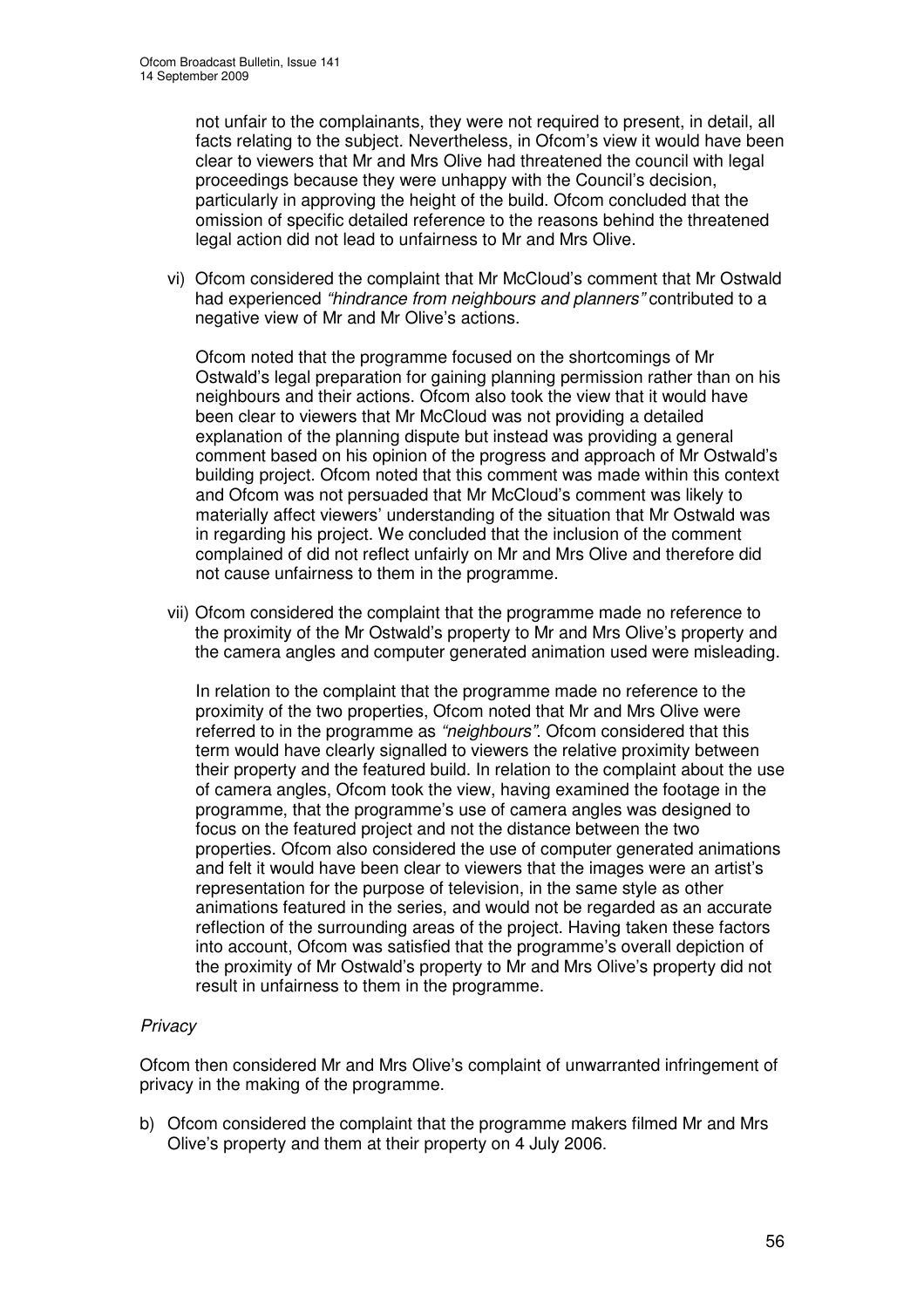In Ofcom's view, the line to be drawn between the public's right to information and the citizen's right to privacy can sometimes be a fine one. Rule 8.1 the Code states that any infringement of privacy in programmes or in connection with obtaining material included in programmes, must be warranted. In considering complaints about the unwarranted infringement of privacy, Ofcom will therefore, where necessary, address itself to two distinct questions: First, has there been an infringement of privacy? Second, if so, was it warranted? (Rule 8.1 of the Code). Ofcom also had regard to Practice 8.5 of the Code which states that any infringement of privacy in the making of a programme should be with the person's consent or be otherwise warranted.

Ofcom first considered whether the complainants had a legitimate expectation of privacy. Ordinarily, in the absence of consent to be filmed, and depending on the nature of the events being filmed, people might legitimately expect privacy when in and around their home.

However, in this case there was some doubt that the complainants had actually been filmed in on the date and in the manner suggested.

Ofcom noted that the account given by Channel 4 to Mr and Mrs Olive before their complaint to Ofcom (which suggested they were filmed on 4 July 2006) and the Channel 4 statement to Ofcom (which suggested they were not filmed) differed regarding what was filmed on 4 July 2006, and so requested clarification from Channel 4 on this point. The broadcaster stated that the complainants were not filmed on this date and that the discrepancy in their accounts was due to human error. Ofcom also requested all unedited footage taken by the programme makers on that day. After thorough examination Ofcom found no footage of Mr and Mrs Olive at their property. Ofcom did find footage of a council surveyor measuring a wall of the complainants' property, and noted this was most likely the footage agreed to by them.

Ofcom therefore concluded that, as the complainants were not in fact filmed, no expectation the privacy arose and there had been no infringement of privacy. There was therefore no need to go on to consider whether any infringement in the making of the broadcast was warranted.

Ofcom finally considered Mr and Mrs Olive's complaint of unwarranted infringement of their privacy in the programme as broadcast.

c) Ofcom considered the complaint that the programme gave enough information to enable the easy discovery of the exact location of Mr and Mrs Olive's property and identities via a simple internet search.

In considering this complaint Ofcom took into account Practice 8.2 of the Code, which states that information which discloses the location of a person's home or family should not be revealed without permission, unless it is warranted.

Ofcom first considered whether Mr and Mrs Olive had a legitimate expectation of privacy regarding the information and images in the programme that related to the location of their home. In doing so, Ofcom assessed the extent to which the information would have disclosed the location of their home.

Ofcom noted that Mr and Mrs Olive were not named in the programme, nor was their address given.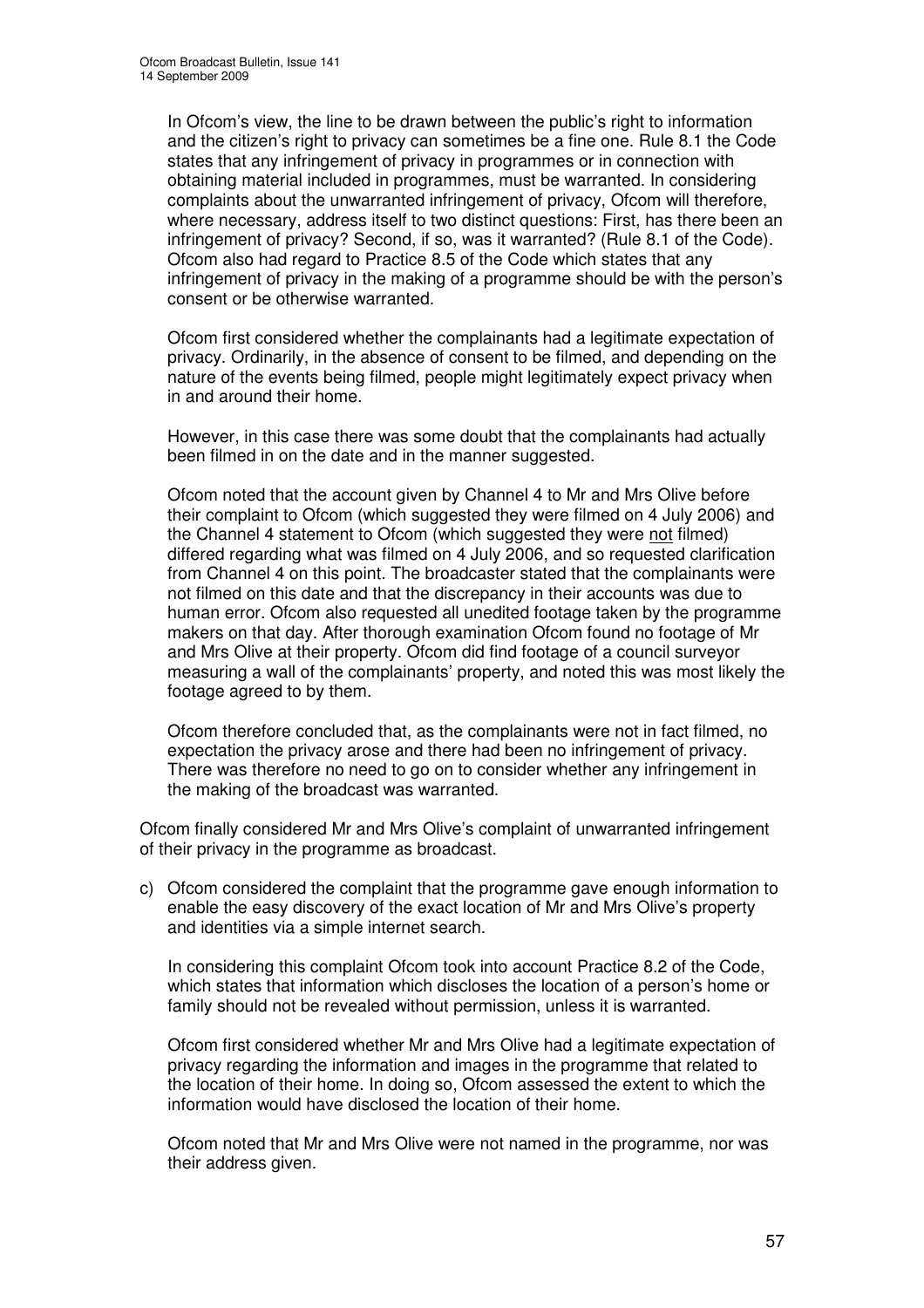Footage of the immediate area surrounding the project, the view of the countryside, the naming of the area - i.e. The Chiltern Hills, South Oxfordshire and fleeting glimpses of parts of Mr and Mrs Olive's home were included, however Ofcom concluded that such information would have been difficult for the programme makers to hide given the proximity of the two properties and would also have been unlikely to have revealed the location of their home.

Ofcom also noted Mr Olive's participation in the planning permission application before South Oxfordshire council in 2006 and 2008, during which the location of their home would have been revealed included appearing at hearings which took place in open court. These hearings were filmed and archived on the council's website and therefore available to the public.

Taking into consideration the factors above, it is Ofcom's view that Mr and Mrs Olive did not have a legitimate expectation of privacy with respect to the information and images included in the programme.

Having found no legitimate expectation of privacy, Ofcom found that Mr and Mrs Olive's privacy was not infringed in the programme as broadcast. It was not therefore necessary for Ofcom to further consider whether any infringement of privacy was warranted.

**Accordingly, Ofcom has not upheld Mr Olive's complaints of unfair treatment and unwarranted infringement of privacy in the making and broadcast of the programme**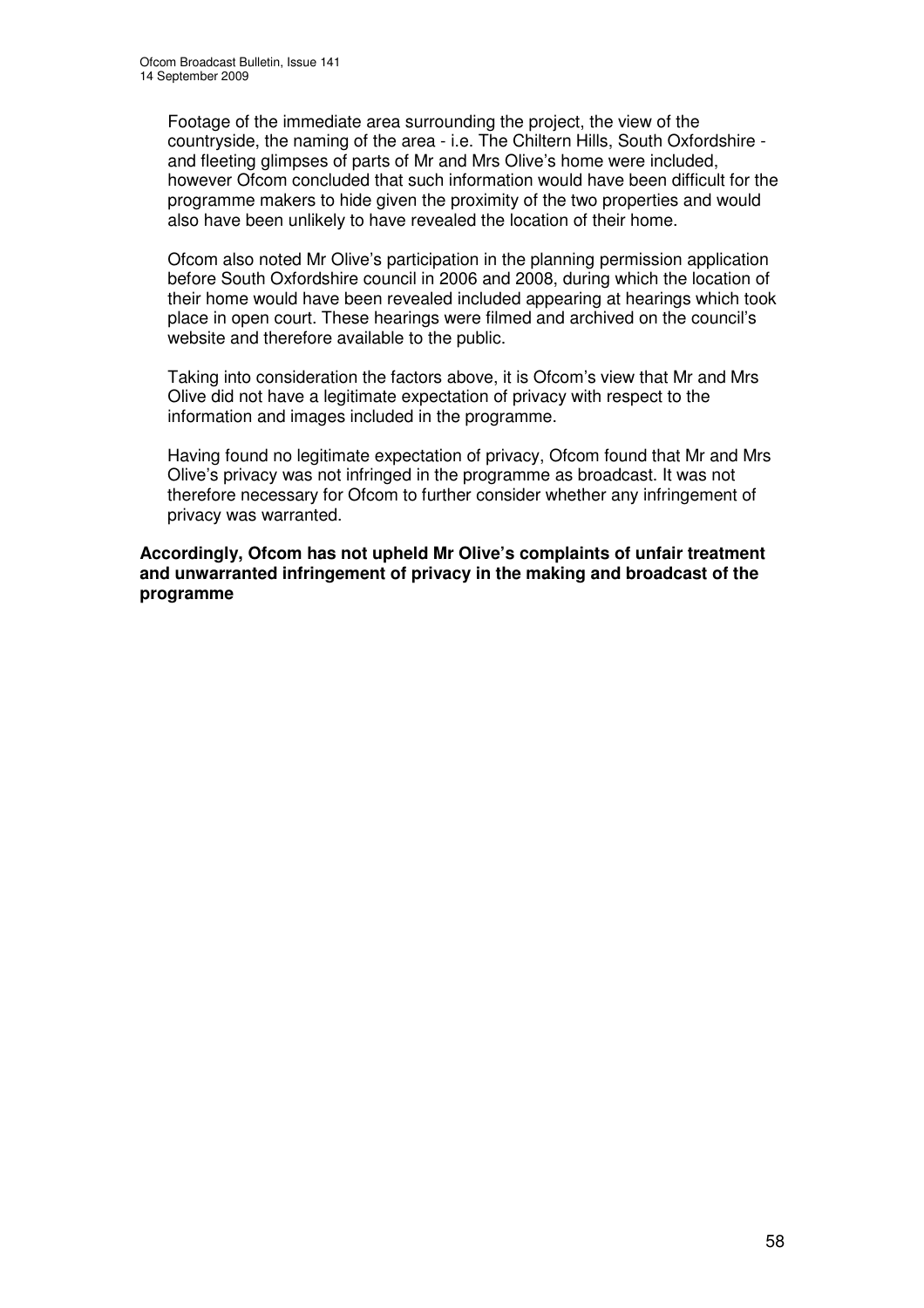# **Not Upheld**

### **Complaint by Mr Dean Miles**

*In the Line of Fire, ITV1, 17 February 2009*

**Summary:** Ofcom has not upheld the complaint made by Mr Dean Miles of unfair treatment in the programme as broadcast. Also, Ofcom has not upheld the complaint made by Mr Dean Miles on behalf of himself and his family of unwarranted infringement of privacy in the making and broadcast of the programme.

An edition of *In the Line of Fire* followed the Specialist Firearms Unit of the London Metropolitan Police pursuing Mr Dean Miles, who was suspected of committing a violent crime. Footage was shown of a police briefing held in preparation for Mr Miles' imminent arrest. The briefing included a description of Mr Miles and his previous convictions and CCTV footage of the incident.

The programme then showed the police officers travelling to the Miles' family home and Mr Miles' subsequent arrest.

Mr Miles complained to Ofcom that he was treated unfairly and that his privacy and that of his family was unwarrantably infringed in the making and broadcast of the programme.

In summary Ofcom found the following:

- That the violent nature of Mr Miles' offence, which involved an imitation firearm, was presented fairly in the programme.
- Ofcom found that his previous convictions were directly relevant to the offence covered in the programme and that their inclusion was justified.
- Ofcom also found that because of Mr Miles' actions, for which he was ultimately convicted, neither he nor his family had a legitimate expectation of privacy over the footage of his arrest.
- Ofcom finally found that because Mr Miles' convictions were a matter of public record, the broadcaster was not required to seek the consent of Mr Miles or his family before broadcasting details of them.

#### **Introduction**

On 17 February 2009, ITV1 broadcast an edition of its reality series *In the Line of Fire*, which followed the Specialist Firearms Unit, CO19 of the London Metropolitan Police ("the Unit") carrying out their duties throughout the city.

This edition followed the Unit investigating crime and pursuing suspects. One such suspect was Mr Dean Miles. Footage was shown of a police briefing held in preparation for Mr Miles' imminent arrest which the Unit were to carry out. The briefing included a description of Mr Miles and his previous convictions. At this point the voiceover said:

*"the suspect, Dean Miles, is a dangerous man."*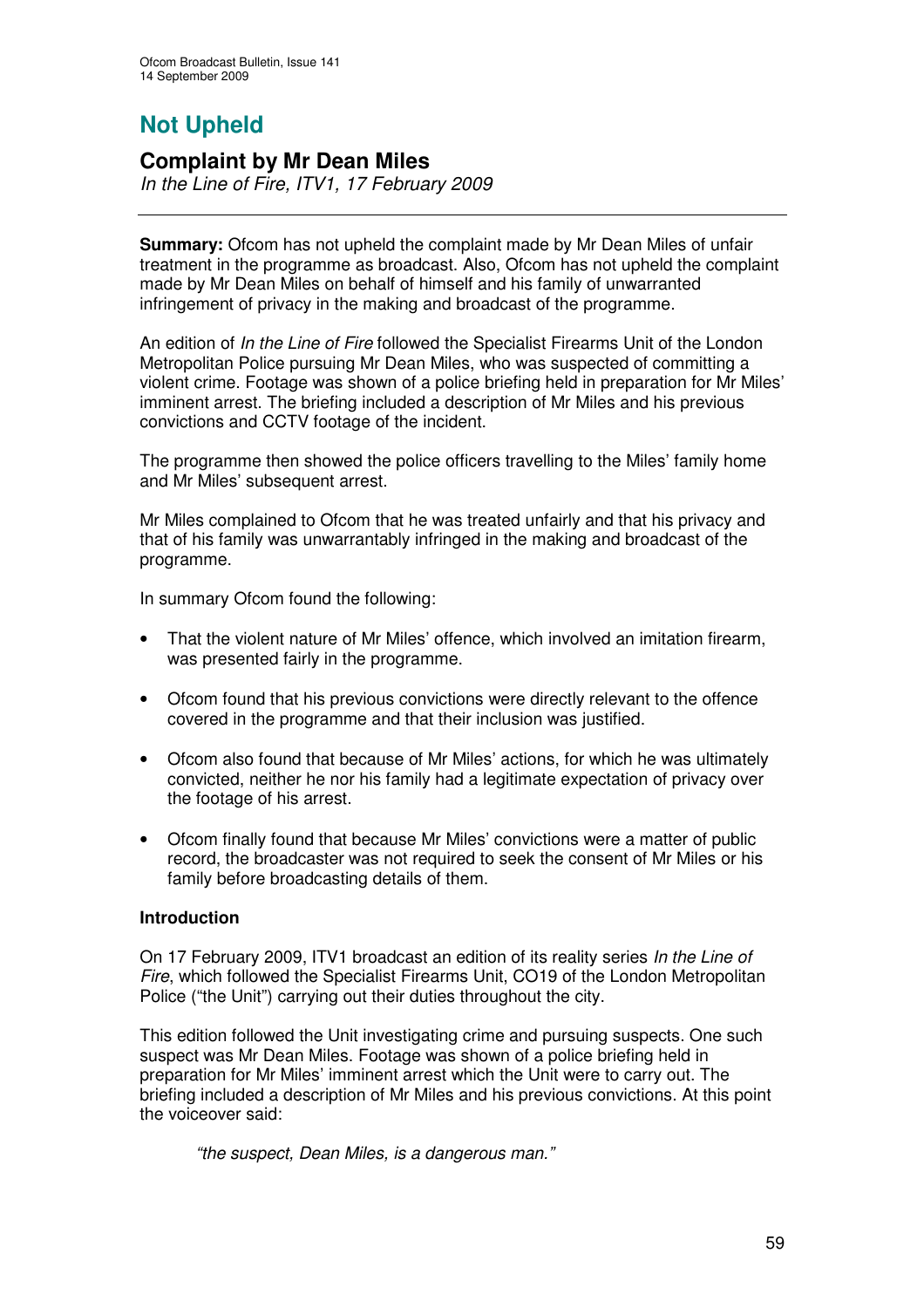CCTV footage of the incident in question was played in the briefing. It showed Mr Miles entering a shop along with two youths, waving what appeared to be a handgun and physically attacking the shopkeeper. It was alleged that Mr Miles had attacked the shopkeeper because he refused to sell his son (Jack Miles) a cigarette lighter.

The programme then showed the police officers travelling to the Miles' family home and Mr Miles' subsequent arrest. The officers searched the house and found an imitation firearm thought to be the weapon used in the attack.

Mr Miles pleaded guilty to the charges of grievous bodily harm and possession of an imitation firearm. He was sentenced to two years in prison.

Mr Miles complained to Ofcom that he was treated unfairly and that his privacy and that of his family was unwarrantably infringed in the making and broadcast of the programme.

#### **The Complaint**

In summary, Mr Miles complained that he was treated unfairly in the programme as broadcast in that:

- a) The programme portrayed Mr Miles as a "gun toting thug attacking innocent shopkeepers". It failed to mention that, after Jack Miles was refused the sale of a cigarette lighter, the shopkeepers assaulted him.
- b) The programme detailed his previous convictions the most recent of which were committed in 1983. These convictions were irrelevant to the incident in question. Furthermore, the programme failed to mention how Mr Miles' life had changed since.

In summary, Mr Miles complained that he and his family's privacy had been unwarrantably infringed in the making of the programme in that:

- c) No consent was by Mr Miles given to the filming of the arrest.
- d) No consent was given by Mr Miles or his family to the filming of the property on which the arrest took place.

In summary, Mr Miles complained that his privacy and that of his family had been unwarrantably infringed in the broadcast of the programme in that:

e) Details of Mr Miles' convictions were broadcast without their consent.

#### **ITV's case**

In summary, ITV responded to Mr Miles' complaint of unfair treatment as follows:

a) In relation to Mr Miles' complaint that the programme portrayed him as a "gun toting thug attacking innocent shopkeepers", and that the programme unfairly failed to mention that after Jack Miles was refused the sale of a cigarette lighter the shopkeepers assaulted him, ITV responded as follows:

ITV said the programme showed CCTV footage of Mr Miles clearly carrying out a violent attack on a shopkeeper and threatening him with what turned out to be a realistic imitation handgun.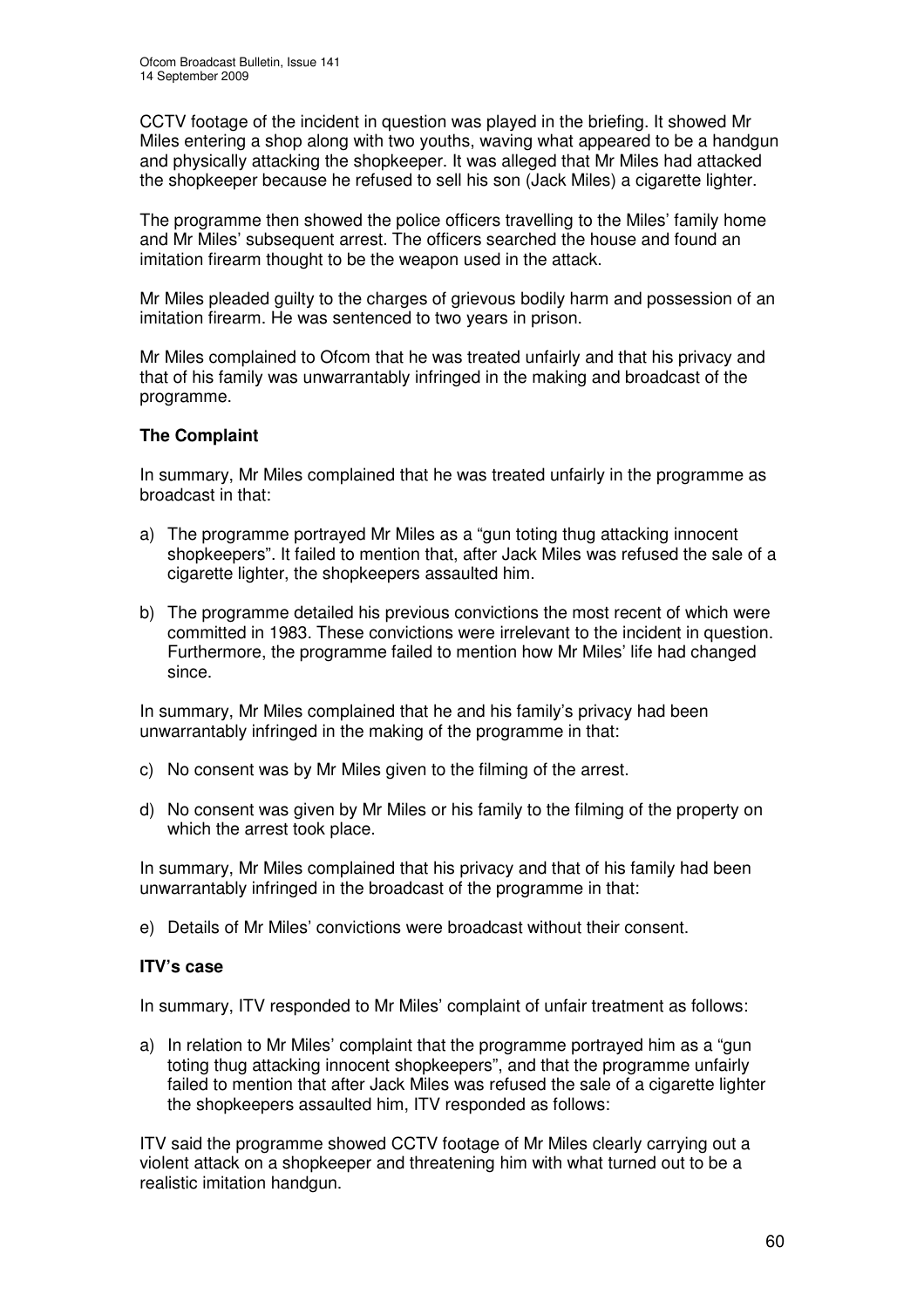ITV noted that in Mr Miles' complaint he refers to using a "plastic toy pistol" which appeared to seek to downplay the serious nature of the offence that he committed, and to which he pleaded guilty. ITV said that the programme made clear that the imitation firearm used in the attack was realistic and the victim could not have known that the gun was only an imitation weapon at the time. ITV said that Mr Miles admitted elsewhere in his complaint that this was a deliberate "attempt to terrorize". Likewise, it said, the police could not assume the weapon was not genuine prior to his arrest, especially given that Mr Miles had an extensive previous history of possessing illegal firearms.

ITV said that the programme did not use the expression "gun toting thug" at any time, but if viewers were left with the impression of Mr Miles as a "gun toting thug attacking innocent shopkeepers"; that was a fair impression, based on the facts of the case.

ITV said that there was no evidence whatsoever to support the claim that the shopkeepers concerned ever assaulted Jack Miles. It said this serious accusation flies in the face of the outcome of the case, namely that Mr Miles pleaded guilty to a serious assault, whilst the shopkeepers were treated throughout as the innocent victims of Dean Miles.

ITV said the CCTV footage taken from the shop's camera shown to the programme producers by police (which the producers chose not to include in the final transmitted programme) clearly showed the first incident referred to above involving Jack Miles and the shopkeeper and said there was absolutely no evidence whatsoever of the shopkeeper behaving in a violent or aggressive manner. ITV said he was only seen trying to protect himself and avoid confrontation.

ITV said, after the initial incident the CCTV footage further showed that Dean Miles followed his son into the shop armed with a handgun and violently threatened and assaulted the shopkeeper, inflicting a broken nose.

ITV accepted that Dean Miles may have been under the impression that his son had been assaulted by the shopkeeper following his son's telephone call after the first incident. ITV said that had he had any cause to believe his son's story, he could have called the police to investigate the incident.

The broadcaster said that no charge was brought or considered against the shopkeeper in relation to this allegation.

ITV said it was satisfied that there was a strong public interest in broadcasting the footage of Mr Miles' violent offence and subsequent arrest, given the grave public concern about violent crime and in particular gun crime.

ITV said that, having considered all the relevant facts, the programme was entirely fair in its presentation of the run of events. ITV said it was regrettable that Mr Miles has chosen to impugn the shopkeeper's innocence further in his complaint to Ofcom, having already pleaded guilty to an assault.

b) In relation to Mr Miles' complaint that the programme detailed his previous convictions, the most recent of which were committed in 1983, and that these convictions were irrelevant to the incident in question and that the programme failed to mention how Mr Miles' life had changed since ITV responded as follows: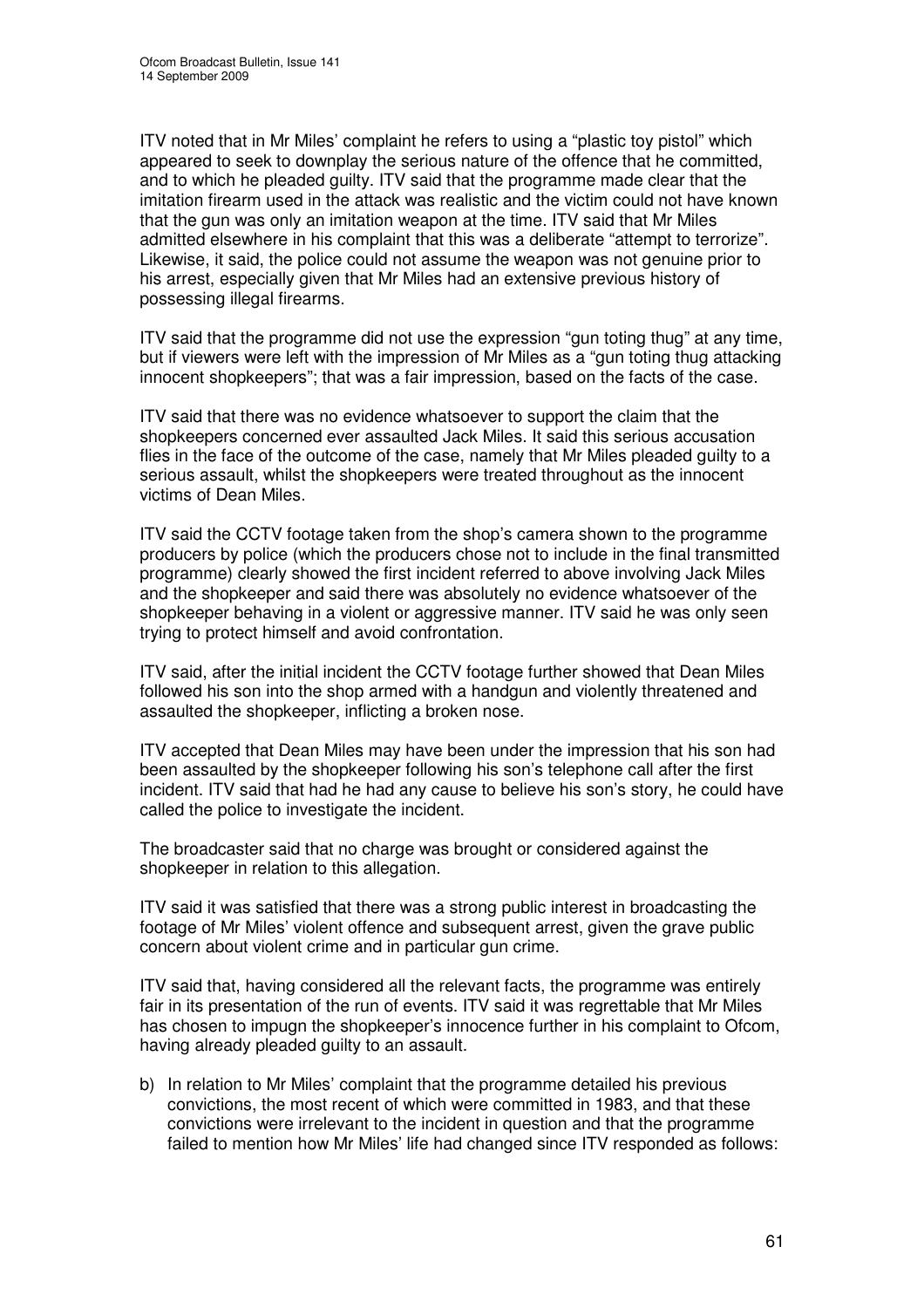ITV did not accept the claim that Mr Miles' previous convictions were "irrelevant" to the incident. ITV argued they were directly relevant both in relation to the incident portrayed and in the context of the programme as a whole.

ITV said that at a time when the operations of CO19 are under intense public and political scrutiny, the two part documentary series *In the Line of Fire* sought to explore the tactics they deploy when dealing with armed criminals. ITV said that understanding how CO19 use police intelligence and details of previous criminal convictions to carry out detailed risk assessments when planning armed operations is an essential theme of these documentaries. ITV said that without conveying a proper sense of how CO19 use such information, the audience would have been left with an inaccurate and unbalanced view of CO19's work. ITV said that it was in this context that the programme makers believed it was wholly appropriate to include references to Dean Miles' previous convictions for firearms offences. ITV argued this was key information that underlay the decisions that CO19 took in relation to the tactics used for his arrest.

ITV understood Dean Miles' previous convictions for firearms offences include:

- 1974: illegal possession of a firearm
- 1975: illegal possession of a firearm
- 1983: conviction for Manslaughter whilst in possession of a firearm

ITV said these previous offences formed an essential part of the Risk Assessment and Safety Briefing carried out by the Metropolitan Police on 26 November 2007, shown in the programme. ITV said the risk assessment was carried out not only for the benefit of the officers from CO19, but for the unarmed police officers, members of The London Ambulance service and also for any members of the public who might potentially have been caught up in the operation. ITV said the programme included details from this risk assessment to make clear the potential threat to everyone involved in the operation. ITV argued that failing to include the facts of Mr Miles' serious previous convictions for violence and possession of firearms would have misled the audience about why the police acted as they did, both in terms of the extensive resources deployed and the tactics used.

ITV said that given the serious nature of Mr Miles' previous conviction in 1983, it would never be considered as "spent" under the Rehabilitation of Offenders Act. ITV said that given the nature of Mr Miles' most recent conviction, it was not unfair to refer to those previous convictions to set the offence in context. ITV said there was no obligation as a matter of fairness to refer to how (as Mr Miles claims in his complaint) his "life has changed since 1983". ITV said the commentary and the comments of the officers included in the programme reflected the clear evidence from the CCTV and eyewitnesses that Mr Miles remained a dangerous and violent man and that the officers were treating him with extreme caution when going to arrest him.

In summary, ITV responded to Mr Miles' and his family's complaint that their privacy was unwarrantably infringed in the making of the programme as follows:

c) In relation to the complaint that Mr Miles gave no consent to his arrest being filmed ITV responded as follows:

ITV said Mr Miles was arrested at his home and that the film crew did not enter his home but stayed at a distance down the street and recorded the shouted exchanges between him and the arresting officers, and also filmed him being frogmarched down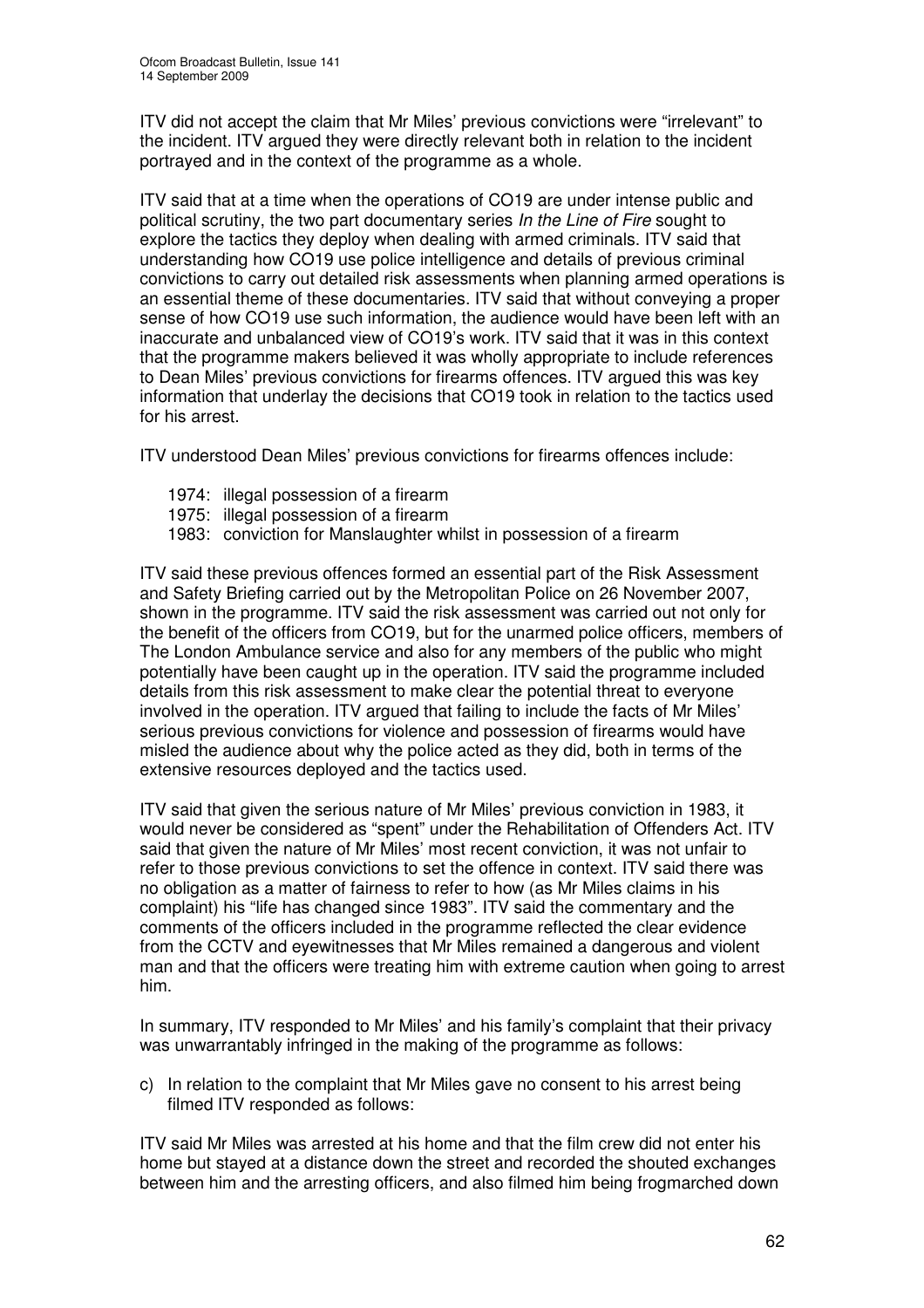the street and taken to the waiting police vehicle. ITV said it did not require Mr Miles' consent to film him in the street during his arrest. ITV argued that in the context of the public nature of the arrest, and the nature of the serious offences he had committed, Mr Miles' had no reasonable expectation of privacy in these circumstances.

d) In relation to Mr Miles' and his family's complaint that no consent was given to the filming of the property on which the arrest took place ITV responded as follows:

ITV reiterated that the programme makers filmed the arrest of Dean Miles from a public thoroughfare and did not enter the family home. ITV said the film crew recorded the raid at a discreet distance from the house and did not seek to film the other members of the Miles family. ITV said the programme took reasonable steps to protect the privacy of the Miles family.

ITV said the programme purposely did not include the full address of the Miles family or refer to the specific street or the part of London the family lived in. ITV said the raid was carried out in the early hours of the morning in dimly lit conditions, and the footage was carefully edited not to dwell on the Miles' house. ITV argued that only those people who knew the Miles family already or people who lived in the immediate area would have identified the neighbourhood from watching the programme. ITV said that in any event, neighbours of the Miles family could have witnessed for themselves at the time, and may well have been aware of it prior to the programme being shown.

ITV said that the programme did not include any names, details or images of the Miles family other than Mr Miles, and obscured Jack Miles' image and identity in the CCTV footage. ITV said the programme stated that Dean Miles' son had a fight with the shopkeeper, which was essential for viewers to understand the background of events that led Mr Miles to carry out a serious criminal offence.

ITV argued that the programme makers could not have reasonably been expected to seek the owner's consent to film the exterior of the family home prior to the arrest operation on 26 November 2007, as it would have alerted the suspect of his impending arrest. Furthermore, they said the family had no reasonable expectation of privacy such that required the programme makers to seek or obtain their consent to film the arrest of Mr Miles.

In summary, ITV responded to Mr Miles' and his family's complaint of unwarranted infringement of privacy in the programme as broadcast as follows:

e) In relation to the complaint that details of Mr Miles' convictions were broadcast without their consent, ITV responded as follows:

ITV said the programme did not require the consent of the family to broadcast details of Mr Miles' criminal record. ITV stated details are a matter of public record, and neither Mr Miles nor his family had any reasonable expectation of privacy in relation to this information.

#### **Decision**

Ofcom's statutory duties include the application, in the case of all television and radio services, of standards which provide adequate protection to members of the public and all other persons from unfair treatment and unwarranted infringement of privacy in, or in the making of, programmes included in such services.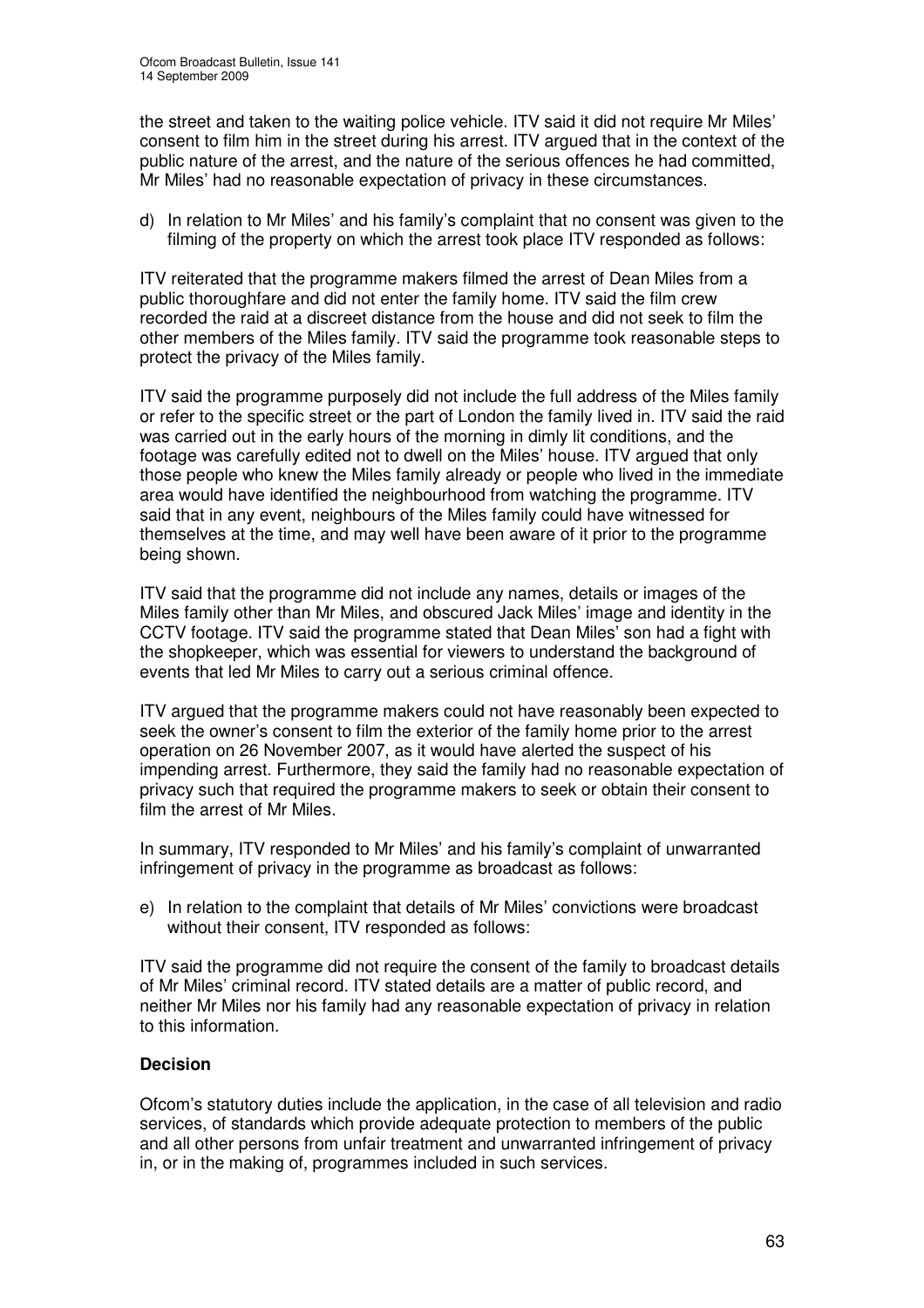Where there appears to have been unfairness in the making of the programme, this will only result in a finding of unfairness, if Ofcom finds that it has resulted in unfairness to the complainant in the programme as broadcast.

In carrying out its duties, Ofcom has regard to the need to secure that the application of these standards is in the manner that best guarantees an appropriate level of freedom of expression. Ofcom is also obliged to have regard, in all cases, to the principles under which regulatory activities should be transparent, accountable, proportionate and consistent and targeted only at cases in which action is needed.

Mr Miles complaint was considered by Ofcom's Executive Fairness Group. In reaching its decision, the Group carefully considered all the relevant material provided by both parties. This included a recording of the programme as broadcast and transcript and both parties written submissions.

Ofcom first considered Mr Miles' complaint of unfair treatment.

a) Ofcom first considered the complaint that Mr Miles was portrayed as a "gun toting thug attacking innocent shopkeepers" and that the programme unfairly failed to mention that after Jack Miles was refused the sale of a cigarette lighter the shopkeepers assaulted him.

In the context of this head of complaint, and head b) below, Ofcom noted that Rule 7.1 of Ofcom's Broadcasting Code ("the Code") provides that broadcasters must avoid unjust or unfair treatment of individuals or organisations in programmes. In considering this part of the complaint, the Executive Fairness Group took account of, in particular, Practice 7.9 of the Code, which states that broadcasters must take reasonable care to satisfy themselves that material facts have not been presented, disregarded or omitted in a way that is unfair to an individual or organisation.

Ofcom noted that Mr Miles was convicted of the offence shown in the programme. The offence involved a physical assault on a shopkeeper and the waving of an imitation firearm. Ofcom therefore noted the obvious violent and threatening nature of the offence. Ofcom also took the view that because relatively clear CCTV footage of the offence was shown, there was little room left for the viewer to arrive at an unfair or inaccurate conclusion about Mr Miles or the nature of the offence. Ofcom also found no evidence to support Mr Miles' claim that his son had been assaulted by the shopkeeper after he was refused the sale of a cigarette lighter and noted that no charges had been brought against the shopkeeper. Ofcom concluded that the facts of Mr Miles' offence were treated and portrayed with reasonable care by the broadcaster. Consequently, Ofcom found that Mr Miles suffered no unfairness.

b) Ofcom then considered Mr Miles' complaint that the programme detailed his previous convictions, the most recent of which were committed in 1983. These convictions, he complained, were irrelevant to the incident in question. Furthermore, the programme failed to mention how Mr Miles' life had changed since.

Ofcom took the view that Mr Miles' 1983 manslaughter conviction was directly relevant to the offence covered in the programme as they were both violent and dangerous in nature. Ofcom also noted that the 1983 manslaughter conviction was detailed within the context of a CO19 Risk Assessment and Safety Briefing during which the threat Mr Miles might pose to police in the forthcoming arrest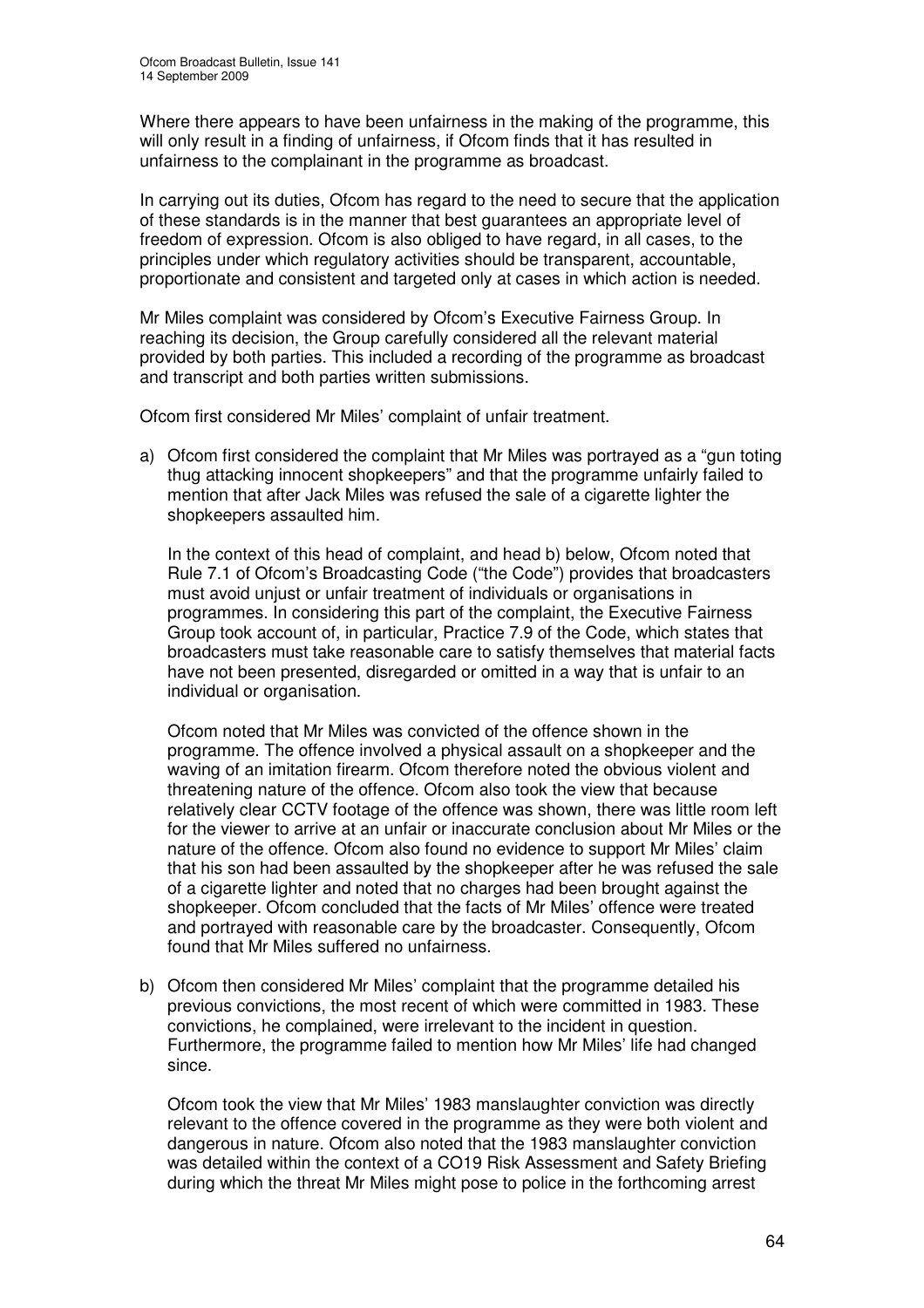was discussed. In such a context, Ofcom felt the disclosure of the conviction was relevant and justified. Ofcom also found that in this context the programme was not required to detail Mr Miles' current life circumstances, regardless of how they had changed, as the focus of the programme was on Mr Miles' offence and his criminal character, not his general lifestyle. Ofcom was therefore again satisfied that the broadcaster had taken reasonable care in presenting the material facts in a way that did not result in unfairness on Mr Miles.

Ofcom next considered Mr Miles' and his family's complaint of unwarranted infringement of privacy in the making of the programme.

c) Ofcom considered the complaint that Mr Miles had not given consent to his arrest or his property being filmed whilst the arrest took place.

In Ofcom's view, the line to be drawn between the public's right to information and the citizen's right to privacy can sometimes be a fine one. In considering complaints about the unwarranted infringement of privacy, Ofcom will therefore, where necessary, address itself to two distinct questions: First, has there been an infringement of privacy? Second, if so, was it warranted? (Rule 8.1 of the Code). Ofcom also had regard to Practice 8.5 of the Code which states that any infringement of privacy in the making of a programme should be with the person's consent or be otherwise warranted.

In considering whether Mr Miles had a legitimate expectation of privacy, Ofcom took into account factors such as the fact that a police arrest was being filmed, in a public place, and in an undisguised manner. Ofcom noted that these circumstances and the fact that he had committed the offence for which he was subsequently convicted served to diminish Mr Miles' legitimate expectation of privacy.

Ofcom therefore concluded that Mr Miles did not have a legitimate expectation of privacy in circumstances where he was filmed, in public, being arrested for an offence for which he was subsequently convicted. Having found no legitimate expectation of privacy, Ofcom found that Mr Miles' privacy was not infringed in the making of the programme. It was not therefore necessary for Ofcom to further consider whether any infringement of privacy was warranted.

Ofcom concluded that there had been no infringement of privacy in the making of the programme by the filming of the arrest or by the filming of Mr Miles' property whilst the arrest took place.

Ofcom finally considered the complaint that Mr Miles' and his family's privacy was unwarrantably infringed in the broadcast of the programme.

d) Ofcom considered the complaint that Mr Miles' convictions were broadcast without his or his family's consent.

In considering this complaint Ofcom took into account Practice 8.6 of the Code which states that if the broadcast of a programme would infringe the privacy of a person or organisation, consent should be obtained before the relevant material is broadcast, unless the infringement of privacy is warranted.

Ofcom noted that Mr Miles' convictions were a matter of public record and their inclusion in the programme was directly relevant to it as they were detailed within the context of a CO19 Risk Assessment and Safety Briefing (as noted under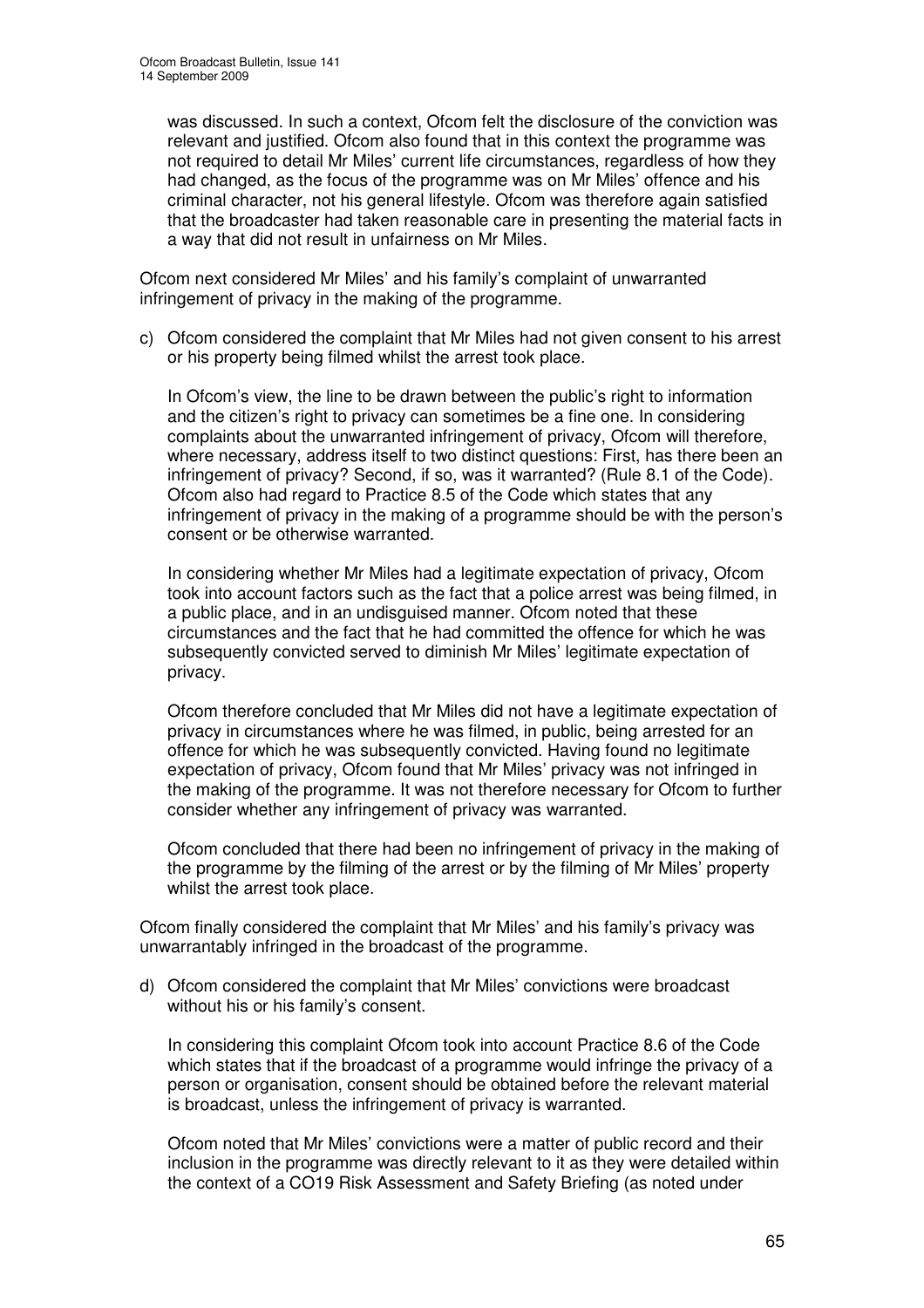head b of the decision) and provided background information on the reasons for the CO19 operation.

Ofcom took the view that neither Mr Miles nor his family had a legitimate expectation of privacy as regards this information. Having found no legitimate expectation of privacy, Ofcom found that neither Mr Miles' nor his family's privacy were infringed in the broadcast of the programme. It was not therefore necessary for Ofcom to further consider whether any infringement of privacy was warranted.

**Accordingly, Ofcom has not upheld Mr Miles' complaint that he was treated unfairly in the programme as broadcast. Also, Ofcom has not upheld Mr Miles' complaint made on his own behalf and on behalf of his family that their privacy was unwarrantably infringed in both the making and broadcast of the programme**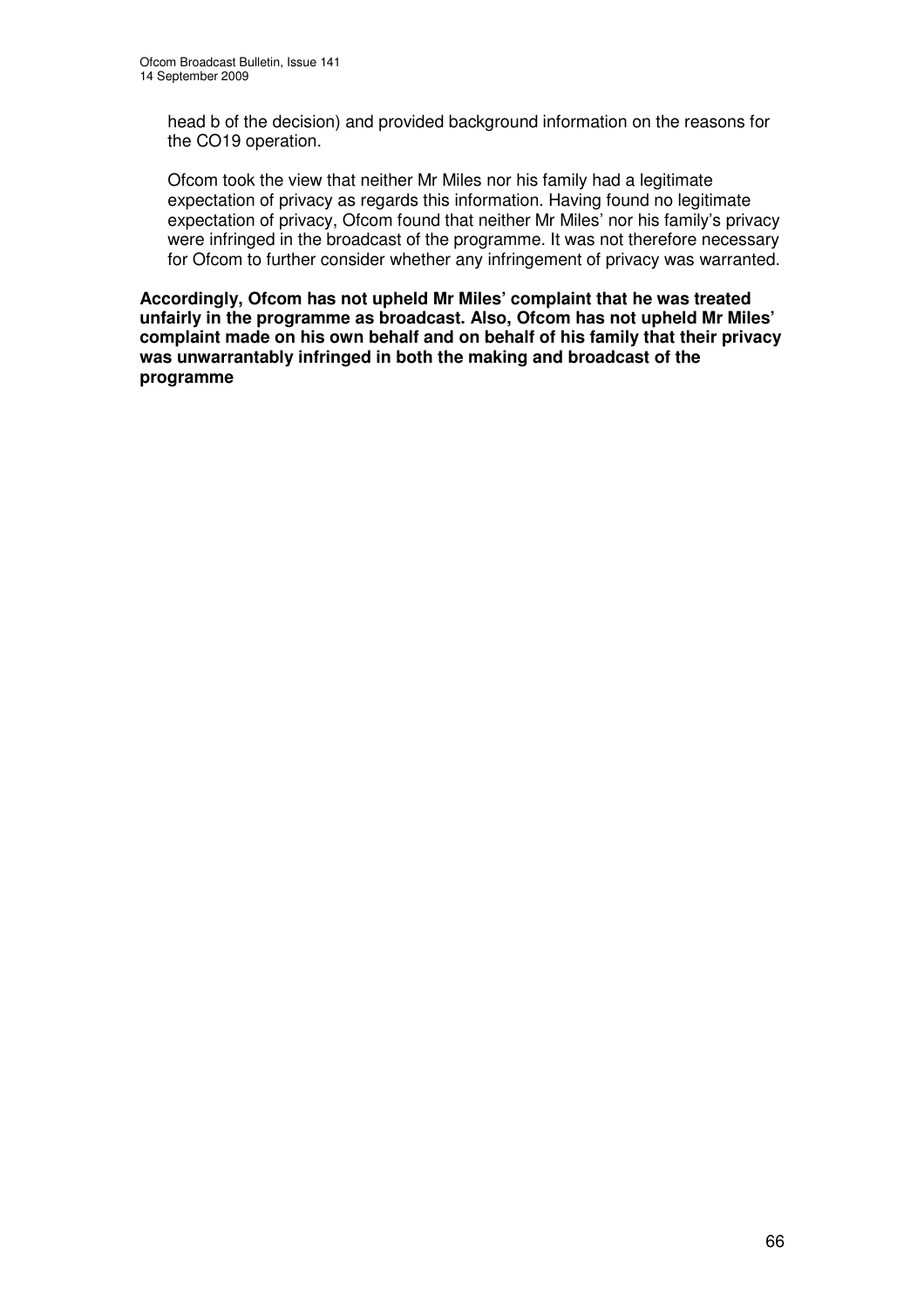# **Not Upheld**

### **Complaint by Ms Elizabeth Hipson made on her behalf by Bannatyne, Kirkwood, France & Co. Solicitors**

*Trisha Goddard, Five, 4 June 2007*

**Summary:** Ofcom has not upheld this complaint of unfair treatment made by Ms Elizabeth Hipson.

On 4 June 2007, Five broadcast an episode of *Trisha Goddard* which included an item entitled "*I'm No Thief*". Ms Elizabeth Hipson contributed to this part of the programme in which the results of a polygraph test she had taken were revealed. Ms Hipson had denied stealing a valuable watch belonging to her uncle, but the polygraph results showed "deception indicated" in respect of the relevant polygraph test questions. Ms Hipson continued to protest her innocence and complained to Ofcom that she had been unfairly treated in the programme because Trisha Goddard stated that the polygraph examiners were *"one of the world's top, leading lie detector experts"*, leading viewers to conclude the polygraph results were irrefutable.

In summary Ofcom found that as the claim that the polygraph examiners were *"one of the world's top, leading lie detector experts"* was just one of a number of factors of relevance in the programme as to the reliability of the polygraph results, that claim on its own, right or wrong, would not have resulted in unfairness to Ms Hipson.

#### **Introduction**

On 4 June 2007, Five broadcast an episode of *Trisha Goddard*, a chat show programme hosted by Trisha Goddard. The complainant, Ms Elizabeth Hipson (referred to in the programme as "Betty"), participated in one of the features entitled "*I'm No Thief*".

The item related to a valuable watch that had belonged to Ms Hipson's uncle, which several of Ms Hipson's relatives believed she had stolen. Ms Hipson was shown in the programme as broadcast repeatedly denying the allegation of theft. Ms Hipson also underwent a polygraph test arranged by the programme to prove her innocence. When revealing the results of the polygraph test, which was undertaken by the programme's polygraph examiners, Mr Cargill and Ms Penner, Trisha Goddard stated that the polygraph test had revealed that Ms Hipson was lying when she denied knowing the whereabouts of the missing watch; claimed to have no involvement in the theft of the missing watch; and finally, when she claimed not to have taken the missing watch. Following these results and Ms Hipson's further denials of the allegations, Trisha Goddard stated:

*"We double tested it… this has been checked and checked. This is the country's…one of the world's top, leading lie detector experts…but these are world experts, I trust them, a lot of people trust them, police forces trust them…Your responses were some of the highest they've seen – they were so high, they weren't even slight and yes, they took into account everything else…Cargill and Penner are lie detector experts. Their particular qualification nationally and internationally is theft. That is their particular expertise. These were some of the strongest reactions they saw."*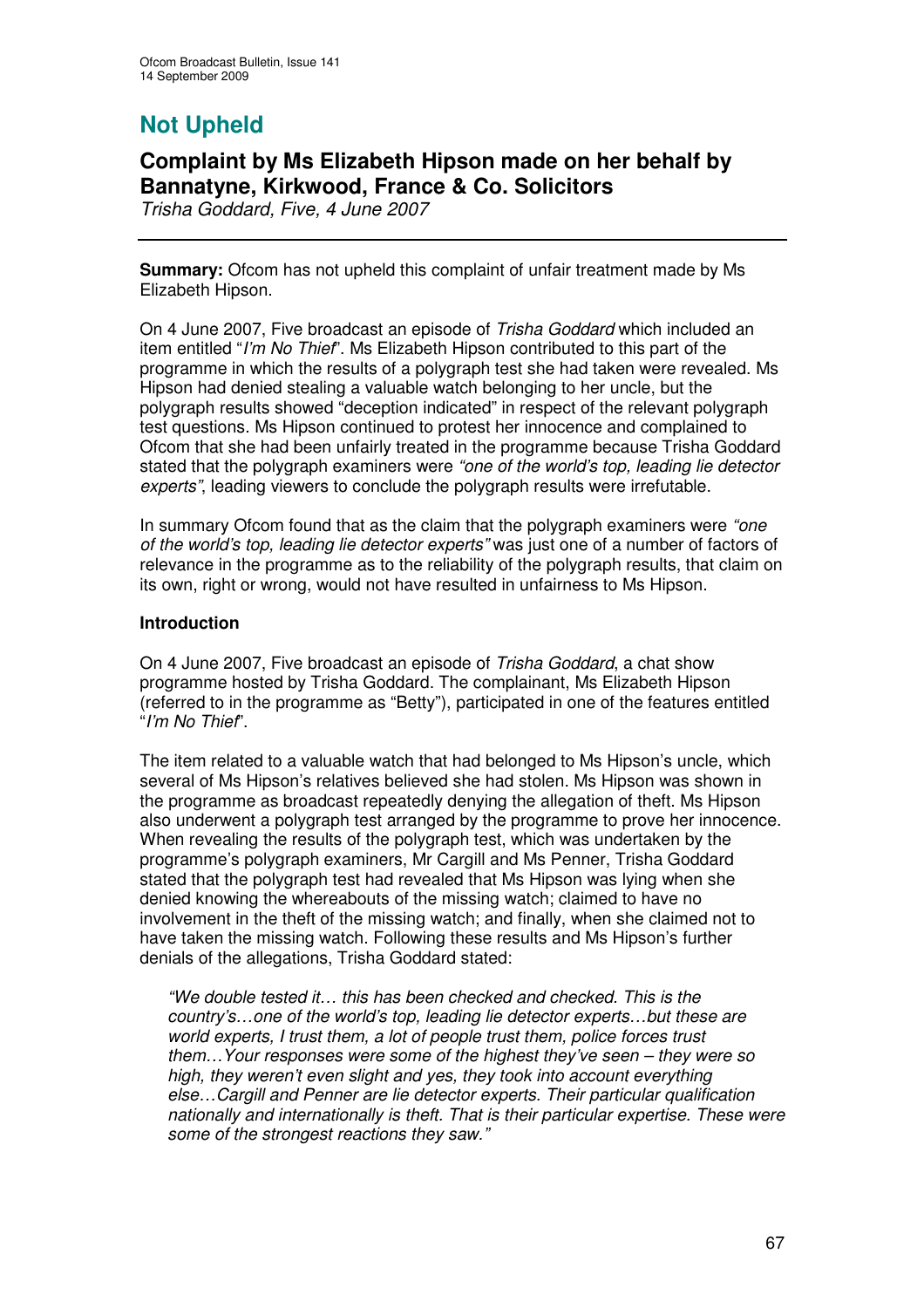At the end of the programme, Trisha Goddard stated over the programme's end credits:

*"Since this programme was recorded, Betty has voluntarily undergone a second polygraph test which indicated she was telling the truth. Opinion within the family is still divided and the watch has not been found."*

Ms Hipson complained that she was treated unfairly in the programme as broadcast.

#### **The Complaint**

#### **Ms Hipson's case**

In summary, Ms Hipson complained that she was treated unfairly in that Mr Cargill and Ms Penner were described by Trisha Goddard as the *"world's top, leading lie detector experts"* and, therefore, viewers were led to conclude that the results of their polygraph test on Ms Hipson were irrefutable. Further, that the nature of Mr Cargill's and Ms Penner's qualifications were not indicated in the programme.

Ms Hipson also submitted a letter dated 29 January 2008 from the polygraph examiner who had carried out the second polygraph test (as referred to in the end credits announcement). The letter indicated that the polygraph examiner disagreed with the descriptions of Mr Cargill and Ms Penner as "world's leading lie detector experts" and their experience with police forces.

#### **Five's case**

In summary, Five first responded to Ms Hipson's complaint by setting out some background information.

Five said that Ms Hipson contacted the programme makers with a view to appearing on the programme, and was featured at her own request. Ms Hipson signed a pretest release and agreement for polygraph interview and examination as provided by the NSDSC Group Limited ("NADAC"), the company which conducted the polygraph test. The form confirmed that Ms Hipson submitted to the polygraph test:

"voluntarily, without duress, coercion, threats or promise of reward or immunity".

Five said that after Ms Hipson learnt that she had failed the polygraph test conducted by Mr Cargill and Ms Penner (during the programme recording), her solicitors, Bannatyne, Kirkwood, France & Co. ("BKF"), wrote to Five enclosing the results of a second polygraph test undertaken by Ms Hipson which apparently indicated no deception in the matter of the stolen watch. BKF's letter asked what steps would be taken to clarify this on the programme.

Five said that even though the programme had already been delivered and scheduled for transmission, Five contacted the programme makers on 1 June 2008 to inform them of the development and, as a consequence, the end credits announcement, voiced by Trisha Goddard, was then added.

Five said that the material facts were thus represented fairly and accurately on-air, both as required by Ofcom's Broadcasting Code (the "Code") and as requested by BKF. Given the very short notice afforded to Five before transmission and the fact that the programme had already been delivered, Five considered this was the only practicable solution in the circumstances.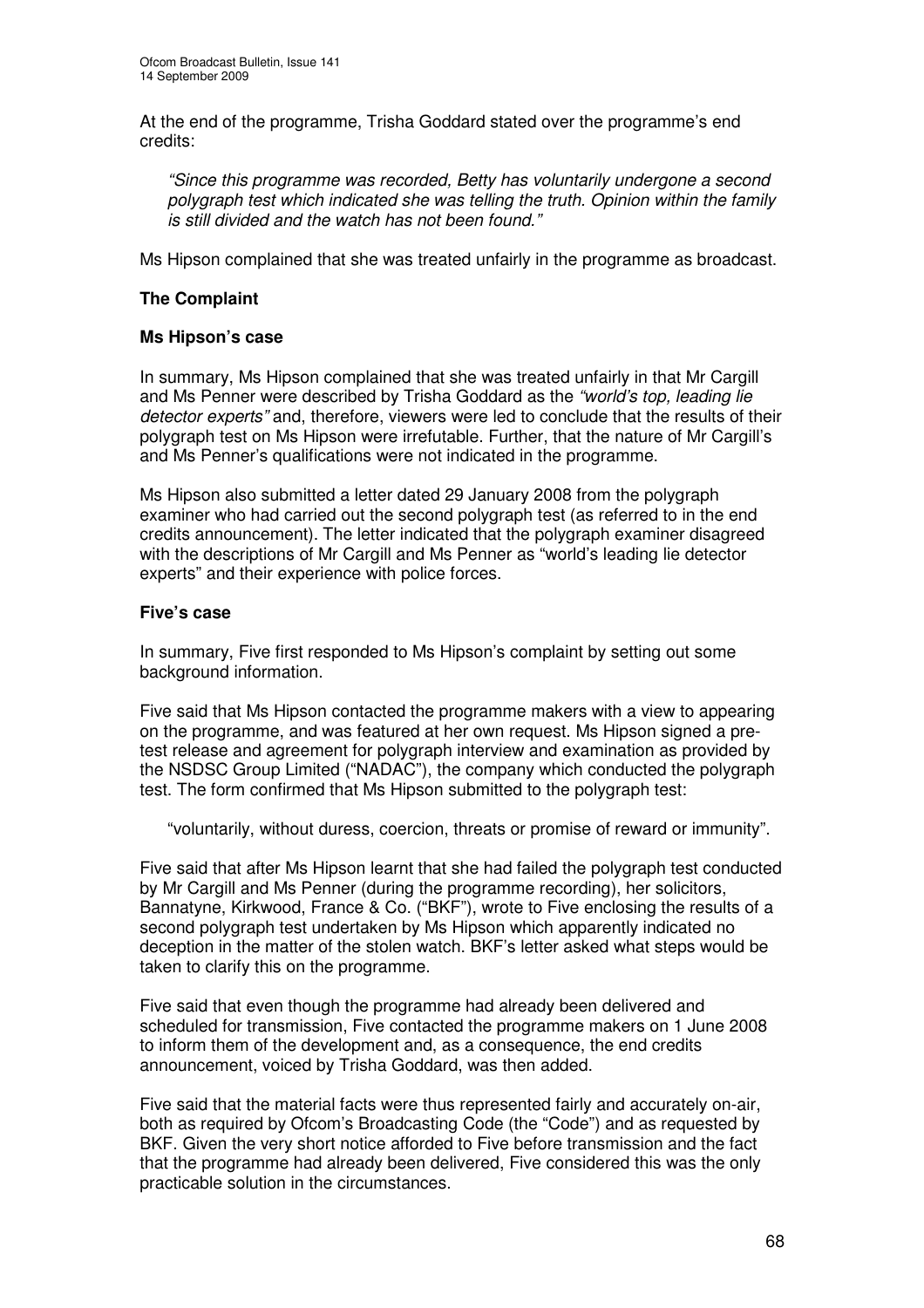Five then responded to the complaint that unfairness resulted from the weight given in the programme to the qualifications of the polygraph examiners, Mr Cargill and Ms Penner, and the indication given within the programme that they were the world's leading experts and that they had worked with the police.

Five said that the principal polygraph examiner in this instance was Mr Cargill of NADAC. Five said that it is notoriously difficult to establish pre-eminence in such a practice, but that:

- Mr Cargill was Chairman of the British Polygraph Association at the time he conducted the polygraph test for the programme;
- Mr Cargill was one of the world's leading experts in the field;
- Mr Cargill had been approved by the Home Office to work on several high-profile investigations;
- Mr Cargill had also worked with State police forces in Miami and Boca Raton;
- Mr Cargill's company had recently been retained by G4S (formerly Securicor and Group 4); and
- Mr Cargill had contributed to a report on polygraph screening for the Metropolitan Police force.

Five also provided Ofcom with Mr Cargill's résumé.

In response to the complaint that Mr Cargill's and Ms Penner's qualifications were not indicated in the programme, Five said that it would be impracticable in every programme to run through all of Mr Cargill's qualifications, but that Five was satisfied that he was, as described by Trisha Goddard, one of the world's leading lie detector experts, with particular experience in detecting theft.

Five then responded to the complaint that Ms Hipson was treated unfairly in that the polygraph results were presented as irrefutable.

Five disagreed that the polygraph results were presented as irrefutable and said that: Before the polygraph results were even announced, a statement from Mr Cargill was read out on-air which expressly stated:

*"We can only determine if a person is being truthful or deceptive to the questions asked. The circumstances as to why they are taking the test are a whole different issue*.*"*

In an additional statement read out directly before the polygraph results were opened, Mr Cargill added:

*"Betty said that she would be badly hurt if found deceptive. She even said or used words like "murdered" or "tortured". This would automatically affect the polygraph result*.*"*

After the polygraph results had been read out, referring to the examiners, Trisha Goddard said:

*"… they also thought it strange about the threats. The way you reacted to those threats was extraordinary*.*"*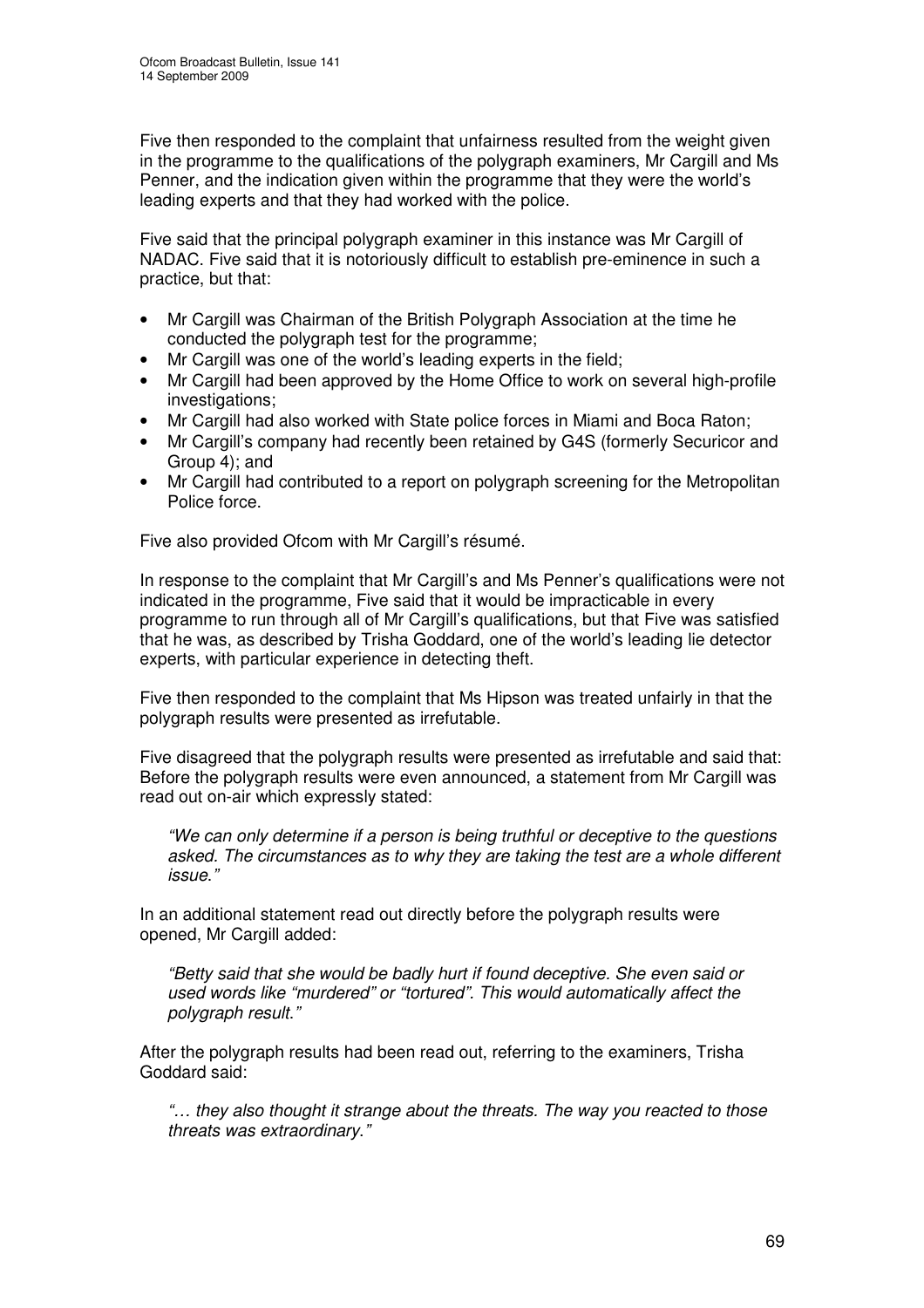The polygraph results were only read out after Ms Hipson had had every opportunity to put her case in advance.

The caption displayed on-screen throughout read:

*"I didn't steal that £38K watch. Lie detect me for the truth*.*"*

Ms Hipson was also given free rein to explain her version of events and to clear up any misunderstanding there may have been.

Ms Hipson was given full benefit of the doubt and was presented in an entirely fair and non-judgemental manner.

In general, Five said that the comments exchanged with Ms Hipson's family members (including reference to an "insurance job" and differing valuations of the missing watch) suggested there was more to the dispute than just the apportionment of blame.

Finally, at the end of the item, and entirely in Ms Hipson's defence, Trisha Goddard suggested to her accusers the possibility that Ms Hipson may have known something about the watch's disappearance but had subconsciously repressed the memory. In other words, if she was, for example, a kleptomaniac, there existed the possibility that she did not deliberately or consciously steal the watch, but took it or hid it nevertheless. Five said that Trisha Goddard suggested that Ms Hipson should undergo psychotherapy or hypnosis, and ended the item by saying:

*"Until she has done that, Ian, I would ask for you to keep an open mind, because you don't know. It could be some form of kleptomania, and she's doing something she doesn't even know she can do and blocking it out*.*"*

Five said that Trisha Goddard, having given Ms Hipson the benefit of the doubt, then sent her off with a trained counsellor and the offer of any help she may need.

It was repeatedly stated throughout the item that any number of extraneous factors could influence the polygraph result.

Five said that while Trisha Goddard stood by the accuracy of the polygraph test, she did emphasise that it was not irrefutable proof of anything other than the indication of deception in answering the precise questions put to the subject.

#### **Ms Hipson's second statement**

This consisted of a letter from BKF dated 1 August 2008 making various submissions about the experience and qualifications of Mr Cargill.

#### **Five's second statement**

This consisted of a letter from Mr Cargill dated 5 August 2008 clarifying a number of issues about his experience and qualifications.

#### **Decision**

Ofcom's statutory duties include the application, in the case of all television and radio services, of standards which provide adequate protection to members of the public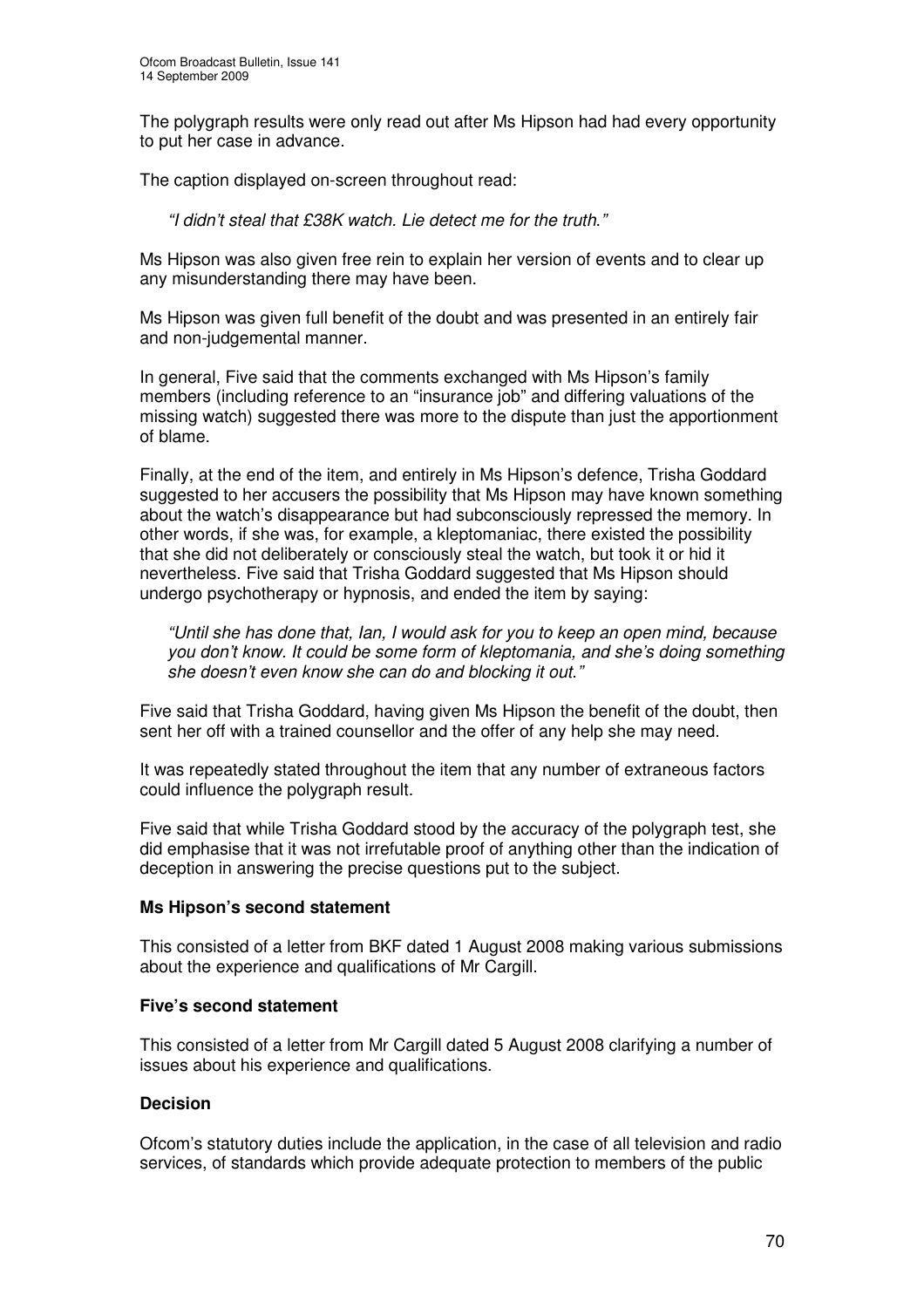and all other persons from unfair treatment and unwarranted infringement of privacy in, or in the making of, programmes included in such services.

In carrying out its duties, Ofcom has regard to the need to secure that the application of these standards is in the manner that best guarantees an appropriate level of freedom of expression. Ofcom is also obliged to have regard, in all cases, to the principles under which regulatory activities should be transparent, accountable, proportionate and consistent and targeted only at cases in which action is needed.

Ms Hipson's complaint was considered by Ofcom's Executive Fairness Group. In reaching its decision, Ofcom carefully considered all the relevant material provided by both parties. This included a recording and transcript of the programme as broadcast and both parties' written submissions.

Ofcom considered Ms Hipson's complaint that she was treated unfairly in that Mr Cargill and Ms Penner were described by Trisha Goddard as the *"world's top, leading lie detector experts"* and, therefore, viewers were led to conclude that the results of their polygraph test on Ms Hipson were irrefutable. Further, that the nature of Mr Cargill's and Ms Penner's qualifications were not indicated in the programme.

In considering this complaint, Ofcom took account of Rule 7.1 of the Code which states:

"Broadcasters must avoid unjust or unfair treatment of individuals or organisations in programmes."

Ofcom also took account of Practice 7.9 of the Code which states:

"Before broadcasting a factual programme, including programmes examining past events, broadcasters should have taken reasonable care to satisfy themselves that: material facts have not been presented, disregarded or omitted in a way that is unfair to an individual or organisation; and anyone whose omission could be unfair to an individual or organisation has been offered an opportunity to contribute."

Ofcom noted that, immediately after the polygraph results were read out on the programme and while Ms Hipson continued to deny any involvement, Trisha Goddard said:

*"These are the country's, one of the world's top, leading lie detector experts. I don't want to have to stand here and read this, I feel sick to my stomach, but these are world experts, I trust them, a lot of people trust them, police forces trust them*…*"*.

*"Cargill and Penner are lie detector experts, their particular qualifications nationally and internationally is theft, that is their particular expertise*…*"*.

Ofcom noted that Ms Hipson took issue with the programme's description of Mr Cargill and Ms Penner as *"one of the world's top, leading lie detector experts"*. Ofcom also noted Five's statement that "it is notoriously difficult to establish pre-eminence in such a practice" and the various submissions from both parties in respect of the experience and expertise of Mr Cargill and Ms Penner. However, as Ofcom is not a fact-finding tribunal it considered it was not possible, and in this case unnecessary, for it to reach a finding as to the level of experience and expertise of Mr Cargill and Ms Penner, other than to note that they are both qualified polygraph examiners.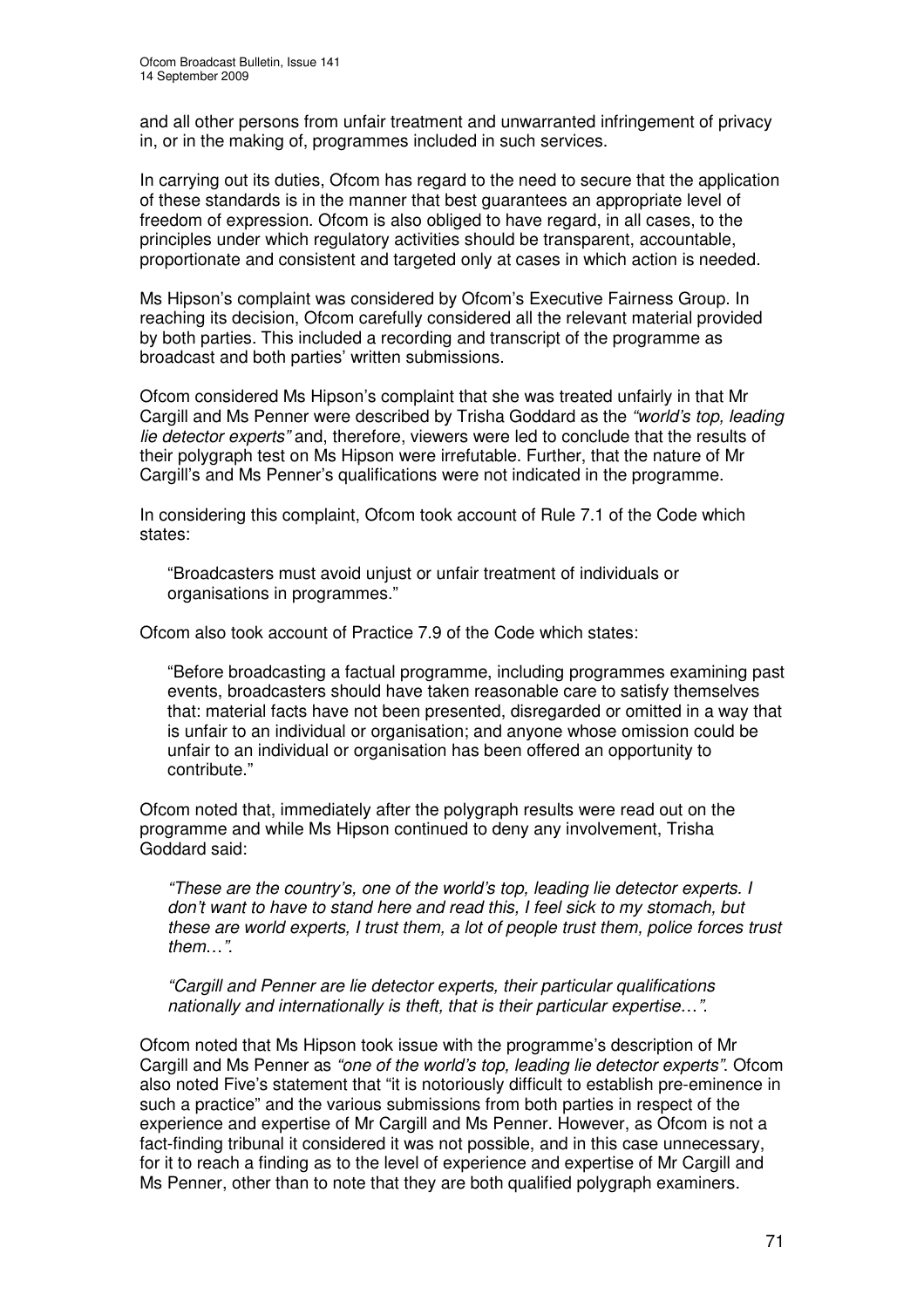Ofcom was required to consider whether the programme makers took reasonable care not to present one factor, the level of experience and expertise of Mr Cargill and Ms Penner as stated in the programme, in a way that resulted in unfairness to Ms Hipson by causing viewers to conclude that the polygraph results were irrefutable.

Having viewed the programme and considered the transcript, Ofcom noted a number of factors, including the stated level of experience and expertise of Mr Cargill and Ms Penner and those set out below, that it considered would have been material to viewers' perception of the veracity of the polygraph results.

- Ms Hipson voluntarily undertook the programme's polygraph test in the hope that it would prove that her denials of the theft of the watch were true.
- Before the polygraph results were revealed, Ms Hipson was given an opportunity to provide a comprehensive denial of the theft allegation.
- Mr Cargill's statement read by Trisha Goddard before the polygraph results were revealed:

*"Betty said that she would be badly hurt if found deceptive, she even said, or used words like murdered or tortured, now this would automatically affect the polygraph results."*

- The polygraph results found Ms Hipson to be deceptive in her answers to all three relevant questions asked in the polygraph test.
- After the polygraph results were revealed, Ms Hipson continued to deny any involvement.
- Finally, when the results of the polygraph test Ms Hipson voluntarily undertook after the programme was recorded apparently showed her responses to the relevant questions to be not deceptive, the statement read by Trisha Goddard over the end credits:

*"Since this programme was recorded, Betty has voluntarily undergone a second polygraph test which indicated she was telling the truth. Opinion within the family is still divided and the watch has not been found*.*"*

In the circumstances, in Ofcom's view, there were many factors which would have been material to viewers' conclusions as to the veracity of the polygraph results and it would be unrealistic to conclude that any one factor, such as the experience and expertise of the polygraph examiners, would have been determinative.

While Ofcom noted the disagreement between the parties as to whether it was correct to describe Mr Cargill as *"one of the world's top, leading lie detector experts"*, in Ofcom's view that claim, on its own, would not have been conclusive in the minds of viewers. As a result, Ofcom concluded that neither the claims made in the programme about the experience and expertise of Mr Cargill, right or wrong, nor the omission from the programme of further details of the qualifications of Mr Cargill and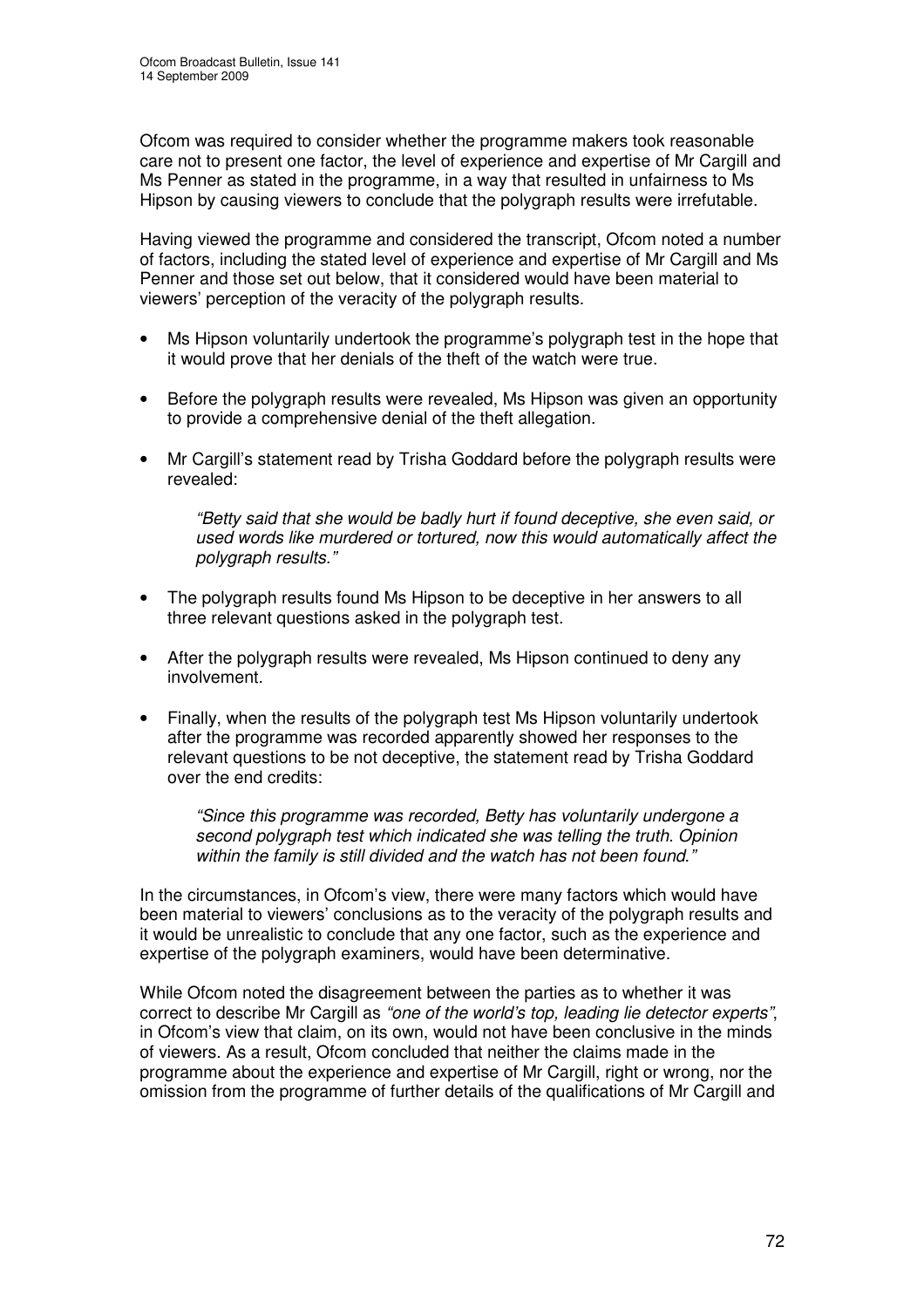Ms Penner would have resulted in unfairness to Ms Hipson. Ofcom was therefore satisfied that Five had taken reasonable care to satisfy itself that material facts were not presented, disregarded or omitted in a way that was unfair to Ms Hipson.

### **Accordingly Ofcom has not upheld Ms Hipson's complaint of unfair treatment in the programme as broadcast**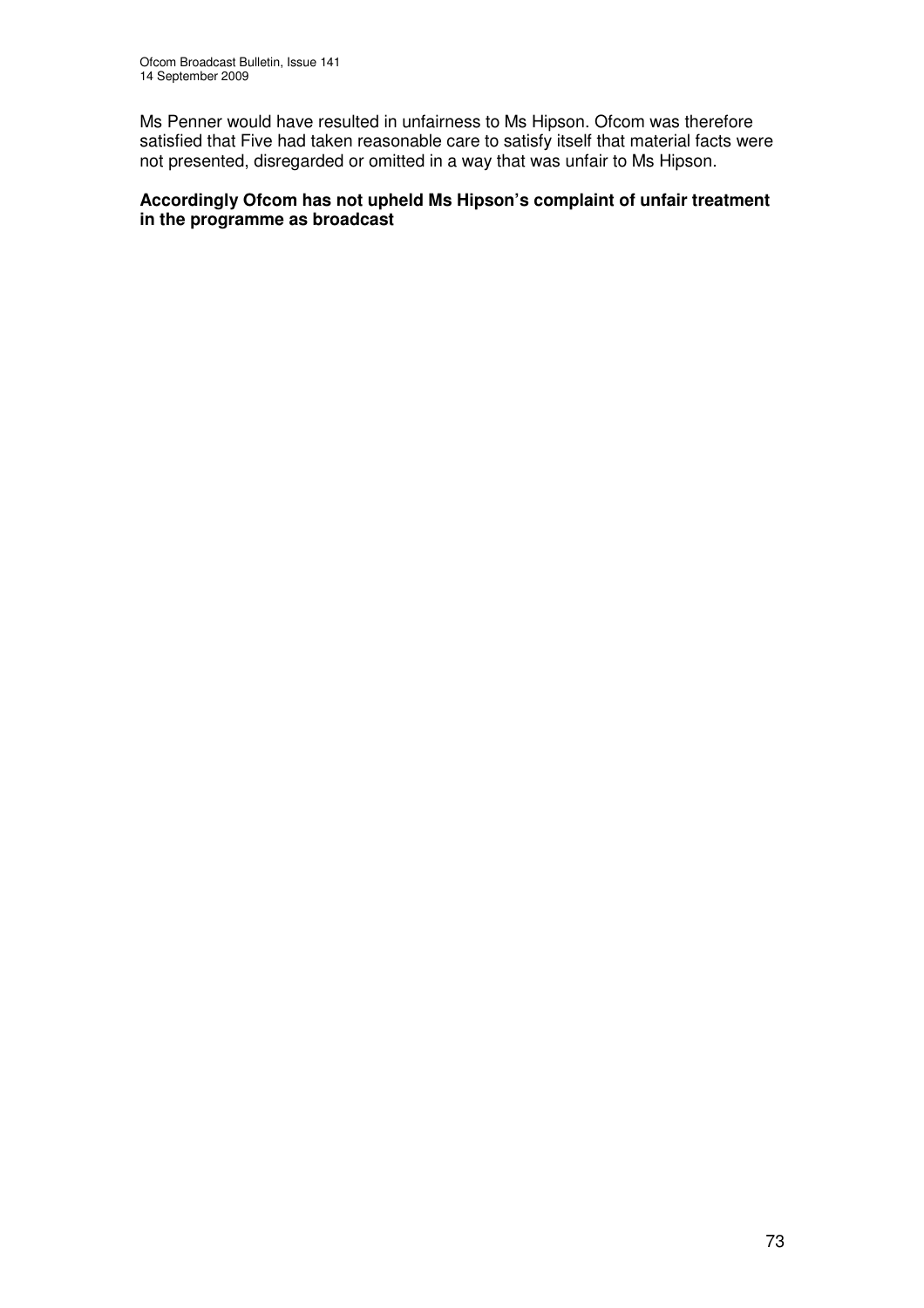# **Not Upheld**

### **Complaint by Mr S**

*Breakout, BBC1 Northern Ireland, 28 October 2008*

**Summary:** Ofcom has not upheld this complaint of unfair treatment and unwarranted infringement of privacy in the programme as broadcast.

This programme examined the mass prison escape from HMP Maze ("the Maze Prison") near Belfast in 1983. It described how the prisoners planned and executed the escape and included contributions from a former prison officer and three former prisoners who were leading figures in the escape. One of the former prisoners, Mr Bobby Storey, gave an account of his recapture by the prison authorities shortly after the escape.

The complainant, Mr S, was a prison officer at the Maze Prison at the time of the escape and was involved in the recapture of Mr Storey. Although Mr S was not named or referred to in the programme, archive footage of him guarding a prison turnstile was included.

Mr S complained to Ofcom that he was unfairly treated in the programme and that this privacy was unwarrantably infringed in the programme as broadcast.

Ofcom found as follows:

- Ofcom considered that the programme did not portray Mr S or the events in which he was involved in a way that was either misleading or unfair to him. Ofcom considered that the broadcaster took appropriate care to satisfy itself that the programme presented Mr Storey's account of his recapture fairly.
- Ofcom considered that any expectation of privacy that Mr S had was diminished, because he was neither named nor identified, other than by the inclusion of archive news footage of him carrying out his public-facing duties as a prison officer, and because that footage was already in the public domain. Ofcom was satisfied that Mr S did not have a legitimate expectation of privacy in the inclusions of the archive footage of him in the programme and that his privacy was not unwarrantably infringed in the programme as broadcast.

### **Introduction**

On 28 October 2008, BBC1 Northern Ireland broadcast *Breakout*, which examined the mass prison escape made in 1983 by 38 members of the Irish Republican Army from HMP Maze ("the Maze Prison") near Belfast.

The programme described how the prisoners had planned and executed the escape and it included contributions from a former prison officer and three former prisoners who were leading figures in the escape. One of the former prisoners, Mr Bobby Storey, was found hiding along a river bank shortly after the escape and recaptured. In the programme, he described his treatment by the prison authorities:

*"They took us out of the water…this was all under gun point. Then they stripped us naked, marched us up to a jeep and then brought us back round to the jail.*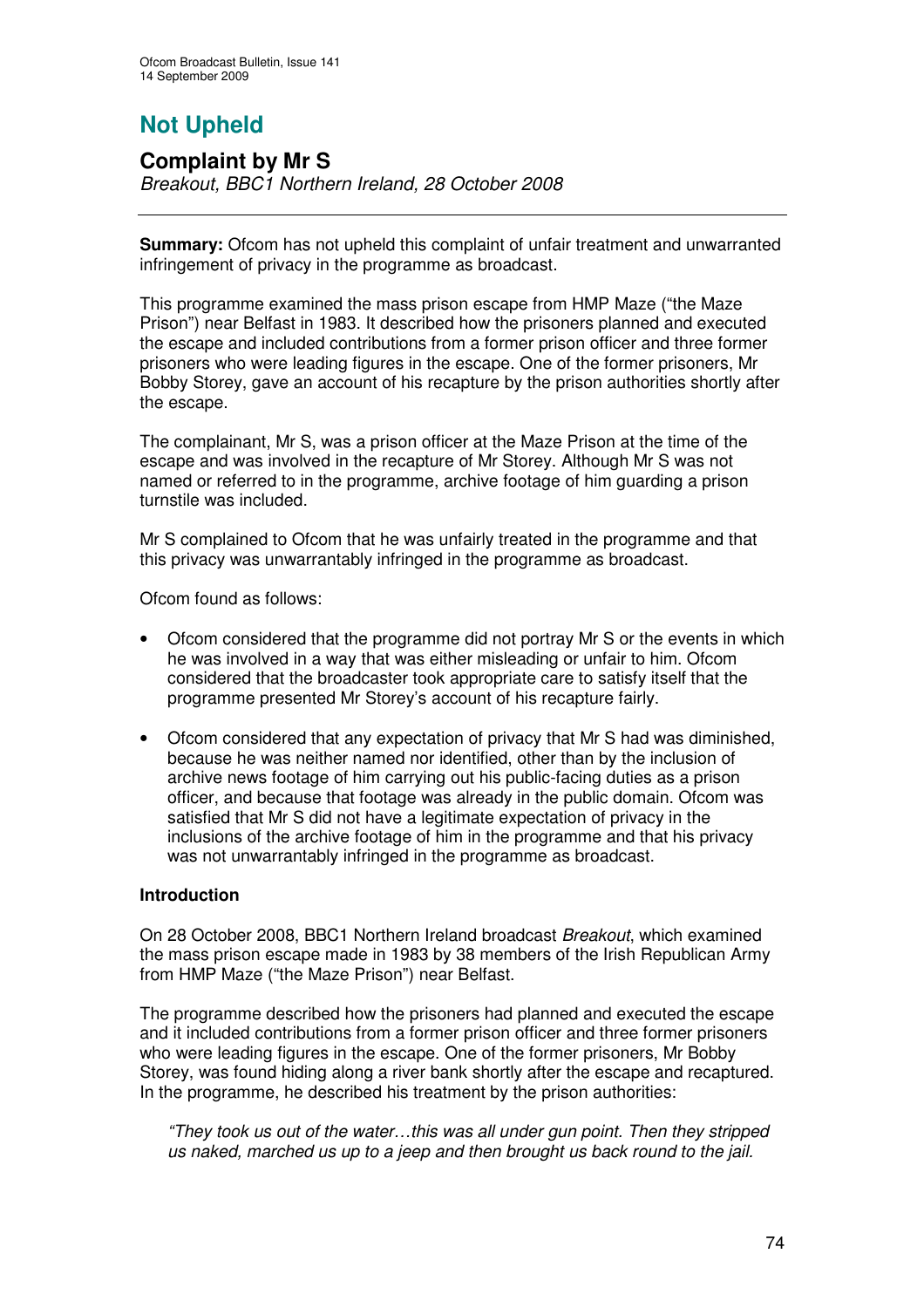*They dragged us out by the feet from the van, dragged us in, and kicked us into the punishment cells."*

The programme also used dramatic reconstructions of the escape and the recapture of some of the prisoners. It also included archive footage of the Maze Prison and prison officers going about their duties.

Mr S was a prison officer at the Maze Prison at the time of the escape and was one of the prison officers involved in recapturing Mr Storey. Archive footage of the Maze Prison used in the programme included brief footage of Mr S guarding a prison turnstile.

Mr S complained to Ofcom that he was treated unfairly in the programme and that his privacy had been unwarrantably infringed in the programme as broadcast.

### **The Complaint**

#### **Mr S's case**

In summary, Mr S complained that he was treated unfairly in the programme as broadcast in that:

a) He was portrayed unfairly in the programme as being involved in mistreating the recaptured prisoners.

Mr S said that he had been one of the prison officers who recaptured Mr Storey and the other prisoners found hiding along the riverbank. He said that the prisoners were not mistreated in the way described by Mr Storey.

In summary, Mr S complained that his privacy was unwarrantably infringed in the programme as broadcast in that:

b) Footage of him while on duty as a prison officer was included in the programme and that no attempt was made by the programme makers to hide his identity.

### **The BBC's case**

In summary, the BBC responded to the complaint of unfair treatment in the programme as broadcast as follows:

a) The BBC said that Mr S's complaint of unfairness arose from the inclusion of archive footage of him in the programme and was dependent on the probability of viewers establishing a link between the unnamed images of him, as he looked 25 years ago, and the account by Mr Storey of his recapture. The BBC said that Mr Storey's account of the recapture appeared much later in the programme and the accompanying pictures consisted of a reconstruction using actors. It said that there was nothing in the programme's commentary or Mr Storey's account that gave any clue to the identity of the prison officers whom he described as having *"stripped"* the recaptured prisoners, *"dragged"* them from a van by their feet and *"kicked"* them into the punishment cells. The BBC said that it did not believe therefore, that the programme suggested any link between the archive footage of Mr S and the account given later in the programme by Mr Storey.

In summary, the BBC responded to the complaint of unwarranted infringed of privacy in the programme as broadcast as follows: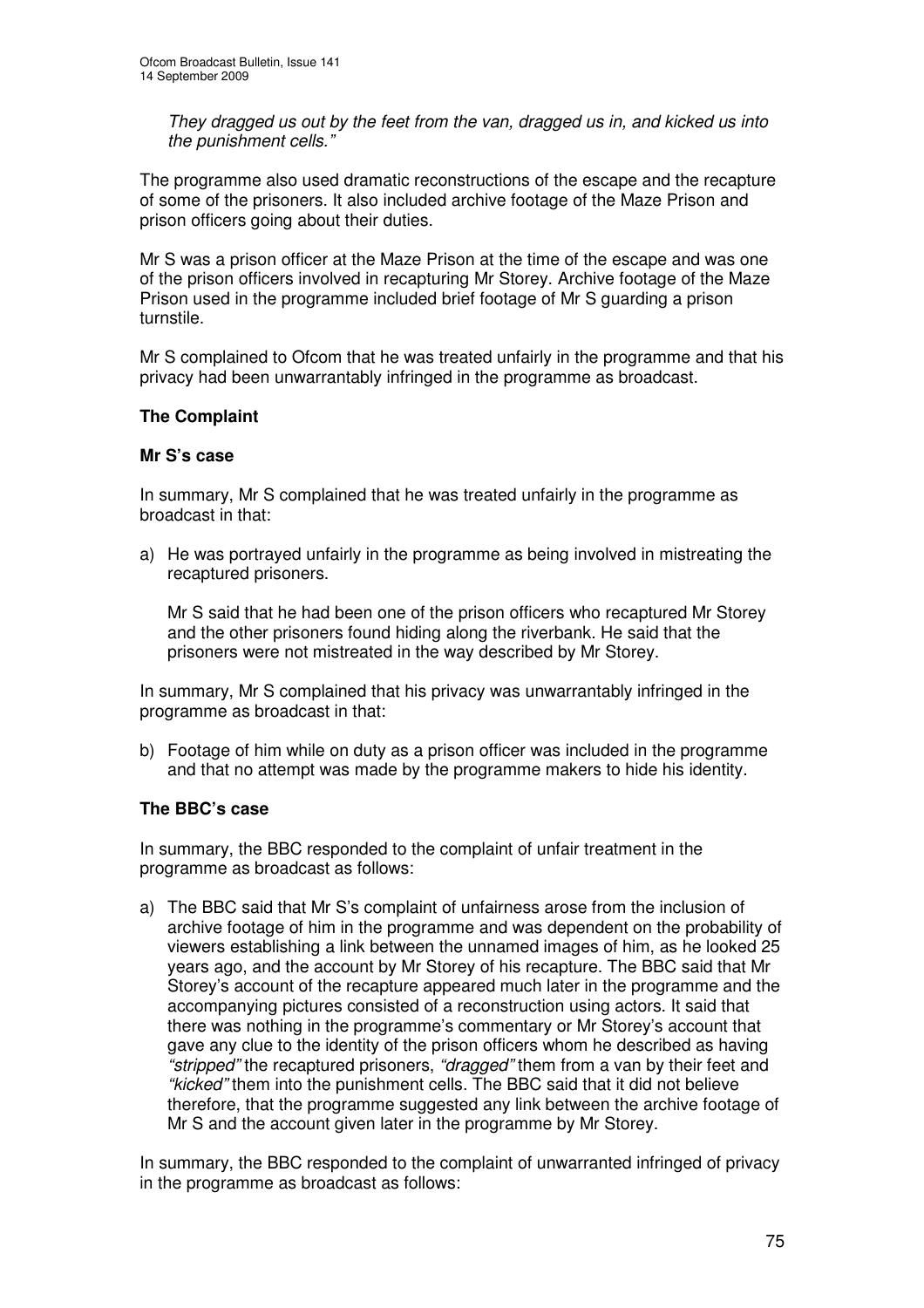b) The BBC said that all the archive footage included in the programme was sourced from reputable news archives, such as the BBC and ITN, and that it had no reason to believe that the material had not been properly cleared for use at the time and the necessary consents obtained. The BBC said that the identities of some individuals featured had been disguised in the archive footage and all the archive footage was included in the same format as the original. The footage of Mr S was sourced from the archive as "Prison Officer" and it was used in the programme in that context, as an incidental shot forming part of a visual backdrop to Mr Storey's description of the physical layout and daily routine of life in the prison. The BBC said that it did not, therefore, believe that Mr S's privacy was infringed by the re-use of this piece of footage, in the context of describing an average day at the prison at the time of the escape.

### **Decision**

Ofcom's statutory duties include the application, in the case of all television and radio services, of standards which provide adequate protection to members of the public and all other persons from unfair treatment and unwarranted infringement of privacy in, or in the making of, programmes included in such services.

In carrying out its duties, Ofcom has regard to the need to secure that the application of these standards is in the manner that best guarantees an appropriate level of freedom of expression. Ofcom is also obliged to have regard, in all cases, to the principles under which regulatory activities should be transparent, accountable, proportionate and consistent and targeted only at cases in which action is needed.

Mr S's complaint was considered by Ofcom's Executive Fairness Group. In reaching its decision, Ofcom carefully considered all the relevant material provided by both parties. This included a recording of the programme as broadcast along with a transcript of it and written submissions from both parties. In its considerations, Ofcom took account of Ofcom's Broadcasting Code ("the Code").

### *Unfairness*

a) Ofcom first considered Mr S's complaint that he was treated unfairly in the programme in that it portrayed him unfairly as being involved in mistreating the recaptured prisoners.

Ofcom had particular regard to whether the broadcaster's actions ensured that the programme as broadcast avoided unjust or unfair treatment of individuals, as set out in Rule 7.1 of the Code, and whether it had taken reasonable care to satisfy itself that material facts had not been presented, disregarded or omitted in a way that was unfair to an individual or organisation (as outlined in Practice 7.9 of the Code).

Ofcom noted the account given by Mr Storey in the programme that related to his recapture by the police and prison authorities:

*"They took us out of the water…this was all under gun point. Then they stripped us naked, marched us up to a jeep and then brought us back round to the jail. They dragged us out by the feet from the van, dragged us in, and kicked us into the punishment cells."*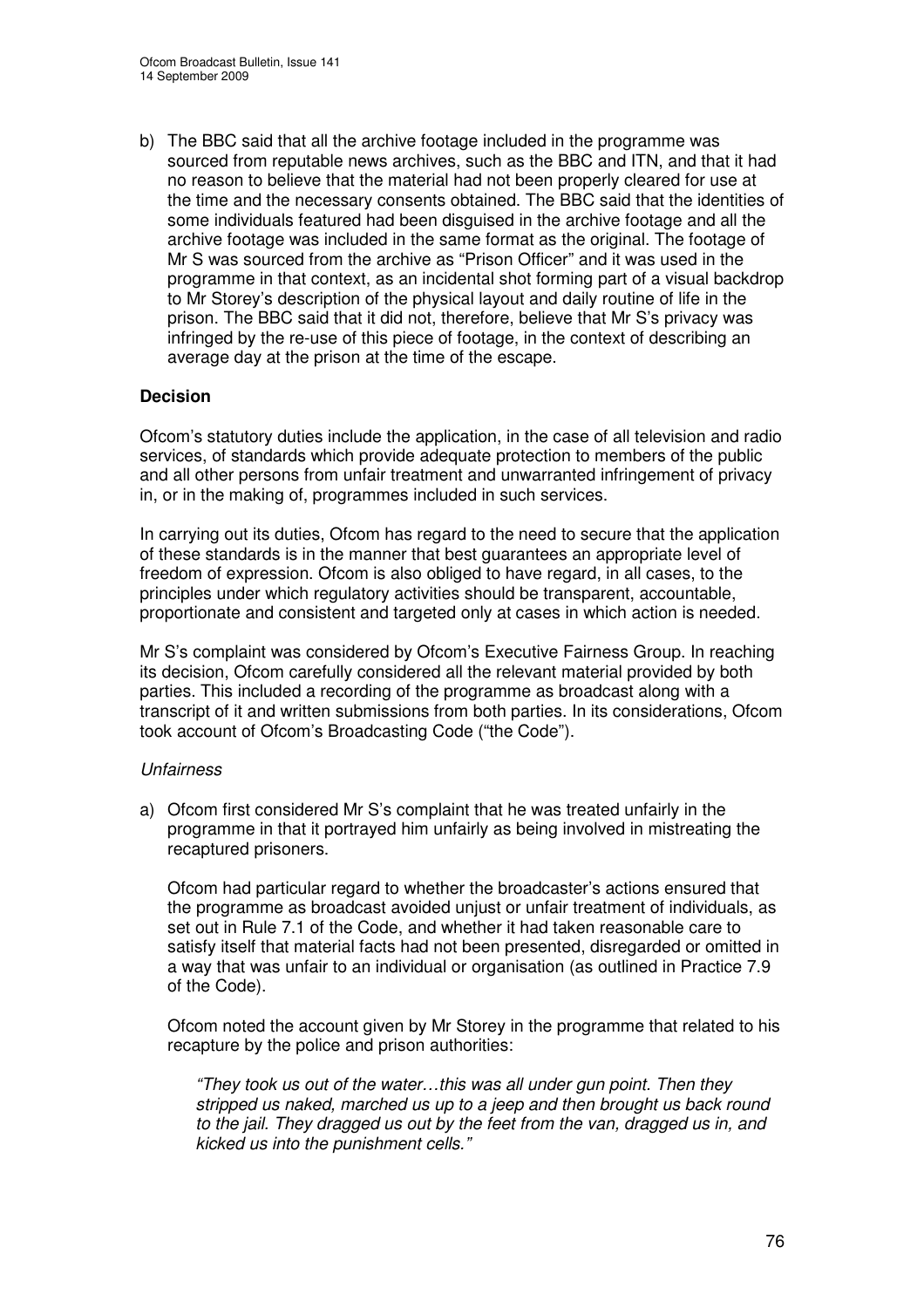Ofcom considered whether or not the broadcaster had taken reasonable care to satisfy itself that material facts were presented fairly in the programme. In doing so, Ofcom first examined the contextual basis for the account given in the programme by Mr Storey of his recapture and subsequent treatment by the prison authorities. It then considered whether the programme's presentation of his account could have resulted in unfairness to Mr S.

Ofcom noted that the programme documented the escape of 38 prisoners from the Maze Prison and was largely told from the perspective of the escapees. It included testimonies from former prisoners involved in the escape and a former prison officer. Mr Storey, as one of the leading figures in the escape, gave his account of his involvement in the escape and subsequent recapture.

Ofcom noted that Mr Storey's account of his recapture contained a graphic description of the rough handling he had allegedly received at the hands of the prison authorities. However, it considered the programme made clear that the account given by Mr Storey was his own personal recollection of the events as he experienced them at the time of his recapture. In Ofcom's view, Mr Storey's account was not presented in the programme as forming part of its factual narrative or as a serious allegation of wrongdoing or other significant allegation about the conduct of the prison officers who recaptured him.

In these circumstances, Ofcom went on to consider whether or not this presentation in the programme of Mr Storey's account of his recapture resulted in unfairness to Mr S. Again, Ofcom examined Mr Storey's account (as set out above). Despite the emotive language used by Mr Storey, Ofcom was satisfied that his comments would not have materially affected viewers' understanding of his recapture in a way that was unfair to Mr S. It considered that in the context of a programme that included the personal testimonies of a number of contributors who had been involved in the escape and in the recapturing of the prisoners, viewers would have understood that Mr Storey's account was his own personal testimony and that it was not intended to be a factual depiction of his recapture.

Taking all the factors referred to above into account, Ofcom was satisfied that the programme did not portray Mr S or the events in which he was involved in a way that was either misleading or unfair to him. Ofcom considered that the broadcaster took appropriate care to satisfy itself that it presented Mr Storey's account of his recapture fairly in the programme.

Ofcom, therefore, found no unfairness to Mr S in this regard.

### *Privacy*

b) In Ofcom's view, the line to be drawn between the public's right to information and the citizen's right to privacy can sometimes be a fine one. In considering complaints about the unwarranted infringement of privacy both in relation to the making and the broadcast of the programme, Ofcom must consider two distinct questions: First, has there been an infringement of privacy? Secondly, if so, was it warranted? (Rule 8.1 of the Code)

Ofcom first considered whether or not Mr S had a legitimate expectation of privacy in relation to the image of him featured in the archive footage included in the programme. The Code explains that "legitimate expectations of privacy will vary to the place and the nature of the information, activity or condition in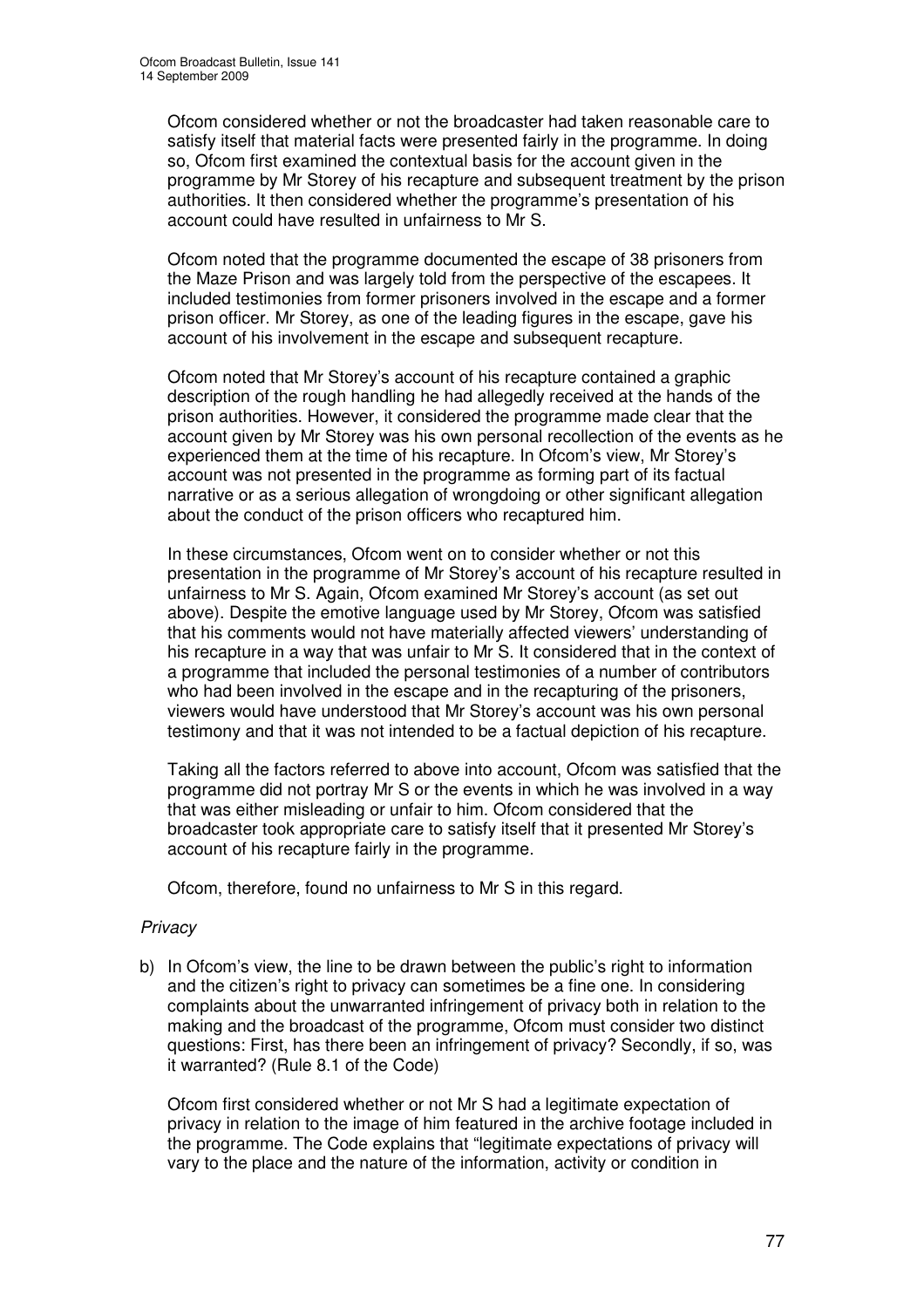question the extent to which it is in the public domain (if at all) and where the individual concerned is already in the public eye".

Ofcom noted that the programme used archive footage of a number of prison officers at the Maze Prison going about their duties. The images of Mr S guarding a turnstile accompanied the programme's description of the daily routine of the coming and going of visitors to the prison.

Ofcom recognised that there may well be circumstances in which the disclosure of information relating to a prison officer carrying out his or his duties may be understood to be sensitive and may therefore attract an expectation of privacy.

However, in the circumstances of this particular case, Ofcom considered that the footage of Mr S guarding the turnstile did not reveal any conduct or action that was of a personal or sensitive nature. Moreover, Ofcom took the view that Mr S, when employed as a prison officer, was a public servant and, in relation to this particular footage, was engaged in a public-facing role in guarding the turnstile. Ofcom noted that Mr S was neither named nor referred to specifically in the programme. Ofcom also noted that the archive footage of Mr S included in the programme was at least 25 years old. It also noted that: the footage appeared not to have been taken covertly; the quality of it was relatively poor; and its inclusion in the programme was brief and incidental. These factors, in Ofcom's view, limited the extent to which Mr S would have been identifiable from its inclusion in the programme broadcast. Furthermore, Ofcom noted that the archive footage included in the programme had been obtained from BBC and ITN news archives and that the images, including those of Mr S, were already in the public domain. It considered that any expectation of privacy that Mr S might have had was therefore further diminished by the fact that the information included in the programme (namely the images of him featured in the archive footage) was already in the public domain.

Taking all the factors referred to above into account, Ofcom was satisfied that Mr S did not have a legitimate expectation of privacy in the images of him contained in archive footage included in the programme.

Having concluded that Mr S did not have a legitimate expectation of privacy in this regard, Ofcom found that his privacy was not infringed in the programme as broadcast. It was therefore not necessary for Ofcom to further consider whether any infringement of privacy was warranted or not.

#### **Accordingly, Ofcom has not upheld Mr S's complaint of unfair treatment and unwarranted infringement of privacy in the programme as broadcast**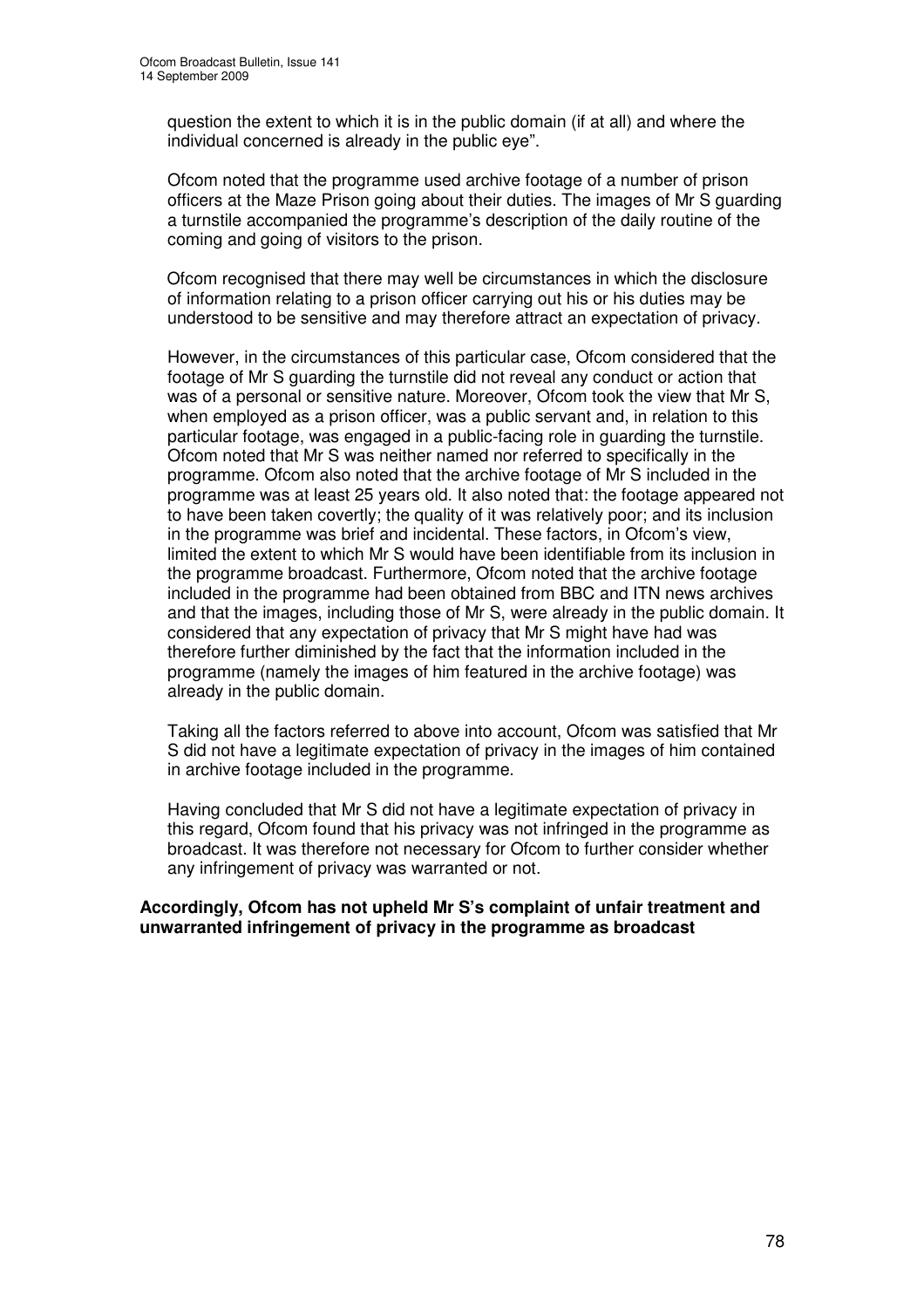# **Not Upheld**

## **Complaint by Ms Sonja Earl on her own behalf and on behalf of Mr Wolfgang Armstrong (deceased)**

*Spotlight, BBC1 (South West), 12 January 2009*

**Summary:** Ofcom has not upheld this complaint of unfair treatment made by Ms Sonja Earl on her own behalf and on behalf of her brother, Mr Wolfgang Armstrong.

*Spotlight*, BBC1's regional news programme for the South West region, broadcast a news item about a railway accident at Hayle railway station in Cornwall. The report explained that Mr Wolfgang Armstrong was killed in the accident after jumping down from the station platform. The report included witness reports and a claim that Mr Armstrong had been drunk at the time of the accident. Ms Sonja Earl was the sister of Mr Armstrong.

In summary Ofcom found that it was not unfair for the programme's reporter to claim that witnesses had described Mr Armstrong as drunk at the time of his tragic accident on a railway line. Ofcom concluded that the report made clear the details it was presenting were based on eye-witness accounts, and found that the information included in the report had since been verified.

### **Introduction**

On 12 January 2009, BBC1 broadcast an edition of its evening regional news programme, *Spotlight Southwest*, which included a report on the accidental death of Mr Wolfgang Armstrong at Hayle railway station in Cornwall on 11 January 2009. The report was broadcast at 18:30 and repeated again, unedited, at 22:30.

The report included interview footage of an eye witness and a police officer involved in the investigation. In describing the incident, on the basis of witness accounts and information provided by the police, the programme's reporter stated:

*"The victim, who witnesses say was drunk, was hit by a high speed train..."*

The accompanying footage also included a close up shot of a discarded beer can on a railway track.

Ms Sonja Earl, Mr Armstrong's sister, complained to Ofcom on her own behalf and on behalf of her brother that they were treated unfairly in the programme.

### **The Complaint**

### **Ms Earl's case**

In summary, Ms Earl complained on her own behalf and on behalf of Mr Armstrong that they were treated unfairly in the programme as broadcast in that:

The report unfairly insinuated that that Mr Armstrong was drunk at the time of the accident, without any foundation or facts to support this.

In particular, Ms Earl said that the reporter referred to eye witnesses who said that it appeared that Mr Armstrong had been drinking and the image of a discarded beer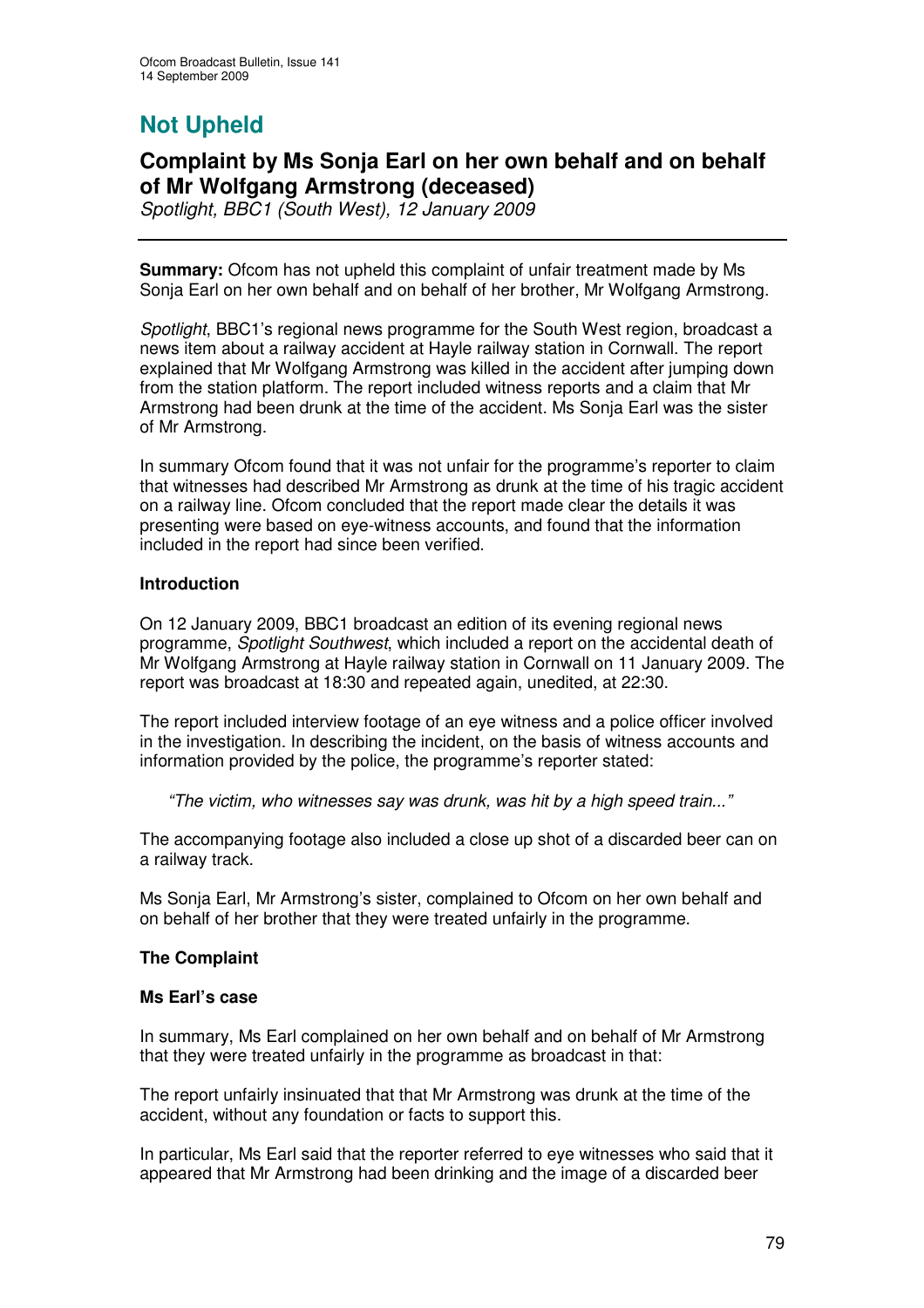can was focused upon. She said that no other media coverage of her brother's accident referred to him having been drinking.

### **The BBC's case**

In summary and in response to the complaint of unfair treatment, the BBC said that the report was broadcast the day after Mr Armstrong's death, and that his name had been given to the programme makers by the British Transport Police. A Senior Broadcast Journalist with many years' experience was deployed to report on the incident. He compiled a brief and factual report for the early evening news bulletin in which he described as precisely and comprehensively as possible the events leading up to this accident. The video footage was gathered where the incident happened, in its aftermath, and included several shots of the railway line and platform, as well as a lager can lying on the track.

The BBC said that by talking to the police and other sources, the reporter was able to establish that Mr Armstrong had been drinking heavily before he crossed the railway line. The BBC also provided the results of the Coroner's Inquest into Mr Armstrong's death, which indicated that his blood/alcohol level was high.

The BBC said that the result of the Coroner's Inquest into Mr Armstrong's death in March 2009 confirmed the witness accounts. The Inquest heard that Mr Armstrong's blood/alcohol level was 258mg/100ml (the legal limit for driving being 80mg/100ml) and that this level of alcohol would have had a "detrimental effect on his motor and cognitive function".

The BBC said that in Cornwall, there were particular sensitivities surrounding rail accidents because there had been several instances of deaths at level crossings in the county in recent years. These accidents had led to increased public concern, and there was a significant campaign underway to improve railway safety.

In this context, the BBC said that it believed that there was a strong public interest justification in ensuring that people were given the most accurate information possible about the circumstances and causes of railway accidents and that the detailed reporting of them played a vital role in preventing future accidents. The omission of facts about the cause of an accident could have left the public in doubt about the safety of the railway station and the competence of the train operator concerned, and could have alarmed other travellers. The BBC said that it believed it was justified in including comprehensive information about the circumstances of the accident, which resulted in considerable disruption: the closure of the railway line between London and Penzance affected a significant number of rail passengers. The BBC stressed that it was important not to give the impression that there was any question of safety at the station, or that the accident cast doubt on the safety standards of the train operator.

The BBC said that it regretted the distress caused to Mr Armstrong's family by the report. However, it maintained that it was important for the report to clarify that Mr Armstrong's death had been accidental.

### **Decision**

Ofcom's statutory duties include the application, in the case of all television and radio services, of standards which provide adequate protection to members of the public and all other persons from unfair treatment and unwarranted infringement of privacy in, or in the making of, programmes included in such services.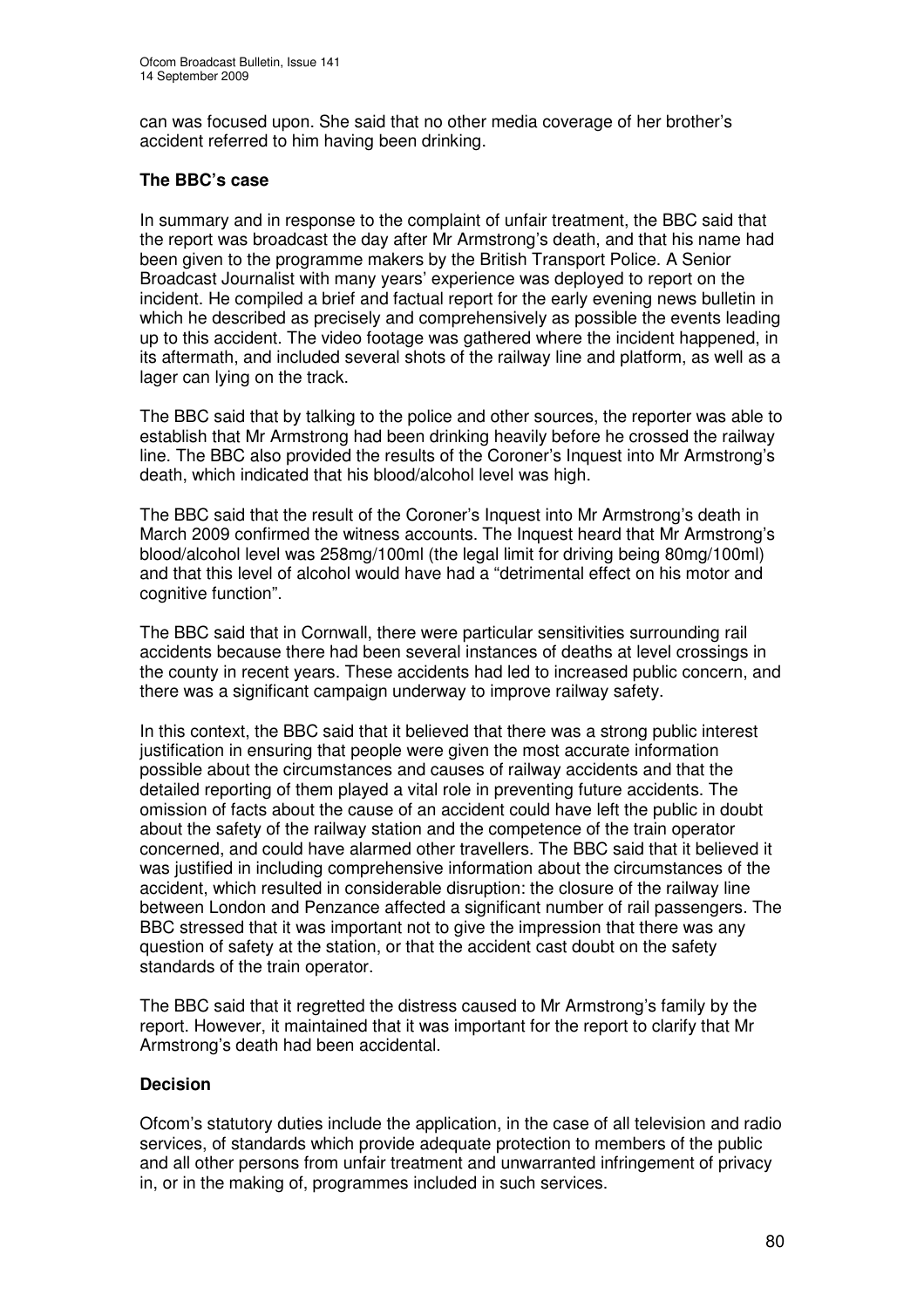Where there appears to have been unfairness in the making of the programme, this will only result in a finding of unfairness, if Ofcom finds that it has resulted in unfairness to the complainant in the programme as broadcast.

In carrying out its duties, Ofcom has regard to the need to secure that the application of these standards is in the manner that best guarantees an appropriate level of freedom of expression. Ofcom is also obliged to have regard, in all cases, to the principles under which regulatory activities should be transparent, accountable, proportionate and consistent and targeted only at cases in which action is needed.

Ms Earl's complaint was considered by Ofcom's Executive Fairness Group. In reaching its decision, the Executive Fairness Group carefully considered all the relevant material provided by both parties. This included a recording and transcript of the programme as broadcast and written submissions from both parties. In its considerations, Ofcom took account of Ofcom's Broadcasting Code ("the Code").

Ofcom considered the complaint that the programme as broadcast unfairly insinuated that that Mr Armstrong was drunk at the time of the accident, without any foundation or facts to support this.

In considering this part of the complaint Ofcom took account of Rule 7.1 of the Code which provides that broadcasters must avoid unjust or unfair treatment of individuals in programmes. Ofcom also took account of Practice 7.9 of the Code, which provides that before broadcasting a factual programme, broadcasters should take reasonable care to satisfy themselves that material facts have not been presented, disregarded or omitted in a way that is unfair to an individual.

The report included an explanation of the build-up to the accident, when Mr Armstrong had jumped down onto the railway tracks, and an eye-witness account of Mr Armstrong's attempts to climb back onto the platform. Ofcom considered that it was important for the news report to offer some analysis of Mr Armstrong's actions and to help clarify that his death was a tragic accident. The issue of Mr Armstrong being drunk or not therefore represented a material fact in explaining his behaviour preceding his untimely death.

Ofcom also noted the wider context of the report, as raised by the BBC in its submissions: that there were particular sensitivities to rail accidents in Cornwall because there have been several incidents of deaths at level crossings in the county in recent years, which have led to increased public concern. Ofcom was satisfied by the BBC's argument that, for this reason, it was important not to give the impression that there was any question of safety at the station, or that the accident cast doubt on the safety standards of the train operator.

Ofcom next considered whether reasonable steps had been taken to ensure that the report presented this matter in a manner that was fair. The report stated that:

#### *"The victim, who witnesses say was drunk, was hit by a high speed train..."*

Ofcom noted the BBC's statement that the reporter had established that Mr Armstrong had been drinking heavily before he crossed the railway line by talking to the police and other sources. Ofcom was satisfied that the report made clear that the report was relying on eye witnesses' recollections suggesting that Mr Armstrong had been drunk at the time of accident. Ofcom considered that it was legitimate for the report to present eye witness accounts in this way and, in Ofcom's view, the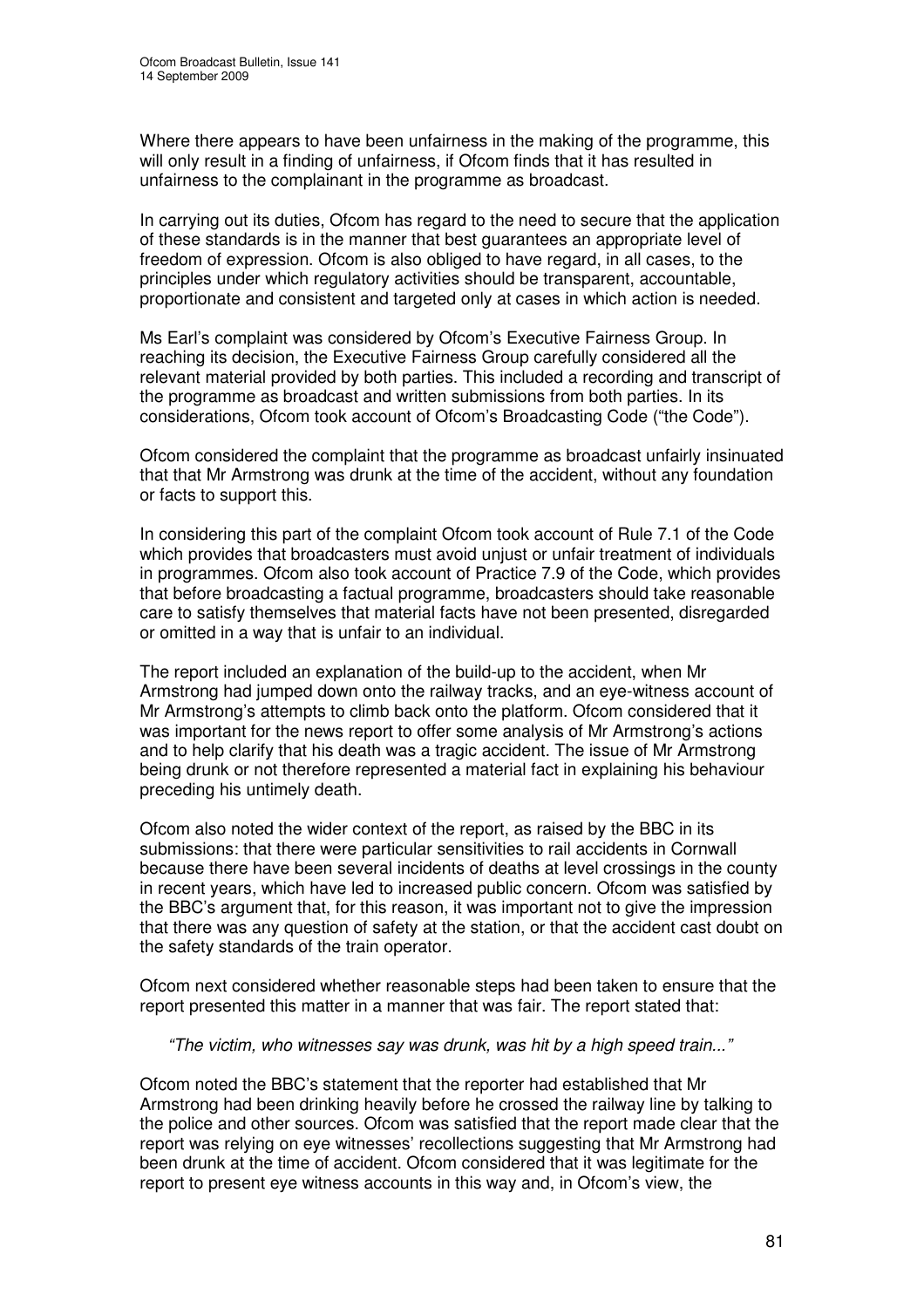programme makers had taken care to ensure that the circumstances of the accident were presented fairly. Ofcom also noted that the result of the Coroner's Inquest into Mr Armstrong's death, provided by the BBC, confirmed the witness accounts.

Ofcom therefore found there was no unfairness to Ms Earl or her brother, Mr Armstrong.

**Accordingly Ofcom has not upheld Ms Earl's complaint on her own behalf and on behalf of, Mr Armstrong (deceased) of unfair treatment in the broadcast of the programme**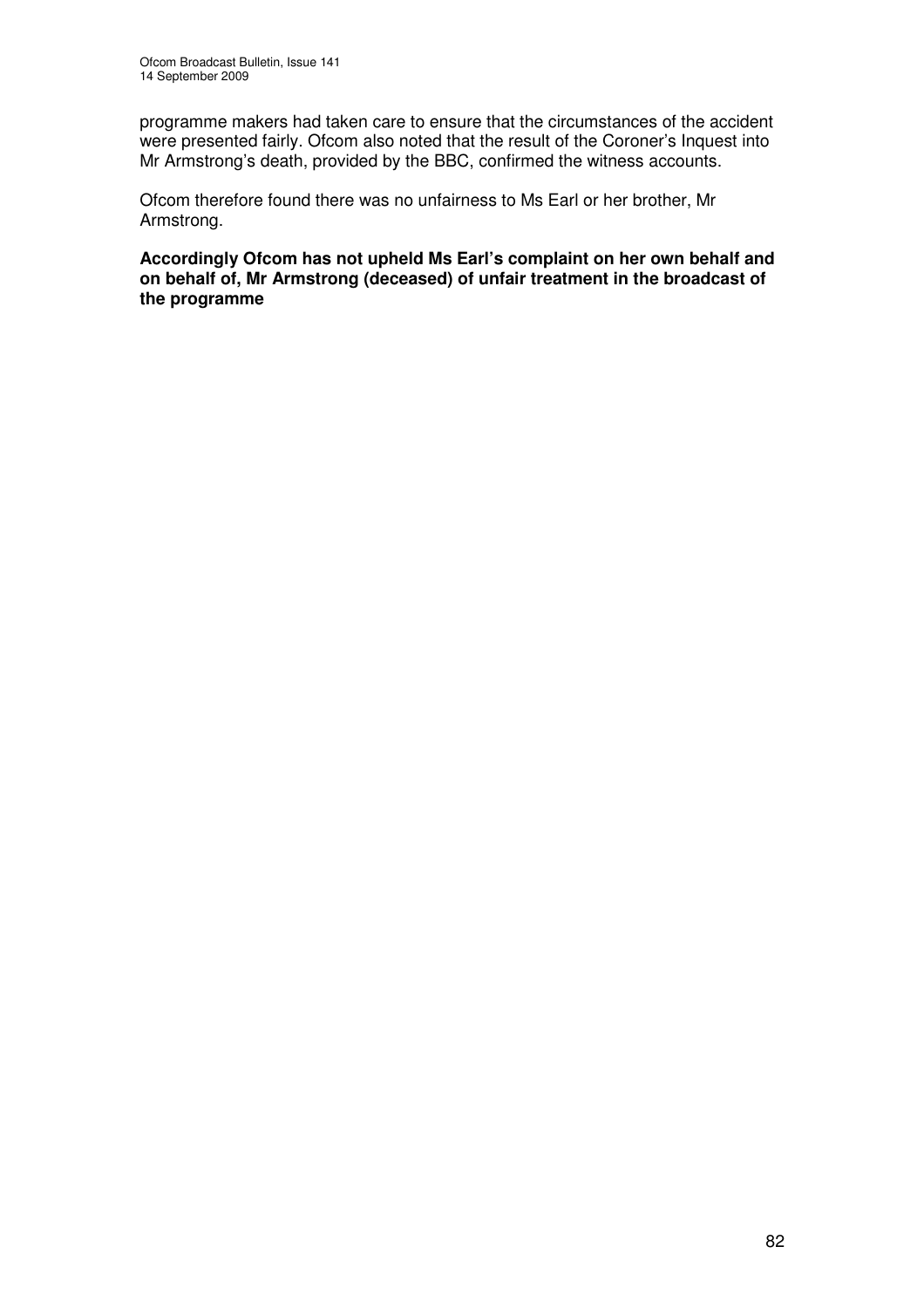## **Other Programmes Not in Breach**

# **Up to 8 September 2009**

| Programme                                           | <b>Transmission</b><br>Date | <b>Channel</b>           | Category                            | Number of<br><b>Complaints</b> |
|-----------------------------------------------------|-----------------------------|--------------------------|-------------------------------------|--------------------------------|
| "Plug Me In" music video                            | 29/05/2009                  | <b>Channel AKA</b>       | Sex/Nudity                          |                                |
| $6 - 0 - 6$                                         | 29/08/2009                  | <b>BBC Radio 5 Live</b>  | <b>Generally Accepted Standards</b> | 10                             |
| 9/11: 102 Minutes that<br>Changed America (trailer) | 02/09/2009                  | Channel 4                | Violence                            | 1                              |
| Advertising minutage                                | 06/09/2009                  | ITV1                     | Advertising                         | $\mathbf{1}$                   |
| Alan Carr: Chatty Man                               | 16/08/2009                  | Channel 4                | <b>Generally Accepted Standards</b> | $\overline{2}$                 |
| Alan Carr: Chatty Man                               | 18/08/2009                  | E <sub>4</sub>           | <b>Generally Accepted Standards</b> | 1                              |
| Alesha Dixon's Top 20<br>Bootyshakers               | 18/08/2009                  | Channel 4                | Sex/Nudity                          | 1                              |
| Amber Sound                                         | 14/08/2009                  | <b>Amber Sound</b>       | Crime (incite/encourage)            | 1                              |
| Babel                                               | 15/08/2009                  | Channel 4                | Sex/Nudity                          | 1                              |
| Babestation                                         | 26/08/2009                  | Smile TV                 | Sex/Nudity                          | 1                              |
| <b>Bang Babes</b>                                   | 25/07/2009                  | <b>Tease Me</b>          | Sex/Nudity                          | 1                              |
| Bang Goes the Theory                                | 24/08/2009                  | BBC <sub>1</sub>         | Dangerous Behaviour                 | $\mathbf{1}$                   |
| <b>Bang Goes the Theory</b>                         | 17/08/2009                  | BBC <sub>1</sub>         | Offensive Language                  | 1                              |
| <b>BBC News</b>                                     | 29/07/2009                  | <b>BBC News Channel</b>  | Offensive Language                  | 1                              |
| <b>Benefit Busters</b>                              | 27/08/2009                  | Channel 4                | <b>Animal Welfare</b>               | 3                              |
| <b>Benefit Busters</b>                              | 20/08/2009                  | Channel 4                | <b>Generally Accepted Standards</b> | 1                              |
| Big Brother 10                                      | 01/09/2009                  | Channel 4                | Due Impartiality/Bias               | $\mathbf{1}$                   |
| Big Brother 10                                      | 21/08/2009                  | Channel 4                | Due Impartiality/Bias               | $\mathbf{1}$                   |
| Big Brother 10                                      | 15/08/2009                  | Channel 4                | <b>Generally Accepted Standards</b> | 3                              |
| Big Brother 10                                      | 25/08/2009                  | Channel 4                | <b>Generally Accepted Standards</b> | 1                              |
| Big Brother 10                                      | 31/08/2009                  | Channel 4                | <b>Generally Accepted Standards</b> | 5                              |
| Big Brother 10                                      | 24/08/2009                  | Channel 4                | Offensive Language                  | 1                              |
| <b>Big Brother 10</b>                               | 28/08/2009                  | Channel 4                | Offensive Language                  | $\mathbf{1}$                   |
| Big Brother 10                                      | 18/08/2009                  | Channel 4                | Sex/Nudity                          | $\mathbf{1}$                   |
| <b>Big Brother 10</b>                               | 15/08/2009                  | Channel 4                | Violence                            | $\overline{2}$                 |
| <b>Big Brother 10</b>                               | 21/08/2009                  | Channel 4                | Violence                            | 1                              |
| <b>Big Brother's Big Mouth</b>                      | 21/08/2009                  | E4                       | Violence                            | ı                              |
| <b>Big Brother's Little Brother</b>                 | 24/08/2009                  | E <sub>4</sub>           | Due Impartiality/Bias               | 1                              |
| Big Brother's Little Brother                        | 06/09/2009                  | Channel 4                | <b>Generally Accepted Standards</b> | 1                              |
| <b>Big Brother's Little Brother</b>                 | 20/08/2009                  | E4                       | <b>Generally Accepted Standards</b> | 1                              |
| <b>Breakfast</b>                                    | 25/08/2009                  | BBC <sub>1</sub>         | Due Impartiality/Bias               | 1                              |
| <b>Breakfast Show</b>                               | 19/08/2009                  | Jack FM                  | Sex/Nudity                          | 1                              |
| <b>BRfm (Blaenau Gwent)</b>                         | 29/08/2009                  | BRfm (Blaenau<br>Gwent)  | Offensive Language                  | $\mathbf{1}$                   |
| <b>BRMB Breakfast</b>                               | 06/08/2009                  | <b>BRMB</b> (Birmingham) | <b>Generally Accepted Standards</b> | $\mathbf{1}$                   |
| <b>Bus Pass Bullfighter</b>                         | 21/08/2009                  | Channel 4                | <b>Animal Welfare</b>               | 6                              |
| Carpet Right sponsorship of<br>House                | 25/08/2009                  | Sky One                  | <b>Generally Accepted Standards</b> | 1                              |
| <b>Channel 4 News</b>                               | 26/08/2009                  | Channel 4                | <b>Generally Accepted Standards</b> | 1                              |
| Channel 4 News                                      | 02/09/2009                  | Channel 4                | <b>Generally Accepted Standards</b> | $\mathbf{1}$                   |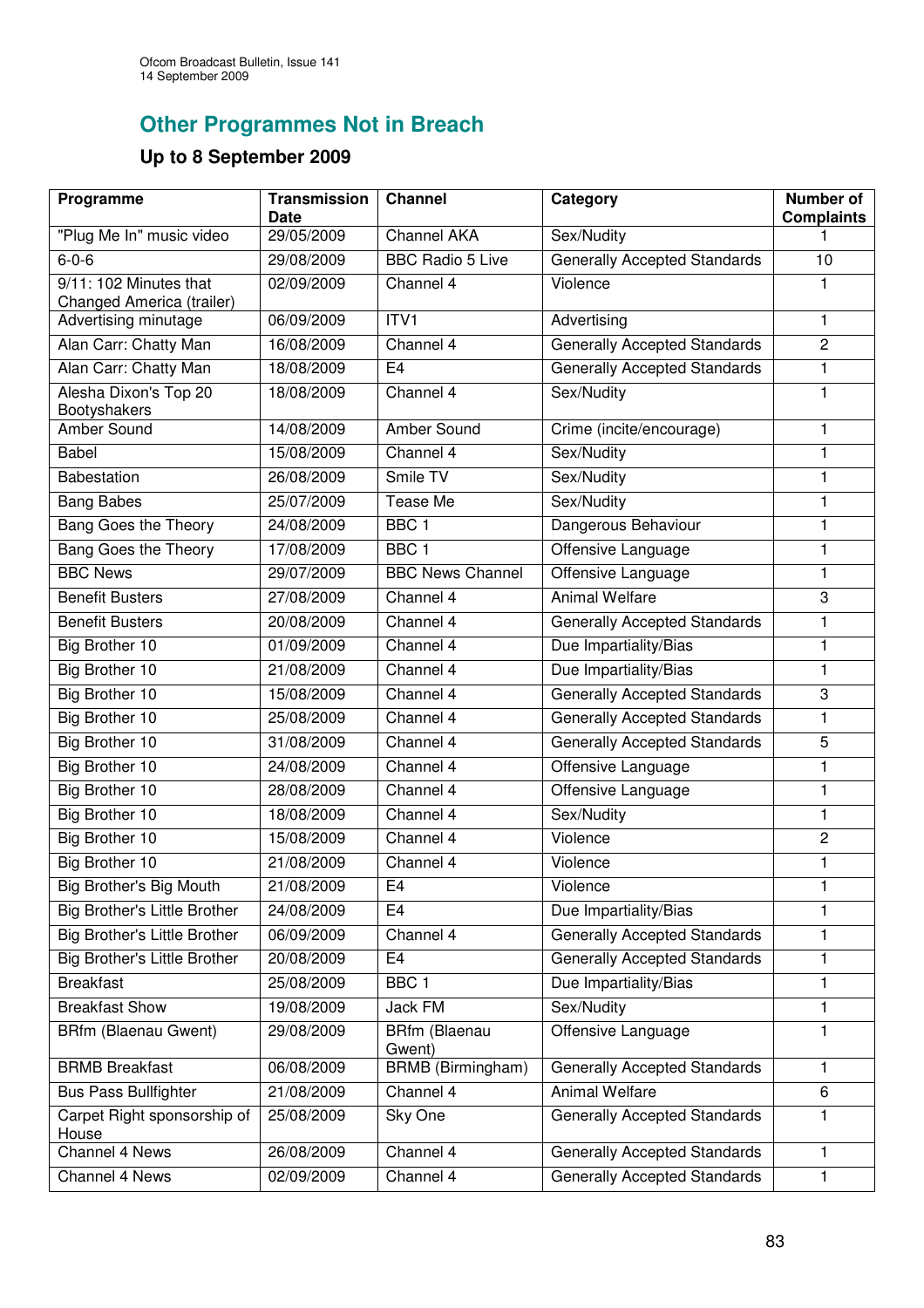| <b>Channel 4 News</b>                       | 01/09/2009 | Channel 4           | Violence                            | 1              |
|---------------------------------------------|------------|---------------------|-------------------------------------|----------------|
| Chris Moyles                                | 18/08/2009 | <b>BBC Radio 1</b>  | <b>Generally Accepted Standards</b> | 1              |
| Come Dine with Me                           | 18/08/2009 | Channel 4           | <b>Generally Accepted Standards</b> | 3              |
| Come Dine with Me                           | 25/08/2009 | Channel 4           | <b>Generally Accepted Standards</b> | 1              |
| Come Dine with Me                           | 28/08/2009 | Channel 4           | <b>Generally Accepted Standards</b> | $\mathbf{1}$   |
| Come Dine with Me                           | 26/08/2009 | Channel 4           | Sex/Nudity                          | 1              |
| <b>Coronation Street</b>                    | 24/08/2009 | <b>ITV1 London</b>  | <b>Animal Welfare</b>               | 1              |
| <b>Coronation Street</b>                    | 07/09/2009 | <b>ITV1 Central</b> | Dangerous Behaviour                 | $\mathbf{1}$   |
| <b>Coronation Street</b>                    | 04/09/2009 | ITV1                | Offensive Language                  | 1              |
| <b>Coronation Street</b>                    | 21/08/2009 | <b>ITV1 London</b>  | Offensive Language                  | 1              |
| CSI: Miami                                  | 25/08/2009 | Five                | Suicide/Self Harm                   | $\mathbf{1}$   |
| Derrent Brown: The Events<br>(trailer)      | 04/09/2009 | Channel 4           | Dangerous Behaviour                 | 1              |
| <b>Desperate Romantics</b>                  | 18/08/2009 | BBC <sub>2</sub>    | Sex/Nudity                          | 1              |
| Dispatches (trailer)                        | 04/09/2009 | Channel 4           | Offensive Language                  | 1              |
| <b>Doctors</b>                              | 20/08/2009 | BBC <sub>1</sub>    | <b>Generally Accepted Standards</b> | 1              |
| Dolce Vito - Dream<br>Restaurant            | 20/08/2009 | Channel 4           | Inaccuracy/Misleading               | 1              |
| EastEnders                                  | 18/08/2009 | BBC <sub>1</sub>    | <b>Generally Accepted Standards</b> | 1              |
| EastEnders                                  | 24/08/2009 | BBC <sub>1</sub>    | <b>Generally Accepted Standards</b> | 1              |
| EastEnders                                  | 31/08/2009 | BBC <sub>1</sub>    | <b>Generally Accepted Standards</b> | 1              |
| EastEnders                                  | 21/08/2009 | BBC <sub>1</sub>    | <b>Generally Accepted Standards</b> | 1              |
| EastEnders                                  | 03/09/2009 | BBC <sub>1</sub>    | Violence                            | 9              |
| <b>EastEnders Omnibus</b>                   | 23/08/2009 | BBC <sub>1</sub>    | <b>Generally Accepted Standards</b> | 1              |
| Economy Gastronomy                          | 02/09/2009 | BBC <sub>2</sub>    | Offensive Language                  | 1              |
| <b>Five News</b>                            | 24/08/2009 | five                | Substance Abuse                     | $\overline{c}$ |
| Five On Demand Promo                        | n/a        | Five                | Inaccuracy/Misleading               | 1              |
| George Galloway                             | 08/08/2009 | Talksport           | <b>Generally Accepted Standards</b> | 1              |
| George Galloway                             | 01/08/2009 | Talksport           | <b>Religious Offence</b>            | $\mathbf{1}$   |
| Globo Loco                                  | 06/09/2009 | <b>CITV</b>         | <b>Generally Accepted Standards</b> | 1              |
| <b>GMTV</b>                                 | 20/08/2009 | <b>ITV1 London</b>  | Crime (incite/encourage)            | $\overline{2}$ |
| <b>GMTV</b>                                 | 19/08/2009 | <b>ITV1 London</b>  | Due Impartiality/Bias               | 1              |
| <b>GMTV</b>                                 | n/a        | <b>ITV Scotland</b> | <b>Generally Accepted Standards</b> | $\mathbf{1}$   |
| Goal!                                       | 31/08/2009 | BBC <sub>1</sub>    | Sex/Nudity                          | 1              |
| Golden Balls                                | 24/08/2009 | <b>ITV1 London</b>  | <b>Generally Accepted Standards</b> | 1              |
| Golf                                        | 16/08/2009 | Sky Sports 1        | <b>Generally Accepted Standards</b> | 1              |
| Gordon Ramsay's F Word                      | 20/08/2009 | More4               | Offensive Language                  | $\mathbf{1}$   |
| Gunrush                                     | 23/08/2009 | <b>ITV1 London</b>  | Advertising                         | $\mathbf{1}$   |
| Hollyoaks                                   | 02/09/2009 | E <sub>4</sub>      | Offensive Language                  | $\mathbf{1}$   |
| Hollyoaks                                   | 03/09/2009 | Channel 4           | Violence                            | 1              |
| I Guess That's Why They<br>Call It The News | 28/08/2009 | <b>BBC Radio 4</b>  | <b>Generally Accepted Standards</b> | 1              |
| Inspector George Gently                     | 28/08/2009 | BBC <sub>1</sub>    | Substance Abuse                     | 1              |
| It'll Be Alright on the Night               | 05/09/2009 | ITV1                | <b>Generally Accepted Standards</b> | 1              |
| Itunes 2009 Live                            | 31/07/2009 | ITV <sub>2</sub>    | Offensive Language                  | 1              |
| <b>ITV News</b>                             | 31/08/2009 | ITV1                | Animal Welfare                      | 3              |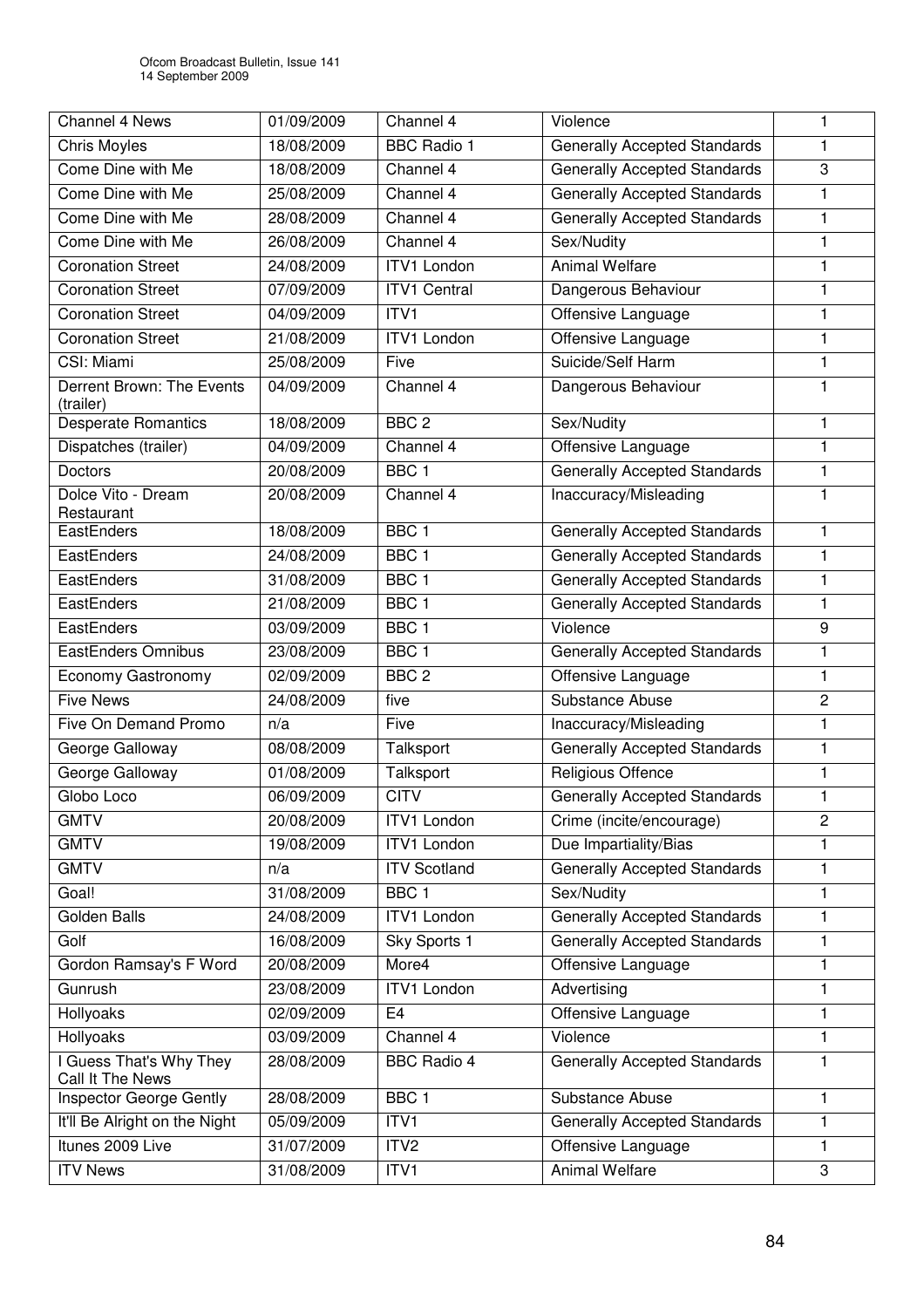| <b>ITV News</b>                         | 30/08/2009 | ITV1                     | <b>Generally Accepted Standards</b>   | 1              |
|-----------------------------------------|------------|--------------------------|---------------------------------------|----------------|
| Jamie's American Road<br>Trip (trailer) | 24/08/2009 | Channel 4                | <b>Generally Accepted Standards</b>   | 1              |
| Jeremy Kyle                             | 30/08/2009 | Talksport                | Offensive Language                    | 1              |
| Jez Welham                              | 27/08/2009 | <b>Kiss 100</b>          | Offensive Language                    | 1              |
| Jimmy Carr in Concert                   | 22/08/2009 | Channel 4                | <b>Generally Accepted Standards</b>   | 1              |
| Jimmy Carr in Concert                   | 22/08/2009 | Channel 4                | <b>Generally Accepted Standards</b>   | $\overline{7}$ |
| Kick Off                                | 01/09/2009 | Talksport                | <b>Generally Accepted Standards</b>   | 1              |
| Kidnap Ronnie Biggs                     | 29/08/2009 | More4                    | <b>Generally Accepted Standards</b>   | $\mathbf{1}$   |
| Lewis                                   | 30/08/2009 | ITV1                     | Advertising                           | 1              |
| Lily Allen "The Fear"                   | 03/09/2009 | Kiss 100                 | Offensive Language                    | 1              |
| Little Playdates                        | 24/08/2009 | <b>Baby First TV</b>     | Dangerous Behaviour                   | $\mathbf{1}$   |
| Live at the Apollo                      | 06/08/2009 | Dave                     | <b>Generally Accepted Standards</b>   | 1              |
| London Tonight                          | 02/09/2009 | <b>ITV1 London</b>       | Inaccuracy/Misleading                 | 1              |
| Malcolm in the Middle                   | 01/09/2009 | Sky1                     | Offensive Language                    | 1              |
| Match of the Day 2                      | 23/08/2009 | BBC <sub>2</sub>         | <b>Generally Accepted Standards</b>   | $\mathbf{1}$   |
| Medical Investigation                   | 21/08/2009 | Five                     | <b>Generally Accepted Standards</b>   | 1              |
| <b>Midsomer Murders</b>                 | 05/08/2009 | ITV1                     | Sex/Nudity                            | 1              |
| Mock the Week                           | 03/09/2009 | BBC <sub>2</sub>         | <b>Generally Accepted Standards</b>   | $\mathbf{1}$   |
| <b>News</b>                             | 21/08/2009 | <b>BBC News Channel</b>  | <b>Generally Accepted Standards</b>   | 1              |
| News at Ten                             | 17/08/2009 | ITVI                     | <b>Generally Accepted Standards</b>   | $\mathbf{1}$   |
| Nick Ferrari                            | 19/08/2009 | LBC 97.3FM               | Crime (incite/encourage)              | $\mathbf{1}$   |
| Nick Ferrari                            | 21/08/2009 | <b>LBC 97.3FM</b>        | <b>Generally Accepted Standards</b>   | 1              |
| Nick Ferrari                            | 24/08/2009 | <b>LBC 97.3FM</b>        | <b>Generally Accepted Standards</b>   | 1              |
| Nip and Tuck: My Big<br>Decision        | 13/08/2009 | BBC <sub>3</sub>         | <b>Generally Accepted Standards</b>   | 1              |
| North West Tonight                      | 18/08/2009 | <b>BBC1 (North West)</b> | <b>Generally Accepted Standards</b>   | 1              |
| On Tour With The Queen                  | 24/08/2009 | Channel 4                | Inaccuracy/Misleading                 | $\mathbf{1}$   |
| Pete Pinnington                         | 22/08/2009 | <b>Wire 107.2FM</b>      | <b>Generally Accepted Standards</b>   | 1              |
| Police, Camera, Action!                 | 20/08/2009 | ITV4                     | Due Impartiality/Bias                 | 1              |
| Premier League Football                 | 29/08/2009 | Sky Sports 1             | <b>Generally Accepted Standards</b>   | 4              |
| Psychic Interactive                     | 05/08/2009 | Psychic TV               | Religious Offence                     | 1              |
| QI                                      | 04/09/2009 | BBC <sub>2</sub>         | Religious Offence                     | $\mathbf{1}$   |
| Quiz Call                               | 16/08/2009 | Five                     | Use of Premium Rate<br><b>Numbers</b> | $\mathbf{1}$   |
| Radio City 96.7                         | 12/08/2009 | Radio City 96.7          | Competitions                          | $\mathbf{1}$   |
| Radio Hartlepool                        |            | Radio Hartlepool         | <b>Commercial References</b>          | 1              |
| Renault sponsorship                     | 05/09/2009 | More4                    | Crime (incite/encourage)              | 1              |
| <b>Ricky Gervais: Fame</b>              | 22/08/2009 | E4                       | <b>Generally Accepted Standards</b>   | 1              |
| <b>River City</b>                       | 11/08/2009 | <b>BBC 1 Scotland</b>    | Sex/Nudity                            | 1              |
| Rosemary and Thyme                      | 01/09/2009 | ITV1                     | Offensive Language                    | 1              |
| Sarah Silverman: Jesus Is<br>Magic      | 03/09/2009 | Channel 4                | <b>Generally Accepted Standards</b>   | 1              |
| Sarah Silverman: Jesus Is<br>Magic      | 03/09/2009 | Channel 4                | Religious Offence                     | $\overline{c}$ |
| Saturday Kitchen                        | 22/08/2009 | BBC1                     | Inaccuracy/Misleading                 | 1              |
| <b>Scottie McClue</b>                   | n/a        | <b>L107 FM</b>           | Sponsorship                           | $\mathbf{1}$   |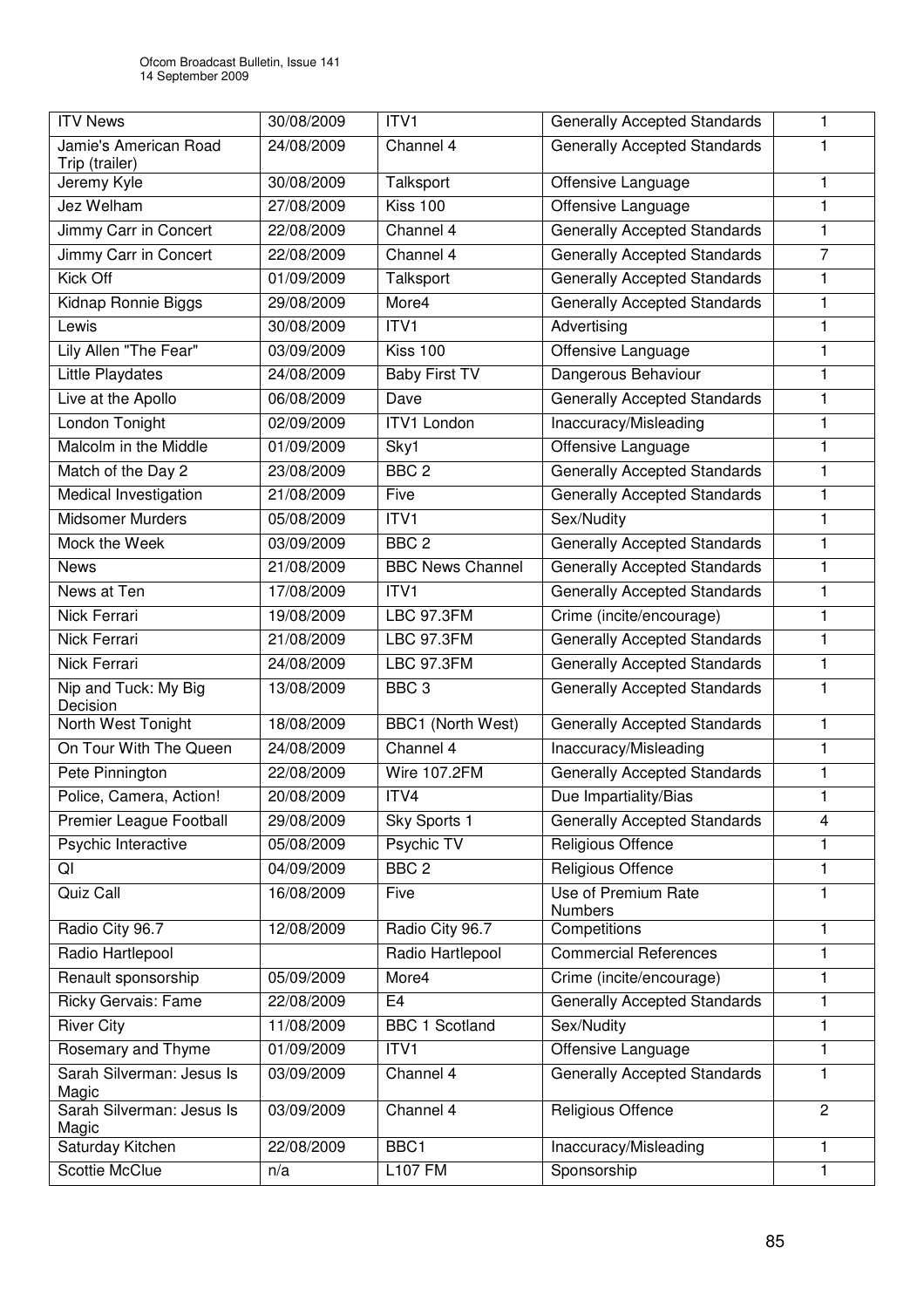| Send in the Dogs                          | 11/08/2009 | ITV <sub>1</sub>        | <b>Animal Welfare</b>               | 1              |
|-------------------------------------------|------------|-------------------------|-------------------------------------|----------------|
| Sex: The Revolution                       | 11/08/2009 | Yesterday               | Sex/Nudity                          | $\overline{2}$ |
| Sex: The Revolution                       | 12/08/2009 | Yesterday               | Sex/Nudity                          | 1              |
| Sex: The Revolution                       | 23/08/2009 | Yesterday               | Sex/Nudity                          | 1              |
| Sex: The Revolution (trailer)             | 13/08/2009 | Alibi                   | Sex/Nudity                          | 1              |
| <b>Shooting Stars</b>                     | 26/08/2009 | BBC <sub>2</sub>        | <b>Generally Accepted Standards</b> | 1              |
| Silverville                               | 05/08/2009 | BBC <sub>1</sub>        | <b>Generally Accepted Standards</b> | 1              |
| Silverville                               | 19/08/2009 | BBC <sub>1</sub>        | <b>Generally Accepted Standards</b> | 1              |
| Single Handed                             | 16/08/2009 | ITV1                    | Offensive Language                  | 1              |
| <b>Skins</b>                              | 26/08/2009 | Channel 4               | <b>Generally Accepted Standards</b> | 1              |
| <b>Sky News</b>                           | 29/08/2009 | <b>Sky News</b>         | Due Impartiality/Bias               | 1              |
| <b>Sky News</b>                           | 18/08/2009 | <b>Sky News</b>         | <b>Generally Accepted Standards</b> | 3              |
| <b>Sky News</b>                           | 30/08/2009 | <b>Sky News</b>         | Inaccuracy/Misleading               | 1              |
| <b>Sky Sports News</b>                    | 25/08/2009 | <b>Sky Sports News</b>  | <b>Religious Offence</b>            | 1              |
| Sky Sports promo                          | 03/09/2009 | Sky One                 | Crime (incite/encourage)            | 1              |
| Soccer A.M.                               | 29/08/2009 | Sky1                    | <b>Generally Accepted Standards</b> | 1              |
| Stand Up Month promotion                  | 15/08/2009 | Yesterday               | Sex/Nudity                          | 1              |
| <b>Street Crime UK</b>                    | 13/08/2009 | <b>Bravo</b>            | Inaccuracy/Misleading               | 1              |
| Sunrise                                   | 01/09/2009 | <b>Sky News</b>         | <b>Generally Accepted Standards</b> | 1              |
| Sunrise Radio                             | 14/08/2009 | Sunrise Radio           | <b>Generally Accepted Standards</b> | 1              |
| T In the Park (trailer)                   | n/a        | $\overline{\text{STV}}$ | Inaccuracy/Misleading               | $\mathbf{1}$   |
| The Big Deal                              | 30/08/2009 | <b>Big Deal</b>         | Offensive Language                  | 1              |
| The Big Food Fight (trailer)              | 31/08/2009 | Channel 4               | <b>Animal Welfare</b>               | 1              |
| The Bill                                  | 03/09/2009 | ITVI                    | Advertising                         | 1              |
| The Crystal Maze                          | 02/09/2009 | Challenge               | Offensive Language                  | 1              |
| The Cube                                  | 22/08/2009 | <b>ITV1 London</b>      | Competitions                        | 1              |
| The Duchess on the Estate                 | 18/08/2009 | ITV1                    | Inaccuracy/Misleading               | $\mathbf{1}$   |
| The Fixer                                 | 01/09/2009 | ITV1                    | Crime (incite/encourage)            | 1              |
| The Funny Side of Animals                 | 20/08/2009 | BBC <sub>2</sub>        | <b>Generally Accepted Standards</b> | 1              |
| The Gadget Show                           | 24/08/2009 | Five                    | <b>Generally Accepted Standards</b> | 1              |
| The Hairy Bikers' Food Tour<br>Of Britain | 25/08/2009 | BBC <sub>2</sub>        | <b>Animal Welfare</b>               | 1              |
| The Jeremy Kyle Show                      | 19/08/2009 | ITV2                    | <b>Generally Accepted Standards</b> | 1              |
| The Jerry Springer Show                   | 10/08/2009 | Living 2                | <b>Generally Accepted Standards</b> | 1              |
| The Kevin Bishop Show                     | 18/08/2009 | Channel 4               | <b>Generally Accepted Standards</b> | $\overline{2}$ |
| The Kevin Bishop Show                     | 28/08/2009 | Channel 4               | <b>Generally Accepted Standards</b> | $\overline{7}$ |
| The Kevin Bishop Show                     | 04/09/2009 | Channel 4               | <b>Generally Accepted Standards</b> | 17             |
| <b>The Mask</b>                           | 06/09/2009 | Five                    | Advertising                         | $\mathbf{1}$   |
| The One Show                              | 20/08/2009 | BBC1                    | <b>Generally Accepted Standards</b> | $\overline{7}$ |
| The One Show                              | 20/07/2009 | BBC1                    | Inaccuracy/Misleading               | 1              |
| The Pad                                   | 06/08/2009 | <b>Adult Channel</b>    | Sex/Nudity                          | 1              |
| The Rat Pack                              | 20/08/2009 | BBC <sub>1</sub>        | <b>Animal Welfare</b>               | 1              |
| The Rat Pack                              | 27/08/2009 | BBC <sub>1</sub>        | Animal Welfare                      | 1              |
| The Rat Pack                              | 16/08/2009 | BBC <sub>1</sub>        | Offensive Language                  | 1              |
| The Rat Pack                              | 16/08/2009 | BBC <sub>1</sub>        | Religious Offence                   | 1              |